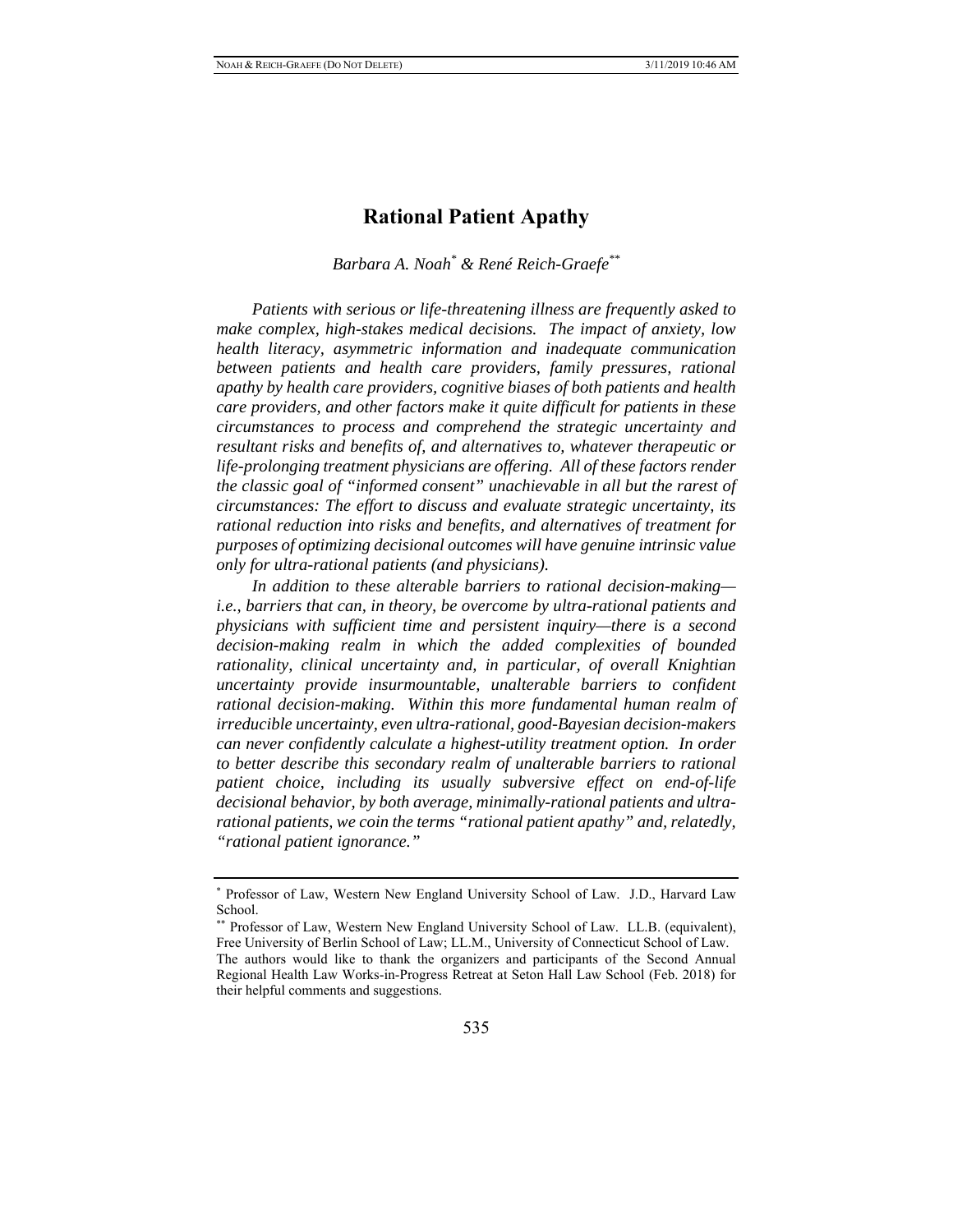*Given that confronting the absolute uncertainty inherent in facing one's mortality is cognitively, psychologically and emotionally daunting, and thus largely left unexplored and unpracticed by most patients for most of their healthier decisional lives, rational patient apathy at the sudden onset of a serious or life-threatening illness overwhelmingly defaults to negative decision-making: an affirmative choice to not make any balanced decision on the merits but rather to remain rationally ignorant of some or all aspects of the choice situation. In the context of this persistent patient avoidance of substantive decision-making, empirical evidence demonstrates frequent reversion to a quantity-over-quality approach, allowing health care providers to "do everything" until continued medical intervention reaches the point of obvious medical or economic futility. As a result—and as a largely discounted trade-off of choosing to avoid decisional burdens through non-careful consideration or no consideration at all—the overwhelming result of rational patient apathy in end-of-life decision-making is an irrational calculation and decision unto itself. Not only does rational patient apathy negate the classic (and utopian) goal of informed consent, it also exerts tremendous costs—on patients, on loved ones, on health care providers and on society at-large—in terms of adverse effects, avoidable suffering, constantly recurring decisional commitment costs, and the wasting of scarce economic resources.* 

| L  |                                                   |                                                              |  |
|----|---------------------------------------------------|--------------------------------------------------------------|--|
|    | $\mathbf{A}$                                      |                                                              |  |
|    | B.                                                |                                                              |  |
| П. | RATIONAL HUMAN DECISION-MAKING AND CARE FOR LIFE- |                                                              |  |
|    |                                                   |                                                              |  |
|    | $\mathbf{A}$                                      |                                                              |  |
|    | B.                                                |                                                              |  |
|    | C.                                                |                                                              |  |
|    |                                                   |                                                              |  |
|    |                                                   |                                                              |  |
|    |                                                   | 3. Bayesian and Non-Bayesian Updating 581                    |  |
|    |                                                   | III. INFORMED CONSENT AND RATIONAL PATIENT APATHY 588        |  |
|    | $\mathsf{A}$ .                                    |                                                              |  |
|    | $\mathbf{B}$ .                                    |                                                              |  |
|    | C.                                                |                                                              |  |
|    |                                                   |                                                              |  |
|    | $\mathbf{A}$                                      | Practical Effects: The Death of Rational Patient Apathy  606 |  |
|    | В.                                                | Legal Effects: The Infra-Marginality of Informed Consent 613 |  |
|    |                                                   |                                                              |  |
|    |                                                   |                                                              |  |
|    |                                                   | V. CONCLUSION AND FUTURE RESEARCH IMPLICATIONS 621           |  |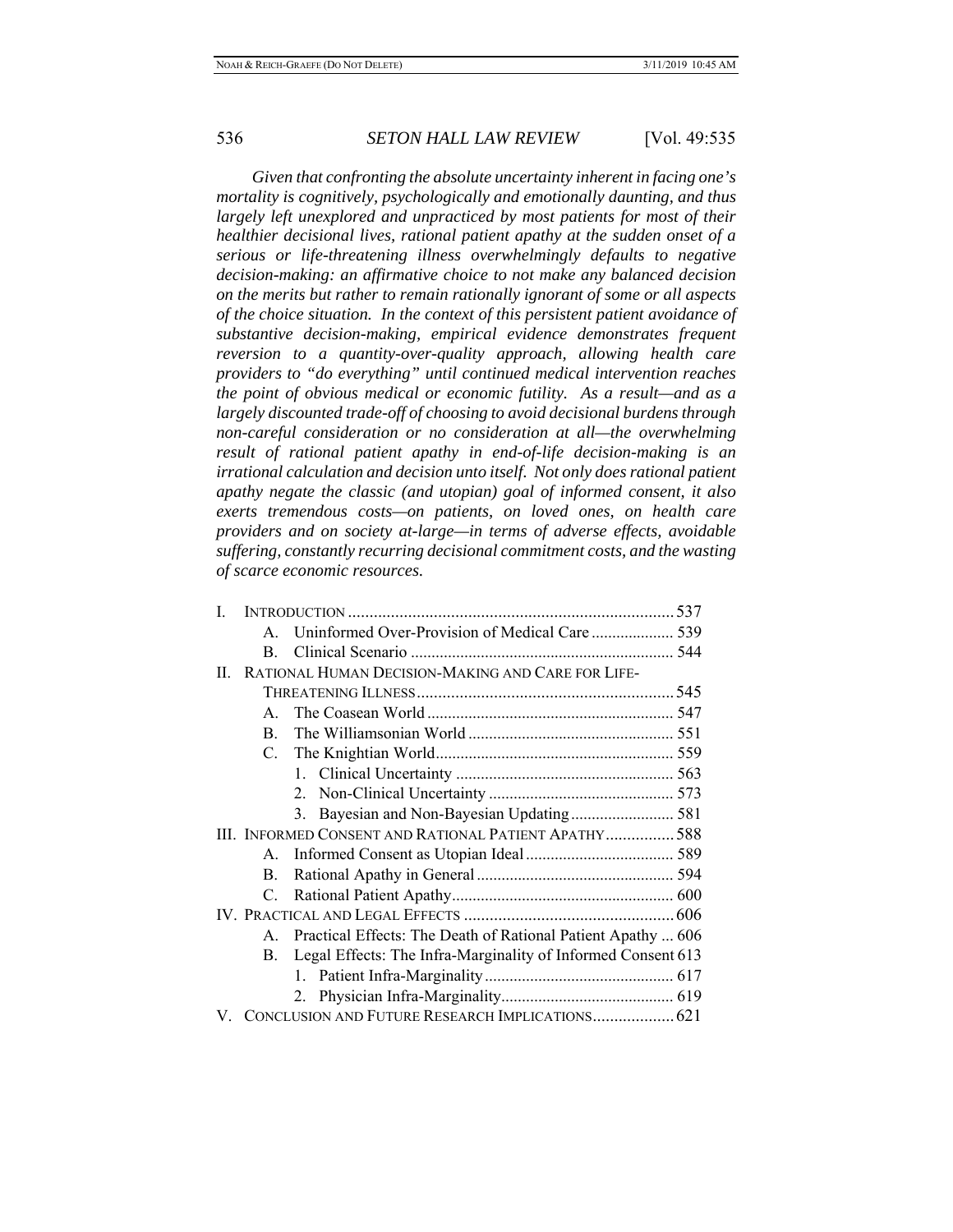*[I]gnorance more frequently begets confidence than does knowledge.*—Charles Darwin<sup>1</sup>

*Ipse se nihil scire id unum sciat.*—Tullius Cicero<sup>2</sup>

### I. INTRODUCTION

Patients with serious or life-threatening illness are frequently asked to make complex, high stakes medical decisions. The impact of anxiety, low health literacy, asymmetric information and inadequate communication between patients and health care providers, family pressures, rational apathy by health care providers, cognitive biases of both patients and health care providers, and related factors weighs heavily on seriously ill patients. These factors make it quite difficult for patients to process and comprehend the strategic uncertainty and resultant risks and benefits of, and alternatives to, whatever therapeutic or life-prolonging treatment physicians are offering. All of these factors render the classic goal of "informed consent" unachievable in all but the rarest of circumstances. In previous articles,  $3$  one of the authors described contextual barriers to fully-informed medical decision-making and, in spite of these barriers, urged physicians and patients to attempt to make the "best" end-of-life decisions possible. This article explains why, for terminally ill patients, it can never be known, *ex post*, whether or not the "best" was achieved. Similarly, for purposes of informed decision-making, it also can never be known, *ex ante*, whether the "best" is even rationally achievable.

People avoid acknowledging mortality in general or making and documenting decisions in advance about health care preferences prior to diagnosis with terminal illness.<sup>4</sup> Rates of advance directive completion remain low.<sup>5</sup> Once faced with a life-threatening diagnosis, however, many

 $^{-1}$  1 CHARLES C. DARWIN, THE DESCENT OF MAN, AND SELECTION IN RELATION TO SEX 3 (1871).

 $12$  He himself thinks he knows one thing, that he knows nothing. M. TULLIUS CICERO, ACADEMICORUM RELIQUIAE CUM LUCULLO, Book I, §16 (O. Plasberg, ed., Leipzig, Teubner

<sup>1922). 3</sup> *See* Barbara A. Noah & Neal R. Feigenson, *Avoiding Overtreatment at the End of Life: Physician-Patient Communication and Truly Informed Consent*, 36 PACE L. REV. 736, 737– 800 (2016); Barbara A. Noah, *The (Ir)rationality of (Un)informed Consent*, 34 QUINNIPIAC L. REV. 691 (2016).

<sup>4</sup> *See generally* Barbara A. Noah, *In Denial: The Role of Law in Preparing for Death*, 21 ELDER L.J. 1 (2013). 5 *See* U.S. GOV'T ACCOUNTABILITY OFFICE, PATIENT SELF-DETERMINATION ACT:

PROVIDERS OFFER INFORMATION ON ADVANCE DIRECTIVES BUT EFFECTIVENESS UNCERTAIN 2 (1995) (concluding that "advance directives have been advocated more than they have been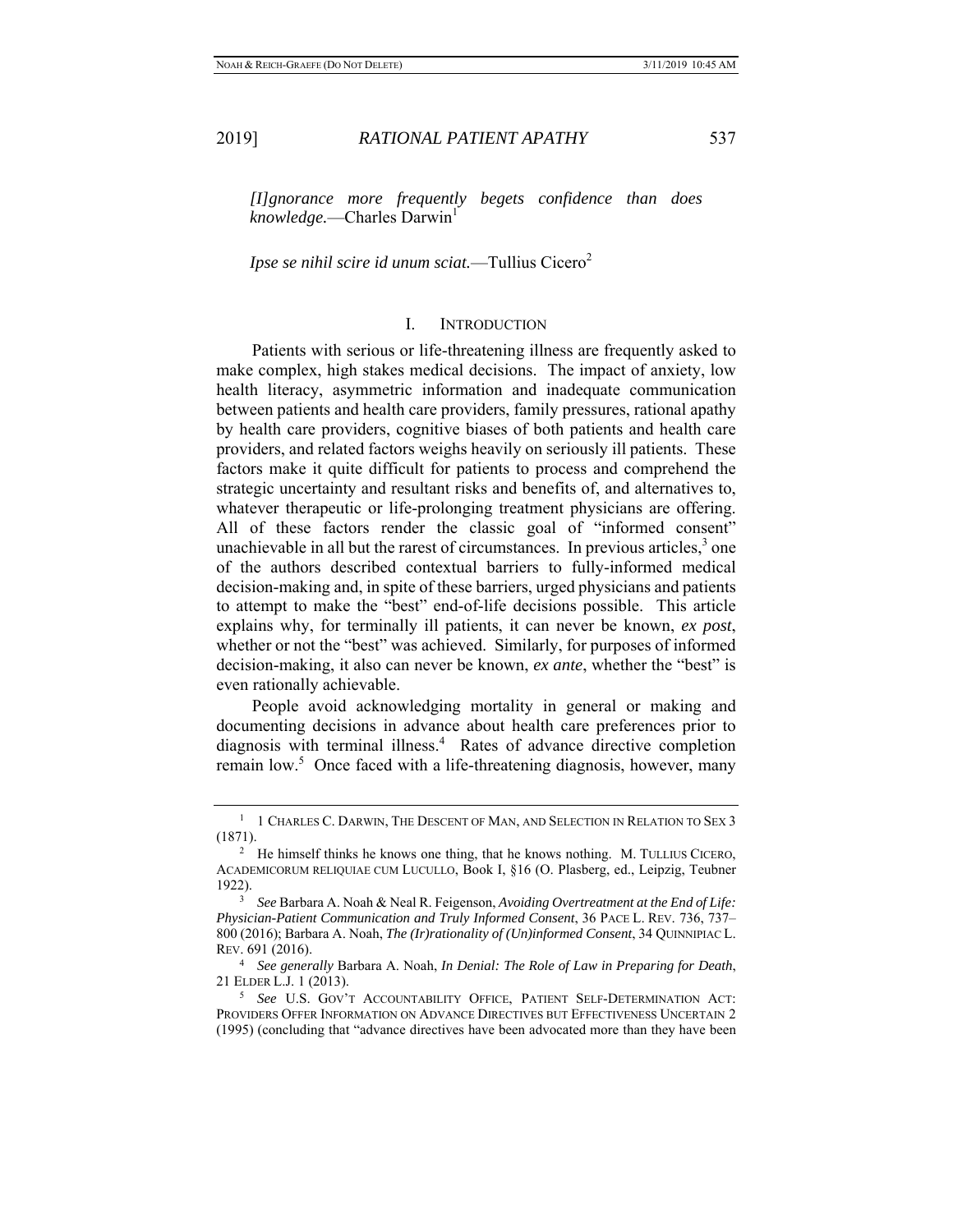patients seek to exert substantial control over their treatment in order to make the "best" medical decisions under the circumstances. Given that confronting the absolute uncertainty inherent in facing one's mortality is cognitively, psychologically and emotionally daunting,<sup>6</sup> and thus largely avoided by most patients for most of their healthier decisional lives, rational patient apathy<sup>7</sup> at the sudden onset<sup>8</sup> of a serious or life-threatening illness overwhelmingly defaults to *negative* decision-making: an affirmative choice to not make any balanced decision on the merits but rather to remain rationally ignorant of some or all aspects of the choice situation.

In the context of this persistent patient avoidance of substantive decision-making, empirical evidence demonstrates frequent reversion to a quantity-over-quality approach, allowing health care providers to "do everything"<sup>9</sup> until the continued medical treatment reaches the point of obvious medical or economic futility. As a result—and as a largely discounted trade-off of choosing to avoid decisional burdens through noncareful consideration (or no consideration at all)—the overwhelming result of rational patient apathy in end-of-life decision-making is an irrational calculation and decision unto itself. Not only does rational patient apathy negate the classic (and utopian) goal of informed consent, it also exerts tremendous costs—on patients, on loved ones, on health care providers and

LIFE 23 (2015) ("By around age three, the grim handmaiden of self-consciousness—death

awareness—begins to make her appearance.").<br><sup>7</sup> For a global definition of rational apathy, see *infra* notes 215-227 and accompanying text. For a phenomenological explanation of rational patient apathy, see *infra* Part I

used" and that "in general, only 10 to 25 percent of Americans have documented their endof-life choices or appointed a health care agent"); Angela Fagerlin & Carl E. Schneider, *Enough: The Failure of the Living Will*, 34 HASTINGS CTR. REP. 30, 32, 36 (2004) (noting that less than 20% of Americans have living wills and that studies also suggest that living wills rarely influence the level of medical care—in fact at least a quarter of patients with living wills receive care that is inconsistent with their instructions). The most recent data suggest a slight uptick in the percentage of Americans who have completed advance directives. *See* Jaya K. Rao et al., *Completion of Advance Directives Among U.S. Consumers*, 46 AM. J. PREVENTIVE MED. 65, 65–67 (2014) (finding, based on survey data from 2009-2010, that 26.3% of respondents had completed an advance directive and that older age, higher income, and higher educational attainment were correlated with a higher likelihood of having an advance directive).<br><sup>6</sup> *Cf.* SHELDON SOLOMON ET AL., THE WORM AT THE CORE: ON THE ROLE OF DEATH IN

<sup>&</sup>lt;sup>8</sup> The piercing awareness and urgency of mortality delivered by such sudden onset was once laconically described by Christopher Hitchens as follows: "In whatever kind of a 'race' life may be, I have very abruptly become a finalist." CHRISTOPHER HITCHENS, MORTALITY 4 (2012).<br><sup>9</sup> Logically, it is impossible to "do everything" as a single human being locked in a

linear space-time continuum. In general, once one starts to do something (as one always does as a living being), one is no longer doing everything (else)—indeed, one is excluding oneself from doing everything (else) in every course of action. The notion of "doing everything" would also have to include the choice of "doing nothing"—which is teleologically impossible since, as a living being, one is still doing something when the professed purpose of one's chosen (in)action is to "do nothing."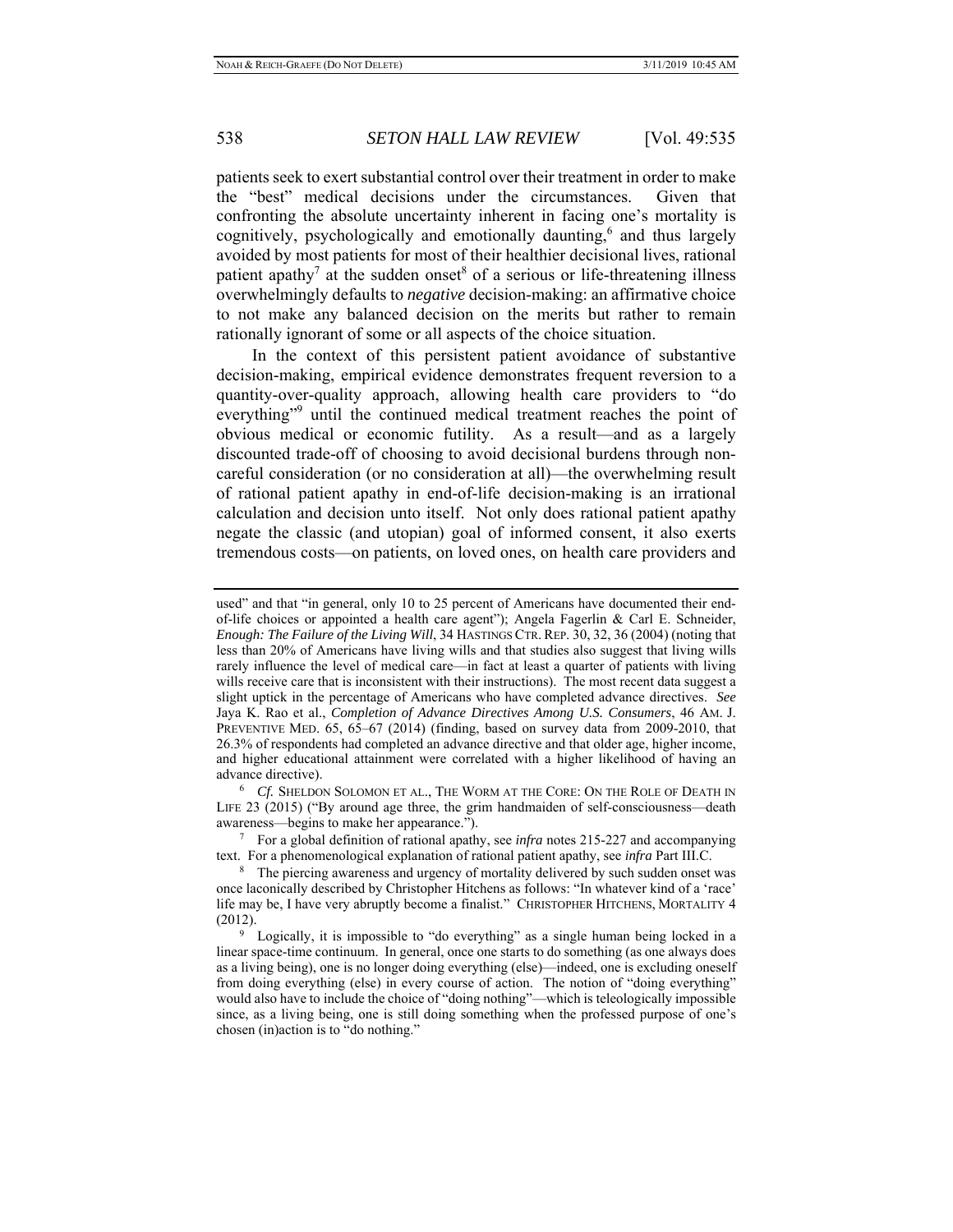on society at-large—in terms of adverse health effects, avoidable suffering, constantly recurring decisional commitment costs, and the utilization of scarce economic resources.

### A. *Uninformed Over-Provision of Medical Care*

Although the challenges to rational decision-making that we discuss within this article are not specific to the United States, the importance of recognizing these challenges and how they limit good decision-making are particularly important in this country. For purposes of this paper, there are two contexts in which to consider the factors driving utilization of care: first, in the case of medical decisions regarding treatment of life-threatening illness and, second, in the case of medical decisions regarding end-of-life care when a patient is no longer likely to recover. In this first context, it is difficult to quantify or describe whether and when patients are receiving "too much" therapeutic or life-prolonging care for life-threatening illnesses, but various studies of cancer care in particular suggest that patients often continue with second- and third-line therapies and unproven experimental therapies that are unlikely to improve quality of life or significantly prolong life.<sup>10</sup> Second, it is well-documented that patients in the United States receive high amounts of intensive and invasive care at the end of life, compared with patients in some other countries.<sup>11</sup>

At the same time, there is evidence that suggests that this comparatively high level of end-of-life care is frequently delivered without much meaningful reflection, let alone truly informed consent, on the part of patients. Physicians acknowledge that they are providing unnecessary medical care for a variety of reasons, including fear of malpractice litigation,

<sup>10</sup> *See, e.g.*, A. Saito et al., *The Effect on Survival of Continuing Chemotherapy to Near Death*, BMC PALLIATIVE CARE (Sept. 21, 2011), https://bmcpalliatcare.biomedcentral.com /articles/10.1186/1472-684X-10-14 (concluding that, in the case of patients with small cell lung cancer, chemotherapy was associated with two months additional survival time but that there was no additional survival benefit from continuing chemotherapy within fourteen days of death and that patients receiving chemotherapy at the end of life were significantly less likely to utilize hospice care); Holly G. Prigerson et al., *Chemotherapy Use, Performance Status, and Quality of Life at the End of Life*, 1 JAMA ONCOLOGY 778, 778–84 (2015) (evaluating the effect of chemotherapy on patients with end-stage cancer and varying functional statuses and concluding that chemotherapy did not improve quality of life near death for patients with moderate and poor performance status and actually worsened quality of life near death for patients with good performance status); *cf*. Martin R. Stockler et al., *Chemotherapy for Advanced Breast Cancer – How Long Should It Continue?*, 81 BREAST CANCER RES. & TREATMENT S49, S49-S52 (Supp. 2003) (describing the life-extending benefits of chemotherapy for advanced, terminal breast cancer and the debate over whether to provide this therapy when it achieves modest life extension coupled with significant sideeffects). 11 *See* David Line, *2015 Quality of Death Index*, ECONOMIST (Oct. 5, 2015),

http://www.eiuperspectives.economist.com/healthcare/2015-quality-death-index.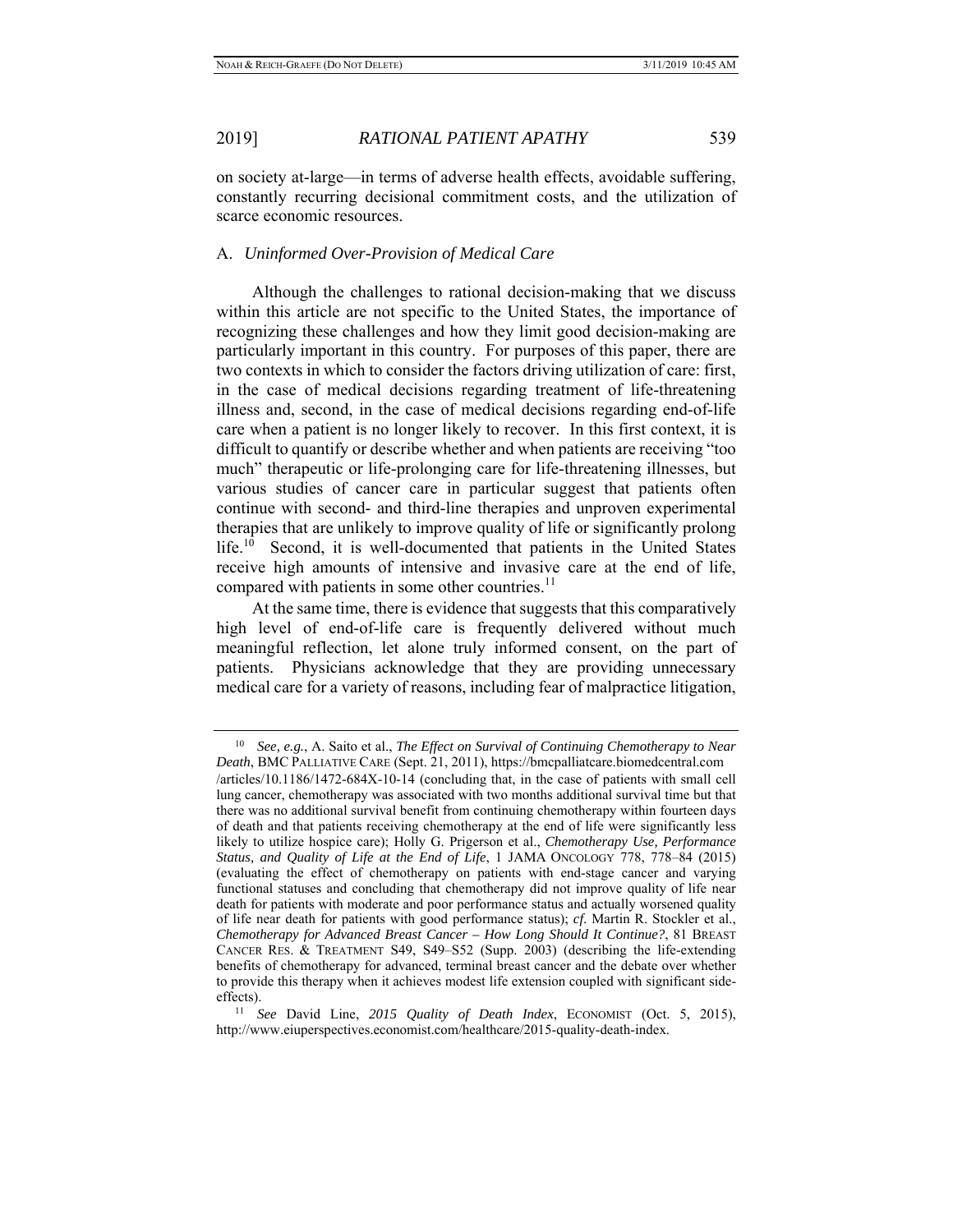Medicare's fee-for-service reimbursement mechanism, patient and family requests for care, difficulty accessing medical records, a culture of denial of mortality, and a physician culture of viewing death of a patient as a professional failure.<sup>12</sup> Recent data suggest that more than one-fifth of all medical care provided is unnecessary.<sup>13</sup> The challenge in this environment is to identify those situations in which over-provision of care is likely occurring and to respond with treatment that is both clinically appropriate and consistent with the patient's wishes. Given that every patient is unique and that baseline end-of-life preferences vary significantly, any decisionmaking about treatment options in the face of serious illness or imminent death must, by definition, constitute a complex, high opportunity-cost process.

Patients say that they wish for a "good death," but this abstract concept means different things to different people. Even so, most people's idea of a "good death" have some elements in common, such as avoiding unnecessary physical suffering.<sup>14</sup> And most patients also state that they would prefer to die in the comfort of their home,<sup>15</sup> yet only about 30% of patients actually

<sup>12</sup> *See* Heather Lyu et al., *Overtreatment in the United States*, PLOS ONE (Sept. 6, 2017), https://journals.plos.org/plosone/article?id=10.1371/journal.pone.0181970.<br><sup>13</sup> In a recent study that attempts to measure physicians' perceptions of when they are

delivering "futile" care to their patients, the data suggested that approximately 20% of patients in five critical care units were receiving futile or "probably futile" treatment. *See* Thanh N. Huynh et al., *The Frequency and Cost of Treatment Perceived to Be Futile in Critical Care*, 173 JAMA INTERNAL MED. 1887, fig. 1 (2013). The survey instrument defined five situations in which treatment might be considered futile or medically inappropriate: burdens grossly outweigh benefits; patient will never survive outside an ICU; patient is permanently unconscious; treatment cannot achieve the patient's goals; death is imminent. *See id.* at 1888; *see also* Robert D. Truog & Douglas B. White, *Futile Treatments in Intensive Care Units*, 173 JAMA INTERNAL MED. 1894 (2013) (critiquing the study design, arguing that legal complexities make it difficult for physicians to say "no" to futile treatment requests, and pleading for better communication and a conflict resolution process to address these situations).<br><sup>14</sup> For a review of the research on the multiple dimensions that influence perceived

quality of dying and death, see Sarah Hales et al., *The Quality of Dying and Death*, 168 ARCHIVES INTERNAL MED. 912, 912–18 (2008) (identifying several commonly identified qualities that a "good death" requires, such as freedom from pain and suffering, circumstances of death (home versus hospital), and cultural variables in different studied countries such as maintaining independence, control, self-determination, and entrusting decisions to others). *Id.* at 913. For an excellent overview of the idea of a good death and of the emotional issues surrounding death and dying, see SHERWIN B. NULAND, HOW WE DIE: REFLECTIONS ON LIFE'S FINAL CHAPTER (Vintage Books 1995). 15 *See* GEORGE H. GALLUP, JR., SPIRITUAL BELIEFS AND THE DYING PROCESS: <sup>A</sup> REPORT

ON A NATIONAL SURVEY (1997) (reporting results of a survey of U.S. residents commissioned by the Nathan Cummings Foundation and Fetzer Institute); I.J. Higginson & G.J. Sen-Gupta, *Place of Care in Advanced Cancer: A Qualitative Systematic Literature Review of Patient Preferences*, 3 J. PALLIATIVE MED. 287, 287–300 (2000) (finding that despite the fact that the majority of patients in England suffering from serious illnesses wish to die at home, most die in either hospital or a long-term care facility).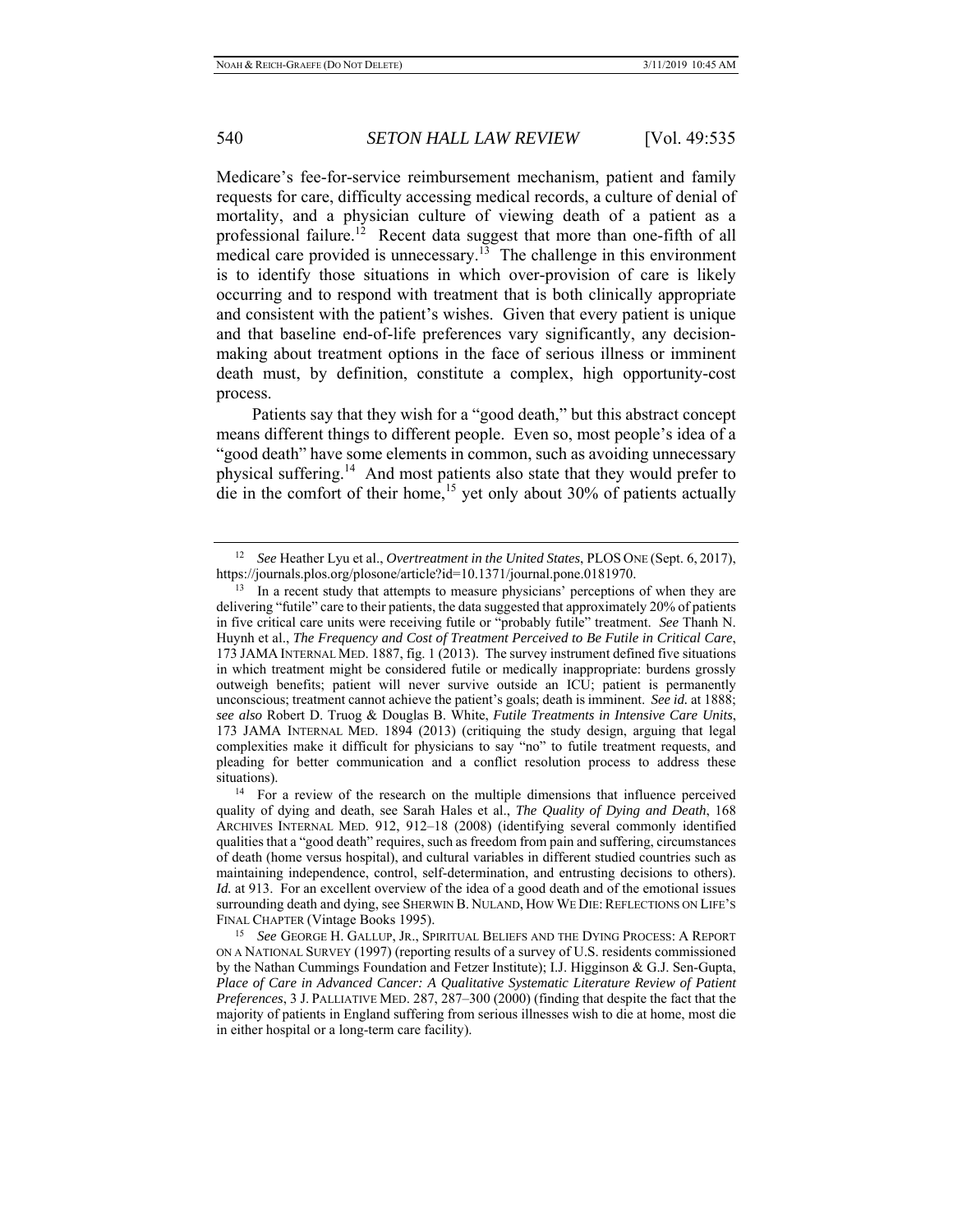do so.16 Instead, large amounts of hospital-based health care resources are routinely utilized at the end of life,<sup>17</sup> often with little or no measurable benefit to the physical well-being of dying patients. As a result, many patients receive aggressive interventions such as cardiopulmonary resuscitation, ventilator support, or intensive care unit (ICU) care, and bear the inevitable physical suffering that comes with such interventions, even when death is imminent.<sup>18</sup>

Recent data suggest that the overutilization problem continues unabated. In the context of terminal illness, many people believe that more therapeutic care (including tests, procedures and drug therapies) leads to

<sup>16</sup> *See* Joan M. Teno et al., *Change in End-of-Life Care for Medicare Beneficiaries: Site of Death, Place of Care, and Health Care Transitions in 2000, 2005, and 2009*, 309 JAMA 470 (2013) (concluding that, although only 24.6% of patients died in hospital in 2009 compared with 32.6% in 2000, percentages of deaths in long-term care facilities held steady at around 27% and deaths at home rose from 30.7% in 2000 to 33.5% in 2009); *see also* Yafu Zhao & William Encinosa, *The Costs of End-of-Life Hospitalizations, 2007*, HEALTHCARE COSTS & UTILIZATION PROJECT (Nov. 2009), http://www.ncbi.nlm.nih.gov/books/NBK53605 (describing data from 2007 indicating that one-third of Americans died in hospital); Jeanne Lenzer, *Unnecessary Care: Are Doctors in Denial and Is Profit Driven Healthcare to Blame?*, 345 BRIT. MED.J. e6230 (2012) (referring to another estimate that 65% of deaths in the United States occur in hospitals). Yet another study found that 45% of U.S. deaths occur in hospitals and 22% in long term care facilities. *See* DIV. VITAL STATISTICS, NAT'L CTR. FOR HEALTH STATISTICS, DEATHS FROM 39 SELECTED CAUSES BY PLACE OF DEATH, STATUS OF DECEDENT WHEN DEATH OCCURRED IN HOSPITAL OR MEDICAL CENTER, AND AGE: UNITED STATES, 1999- 2005 (2009), http://www.cdc.gov/nchs/nvss/mortality/gmwk307.htm.<br><sup>17</sup> Empirical research documents that approximately one-third of medical expenses for

the last year of life are spent in the final month and that aggressive therapies and technologies in that final month account for nearly 80% of these costs. *See* Baohui Zhang et al., *Health Care Costs in the Last Week of Life: Associations with End-of-Life Conversations*, 169 ARCHIVES INTERNAL MED. 480, 482–84 (2009). Moreover, 30% of Medicare dollars spent go to care for the 5% of Medicare beneficiaries who die each year. *See* Amber E. Barnato et al., *Trends in Inpatient Treatment Intensity Among Medicare Beneficiaries at the End of Life*, 39 HEALTH SERV. RES. 363, 363–64 (2004); *see also* Teno et al., *supra* note 16, at 473 tbl. 2 (noting that, in 2009, 29.2% of patients who died had received care in an ICU in the previous 30 days); Donald M. Berwick & Andrew Hackbarth, *Eliminating Waste in U.S. Health Care*, 307 JAMA 1513 (2012) (describing six categories of health care spending waste, including overtreatment such as use of surgery when watchful waiting is better and unwanted intensive care at the end of life and estimating that wasteful spending in the overtreatment category accounts form between \$158 billion and \$226 billion in 2011). 18 *See* Amresh Hanchate et al., *Racial and Ethnic Differences in End-of-Life Costs: Why* 

*Do Minorities Cost More than Whites?*, 169 ARCHIVES INTERNAL MED. 493, 497–98 (2009) (surveying use of expensive end-of-life interventions among a large sample of Medicare beneficiaries and finding patterns of substantial expenditure on life-sustaining treatment in the final six months of life). One palliative care specialist describes the ICU as a place "where a Wild West culture makes it a challenge for palliative care to get a foothold," adding that it is difficult "to slow a wild horse, particularly one that believes it can outrace death." *See* Jessica Nutik Zitter, *They Call Me 'Dr. Kevorkian,'* N.Y. TIMES (Nov. 14, 2013), http://well.blogs.nytimes.com/2013/11/14/they-call-me-dr-kevorkian/ (adding that she "believe[s] in letting the dying determine how and when they die, as opposed to coaxing their organs at all costs").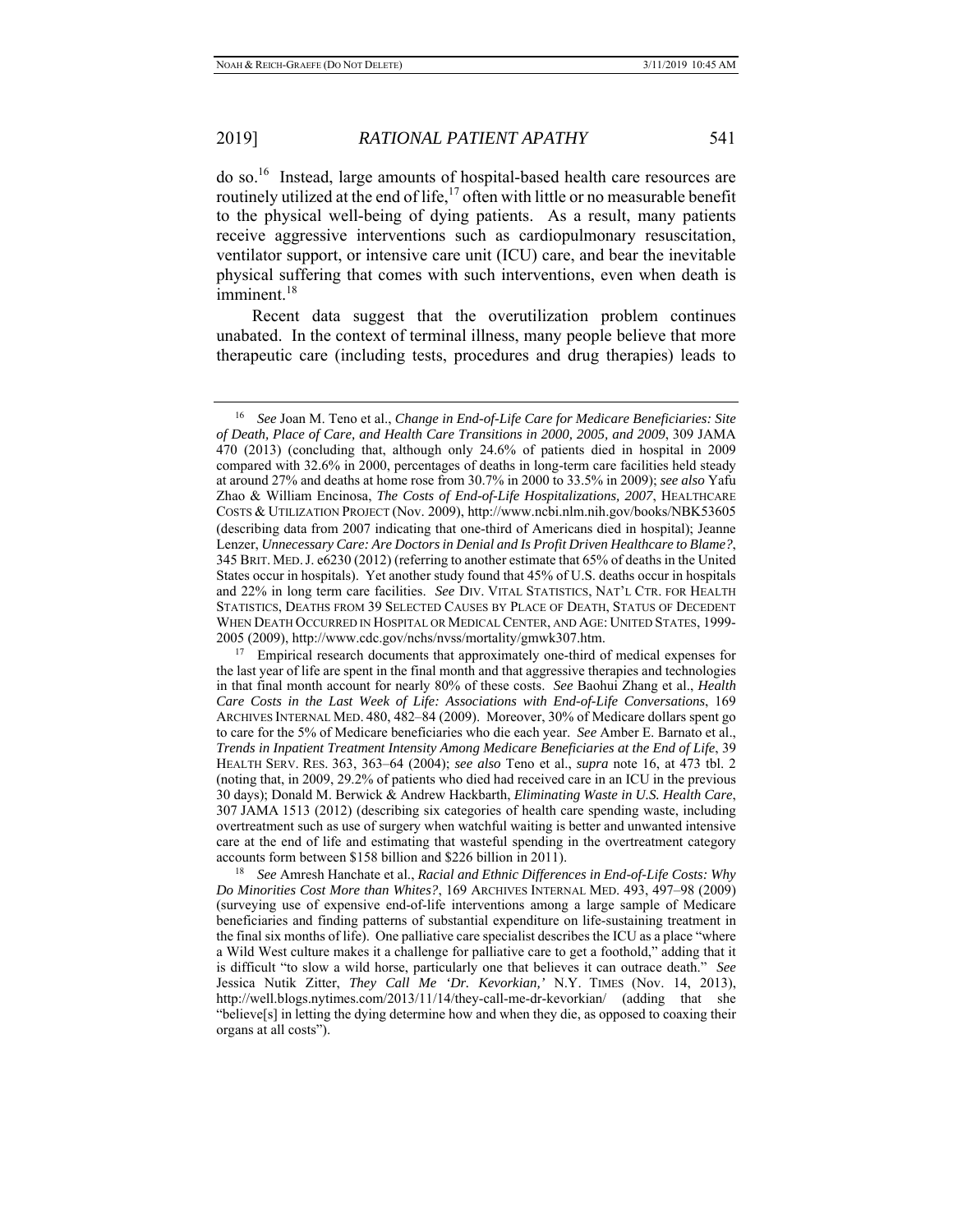longer life and improved physical well-being.<sup>19</sup> Data concerning utilization reflect this belief. Recent data indicate that, in 2009, 28.4% of patients received hospice care for only three days or fewer before dying, an increase from 22.2% nine years earlier. Moreover, 29.2% of Medicare beneficiaries received care in an ICU during the final month of life compared with 24.3% in the earlier period.<sup>20</sup> This pattern of systematic overutilization of nonpalliative terminal care means that dying patients continue to receive costly therapeutic care and life-prolonging treatment even when it is very likely that the benefits in terms of enhanced quality of life, increased survival time, or other measurable physical outcomes are limited or non-existent.<sup>21</sup> Still, a large majority of dying patients consistently elects to pursue therapeutic care and supposedly life-prolonging treatment even though their marginal costs equal or, when measured wholistically by the notion of a "good death," vastly exceed their marginal benefit.

As a related consequence, dying patients also tend to underutilize hospice and palliative care.<sup>22</sup> In 2015, the *Economist Intelligence Unit* research team published its latest *Quality of Death Index* (QDI) which ranks access to palliative care across the world. While the United Kingdom, "due to comprehensive national policies, the extensive integration of palliative care into [its universal, nationalized health care delivery system], a strong hospice movement, and deep community engagement on the issue,"23

<sup>19</sup> *See* Sean Palfrey, *Daring to Practice Low-Cost Medicine in a High-Tech Era*, 364 NEW ENG. J. MED. e21 (2011), http://www.nejm.org/doi/pdf/10.1056/NEJMp1101392?ssour ce'hcrc.pdf (commenting on the mistaken belief that "'doing everything' is the best practice and the way to prevent harm"). 20 *See* Teno et al., *supra* note 16, at 471–73, tbl. 2 (also finding that 11.5% of patients

had been hospitalized three or more times in the three months before death, up from 10.3% in the previous studied period). 21 *See* R. Sean Morrison et al., *When Too Much Is Too Little*, 335 NEW ENG. J. MED.

<sup>1755, 1755–56 (1996) (</sup>describing a case of aggressive treatment of an elderly patient with advanced, terminal disease despite his repeated requests that he receive no further treatment and observing that such over-provision interferes with quality of life for these patients with

little offsetting benefit). 22 *See* Teno et al., *supra* note 16, at 474 (noting that, although the use of hospice services has increased during the early 2000s, only 42.2% of Medicare beneficiaries with dementia and 59.5% of Medicare beneficiaries with cancer received hospice services at the time of death); Corita Grudzen & Deborah Grady, *Improving Care at the End of Life*, 171 ARCHIVES INTERNAL MED. 1202, 1202–04 (2011) (discussing over-use of therapeutic interventions at the end of life and advocating that better quality care often requires emphasizing palliative measures and avoiding unavailing therapies that risk unnecessary suffering and iatrogenic harm); Haiden A. Huskamp et al., *Discussions with Physicians About Hospice Among Patients with Metastatic Lung Cancer*, 169 ARCHIVES INTERNAL MED. 954, 955–56 (2009) (finding that only half of patients with stage IV lung cancer had had any discussion with their physicians about hospice in the two months prior to death). These patterns are even more marked among racial and ethnic minorities in the United States. *See generally* Barbara A. Noah, *The Role of Race in End-of-Life Care*, 15 J. HEALTH CARE L. & POL'Y 349 (2012). 23 *See* Line, *supra* note 11.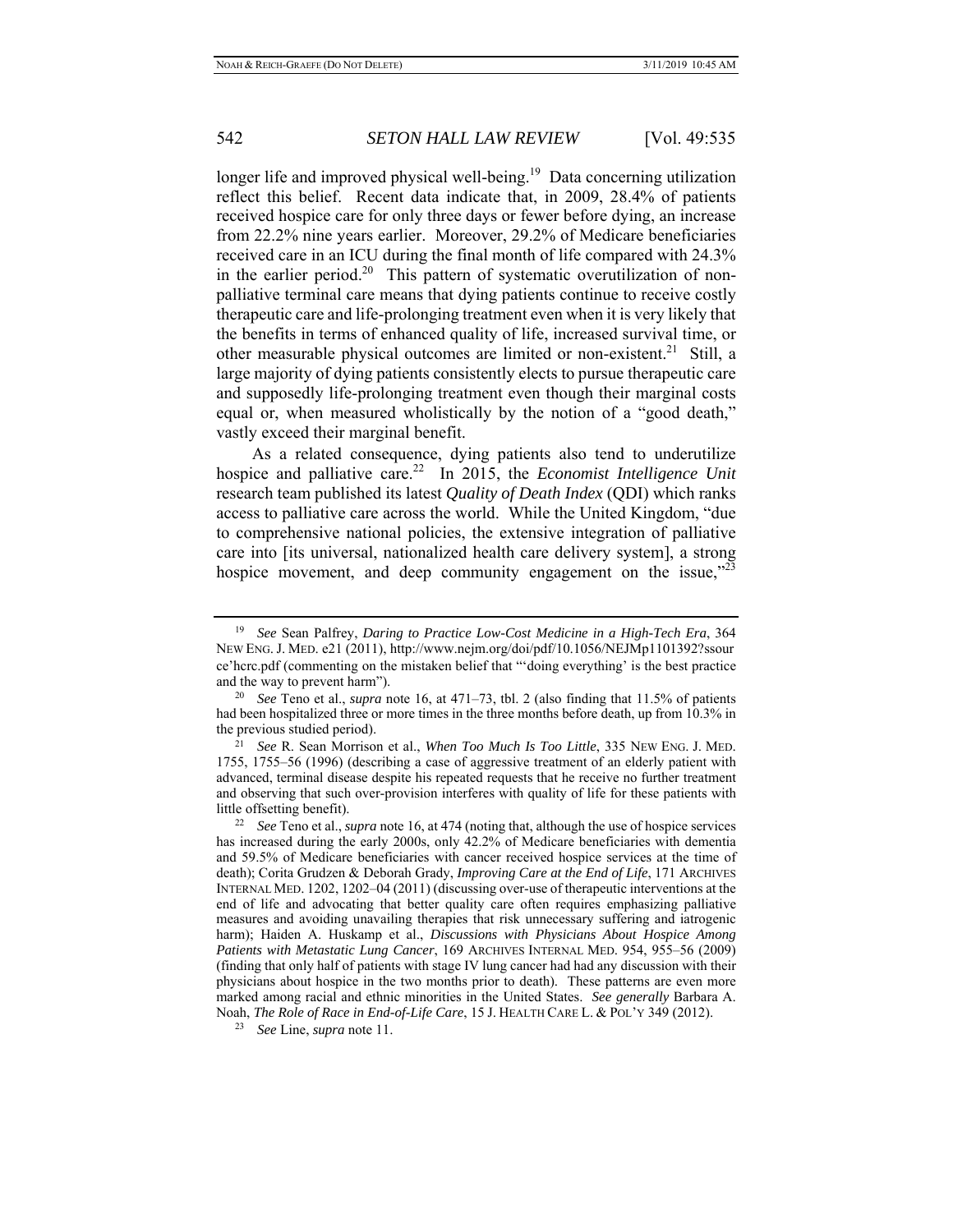repeated its first-place ranking from the first QDI in 2010, the United States remained stuck in ninth place.<sup>24</sup> Part of the explanation here lies in the fact that the current U.S. health care delivery system creates an artificial dichotomy, and resultant structural separation, between curative and palliative care.<sup>25</sup> Physicians who practice in the curative role tend to focus on clinical problem solving, will continue to advocate for therapy even when the prognosis is grim, and may often view death as a failure. Physicians who practice in the palliative-care role focus on the patient as a whole person rather than as a disease diagnosis and will view unnecessary suffering at the end of life as a failure. Thus, the underutilization of palliative and hospice care in this country represents a missed opportunity on a massive scale. A growing body of evidence demonstrates that an emphasis on palliative care,  $2<sup>6</sup>$ in conjunction with carefully considered therapeutic care, can not only improve patients' quality of life wholistically but also provide a significant comparative advantage in prolonging life over standard therapeutic treatment.<sup>27</sup>

When patients receive inadequate palliative care coupled with possibly inappropriate therapeutic care, they are more likely to experience avoidable suffering and reduced quality of life, during their last months and weeks of life. When, however, care for a seriously ill patient integrates curative goals (for as long as they are clinically appropriate) with palliative measures, the patient, and also her loved ones and her health care providers, are all better off. One major challenge to arriving at a mindset where the patient and her physician can discuss how to achieve this sort of balance between care and cure lies in the various obstacles to understanding the clinical picture with

<sup>&</sup>lt;sup>24</sup> The QDI rankings are based on scores derived from twenty quantitative and qualitative indicators across five categories, which include palliative and healthcare environment, human resources, affordability of care, quality of care, and community engagement. *Id.* 

<sup>25</sup> *See* Kathy Cerminara & Barbara A. Noah, *Removing Obstacles to a Peaceful Death*, 25 ELDER L.J. 101 (2018) (describing this artificial dichotomy, reasons for its perpetuation, and suggesting approaches to integrating palliative care more routinely with therapeutic care and smoothing the transition to hospice).

<sup>&</sup>lt;sup>26</sup> Palliative care refers to medical care intended to alleviate symptoms associated with illness, whatever the patient's prognosis and may address pain, shortness of breath, insomnia, depression, nausea and lack of appetite, among other symptoms. *See* Lise M. Stevens, *Palliative Care*, 296 JAMA 1428 (2006). Palliative care is often appropriate even while the patient is receiving therapeutic care; the two are not mutually exclusive. Once therapeutic care is discontinued, palliative care continues in order to manage symptoms.

<sup>&</sup>lt;sup>27</sup> See Jennifer S. Temel et al., *Early Palliative Care for Patients with Metastatic Non-Small-Cell Lung Cancer*, 363 NEW ENG. J. MED. 733, 736–38 (2010) (finding that patients recently diagnosed with lung cancer who began receiving palliative care immediately lived an average of three months longer than patients who received standard therapeutic treatment only); Matthijs Kox & Peter Pickkers, *"Less Is More" in Critically Ill Patients Not Too Intensive,* 173 JAMA INTERNAL MED. 1369 (2013) (concluding, based on a meta-analysis of multiple clinical trials, that many common treatments for critically ill patients pose a high risk of iatrogenic harm compared with their potential benefit and ought to be used more cautiously); *see also* Cerminara & Noah, *supra* note 25*.*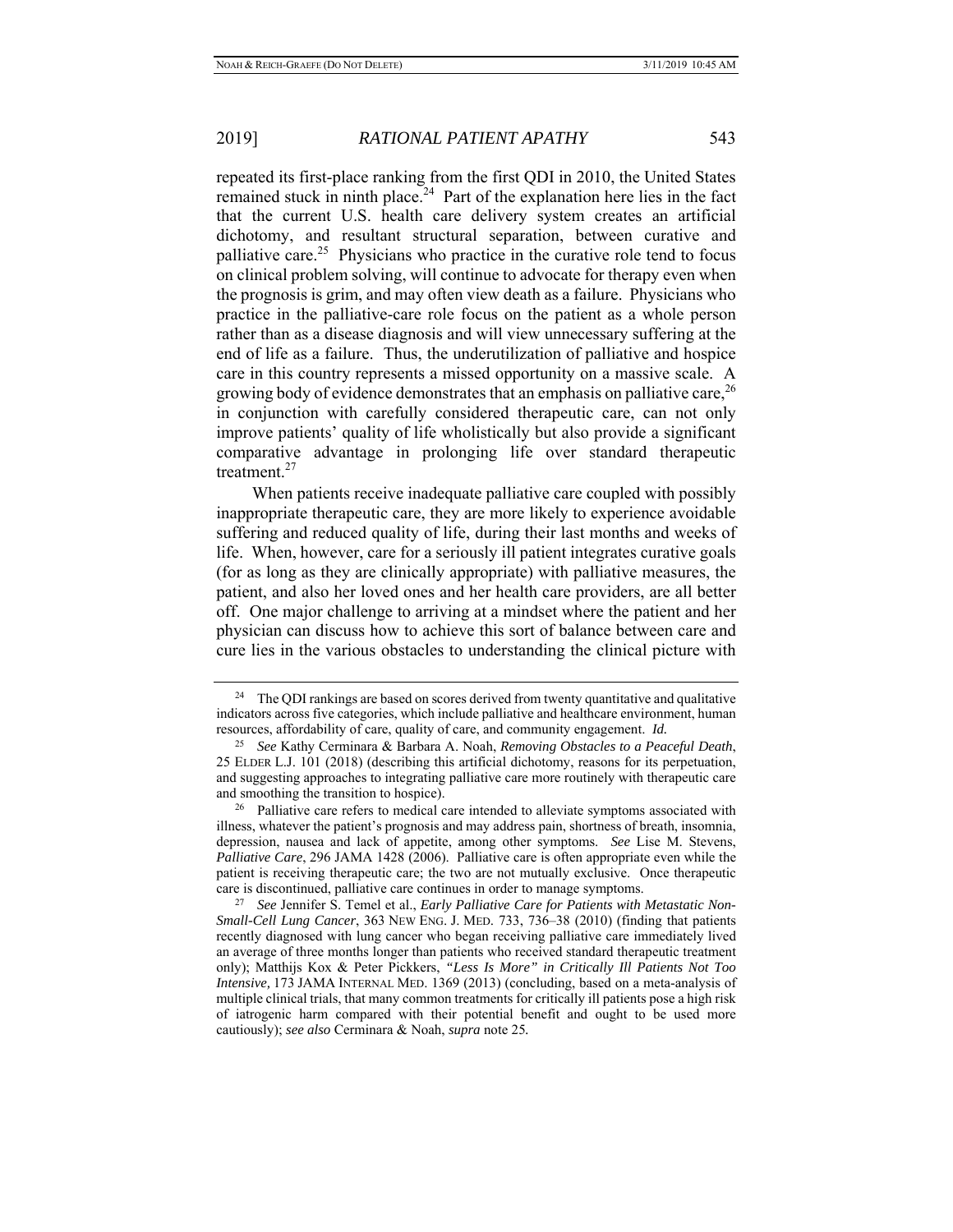all of its variables and unanswerable questions. The first step to achieving some understanding is for the patient and her physician to acknowledge the possibility of death from the disease, including a realistic assessment of prognosis.

## B. *Clinical Scenario*

In order to ground the abstract concepts and theories of medical decision-making and informed consent that follow, we use the following hypothetical clinical scenario to illustrate what roles clinical uncertainty, bounded rationality, heuristic biases and, most importantly, Knightian uncertainty play in the interactions between a physician and her seriously-ill patient:

 *June Morton is a forty-six-year-old woman who recently visited her gynecologist for a routine annual exam. The gynecologist discovered that one of June's ovaries was noticeably enlarged and referred her to an oncologist. An MRI of June's chest and abdomen reveals masses on the ovary, and in the liver and lungs. Biopsy has confirmed that the mass on the ovary is malignant and, as a result of these tests, June has been diagnosed with Stage IV invasive epithelial ovarian cancer. June is shocked by the diagnosis, particularly because at the moment she is experiencing no major symptoms.* 

 *The oncologist, Dr. Mary Savoy, knows that, even with aggressive, multi-modal treatment, it is estimated that June has statistically only a 17% chance of surviving for five years. Rather than frighten her patient, the doctor tells June that the disease is "very serious, potentially life-threatening," and that it is important to begin treatment immediately. Dr. Savoy and the treatment team recommend that June immediately undergo cytoreductive surgery in which surgeons attempt to remove as*  much of the cancer as possible. This surgery reduces the *remaining cancer cells present that must be addressed with chemotherapy. When June asks what the surgery entails, she is also told the purpose of the surgery and that she can expect to spend about seven days in the hospital and can expect recovery to take approximately four to six weeks, depending on how much tissue must be removed from her abdomen. Dr. Savoy also explains to June that cytoreductive surgery may involve removal of both ovaries, the uterus, and parts of the colon, bladder, gall bladder, and other affected organs.* 

 *June is also told that, given her young age and otherwise good health, she should consider intraperitoneal chemotherapy in which chemotherapeutic drugs are introduced into the abdomen directly during surgery in order to "bathe" cancer cells directly in the drugs and kill more cells.*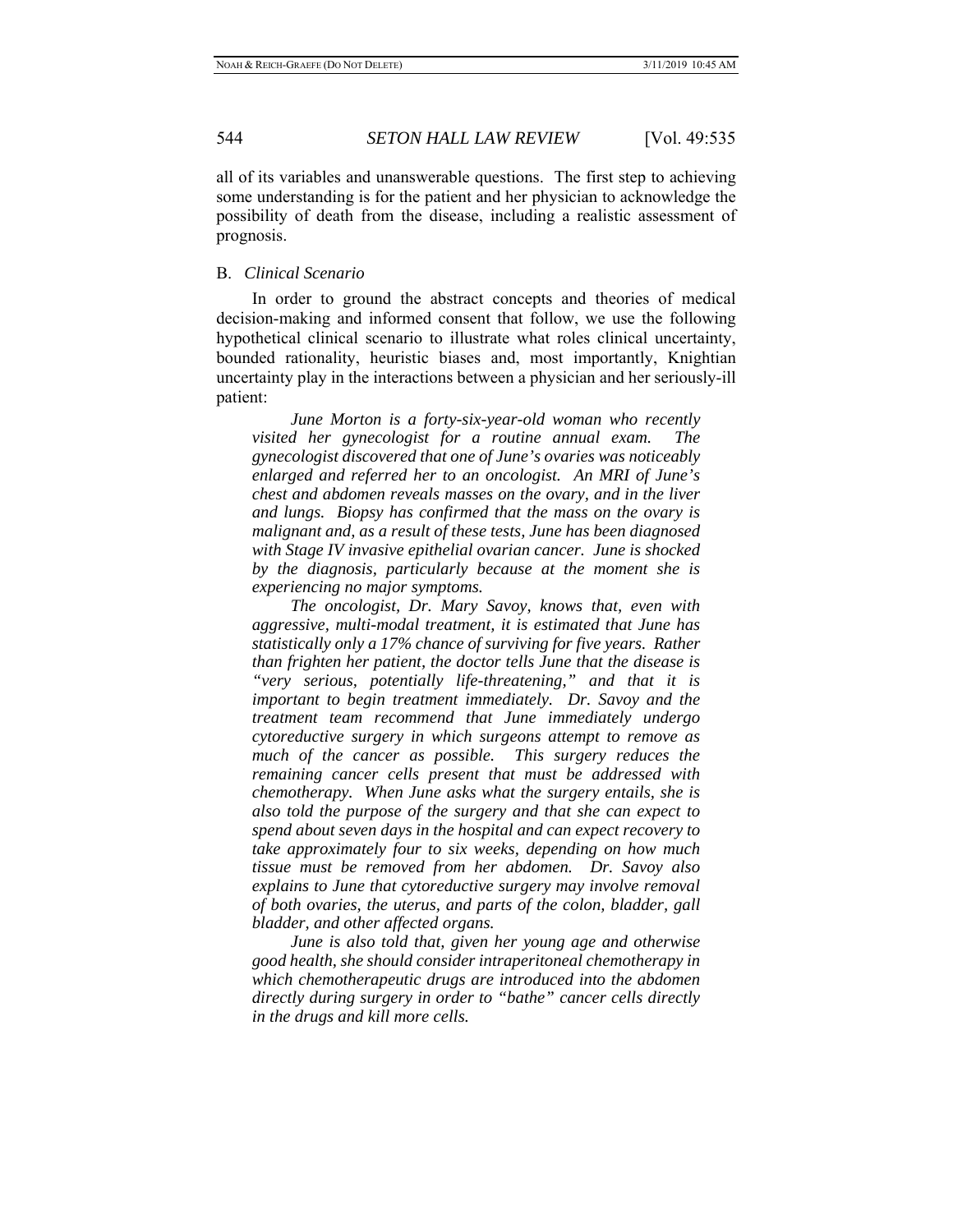*The oncologist, Dr. Savoy, explains that, once the cytoreductive therapy is completed (with or without intraperitoneal chemotherapy), there are multiple post-surgery treatment options available. In addition to describing standard chemotherapy, she discusses with June the option of "dose dense" chemotherapy, in which multiple chemotherapeutic agents are delivered simultaneously to the patient at the highest doses that the patient can tolerate, in order to kill as many cancer cells as possible and to prevent the cancer cells from becoming resistant to the drugs. She also tells June about some promising clinical trials of new chemotherapeutic agents, and about standard and experimental targeted therapy and immunotherapy. Finally, Dr. Savoy points out to June that every patient is unique and that survival rates and other prognostic factors are only averages which vary according to the patient's age and overall health.* 

 *June is divorced with two children, a sixteen-year-old daughter who is a junior in high school and a twenty-one-yearold son who is in his third year of university. She hopes for a cure and would at a minimum like to survive long enough to see them both graduate from high school and college respectively. June herself has an associate's degree and works as a bookkeeper. She purchases her insurance as an individual through the insurance market in her state and receives a premium subsidy under the Patient Protection and Affordable Care Act (ACA) because her income is relatively low.* 

### II. RATIONAL HUMAN DECISION-MAKING AND CARE FOR LIFE-THREATENING ILLNESS

The rationality of all human decision-making, including June's choice of any highest-utility treatment course of action for her cancer,  $28$  is severely limited under all circumstances. Even if June were an ultra-rational<sup>29</sup>

<sup>28</sup> The juxtaposition may perhaps be subtle but is certainly intended. *See* Mark Schlesinger, *Choice Cuts: Parsing Policymakers' Pursuit of Patient Empowerment From an Individual Perspective*, 5 HEALTH ECON. POL'Y & L. 365, 365 (2010) ("Some terms come redolent with positive associations. This is no less true in the policy lexicon of democracy (freedom, responsiveness, leadership and voting) than in everyday English (hope, friend, kindness and chocolate). 'Choice' makes both lists.") (internal citation omitted); *cf.* Mary Frances Luce, *Decision Making As Coping*, 24(4) HEALTH PSYCHOL. S23, S23 (Supp. 2005) ("[F]ew words rival *cancer* for pure emotional impact, and decisions regarding cancer control

are likely among the most threatening decisions that many individuals will ever make.").<br><sup>29</sup> As used throughout this Article, being "ultra-rational" means that decisional agents (think Star Trek's half-human, half-Vulcan Mr. Spock, first officer on the "USS Enterprise" or, alternatively, the "rational investors" in modern financial portfolio theory) will form only rational expectations; they are always in possession of all relevant information that, under the circumstances, can be available to them; they are aware that information asymmetries may, and that bounded rationality and opportunism inevitably do, apply to and constrain their decision-making (thus, they do not have the perfect omniscience and foresight of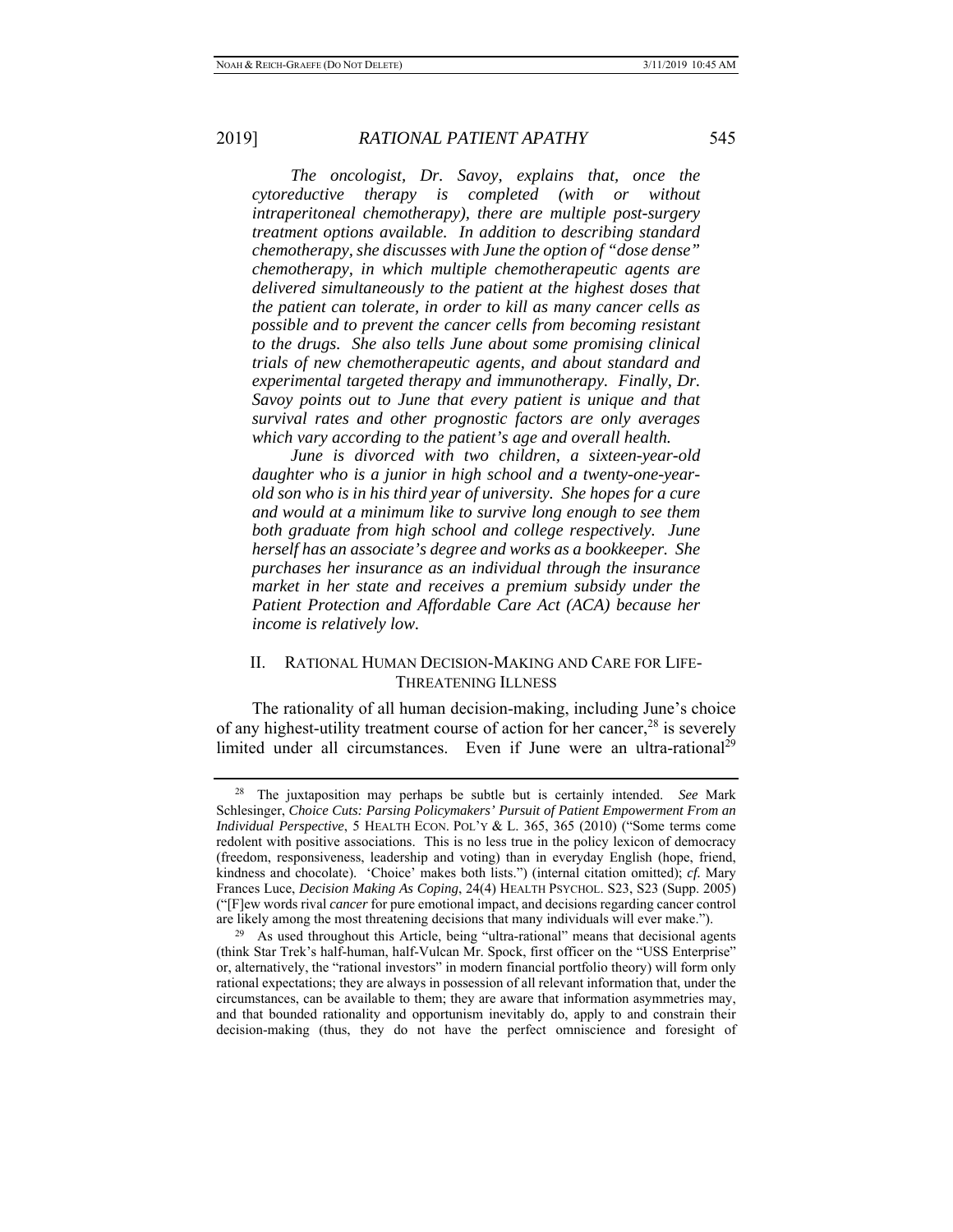decisional agent, she could never make a perfectly rational decision. In order to explain and model why that is the case—why there are always several, insurmountable rational limitations applicable to all human decision-making regarding an ineluctably uncertain and scarce future—it is useful to carefully distinguish among three different realms of rational utility calculation and resultant models of rational decision-making:<sup>30</sup> (i) the perfect calculation of choice in a "Coasean world," $31$  (ii) the transaction-cost efficient calculation of choice under conditions of bounded rationality and opportunism in a "Williamsonian world,"<sup>32</sup> and (iii) the non-Bayesian updating of beliefs in an uncertain "Knightian world"<sup>33</sup> of constantly new information which triggers the perpetual, imperfect revision of homogenized past experience in order to achieve predictive utility. Only the third, Knightian realm is "real" within the concrete world of human existence, learning, and decisionmaking. The Coasean and Williamsonian realms are purposely oversimplified, rational utility-maximization utopias of varying degree.

by people in affective and intuitive ways, too. Risks create feelings.").<br><sup>30</sup> *See infra* Figure 1.<br><sup>31</sup> *See*, *e.g.*, Michael Klausner, *The Contractarian Theory of Corporate Law: A Generation Later*, 31 J. CORP. L. 779

hyperrational decisional agents in traditional price theory, *see infra* note 38); they "coldly," "detachedly" and "formally" evaluate the entire, subjectively knowable choice situation by competently calculating and comparing the expected future performance of each available choice/transaction; and, in doing so, they are able to bypass any and all cognitive and psychological "shortcomings" (heuristics, emotions, empathy, etc.) that would otherwise render their decision-making and self-interested utility maximization processes and outcomes suboptimal. *See*, *e.g.*, James R. Hackney, Jr., *The Enlightenment and the Financial Crisis of 2008: An Intellectual History of Corporate Finance Theory*, 54 ST. LOUIS UNIV. L.J. 1257, 1260 (2010). *See generally* Amitai Etzioni, *Guidance Rules and Rational Decision Making*, 66 SOC. SCI. Q. 753 (1985). *See also* Vanessa Houlder, *Richard Thaler's Advice: Be a Lazy Investor—Buy and Forget*, FIN. TIMES, Dec. 22, 2017 ("[Humans] are far from being the ultrarational machines assumed by traditional economic theory. Instead, they are error-prone, blinded by prejudices and fond of mental short cuts that lead them astray."); Paul Slovic et al., *Affect, Risk, and Decision Making*, 24(4) HEALTH PSYCHOL. S35, S39 (Supp. 2005) ("One cannot assume that an intelligent person can understand the meaning of and properly act on even the simplest of numbers, not to mention more esoteric measures or statistics pertaining to risk, unless these numbers are infused with affect."); Peter A. Ubel, *Beyond Costs and Benefits: Understanding How Patients Make Health Care Decisions*, 15 ONCOLOGIST 5, 7 (Supp. 2010) ("[R]isk information is rarely received dispassionately, but is usually processed

<sup>&</sup>lt;sup>32</sup> *See, e.g., René Reich-Graefe, Calculative Trust: Oxymoron or Tautology?, 4 J. TRUST* RES. 66, 68 (2014).

<sup>33</sup> *See*, *e.g.*, Tan Wang, *Conditional Preferences and Updating*, 108 J. ECON. THEORY 286, 291–92 (2003). *See generally* Shabnam Mousavi & Gerd Gigerenzer, *Risk, Uncertainty, and Heuristics*, 67 J. BUS. RES. 1671 (2014).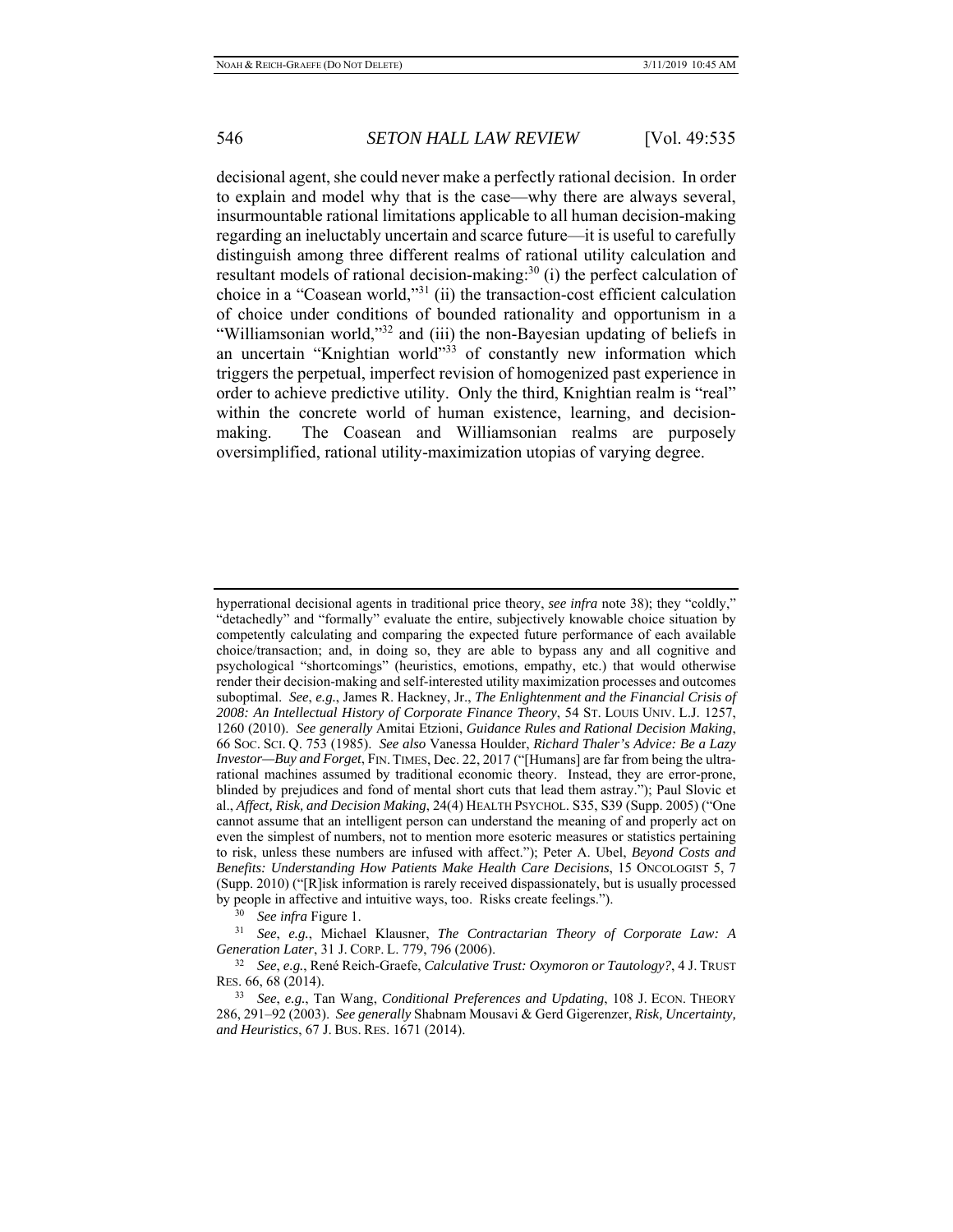# *Figure 1 Rationality Realms and Constraints*



### A. *The Coasean World*

In this first, flawlessly utopian realm of neoclassical utility theory, the main prerequisite for the prediction and achievement of perfect competition and, accordingly, perfectly rational decision-making is a colossal simplification of the otherwise imperfect reality of human cooperation. Here, perfectly rational, overtly self-interested, and omniscient actors, unrestricted by bounded rationality,  $34$  with access to complete and perfectly available information, and with perfectly stable tastes and preferences, can account for every stochastic variable and, hence, can rationally calculate everything. These Coasean actors calculate choice using well-defined mathematical, wealth-maximizing utility functions, without regard to

<sup>34</sup> *See* Herbert A. Simon, *A Behavioural Model of Rational Choice*, 69 Q. J. ECON. 99 (1955); *see also* Renée A. Stiles & Stephanie A. So, *Impact of Transaction Costs on Healthcare Outcomes*, 3 EXPERT REV. PHARMACOECON. & OUTCOMES RES. 283, 285 (2003).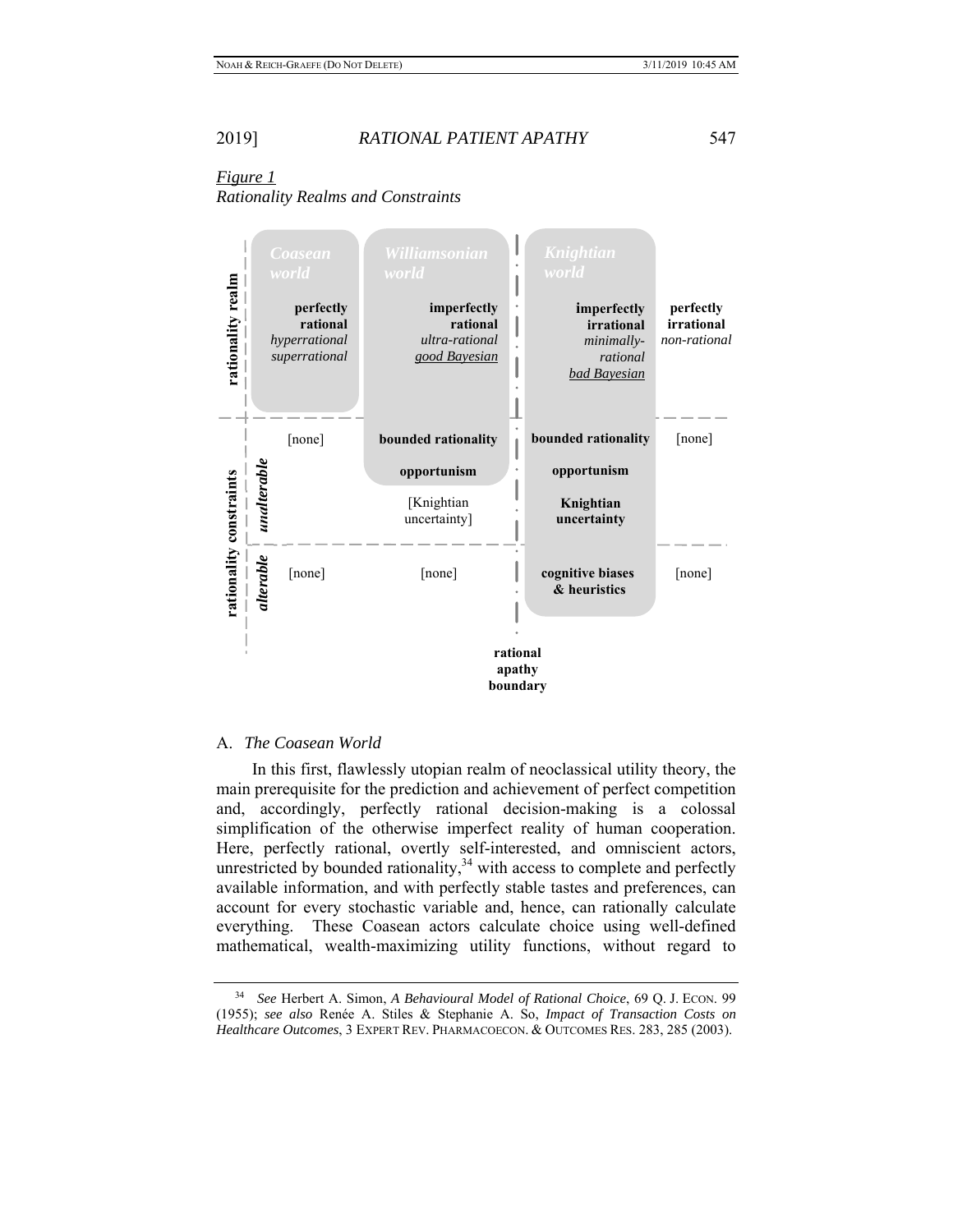Knightian uncertainty, transaction costs, or resource scarcity, and within a calculative environment that also provides for perfectly neutral governments and perfectly specified and costlessly enforced property rights.<sup>35</sup> In other words, in this Coasean world of zero transaction costs and total prescience, everything is always certain. Nothing is ever scarce. Indeed, genuine decision-making—in terms of "exercising discretion, generating and evaluating proposals and, finally, ratifying an informed choice from among a multiplicity of viable best-interest options"<sup>36</sup>—does not occur in such a perfect realm.<sup>37</sup> Where hyperrational<sup>38</sup> actors with perfect foresight can

*Separation of Ownership and Control*, 26 J. L. & ECON. 301, 303 (1983). 37 *See*, *e.g.*, Harold Demsetz, *The Theory of the Firm Revisited*, *in* THE NATURE OF THE

<sup>35</sup> *See*, *e.g.*, FRANK H. KNIGHT, RISK, UNCERTAINTY AND PROFIT 197 (1921) ("Chief among the simplifications of reality prerequisite to the achievement of perfect competition is . . . the assumption of practical omniscience on the part of every member of the competitive system."); Douglass C. North, *Structure and Performance: The Task of Economic History*, 16 J. ECON. LIT. 963, 964 (1978) (summarizing the assumptions underlying neoclassical economic theory as "(1) perfectly competitive markets, (2) perfectly specified and costlessly enforced property rights, (3) neutral government, and (4) unchanging tastes"). 36 Reich-Graefe, *supra* note 32; *see also* Eugene F. Fama & Michael C. Jensen,

FIRM: ORIGINS, EVOLUTION, AND DEVELOPMENT 159, 161 (Oliver E. Williamson & Sidney G. Winter eds., 1993) ("The only management task that seems to remain, and which is the focus of attention in the firm of traditional price theory, is the selection of profit-maximizing quantities of outputs and inputs. But, since the required information for doing this is also freely at hand, and the required calculations are costless to make, the model strips management of any meaningful productivity in the performance of even these tasks. The *cost of maximizing* is ignored or implicitly assumed to be zero. De facto, the resources that might be required to make maximizing decisions are treated as if they are not scarce.") (footnote omitted).<br><sup>38</sup> Hyperrationality (also termed "super rationality" or "perfect rationality" in

neoclassical economics and game theory) describes decision-making by *homo economicus*, *i.e.*, by an economic agent who only engages with a homogenous group of other hyperrational thinkers; who, like them, strictly pursues utility and profit maximization in *all* of her choices; who, like them, is capable of solving highly complex mathematical coordination problems in the blink of an eye; who, like them, can therefore predict the decisional behavior of *all* other hyperrational agents (given that (i) everyone is following the same hyperrational decisional rule (or strategy) when facing the same choice situation and (ii) everyone has internalized their counterparties' hyperrationality within their own hyperrational utility calculation); and who, like them, can evaluate *all* possible choice options leading to *all* possible outcomes in an instant and, accordingly, can confidently and correctly select the highest-utility/highestprofit personal course of action in every given choice situation. *See* Herbert A. Simon, *Rationality as Process and as Product of Thought*, 68 AM. ECON. REV. 1 (1978); *see also* Lee Roy Beach & Raanan Lipshitz, *Why Classical Decision Theory Is an Inappropriate Standard for Evaluating and Aiding Most Human Decision Making*, *in* DECISION MAKING IN ACTION: MODELS AND METHODS 21, 21 (Gary A. Klein et al. eds., Ablex 1993) (pointing out that "classical decision theory is an abstract system of propositions that is designed to describe the choices of an ideal hypothetical decision maker—omniscient, computationally omnipotent Economic Man"); Oliver E. Williamson, *The Economics of Organization: The Transaction Cost Approach*, 87 AM.J. SOC. 548, 553 (1981). For critical accounts of hyperrationality, see, for example, JON ELSTER, SOLOMONIC JUDGEMENTS: STUDIES IN THE LIMITATIONS OF RATIONALITY 17 (1989) (defining hyperrationality as "*the failure to recognize the failure* of rational-choice theory to yield unique prescriptions or predictions" and as the "irrational belief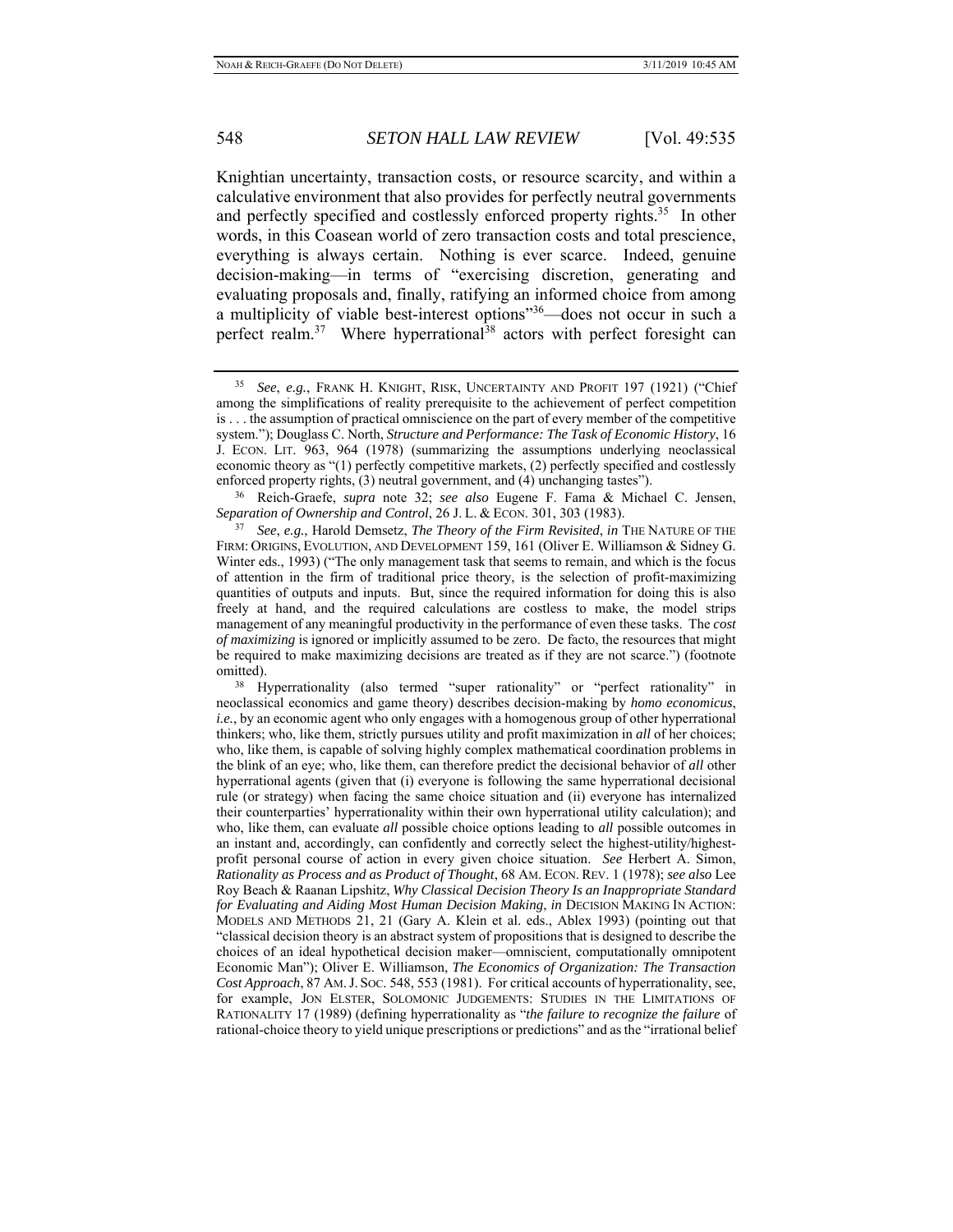calculate everything, and time (at least, time for rational in-advance calculation) is non-scarce, "there is no limitation on the computation of the optimal transactional choice that will achieve the largest net-gain outcome [so that] such computation always self-ratifies the final choice simply through calculation, comparison and ranking."<sup>39</sup> Strictly speaking, any decisional behavior beyond mere rational calculation—i.e., decision-making that would evaluate, make utility judgments among, and prioritize, different behavioral options in accordance with their expected future payoffs—would be engaging in unreason and constitute perfect irrationality.

In this Coasean world, a perfectly omniscient and rationally clairvoyant June would simply gather and process *all* relevant internal and external information—past, present, and future— pertaining to her treatment options, her personal preferences, and her overall life circumstances and calculatively arrive at a highest-utility treatment or non-treatment decision. She would then be able to costlessly implement this perfect choice—without any hitch or requiring any post-decisional monitoring, interim assessment, or subsequent revision of her choice. Since June would know *everything* about the present and the future that would be necessary to know, she would know (as fully-measured facts and completely accurate projections): (i) how long she would have to live under each possible treatment or non-treatment option, (ii) how much pain, disability, and physical and emotional distress would accompany each of those options, (iii) how her overall life circumstances would change in the future (for example, her sixteen-year-old daughter might become pregnant in four months from June's decision-point, or June herself might die in a car accident before the end of the year), (iv) what her exact future personal preferences and thresholds would be when addressing treatment-related pain and suffering as well as under changing life circumstances and, thus, (v) cumulatively, what her exact and perfect balance point would be for purposes of choosing between the quality (thriving) and the quantity (surviving) of her remaining lifetime.<sup>40</sup>

in the omnipotence of reason"); Steven Shulman, *What's So Rational About Rational Expectations? Hyperrationality and the Logical Limits to Neoclassicism*, 20 J. POST KEYNESIAN ECON. 135 (1997).<br><sup>39</sup> Reich-Graefe, *supra* note 32.<br><sup>40</sup> To perhaps state the obvious, in a Coasean world "where infinity and eternity are

ignorant states of mind that can be overcome by rational, competent calculation," Reich-Graefe, *supra* note 32, June would never have arrived at this particular adaptive decisionmaking point (or, for that matter, any other decision-making point). Rather, at some behavioradapting point in the past, when she went through a perfectly rational calculation of her future, she would have known that (i) she would develop Stage IV ovarian cancer under certain circumstances (thus, no ovarian cancer would have ever been "discovered" during her recent routine gynecological exam—indeed, any and all routine annual exams would have no purpose whatsoever given that everything they could possibly "discover" would already be known) and (ii) that something could be done about those circumstances in terms of avoidance. In other words, June would have only arrived at her current medical diagnosis if *nothing* could have been done about it in terms of avoidance behavior at any point in the past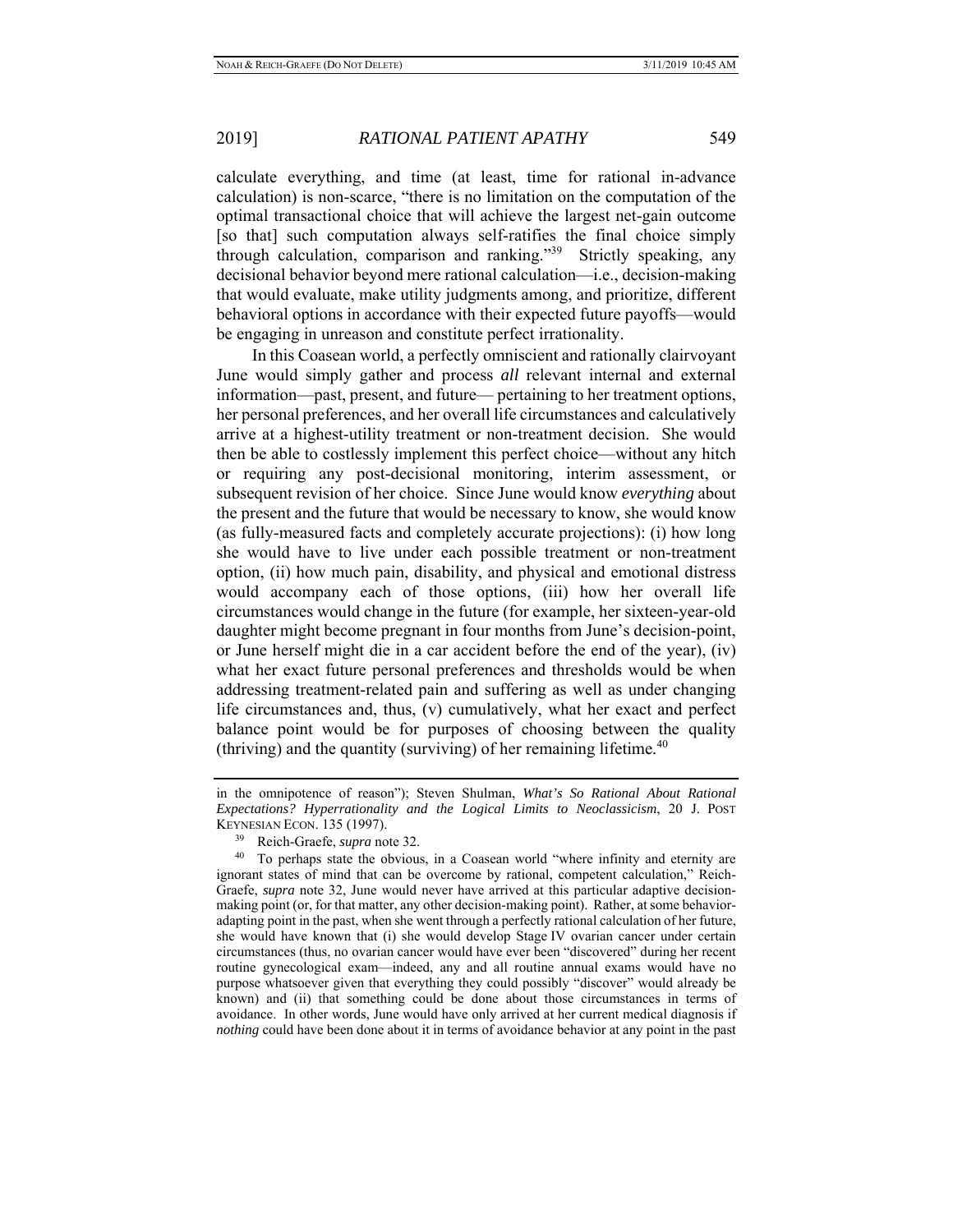Even under those computational conditions, however, June would not be able to ever make a "best," i.e., highest-utility choice. Assuming that her overall preference would be to return to her pre-diagnosis outlook of an indeterminable-length survival for an average forty-six-year-old woman, i.e., to a statistically close-to-100% chance of surviving for five years (and longer), June can never make a Coasean "best" choice that correlates with, and achieves, her preference. She can never opt out of mortality and is always forced—even in a modelled Coasean utopia—to pick the better bad choice, namely, the most surviving coupled with the most thriving. Accordingly, the insurmountability of death even under conditions of Coasean utility calculation render the model *per se* useless for current purposes because surviving and thriving are never endless, absolute states of being. Logically, they are always time-limited. Otherwise, any and all concepts of "quantity" and "quality" (and, similarly, of "life," "survival" and "death") would be destroyed by infinity. Human life is only "real" life and worth living because of the uncertainty of life and the certainty of death.<sup>41</sup> There is no life without death and no death without living. As a mortal being, June is spending her life, by neither choice nor consent but simple  $(chrono)$ logical choice "architecture,"<sup>42</sup> within a spatially and temporally linear and scarce world.

Consequently, any "aspiring toward a consistent perfection"<sup>43</sup> in a Coasean world which would move beyond its utility in modeling rational choice would be an "aspiring toward annihilation [and infinite] nothingness."<sup>44</sup> "Perfection, we know, is finality; and finality is death."<sup>45</sup> Thus, any Coasean inquiry into real-life end-of-life decision-making must return empty-handed to its very starting point. Coasean perfection, human mortality and adaptive decision-making never go together. To "rigidly confine[]" a predictive model of June's rational decision-making behavior within the "paradigm of neoclassical economic<sup>[]"</sup> choice theory will mean

and, therefore, would have resulted in a "better bad" outcome. If something was to be done, June would have "chosen" and pursued this option a long while ago and her current diagnosis and choice situation would have never evolved.<br><sup>41</sup> *Cf.* SAUL BELLOW, HUMBOLDT'S GIFT 265 (1975) ("Death is the dark backing that a

mirror needs if we are to see anything.").<br><sup>42</sup> Lawrence Lessig introduced the term "architecture" to describe a particular grouping

of behavioral constraints (in addition to law, markets and social norms) as "the very basic feasibility limitations imposed on resources (physical, technological, budgetary, etc.), in both time and space, by the present circumstances and conditions under which decision-making and resultant action may only take place." René Reich-Graefe, *Deconstructing Corporate Governance: The Mechanics of Trusting*, 38 DEL. J. CORP. L. 103, 132 (2013) (citing

Lawrence Lessig, *The New Chicago School*, 27 J. LEGAL STUD. 661, 663–67 (1998)).<br><sup>43</sup> CHRISTOPHER HITCHENS, LETTERS TO A YOUNG CONTRARIAN 19 (Basic Books 2001).<br><sup>44</sup> Id. CYRIL NORTHCOTE PARKINSON, PARKINSON'S LAW OR THE P

<sup>(1958).</sup>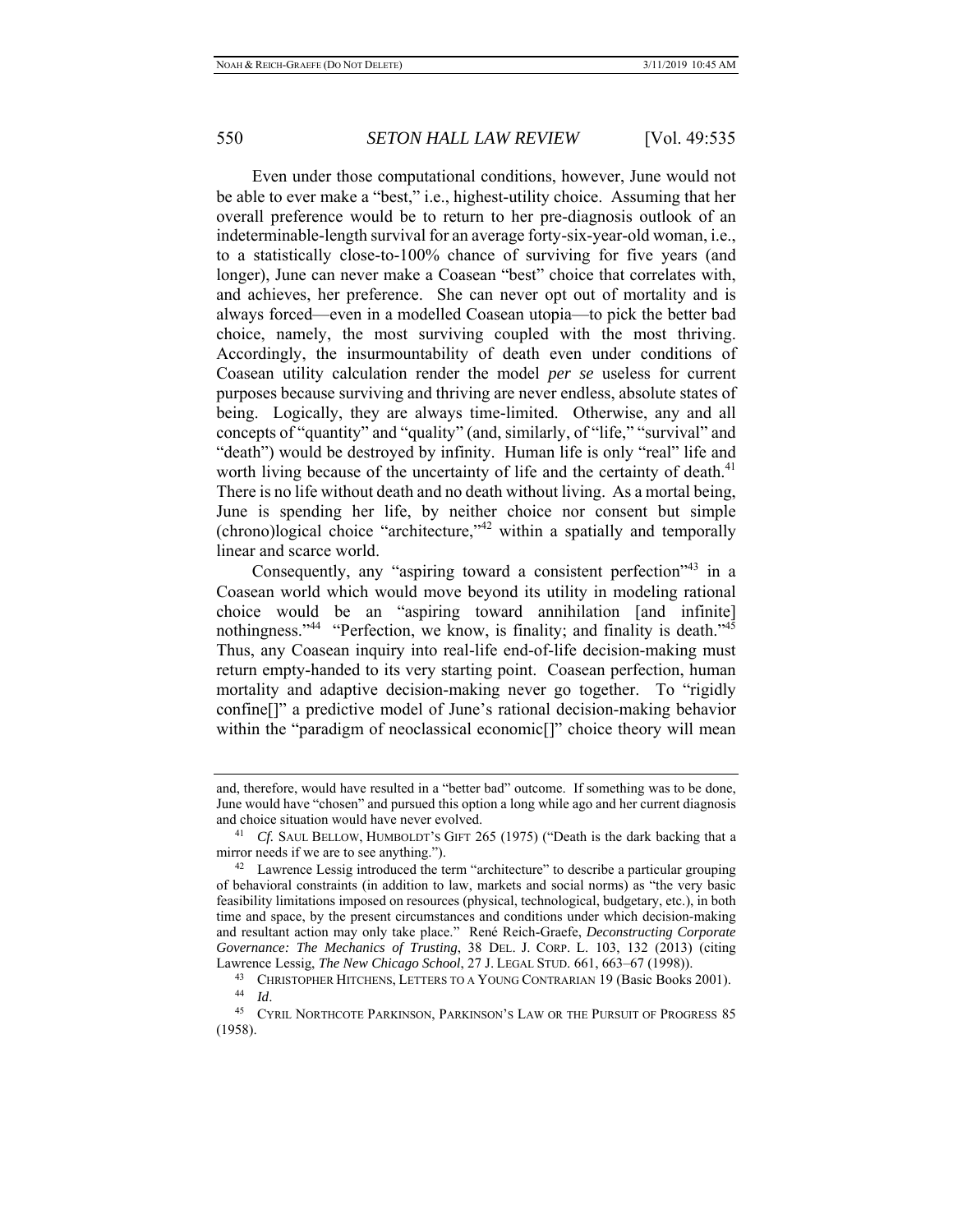that "large parts of [June's] urgent reality are outside its comprehension."46 As a result, the rational calculability of outcomes and modeling of choice behavior in a Coasean world provides little or no assistance in navigating June's pressing decisional dilemmas.

## B. *The Williamsonian World*

In order to better reflect the "urgent reality" of June's life and decisionmaking in the face of omnipresent mortality—and, in general, to better adjust rational choice models to the insurmountable non-perfection of human life that requires cooperation and organization under inherent temporal and spatial constraints—the second calculative realm, Williamsonian transaction cost economics, attempts "to describe 'man as he is, acting within the constraints imposed by real institutions $1/47$  rather than in "caricature" terms."48 In other words, the Williamsonian world endeavors to "find substantive criteria [of rationality] broad enough to extend the concept of rationality beyond the [Coasean world] boundaries of static organization under certainty<sup>349</sup> and, in doing so, accepts two fundamental rational limitations which can never be altered by ultra-rational actors: *bounded rationality* and *opportunism*. 50 Bounded rationality acknowledges the builtin cognitive limitations of the human mind to accumulate, filter and process all decision-relevant information as a result of the imperfect search and computational capacities of humans as well as the computational restrictions provided by both scarce and asymmetric information.<sup>51</sup> Opportunism assumes that human agents are not "simpl[y] self-interest seeking [but] selfinterest seeking with guile,"52 so that, strategically, they may disguise or otherwise keep undisclosed their personal preferences and commitments to others in order to maximize their individual utility from cooperation.<sup>53</sup>

These two limitations for perfectly rational calculation, in turn, frame the resulting twin dilemmas of *adverse selection* and *moral hazard* applicable to all strategic decision-making and, thus, human cooperation. Adverse selection refers to a choice situation where one party (namely, the agent/fiduciary—for example, a physician), prior to a particular transaction or commitment has more and better information available to assist with

<sup>46</sup> George J. Stigler, *The Conference Handbook*, 85 J. POL. ECON. 441, 443 (1977). 47 Oliver E. Williamson, *Calculativeness, Trust, and Economic Organization*, 36 J.L. &

ECON. 453, 458 (1993) (quoting Ronald H. Coase, *The New Institutional Economics*, 140 J. INSTITUTIONAL & THEORETICAL ECON. 229, 231 (1984)). 48 Oliver Hart, *An Economist's View of Fiduciary Duty*, 43 U. TORONTO L.J. 299, 300

<sup>(1993).&</sup>lt;br>
<sup>49</sup> Simon, *supra* note 38, at 10.<br>
<sup>50</sup> See, e.g., Williamson, *supra* note 47, at 458.<br>
<sup>51</sup> Simon, *supra* note 34.<br>
<sup>52</sup> Williamson, *supra* note 47.<br>
<sup>53</sup> See generally Stiles & So, *supra* note 34, at 285–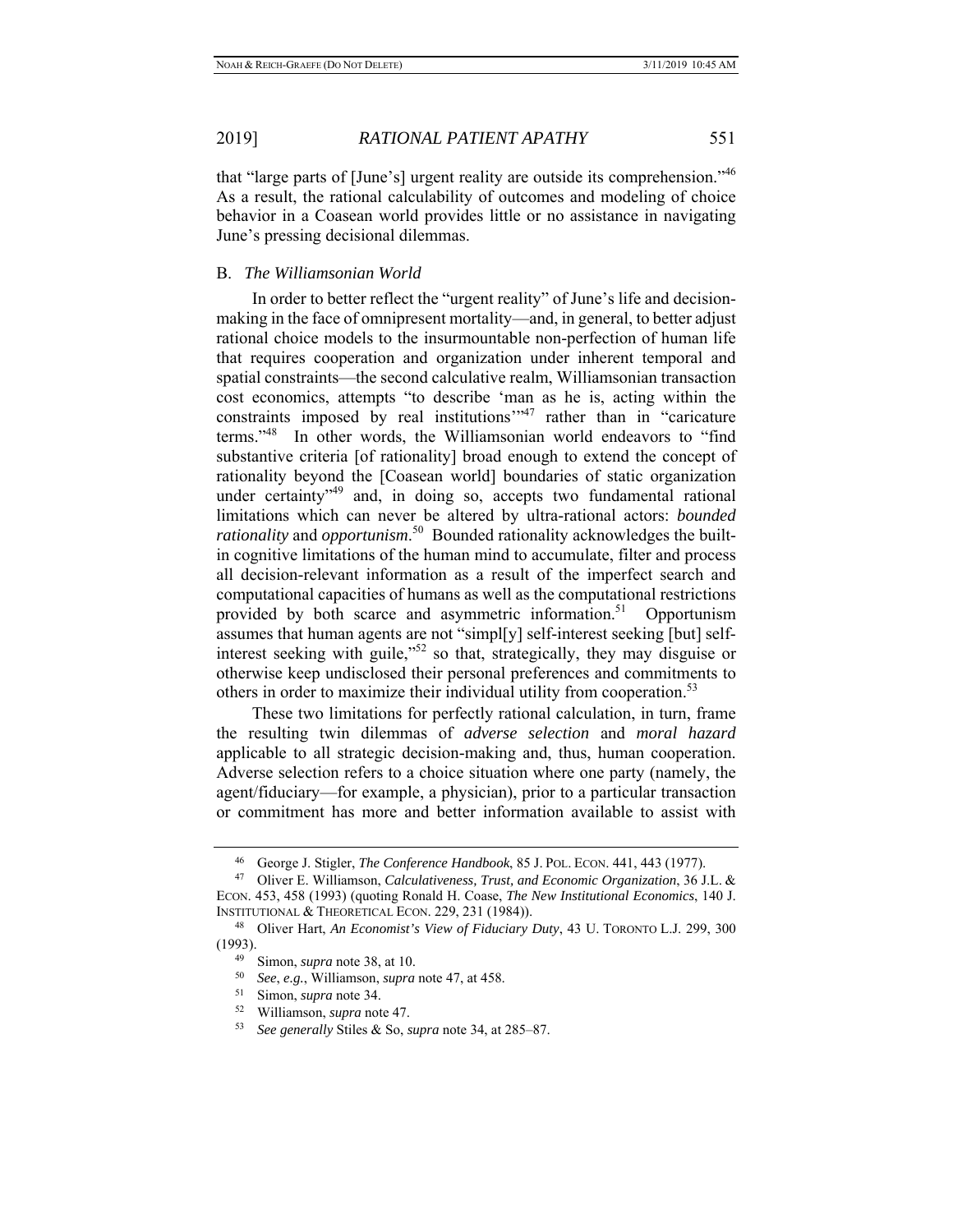calculating her self-interested future utility to be derived from the transaction or commitment than has the other party (namely, the principal/beneficiary for example, a patient). As a result, the second party with the less welldeveloped set of information is at a competitive disadvantage compared to the first party and is subject to exploitation at the time of their initial "contracting." Accordingly, the informational asymmetry between them will result in a lack of efficiency in setting a mutually beneficial price-quality equilibrium as regards the services provided by the agent-fiduciaryphysician.<sup>54</sup> Moral hazard describes the general strategic phenomenon and dilemma which occurs when one party's (i.e., the agent-fiduciaryphysician's) behavior is subject to change *after* a particular contemplated transaction or commitment by another party (i.e., the principal-beneficiarypatient), because the first party will be placed in a control position where her actions can no longer be (fully) observed and (completely) contracted for, or otherwise controlled by, the second party. As a result, the first party can unilaterally shift the downside risk and cost of her opportunistic underperformance to another party, either directly to the second party (i.e., the principal-beneficiary-patient, in which case the coping costs of moral hazard are *agency costs*) 55 or to one or more third parties who do not participate in the particular transaction or commitment (in which case the manifestation of moral hazard constitutes negative externalities that present

<sup>54</sup> *See, e.g.*, George A. Akerlof, *The Market for "Lemons:" Quality Uncertainty and the Market Mechanism*, 84 Q. J. ECON. 488, 490–91 (1970); Masako N. Darrough & Neal M. Stoughton, *Moral Hazard and Adverse Selection: The Question of Financial Structure*, 41 J. FIN. 501 (1986).

<sup>&</sup>lt;sup>55</sup> Put into the context of decision-making by seriously ill patients, moral hazard may, for example, manifest in June's "selection" of Dr. Savoy as her oncologist because, in her first meeting, Dr. Savoy also promised her (either expressly or impliedly) to personally stay on top of everything (as regards June's treatment and interim assessments of her treatment progress) at all times and to communicate all relevant information to June promptly and completely, but suppose that, at some later point and for some unknown reason, Dr. Savoy is often distracted, misses some scheduled appointments with June, and in other ways does not follow through with her original promise. June can obviously observe some of the moralhazard manifestation in the missed appointments (in particular, if there is also no explanation from Dr. Savoy and no other communication from Dr. Savoy, in lieu of appointments, to apprise June of treatment progress, etc.). But, otherwise, any other forms of sub-par performance by Dr. Savoy in light of her original promise will remain hidden from June and can no longer be effectively controlled by June (other than by terminating the relationship). Thus, in all instances in which Dr. Savoy could meet her original promise but decides for whatever reason not to, moral hazard has manifested and June has to bear the *agency costs* (in the form of less information, less assurance, less trust, etc.) of having a distracted, lesscommunicative-than-promised oncologist.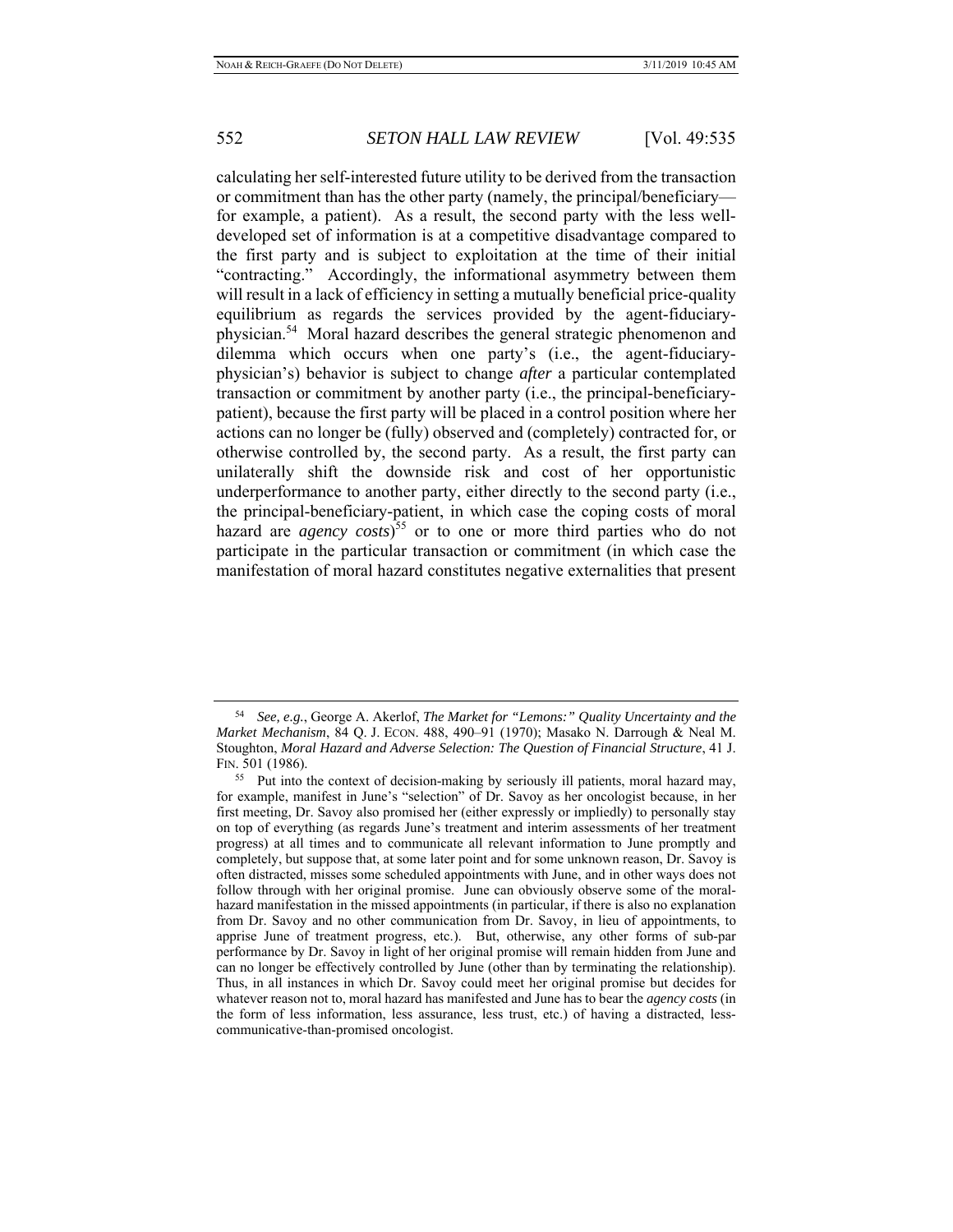as *social costs*).<sup>56</sup> Moral hazard leaves the second party vulnerable<sup>57</sup> and subject to exploitation for the entire duration of her contracting with the first party, so that the informational asymmetry between them will now result in a lack of efficiency in even maintaining whatever mutually beneficial pricequality equilibrium the first party was able to negotiate and contract for with the second party in the first place.<sup>58</sup>

Notwithstanding the limitations of bounded rationality and opportunism and the resultant twin dilemmas of adverse selection and moral hazard, human agents are deemed capable in the Williamsonian world to make competent and confident in-advance calculations of their respective utility in that they:

- (1) are aware of the range of possible outcomes and their associated probabilities,
- (2) take cost-effective actions to mitigate hazards and enhance benefits,
- (3) proceed with the transaction only if expected net gains can be projected, and
- (4) [assign the transaction to that counterparty] for which the largest net gain can be projected.<sup>59</sup>

Nevertheless, this confident calculation and decision-making is significantly more complex and fraught with largely insurmountable obstacles in the context of health care decision-making in general, and in end-of-life rational choice behavior in particular. To begin with, an acutely ill, terminally ill or

<sup>56</sup> Again, put into the context of decision-making by seriously ill patients and elaborating on the above example, *see supra* note 55, moral hazard may manifest in this regard with June's twenty-one-year-old son who is in his third year of university. For example, if the son decided to miss some of his university classes in order to drive June to some of her scheduled appointments with Dr. Savoy (because June is too weak to drive herself) and, because of Dr. Savoy's underperformance on her promise to June, some of those scheduled appointments do not happen, moral hazard has also manifested with regard to June's son who now has to bear the *social costs* (in the form of having to comfort his mom, worrying about her treatment progress, wasting class time, labor, gasoline, etc. in getting his mom to and from Dr. Savoy's office, etc.) of his mother having a distracted, less-communicative-than-promised oncologist. 57 *See, e.g.*, COUNCIL FOR INT'L ORGS. OF MED. SCIS., INTERNATIONAL ETHICAL

GUIDELINES FOR BIOMEDICAL RESEARCH INVOLVING HUMAN SUBJECTS 64 (2002) (including patients with incurable diseases among human-subject populations that are deemed "vulnerable"). 58 *See*, *e.g.*, Bengt Holmström, *Moral Hazard and Observability*, 10 BELL J. ECON. 74

<sup>(1979);</sup> Mark V. Pauly, *The Economics of Moral Hazard: Comment*, 58 AM. ECON. REV. 531 (1968); David Rowell & Luke B. Connelly, *A History of the Term "Moral Hazard"*, 79 J. RISK & INS. 1051 (2012); *see also* M. Gregg Bloche, *Trust and Betrayal in the Medical Marketplace*, 55 STAN. L. REV. 919, 930 (2002) (stating that "sick people are singularly ill-<br>situated to monitor the exercise of medical discretion").

<sup>&</sup>lt;sup>59</sup> Williamson, *supra* note 47, at 467. The Williamsonian model is, accordingly, still grounded in the classical Von Neumann-Morgenstern expected utility theorem. *See* JOHN VON NEUMANN & OSKAR MORGENSTERN, THEORY OF GAMES AND ECONOMIC BEHAVIOR (1944).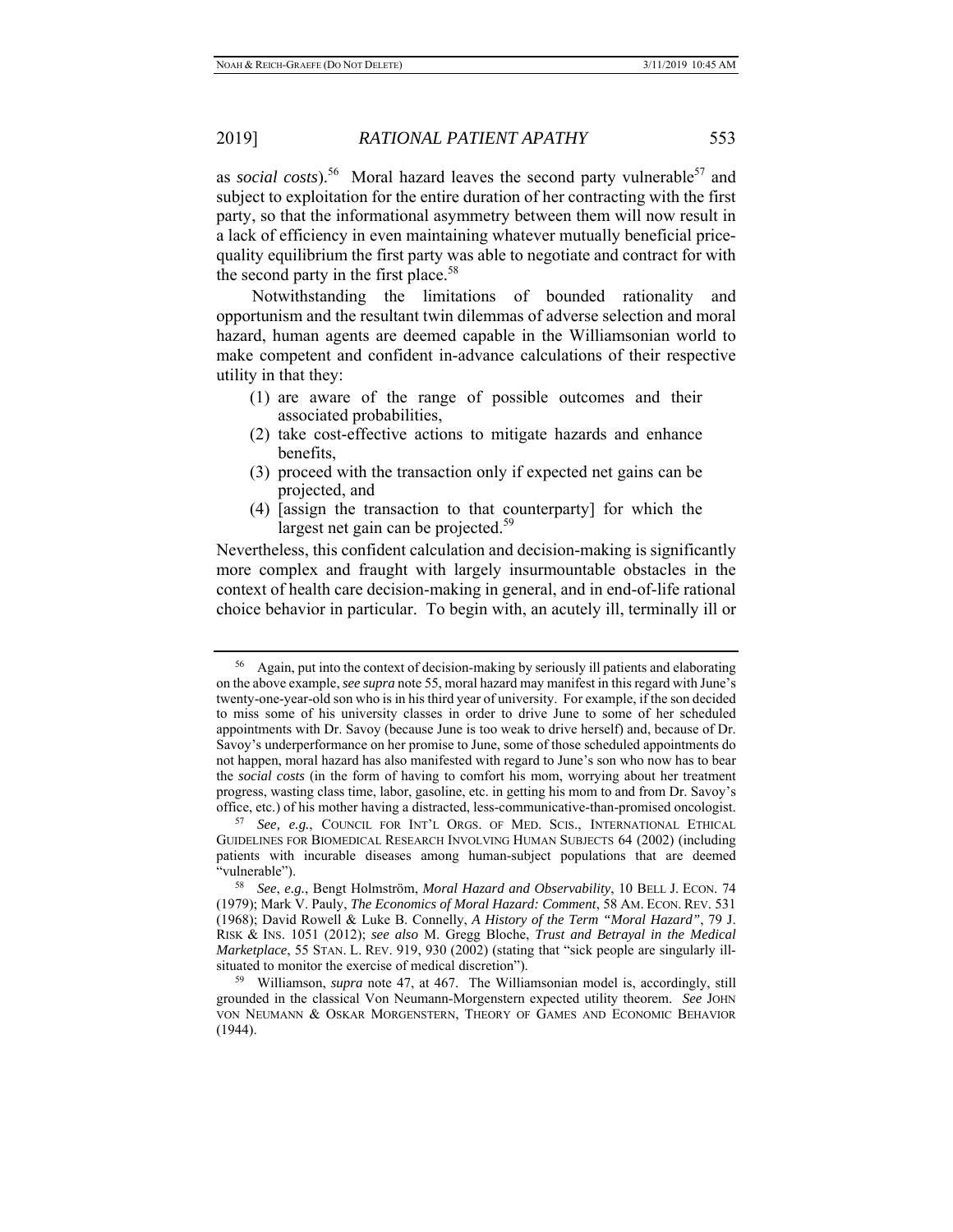dying patient is, by large measures, a captive individual in any given physician-patient relationship<sup>60</sup> and, therefore, has "a limited capacity or freedom to consent [to] or to decline"<sup>61</sup> medical treatment at any point in time of her physician-patient relationship. In addition to this relational captivity, any critically ill or dying patient will also have a severely limited capacity or freedom to engage in rational Williamsonian-world utility calculations in the first place. Although June undoubtedly has decisional capacity in the commonly understood meaning of capacity to make medical decisions, her mental and psychological facility for self-interest protection and resilience—in terms of rational contracting (for example, as regards hazard mitigation and benefits enhancement), fending off opportunistic behavior, and controlling for moral hazard in her physician's relational behavior—is severely reduced, both personally and situationally.

As systematically examined in Kenneth Arrow's seminal 1963 article, Uncertainty and the Welfare Economics of Medical Care,<sup>62</sup> the special characteristics of the marketplace for health care services and delivery finds the patient at "a departure from the normal state of affairs,"<sup>63</sup> making her "demand for medical services . . . not steady in origin as, for example, for food or clothing, but irregular and unpredictable"64 and, overall, "associated, with a considerable probability, with an assault on personal integrity."<sup>65</sup> At the same time, the patient's stakes in making "efficient" decisions in purchasing health care services as well as "good" decisions in selecting and consenting to treatment options are significantly increased. "[A]part from the cost of medical care," associated risks of "death, . . . impairment of full functioning [and] loss or reduction of earning ability" apply which will turn illness, in any form, into "a costly risk" in and of itself. $66$  Given that the patient "cannot test the product before consuming it,"<sup>67</sup> so that her credence consumption of a particular form of medical care by definition will forego the use of her personal resources (including time and energy) on alternative

<sup>60</sup> *See*, *e.g.*, Katrina George, *Autonomy and Vulnerability at the Death Bed*, 10 U. W. SYDNEY L. REV. 139, 143 (2006). *See generally* Louis Lasagna, *Special Subjects in Human Experimentation*, 98 DAEDALUS 449 (1969).<br><sup>61</sup> Ruth Macklin, *Bioethics, Vulnerability, and Protection*, 17 BIOETHICS 473, 474 (2003)

<sup>(</sup>discussing vulnerability in the context of human-subject research). 62 Kenneth J. Arrow, *Uncertainty and the Welfare Economics of Medical Care*, 53 AM.

ECON. REV. 941 (1963).<br>
<sup>63</sup> *Id.* at 948.<br>
<sup>64</sup> *Id.*<br>
<sup>65</sup> *Id.* at 949: *cf.* M

Id. at 949; cf. Matthew A. Butkus, *Free Will and Autonomous Medical Decision-Making*, 3 J. COGNITION & NEUROETHICS 75, 95 (2015) ("There is a common reaction in medicine that patients are expected to react negatively to bad health news—in fact, many consider it a sign of pathology if bad news does not engender some manner of depressive reaction."). 66 Arrow, *supra* note 62, at 949. 67 *Id.*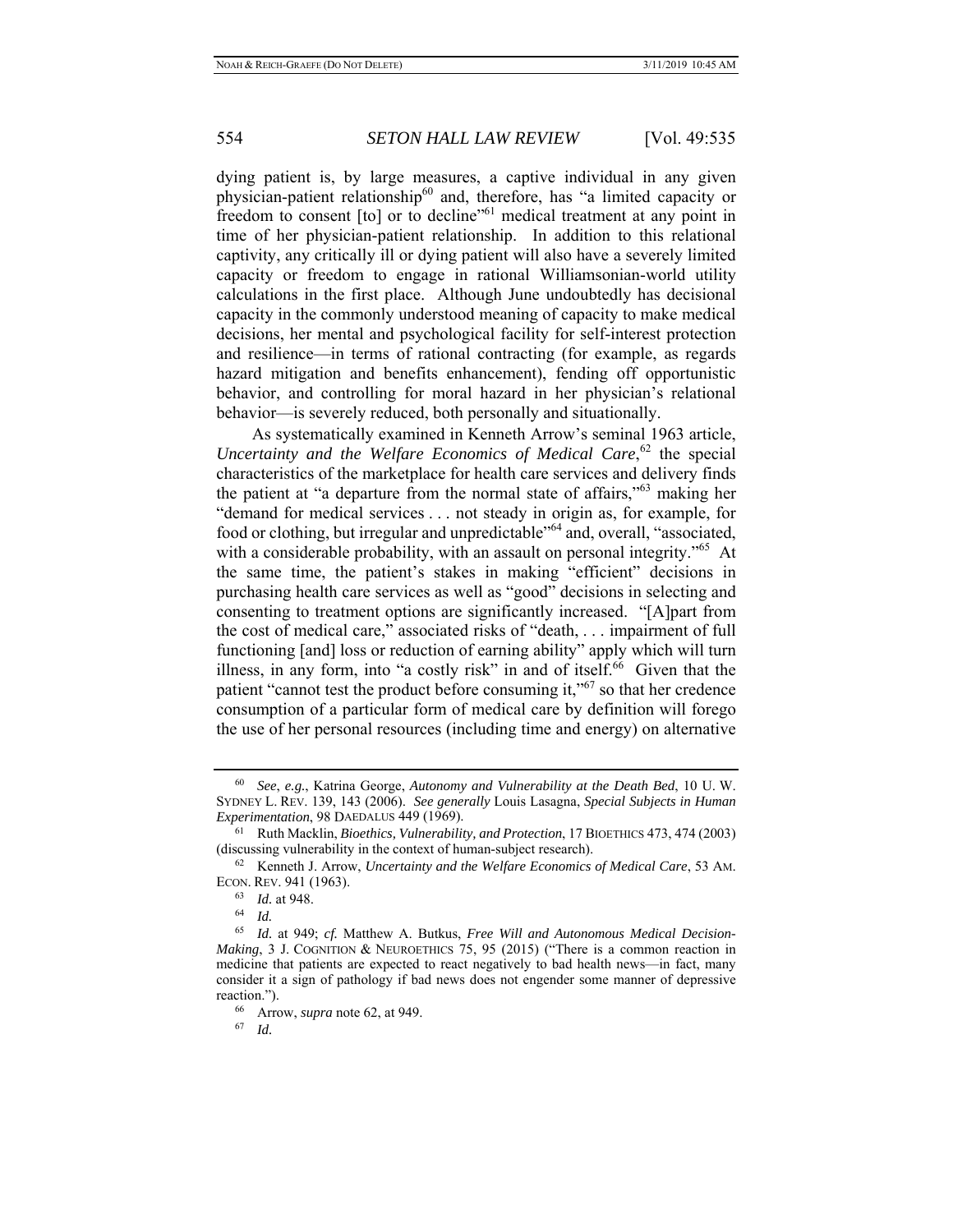options of care that she otherwise could have pursued, her overall opportunity cost<sup>68</sup> in making "good" health care decisions is compounded further. Accordingly, the patient's "inherent vulnerability created by illness and by the process of treatment,"69 has an immediate and distortive effect on the physician-patient relationship and expected physician behavior in terms of marginality. The physician, as an agent-fiduciary, should (but not necessarily will) orient her behavior towards "a concern for the customer's welfare," thus, distinguishing "medicine . . . from business," making "selfinterest on the part of participants [no longer] the accepted norm,"70 and requiring a "[d]eparture from the profit motive [and] pure cash nexus."<sup>71</sup> Finally, product uncertainty in medical care, i.e., "the existence of uncertainty in the incidence of disease and in the efficacy of treatment," $72$  is strongly amplified given (i) the unavailability of "an adequate number of trials," (ii) the resultant inability of "learning from one's own experience or that of others," (iii) the greater "utility variability [particularly] in severe cases," and (iv) the "informational inequality" based on the actual or imagined better "information possessed by the physician as to the consequences and possibilities of treatment."73

In light of these factors, the rationally choosing patient now faces a vast and complex optimality gap. It may therefore be posited that an ultrarational, repeat-player patient will be fully aware of and, therefore, unable to confidently overcome, two cognitive constraints on her medical decisionmaking: *ambivalence* and *ambiguity*. As regards ambivalence, Williamsonian calculativeness carries over the Coasean-model assumption that a calculating rational choice actor will never encounter a change in her own tastes, preferences, and beliefs once her utility function has been fully set and the largest net gain-transaction has been adopted. In real life, the opposite must often be true: humans are frequently unable, *a priori*, to assign

<sup>68</sup> *See* Robert Charles Clark, *Vote Buying and Corporate Law*, 29 CASE W. RES. L. REV. 776, 780–81 n.18 (1979) ("The cost attributable to doing one thing to the exclusion of another stems from opportunities sacrificed to pursue the chosen course. This sacrifice is called 'opportunity cost.'").<br>
<sup>69</sup> Mark A. Hall, *Arrow on Trust*, 26 J. HEALTH POL. POL'Y & L. 1131, 1136 (2001).<br>
<sup>70</sup> Arrow, *supra* note 62, at 949.<br>
<sup>71</sup> Id. at 950–51; *see also* R.H. TAWNEY, THE ACQUISITIVE SOCIETY 94–95

<sup>(1920) (&</sup>quot;The difference between industry as it exists to-day and a profession is, then, simple and unmistakable. The essence of the former is that its only criterion is the financial return which it offers to its shareholders. The essence of the latter, is that, though men enter it for the sake of livelihood, the measure of their success is the service which they perform, not the gains which they amass . . . . So, if they are doctors, they recognize that there are certain kinds of conduct which cannot be practiced, however large the fee offered for them, because they are unprofessional . . . . The meaning of a profession is that it makes the traitors the exception, not as they are in industry, the rule."). 72 Arrow, *supra* note 62, at 941. 73 *Id.* at 951.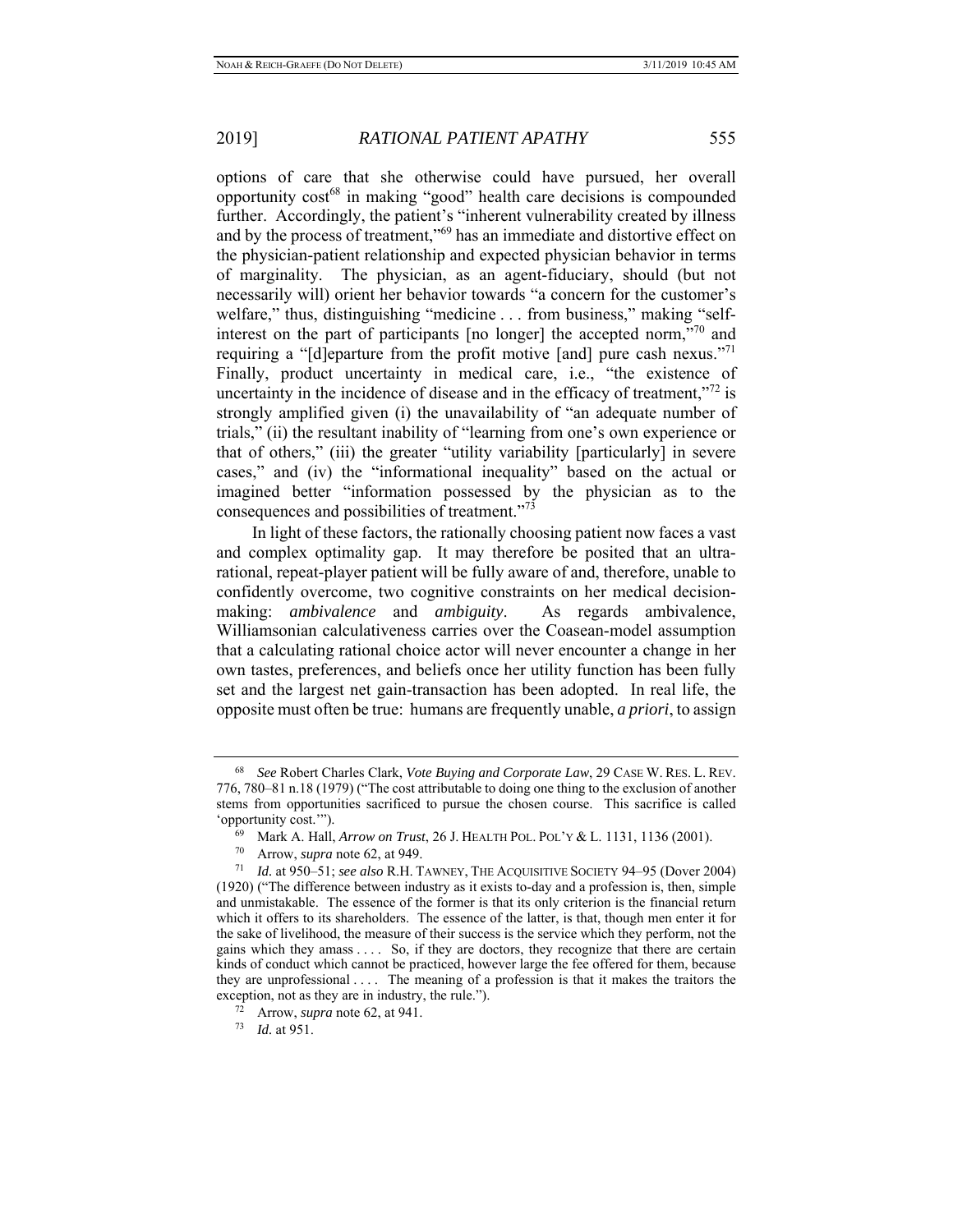well-defined utilities to projected outcomes.<sup>74</sup> Given their cognitive limitations, they will only arrive at utility outcomes via a *solvitur-ambulando*  strategy.<sup>75</sup> Thus, in particular, part  $(3)$  of Williamson's definition of calculativeness—making the transactional choice subject to the confident projection of expected net gains—remains subject to what has been described as a calculating actor's own "opportunistic dissonance"<sup>76</sup> (or, as Williamson has called it, the "frailty of motive"77). Every human being encounters subjective uncertainty as regards her future preferences.<sup>7</sup> Ambiguity also affects the same Williamsonian calculativeness definition, in particular, its part (4)—arriving at a largest net-gain transactional choice through comparison and ranking of what potential counterparties have to offer. Under conditions of ambiguity,79 humans are unable, *a priori*, to map out all of the "possible outcomes and their associated probabilities"<sup>80</sup> and, thus, to fully apprehend the entire choice situation $81$ —even in circumstances of minimal-to-zero ambivalence (little to no opportunistic dissonance). Accordingly, their projection and ranking of transactional net gains is subject to what has been labeled "rational vacuity."82 Every human being, because of bounded rationality, experiences objective uncertainty about the effects of external and internal influences on her subjective assessment of what is her best choice.

*solvitur ambulando*."). 76 Reich-Graefe, *supra* note 32, at 69. 77 Oliver E. Williamson, *Opportunism and Its Critics*, 14 MANAGERIAL & DECISION ECON. 97, 97 (1993). 78 *See, e.g.*, Isabella Hatak & Dietmar Roessl, *Trust Between Boundary-Spanning* 

*Agents: The Role of Relational Competencies*, 3 OPEN J. SOC. SCI. 1, 2 (2015); Donald A. Redelmeier, Paul Rozin & Daniel Kahneman, *Understanding Patients' Decision: Cognitive and Emotional Perspectives*, 270 JAMA 72, 74 (1993) ("[P]sychologists have shown that people are prone to err when making decisions about long-term consequences because they fail to anticipate how their preferences will change over time."). 79 Shabnam Mousavi & Gerd Gigerenzer, *Heuristics Are Tools for Uncertainty*, 34

HOMO OECONOMICUS 361, 363 (2017) (defining ambiguity as "unknown probability distributions over known outcomes").

- 
- distributions over known outcomes"). 80 Williamson, *supra* note 47, at 467. 81 *See, e.g.*, Rona-Tas, *supra* note 74. 82 Reich-Graefe, *supra* note 32, at 69.
- 

<sup>74</sup> *See*, *e.g.*, Akos Rona-Tas, Uncertainty and Credit Card Markets 3 (unpublished manuscript), http://cor.web.uci.edu/research/.<br><sup>75</sup> It is solved by walking. *Cf.* Thomas Mackay Cooper, *The Common Law and the Civil* 

*Law—A Scot's View*, 63 HARV. L. REV. 468, 470–71 (1950) ("A civilian system differs from a common law system much as rationalism differs from empiricism or deduction from induction. The civilian naturally reasons from principles to instances, the common lawyer from instances to principles. The civilian puts his faith in syllogisms, the common lawyer in precedents; the first silently asking himself as each new problem arises, 'What should we do this time?' and the second asking aloud in the same situation, 'What did we do last time?' . . . The instinct of the civilian is to systematize. The working rule of the common lawyer is *solvitur ambulando*.").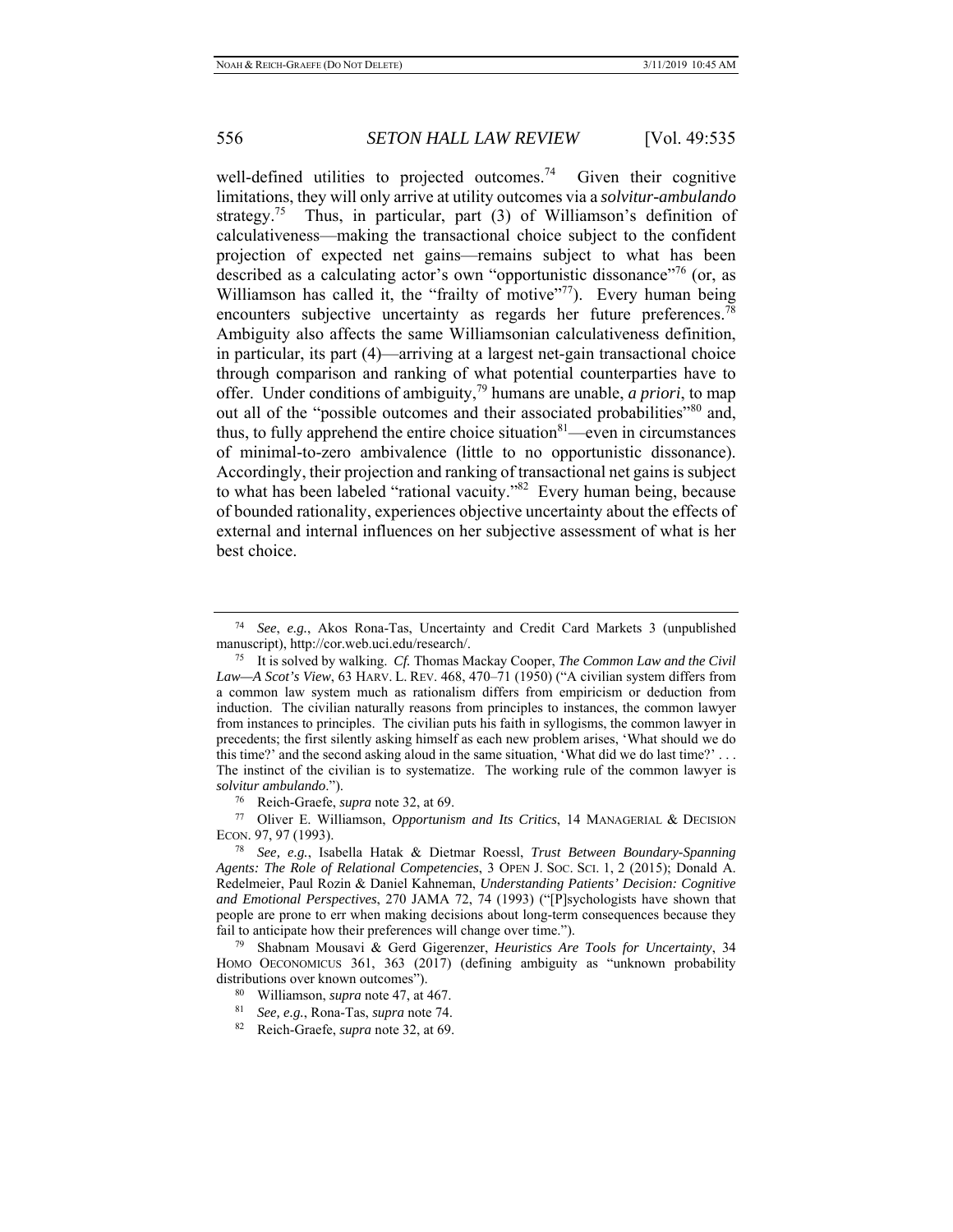Therefore, in a non-static Williamsonian world, June's decisionmaking, driven by utility calculation and optimization under conditions of bounded rationality and opportunism, will now run into an overwhelming number of rational choice complications. For example, June may have chosen (and learned to appreciate for competence and patient beneficence) her gynecologist, but she was referred by her gynecologist to Dr. Savoy, her oncologist. She will know that she knows next to nothing about her oncologist, making already her "selection"83 of this medical provider affected—to an in-advance unknown and largely unknowable degree—by adverse selection and moral hazard. June will also know, in terms of rational vacuity, that she knows next to nothing about "the range of possible [treatment options and] outcomes and their associated probabilities"<sup>84</sup> applicable to her diagnosis—other than what information Dr. Savoy has directly divulged to her and what of this information June has been able to comprehend. She will be further aware that Dr. Savoy's diagnosis, recommended treatment, and prognosis are all subject to having been formed under conditions of Dr. Savoy's own bounded rationality and opportunism. Therefore, the possible adverse selection inherent in her physician-patient relationship with Dr. Savoy—post-selection of Dr. Savoy but pre-selection of medical treatment—may now include questions of her oncologist's professional competence and beneficent patient-orientation in general as well as Dr. Savoy's correct application of this competence and patientwelfare orientation in June's particular case. For example, these questions will involve correct diagnosis, correct recall of treatment and prognosis information, correct collection, processing, and comprehension of all other relevant information as it pertains to June's treatment, and accurate, efficient communication of the complete set of relevant information to June. Moreover, in terms of moral hazard, June will know that she knows next to nothing about the financial and personal choice infrastructure that Dr. Savoy operates in—she is not privy to the fee reimbursement arrangements Dr. Savoy has with June's health insurer; $85$  she has not been apprised of any

<sup>83</sup> If June can be said to have made a choice of oncologist, her selection of Dr. Savoy, controlled by her gynecologist, was, at best, indirect and delegated. *See generally* Gwyn Bevan et al., *Changing Choices in Health Care: Implications for Equity, Efficiency and Cost*, 5 HEALTH ECON. POL'Y & L. 251, 258–62 (2010) (discussing archetypal Beveridge and Bismarck models of financing and organizing health care delivery and resultant scope of patient choice of provider); Mark Schlesinger et al., *Complexity, Public Reporting, and Choice of Doctors: A Look Inside the Blackest Box of Consumer Behavior*, 71(5) MED. CARE RES. REV. 38S (Supp. 2014).

RES. REV. 38S (Supp. 2014). 84 Williamson, *supra* note 47, at 467. 85 *Cf.* Ubel, *supra* note 29, at 9 ("[F]inancial conversations are not a routine part of most clinical encounters. Outside settings like plastic surgery, most patients do not often talk about the financial cost of interventions with their providers. Indeed, it is rare for doctors to talk about the cost of care when patients face life-threatening illnesses."). *See generally* Mark A. Hall & Carl E. Schneider, *Patients as Consumers: Courts, Contracts, and the New Medical*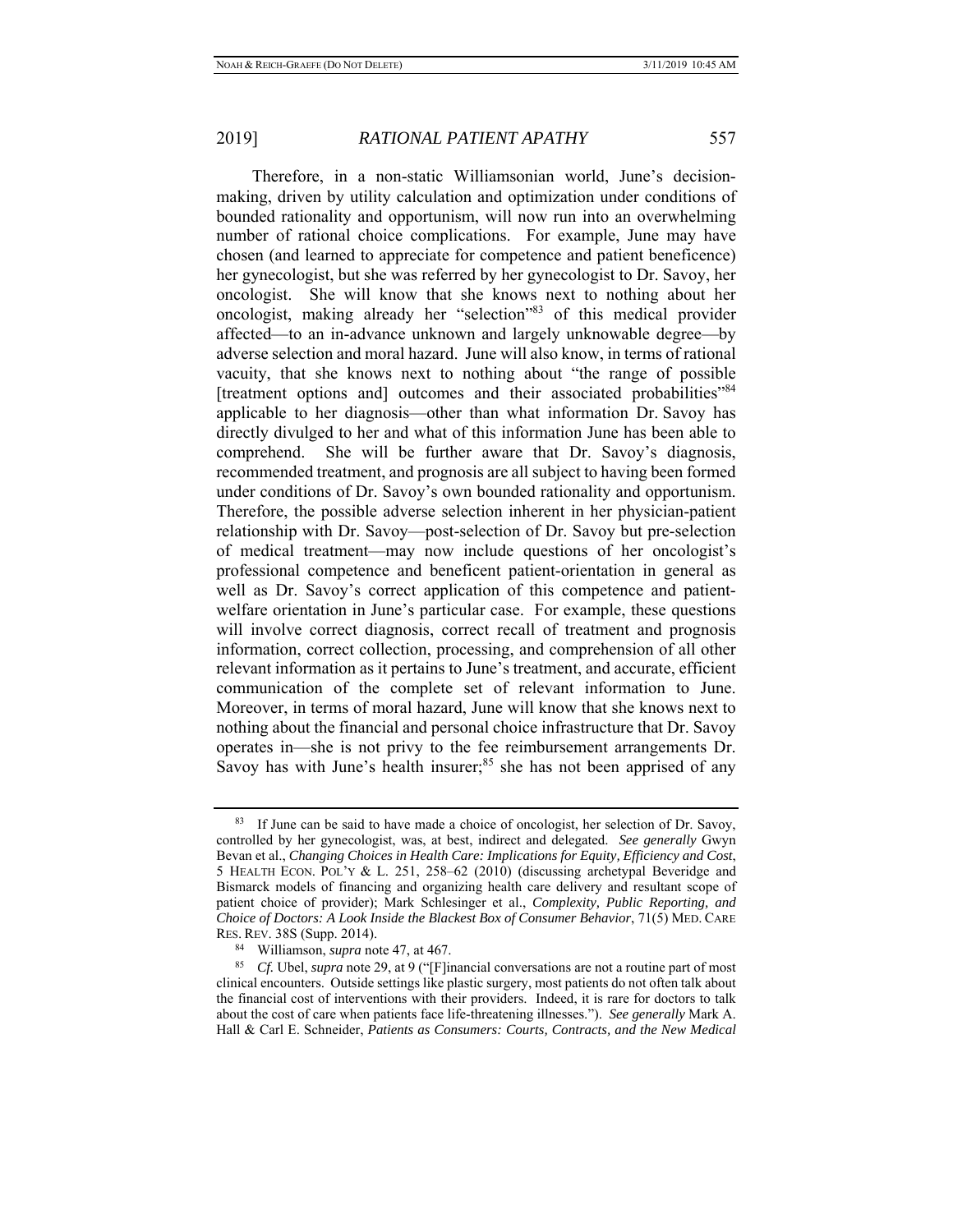financial conflicts or incentives which Dr. Savoy may have in recommending particular treatment options; she knows nothing about the personal circumstances of Dr. Savoy's life that could make Dr. Savoy's actions more or less opportunistic—either already now or later in June's cancer treatment.

In addition to these examples of hard-to-impossible-to-measure objective uncertainty and resultant ambiguity, June will know, in terms of opportunistic dissonance, that she knows next to nothing about her own tastes, preferences, and beliefs with regard to her treatment options for Stage IV ovarian cancer.<sup>86</sup> Accordingly, there must remain large-scale ambivalence about possible outcomes, hazards to be avoided, and benefits to be enhanced (affecting parts (1) and (2) of the Williamsonian rational utility calculation above). For example, June's ambivalence will be based on her present subjective uncertainty about her future attitudes towards the pain and suffering associated with different treatment options (in particular, when encountered midstream in any given treatment scenario). Similarly, her ambivalence will be nurtured by doubts about how over-optimistic her inadvance calculation of these subjective treatment parameters may be, especially given her lack of any prior experience with cancer treatment. Finally, June must be aware that she neither has the luxury to "proceed with the transaction *only* if expected net gains can be projected<sup>"87</sup> (i.e., June cannot wait until the time that she could calculatively reduce ambiguity and ambivalence to tolerable levels). She also lacks the luxury to cost-efficiently question, negotiate, or monitor Dr. Savoy's performance and to assign her medical-treatment transaction to Dr. Savoy only when she is the medical provider with whom "the largest net gain can be projected."<sup>88</sup> June cannot efficiently comparison-shop to begin with and, if attempting to do so beyond a standard second opinion, can expect to strategically increase the risk of moral hazard in her eventual physician-patient relationship given her overt

*Marketplace*, 106 MICH. L. REV. 643, 647–67 (2008) (analyzing in detail the "miserable

market for medical fees").<br><sup>86</sup> *Cf.* Butkus, *supra* note 65, at 91–92 ("[T]he process of informed consent requires the clinician to disclose the risks, benefits, and outcomes of particular interventions. Ostensibly the patient then decides which option best suits his needs and values, but this concept does not take into account the plasticity of human emotion—his needs and values may not be the same once the intervention has been selected and performed."). *See generally* George Loewenstein, *Hot–Cold Empathy Gaps and Medical Decision Making*, 24(4) HEALTH PSYCHOL. S49 (Supp. 2005) (analyzing how people mispredict their own behavior and preferences across affective "cold" and "hot" states and examining the consequences of resultant empathy "gaps" for medical, and specifically cancer-related, decision-making); Peter A. Ubel et al., *Misimagining the Unimaginable: The Disability Paradox and Healthcare Decision Making*, 24(4) HEALTH PSYCHOL. S57 (Supp. 2005) (describing how people often mispredict the emotional impact of unfamiliar circumstances and suggesting that healthy people generally mispredict the emotional impact that chronic illness and disability will have

on their lives). 87 Williamson, *supra* note 47, at 467 (emphasis added). 88 *Id.*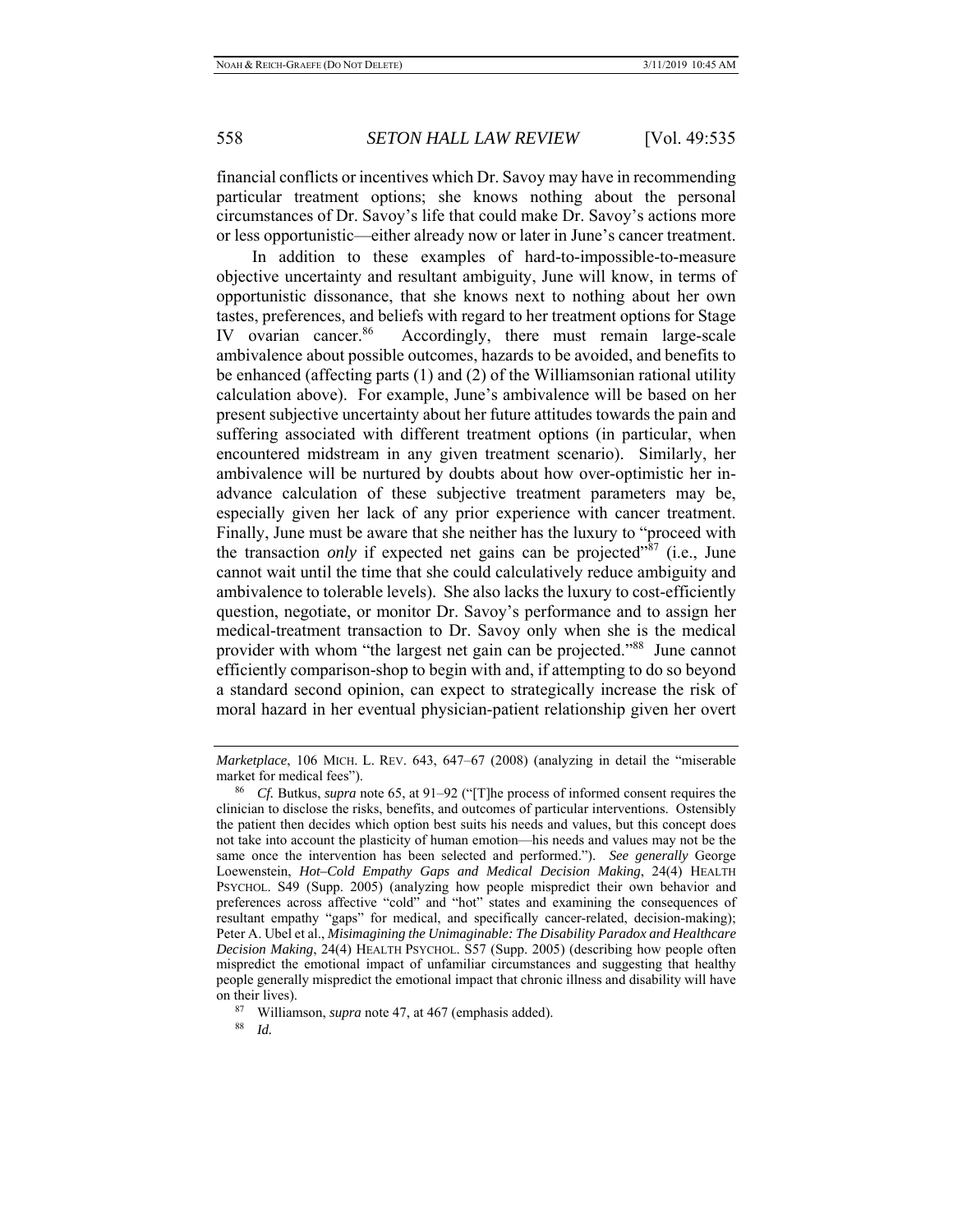display of "distrustfulness"—and the resulting lack of her reciprocal trustworthiness at the outset of their relationship.<sup>89</sup> Accordingly, any rational calculability of outcomes and modeling of choice behavior in a Williamsonian world provides mainly one type of certainty for June's decisional dilemmas: if she is brutally honest with herself (i.e., if she reflects and acts ultra-rationally), a Williamsonian decisional calculus only supports and emphasizes how little she knows and how little she may *ever* confidently know and calculate in terms of preferred treatment utility.<sup>90</sup> June is not *homo economicus*, hyperrationally maximizing choice under constraints of bounded rationality and opportunism. June is *homo mortalis*, unable to opt out of the certainty of death and the absolute uncertainty of life.

### C. *The Knightian World*

*How can I behave urgently and with conviction when there are so many doubtful variables to contend with?*—Kenneth Arrow<sup>91</sup>

 Accordingly, as the third and final fundamental realm of rational utility calculation, Knightian uncertainty<sup>92</sup> is essentially disregarded in the Williamsonian definition of calculativeness. Here, the starting point is that *all* of human decision-making *always* occurs under *unalterable* conditions of true uncertainty. In this very real realm of genuine (as opposed to strategic) uncertainty, no meaningful rational computability of costs and benefits is attainable. In Frank Knight's own words, "there is no possibility of forming *in any way* groups of instances of sufficient homogeneity to make possible a quantitative determination of true probability."<sup>93</sup> Knightian uncertainty is insurmountable by advance calculation and so cannot be reduced to probabilities and risks.<sup>94</sup> It fundamentally disrupts the predictive

<sup>89</sup> *Cf.* Ernst Fehr & Simon Gächter, *Fairness and Retaliation: The Economics of Reciprocity*, 14 J. ECON. PERSP. 159, 159 (2000) ("Reciprocity means that in response to friendly actions, people are frequently much nicer and much more cooperative than predicted by the self-interest model; conversely, in response to hostile actions they are frequently much more nasty and even brutal.").<br><sup>90</sup> *Cf.* Nora Szech, *Becoming a Bad Doctor*, 80 J. ECON. BEHAV. & ORG. 244, 245–46

<sup>(2011) (&</sup>quot;Especially patients, i.e., consumers in medical markets, have been shown to apply anecdotal reasoning. Even if statistical information on different forms of therapy is available, patients often prefer to rely on personal stories."); *id.* at 252 ("We have seen that if consumers are unfamiliar with the market and rely on anecdotes, all firms, no matter how bad, yield positive profits.").<br><sup>91</sup> KENNETH J. ARROW, THE LIMITS OF ORGANIZATION 15 (Norton & Co. 1974).<br><sup>92</sup> For a concise discussion of Knight's seminal differentiation between risk and

uncertainty, see, for example, Shabnam Mousavi & Gerd Gigerenzer, *Heuristics Are Tools for Uncertainty*, 34 HOMO OECONOMICUS 361, 363–64 (2017); Reich-Graefe, *supra* note 32,

<sup>&</sup>lt;sup>93</sup> KNIGHT, *supra* note 35, at 231. 94 *Cf.* JOHN MAYNARD KEYNES, THE GENERAL THEORY OF EMPLOYMENT, INTEREST AND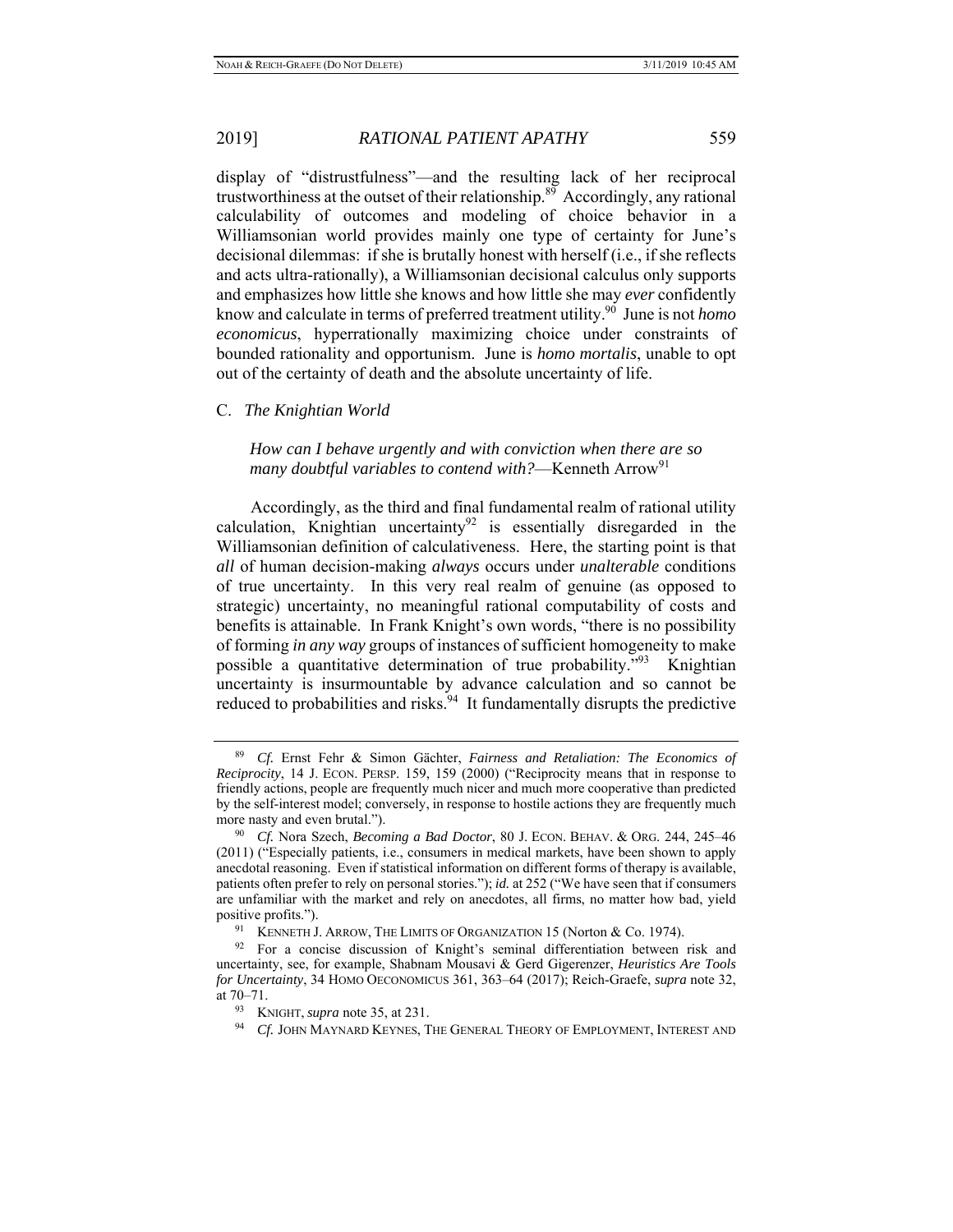utility (a form of meta-utility) of *all* rational choice models. Accordingly, this type of uncertainty as regards anything and everything the future may bring is *sui generis* compared to what has been encountered by Williamsonian calculativeness up to this point in the discussion: instead of strategic uncertainty (the main problem for an actor's utility function in a transaction-cost economic world), "a world of Knightian uncertainty recogni[z]es that ambivalence and ambiguity are ultimately calculatively insurmountable."95 In a Coasean world characterized by the neoclassical expected utility hypothesis and the perfect rational measurability of one's future utility, everything is always perfect, everything is always certain, nothing is ever scarce.<sup>96</sup> In contrast, in a Knightian uncertain world of universal and constant human vulnerability and certain mortality, everything is—at all times—imperfect, uncertain and scarce. In their real world, humans are never able to transcend this existential imperfection and rational constraint. The uncertainty and scarcity of their own future internal and external worlds will always remain unmeasurable and irreducible.<sup>97</sup> Not only is this uncertainty humanly unavoidable, but the degree of uncertainty and its impact on patient outcomes is, *ex ante*, unknowable. In the context of complex medical decision-making, with its attendant anxiety, asymmetric information and communication problems, the realities of the Knightian world coalesce into a perfect decisional storm.

Human knowledge and foresight are always severely limited. Furthermore, humans' first-hand, prior knowledge of the experience of dying is logically non-existent—one simply cannot test death. On an individual basis, humans *positively* know little about the world around them. They know even less about their inner worlds.<sup>98</sup> Outside the very limited realm of their own purposeful actions as and when they take them, humans have, in principle, no predictive idea as to what their respective tomorrows will bring. In consequence—and in order to be able to still form expectations and, based on them, orient their actions and choices in the present towards a future that

MONEY 162–63 (Macmillan 1936) ("We are merely reminding ourselves that human decisions affecting the future, whether personal or political or economic, cannot depend on strict mathematical expectation, since the basis for making such calculations does not exist; and that it is our innate urge to activity which makes the wheels go round, our rational selves choosing between the alternatives as best we are able, calculating where we can, but often falling back for our motive on whim or sentiment or chance.").<br>
<sup>95</sup> Reich-Graefe, *supra* note 32, at 70.<br>
<sup>96</sup> Id. at 68.<br>
<sup>97</sup> Cf. Richard Zeckhauser, *New Frontiers Bevond Risk and Uncertainty: Ignorance*,

*Group Decision, and Unanticipated Themes*, *in* 1 HANDBOOK OF THE ECONOMICS OF RISK AND UNCERTAINTY xvii, xxviii (Mark J. Machina & W. Kip Viscusi eds., Elsevier 2014) ("It is worth reiterating that the economics of risk and uncertainty lost its vitality in a prison of methodology that did not admit the real world."). 98 *See, e.g.*, Roland Bénabou & Jean Tirole, *Willpower and Personal Rules*, 112 J. POL.

ECON. 848 (2004) (analyzing imperfect self-knowledge, will-power and recall).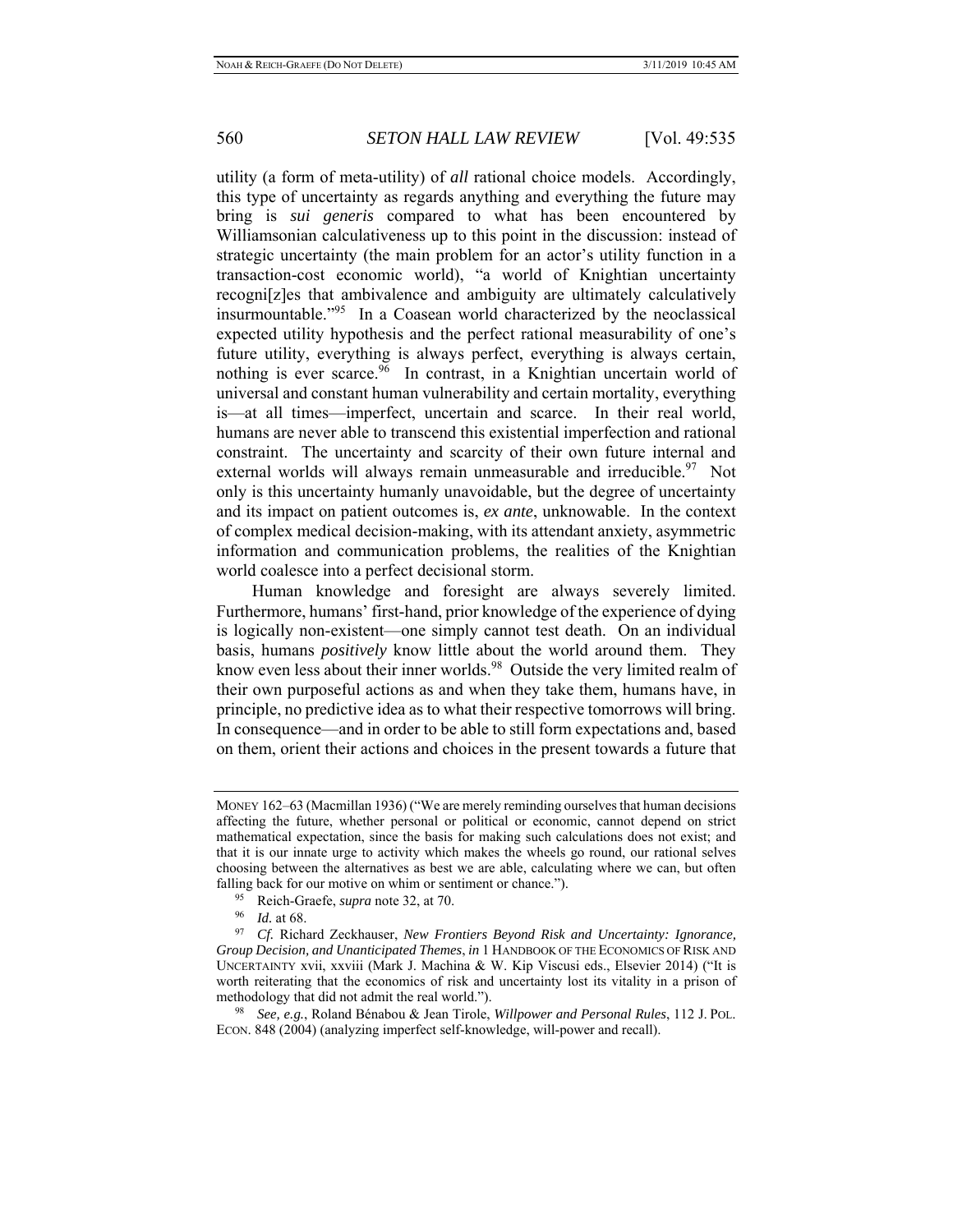remains uncertain (but, prior to the onset of a terminal illness, generally attainable)—human decision-makers regularly calculatively suppress<sup>99</sup> their awareness of Knightian uncertainty by discounting to zero its impact on their "imperfectly rational"<sup>100</sup> decision-making. In other words, as part of imperfectly rational decision-making, human decision-makers always have to engage in a pervasive form of rational delusion. In particular, with respect to the certainty of mortality, they strategically reduce their imperfection-, uncertainty- and scarcity-bearing through a collective, shared reality of quasi-certainty, pseudo-homogeneity and "as-if"-utility.<sup>101</sup> In doing so, humans—ineluctably caught "in a world of constant decisional demand and limited resources—calculatively *mimic* calculativeness"<sup>102</sup> in order to respond to their mortality-induced vulnerability and to confidently calculate,

<sup>99</sup> Such suppression calculation is deliberate but blind (i.e., at best, semi-conscious), an exercise in, and product of, necessary self-delusion. *See*, *e.g.*, William von Hippel & Robert Trivers, *The Evolution and Psychology of Self-Deception*, 34 BEHAV. & BRAIN SCI. 1 (2011).

<sup>&</sup>lt;sup>100</sup> As used throughout this Article, decision-making is "imperfectly rational" when it is *unalterably* limited by bounded rationality and opportunism (of other and self). Additionally, imperfectly rational decision-making is regularly constrained by rational errors and calculative flaws in the form of biases and other heuristics as identified in behavioral economics. Unlike bounded rationality and opportunism, however, those biases and heuristics are *alterable* constraints for rational decision-making. Only when they are fully remedied, thus, overcome within a given individual decision-making process can the resultant choice be described as "imperfectly rational"—namely, in the sense that the decision-maker is a good Bayesian and her decision-making "ultra-rational." When biases and heuristics are not fully remedied, thus, continue to implicate the rationality of decision-making notwithstanding their avoidability, the resultant choice may be described as "imperfectly irrational" and the decision-maker as being a "bad Bayesian." *See infra* notes 168–176 and accompanying text.<br><sup>101</sup> Coasean and Williamsonian models of rational decision-making are premised on the

assumption that human actors actually work through an optimization calculus for purposes of maximizing utility. However, in a reality of constant informational scarcity and bounded rationality, proper calculation remains a rare occurrence. Thus, as a logical result of universally imperfect rational welfare calculability and as an effort to protect the remnants of this calculability as a minimally rational mode of human behavior (given that there is *nothing* else to replace these remnants with), humans rather "tend to *behave* 'as though' they assigned numerical probabilities, or 'degrees of belief,' to the events impinging on their action . . . [and to] behave[ ] 'as if' [t]he[y] assigned quantitative likelihoods to events." Daniel Ellsberg, *Risk, Ambiguity, and the Savage Axioms*, 75 Q. J. ECON. 643, 643 (1961); *see also* MILTON FRIEDMAN, ESSAYS IN POSITIVE ECONOMICS 21–22 (1953) ("[U]nder a wide range of circumstances individual firms behave *as if* they were seeking rationally to maximize their expected returns . . . and had full knowledge of the data needed to succeed in this attempt; *as if*, that is, they knew the relevant cost and demand functions, calculated marginal cost and marginal revenue from all actions open to them, and pushed each line of action to the point at which the relevant marginal cost and marginal revenue were equal.") (footnote omitted). For a critical assessment of this "as-if" calculative choice behavior, see, for example, Itzhak Gilboa et al., *Rationality of Belief Or: Why Savage's Axioms Are Neither Necessary Nor Sufficient for Rationality*, 187 SYNTHESE 11, 28 (2012)("It is sometimes *more* rational to admit that one does not have sufficient information for probabilistic beliefs than to pretend that one does."). 102 Reich-Graefe, *supra* note 32, at 72.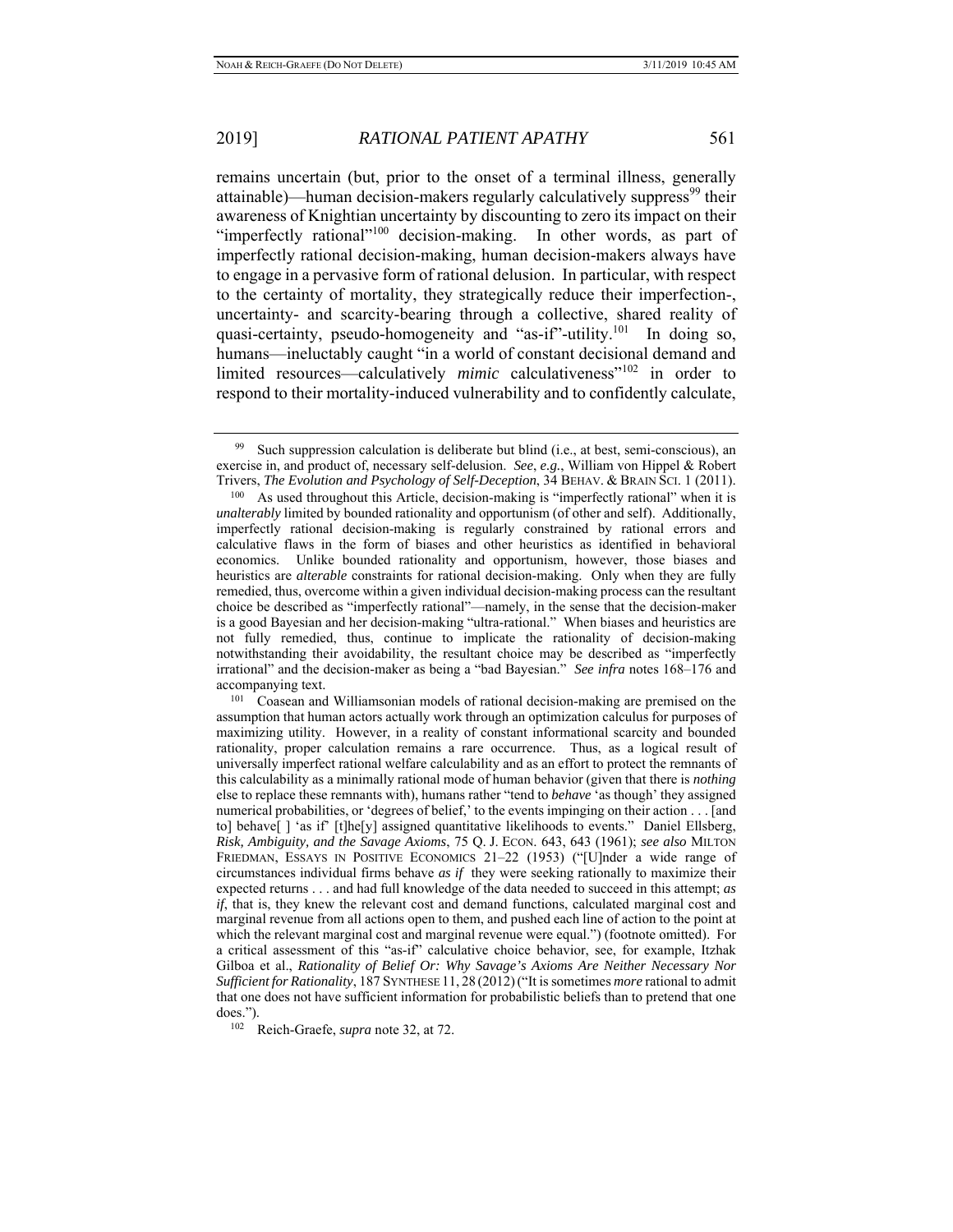predict, and come to expect, in a minimally-rational manner, the contours of what their respective futures *should* bring.<sup>103</sup>

Unfortunately, a diagnosis of potentially terminal illness will bring this life-long discounting and masking of Knightian uncertainty to an abrupt and, assuming a fully self-aware and honest ultra-rational patient, complete end. Prior to this diagnosis, discounting of Knightian uncertainty meant that surviving and thriving were both always attainable—an illusorily endless, in-tandem accrual of both quantity and quality of future life. Once the diagnosis hits, *dis*-illusion ensues.<sup>104</sup> The realization of the sudden nonattainability of one's future life will also bring with it the cognitive certainty that, at some point in the not-too-distant future, the surviving-thriving nexus will necessarily turn to an unavoidable in-tandem *loss* of both quantity and quality of life—namely, during the active, possibly prolonged and possibly painful dying process. Since, in many cases, this active dying process will not have yet commenced at the time of diagnosis, the patient must enter a never-before-experienced realm where the co-conditionality of surviving and thriving completely ceases. Instead, quantity/surviving and quality/ thriving of remaining life become antagonistic, and possibly, mutually exclusive conditions. The patient now has to choose one over the other or discriminate in terms of more of one at the expense of less of the other.<sup>105</sup> There is no longer any later point in one's lifetime where, through a delayedgratification strategy in the present (i.e., sacrificing the accrual of quality over quantity in the short-term), long-term utility will accrue in the future (i.e., accrual of both quality and quantity will again break even). Similarly, there is no longer a later point in time where the first course of action can simply be corrected later for a better second course of action (while necessarily assuming the costs of some lost time and of the first "transaction"). Now, opportunity cost sky-rockets, and decisional delay will quickly turn into decisional sacrifice.<sup>106</sup> It's now or never. Accordingly, the

<sup>103</sup> Including in such utility, of course, a reduction in their cognitive awareness of vulnerability-bearing, i.e., of their overall vulnerability costs in the first place. 104 *Cf.* SOLOMON ET AL., *supra* note 6, at 48 ("When people lose confidence in their core

beliefs, they become literally 'dis-illusioned' because they lack a functional blueprint of reality.").<br><sup>105</sup> A patient opting for the decisional default of "deciding nothing" or "waiting things

out" (i.e., of not making an active decision for or against treatment) is, of course, still making a choice, possibly even an incorrectible one, vis-à-vis the distribution of her scarce future quantity and quality of life. *See also* Ubel, *supra* note 29, at 9 ("Patients' decisions become more difficult when they are asked to compare apples to oranges, metaphorically speaking of course. For instance, some decisions require patients to make trade-offs between length of life and health-related quality of life.").<br><sup>106</sup> In other words, delaying and deferring choice, seeking additional information,

searching for alternative options and choosing default options in the interim becomes overtly futile choice behavior and is no longer "valuable" or "efficient." *See generally* Amos Tversky & Eldar Shafir, *Choice Under Conflict: The Dynamics of Deferred Decision*, 3 PSYCHOL. SCI. 358 (1992).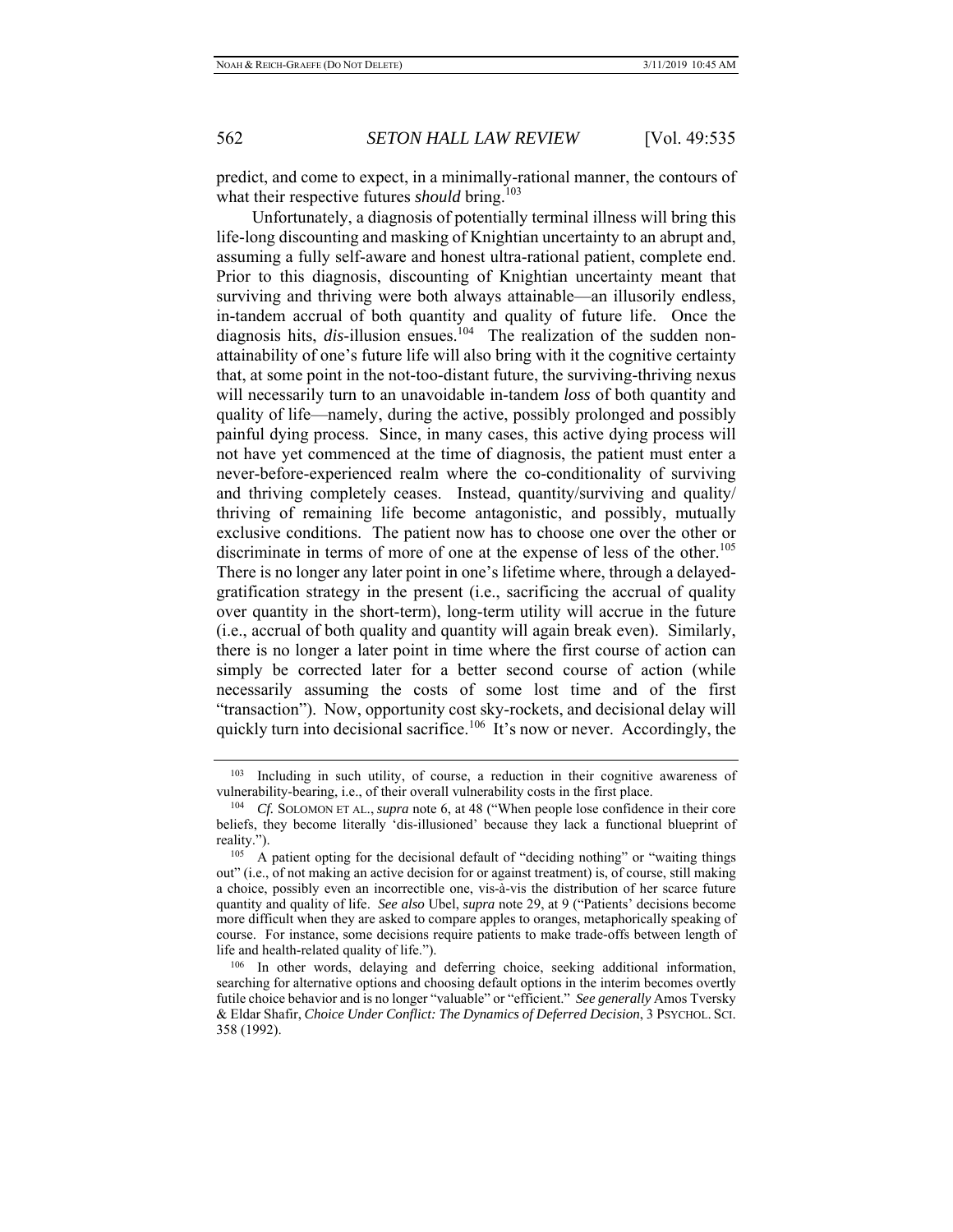insurmountable rational impact of Knightian uncertainty is heavily, if not existentially, pronounced in all interim decision-making that remains before one of the following events will occur: (i) a complete cure (returning to the in-tandem accrual of surviving and thriving) or (ii) the commencement of an active dying process (arrival at the in-tandem loss of surviving and thriving).

In a Coasean world, June could, at all times, calculatively establish for all interim decision-making what her exact and perfect balance point would be in order to choose between the quality/thriving and the quantity/surviving of her remaining lifetime. Instead, in the real world, June has to acquaint herself with two realms of Knightian uncertainty: the one directly pertaining to her illness, its diagnosis, treatment and prognosis—*clinical uncertainty* and the larger realm of her uncertain life circumstances and overall future in which her illness and clinical uncertainty is wholistically embedded<sup>107</sup> (including the relational uncertainty caused by the asymmetry of "presumably quite different medical knowledges"<sup>108</sup> between herself and her medical providers)—*non-clinical uncertainty*.

1. Clinical Uncertainty

Once a patient receives a diagnosis of a potentially life-threatening condition, all of Knightian uncertainty, of course, continues—but at an amplified level in the sense that the ambivalence and ambiguity affecting rational decision-making pose graver potential consequences. Physicians and patients want to make the "best" choices about medical care for serious illness but, given their bounded rationality, lack the omniscience needed to calculate all future possibilities without error. All medical decision-making (as with all other types of human decision-making) occurs under conditions of irreducible uncertainty and resultant ambivalence and ambiguity. Philosophers Samuel Gorovitz and Alasdair MacIntyre offer a persuasive theory of the nature of physician fallibility in this regard.<sup>109</sup> As they explain, fallibility in medical decision-making and treatment arises out of three distinct causes. The first is ignorance based on a limited understanding of the medical issue—the physician has full access to information and collects it but cannot subjectively fully understand it. $110$  The second is ineptitude based on the physician's failure to access and follow available medical information—all of the information is available to arrive at an evidence-

<sup>107</sup> *See, e.g.*, Tracey A. Revenson & Julie R. Pranikoff, *A Contextual Approach to Treatment Decision Making Among Breast Cancer Survivors*, 24(4) HEALTH PSYCHOL. S93 (Supp. 2005) (describing four contexts of the "social ecological framework" in which treatment decision-making is embedded: "the situational context, the interpersonal context, the sociocultural context, and the temporal context").<br><sup>108</sup> Arrow, *supra* note 62, at 964.<br><sup>109</sup> *See* Samuel Gorovitz & Alasdair MacIntyre, *Toward a Theory of Medical Fallibility*,

<sup>1</sup> J. MED. & PHIL. 51 (1976). 110 *Id*. at 65.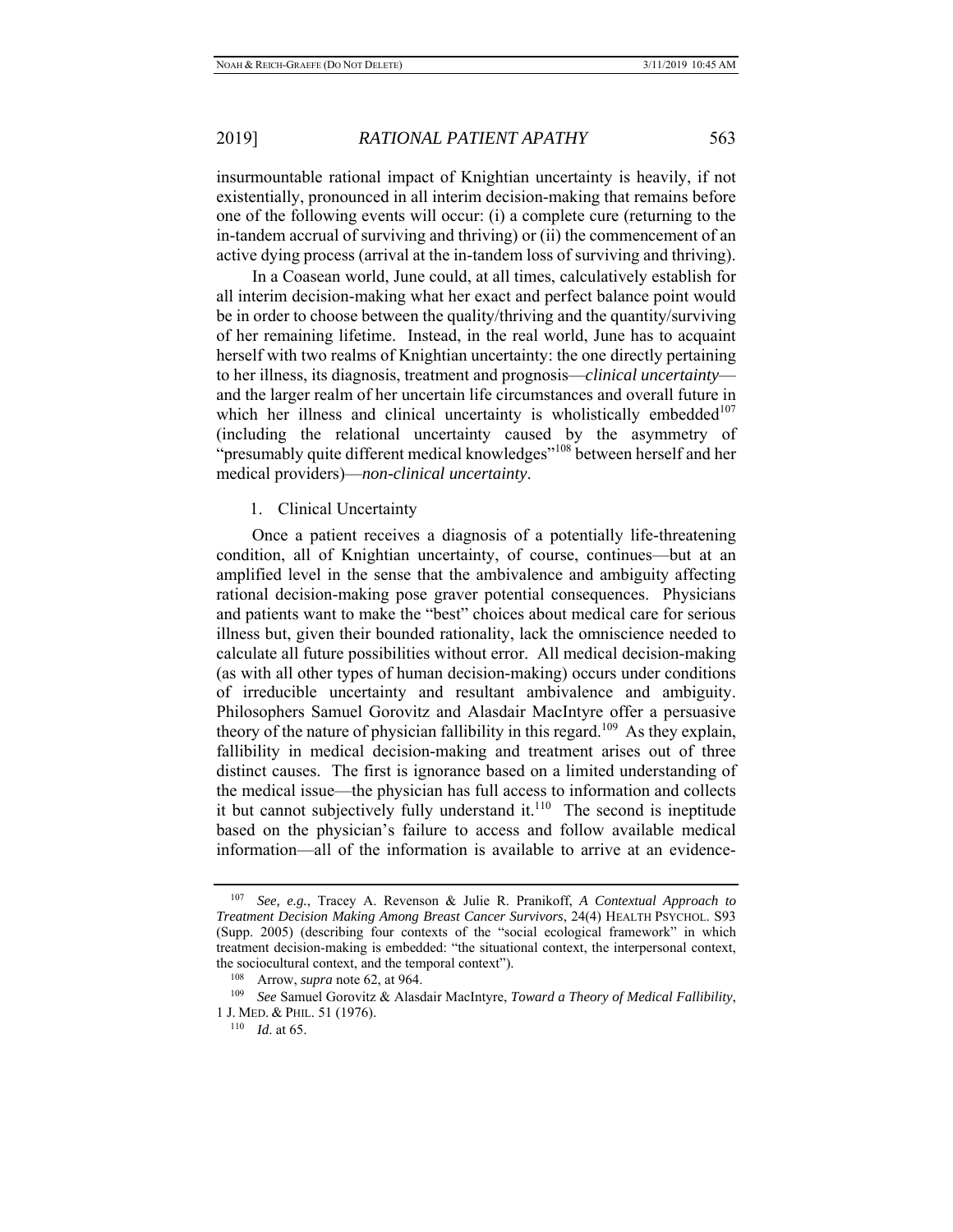based "correct" diagnosis and treatment plan but the physician, while capable of understanding the relevant information, fails to fully collect, process, and comprehend the information.<sup>111</sup> In either case, the physician either underperforms and fails to follow best practices or the physician suffers from and applies biases that interfere with a (boundedly) rational processing of the information. Both of these forms of fallibility can be overcome with more skilled, more careful, more conscientious, and more rational effort. In other words, they can be optimized in a Williamsonian world.

By contrast, Gorovitz's & MacIntyre's third cause of fallibility is necessary fallibility in which the information that must be understood scientifically in order to make the "best" decision simply cannot be known or predicted.<sup>112</sup> In this scenario, no physician, no matter how skilled, careful, conscientious, and rational, can provide a solution or "best" recommendation because the solution is (at least, *ex ante*) unknowable due to the unpredictability of the multiple objectively unknown and unknowable variables involved in any patient's prognosis or response to a particular treatment—in spite of the statistical averages that generally apply to the patient's diagnosis.<sup>113</sup> Necessary fallibility applies to every patient and every prognosis because every patient's prognosis and future response to treatment remains subject to Knightian uncertainty.<sup>114</sup> Not only is this uncertainty humanly and rationally unavoidable, but the degree of uncertainty and its impact on individual patient outcomes is, *ex ante*, unknowable. Therefore, even the most skilled, careful, conscientious and rational physician's judgment can turn out to be 100% incorrect about a particular patient's prognosis or response to treatment. Assuming that June, as an ultra-rational patient, were to again be brutally honest with herself, she would now have a much more complex and much less confident calculation to make than perhaps first assumed: acknowledging the (statistical) likelihood for some ignorance and ineptitude among her medical providers as regards her prognosis, recommended treatment, or both is already a tall order particularly given June's expert dependency and, thus, her severely curtailed ability to cost-effectively control and bargain for Williamsonian hazard

<sup>&</sup>lt;sup>111</sup>*Id.* at 62–63.<br><sup>112</sup> *Id.* at 63. "[W]e have provided a theoretical account of why it is that knowledge about the individual patient is not merely essential, but is always and necessarily potentially inadequate to the extent that damaging error may result from conscientious, well-motivated clinical intervention by even the best-informed physicians."  $Id$  at 65.

<sup>&</sup>lt;sup>113</sup> See, e.g., Zeckhauser, *supra* note 97, at xvii-xviii ("[A] patient who presses a physician will learn that aggregate statistics do not apply to the individual's case, that the physician and delivery institution can significantly affect risk levels, and that no data are so finely parsed as to predict individual outcomes. Uncertainty rules.").<br><sup>114</sup> Hence, necessary fallibility is irreducible to quantifiable risks, and so is unpredictable

in absolute terms. *See generally* KNIGHT, *supra* note 35, at ch. 7.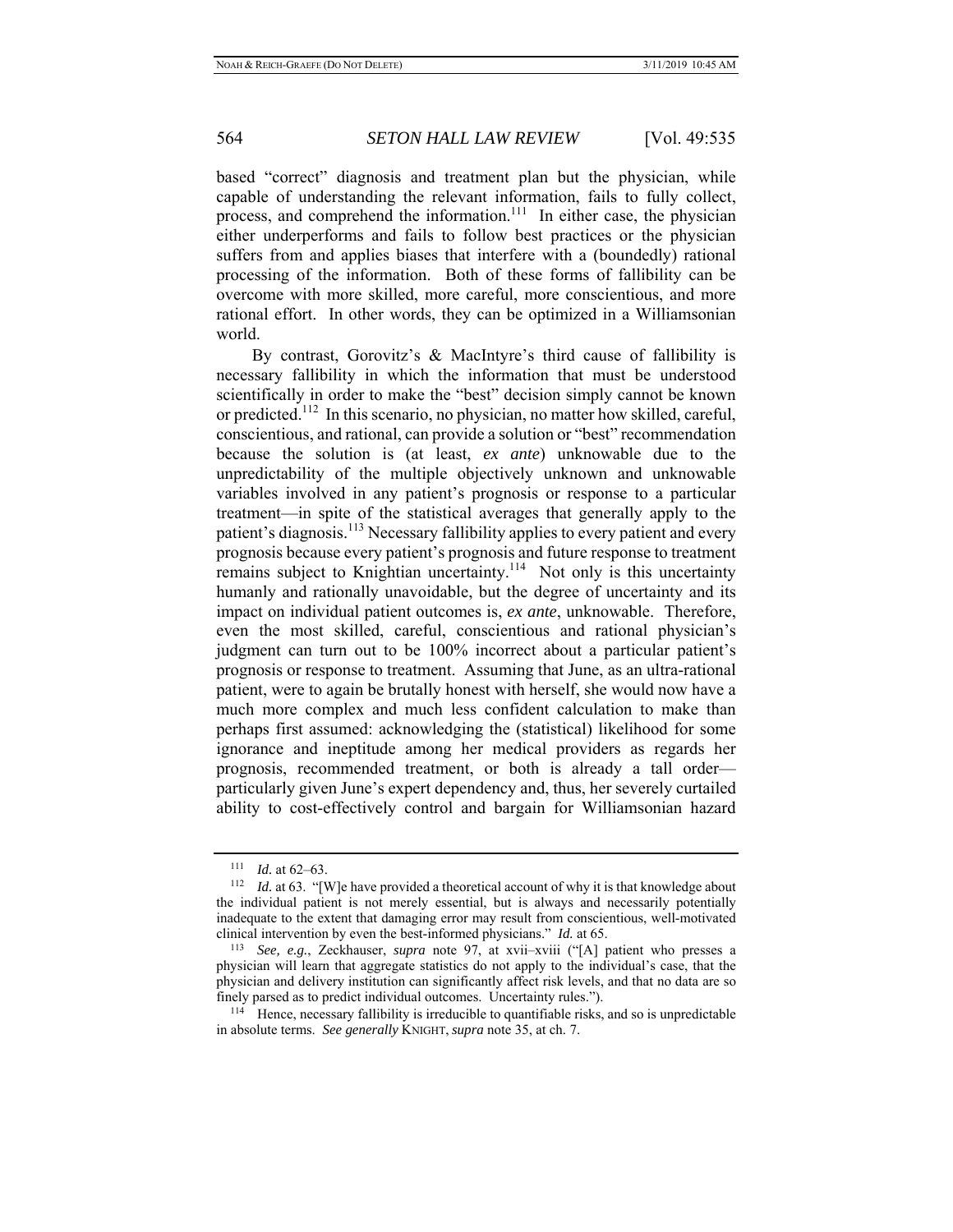mitigation and benefit enhancement. Still, June can somewhat reduce the fallibility created by ignorance and ineptitude and "buy" herself more confidence in the form of a second medical opinion. Of course, a second opinion will suffer from the same statistical likelihood of ignorance and ineptitude. But June can take some comfort in the fact that the stochastic regularity of ignorance and ineptitude committed by two independent clinical teams in the same patient's prognosis and treatment recommendations should, statistically, be substantially lower than when only consulting one team of medical providers. If the second opinion supports Dr. Savoy's prognosis and treatment recommendations, June has reason to worry somewhat less about fallibility in terms of ignorance and ineptitude.<sup>115</sup>

Unfortunately, the same is *never* true for necessary fallibility which, of course, also always occurs with some statistical likelihood. Here, an ultrarational June would know that her physician's judgment is unavoidably affected by Knightian uncertainty. She also would know that it is impossible to calculate in advance *how much* of Dr. Savoy's judgment is affected by this true, irreducible form of fallibility.<sup>116</sup> As a result, June cannot "buy" any more confidence through a second opinion. From an ultra-rational perspective, any second opinion would only aggravate what is already an infinite regression problem caused by Knightian uncertainty. For starters, given the stochastic regularity of necessary fallibility, June can never be fully confident that her best-treatment-option calculus based on Dr. Savoy's expert judgment is correct—even in the complete absence of ignorance and ineptitude. Accordingly, the "remaining" Knightian uncertainty-induced lack of confidence about the correctness of her first-order calculus (which must always be larger than zero and may be as large as 100%) will necessitate a second-order probability judgment designed to gauge how confident June is about the correctness of her first-order probability

<sup>115</sup> Still, a second opinion always "cuts both ways" in terms of confidence enhancement vis-à-vis ignorance and ineptitude. Remember that Dr. Savoy estimates that, even with aggressive, multi-modal treatment, June has statistically only a 17% chance of surviving for five years. But, in an effort to not frighten June, she decides to not disclose this specific information and rather tells June that the disease is "very serious, potentially life-threatening," and that it is important to begin treatment immediately. What could be expected to happen if a second opinion both affirms Dr. Savoy's five-year-survival estimate and discloses that information to June, in particular, if Dr. Savoy were to mention to June that the second opinion confirms her original estimate? Notwithstanding the reduction of fallibility as regards her diagnosis in terms of ignorance and ineptitude, we would expect June to now have less confidence in her oncologist in general and also less confidence in the correctness and ultimate success of the treatment recommendations made by Dr. Savoy (i.e., she omitted telling June about a crucial aspect of the diagnosis, so what else did she miss, for example, in terms of treatment recommendations, both as regards the substance and the complete disclosure thereof?).<br><sup>116</sup> Indeed, Dr. Savoy has cautioned her in this regard, namely that "every patient is unique

and that survival rates and other prognostic factors are only averages which vary according to the patient's age and overall health."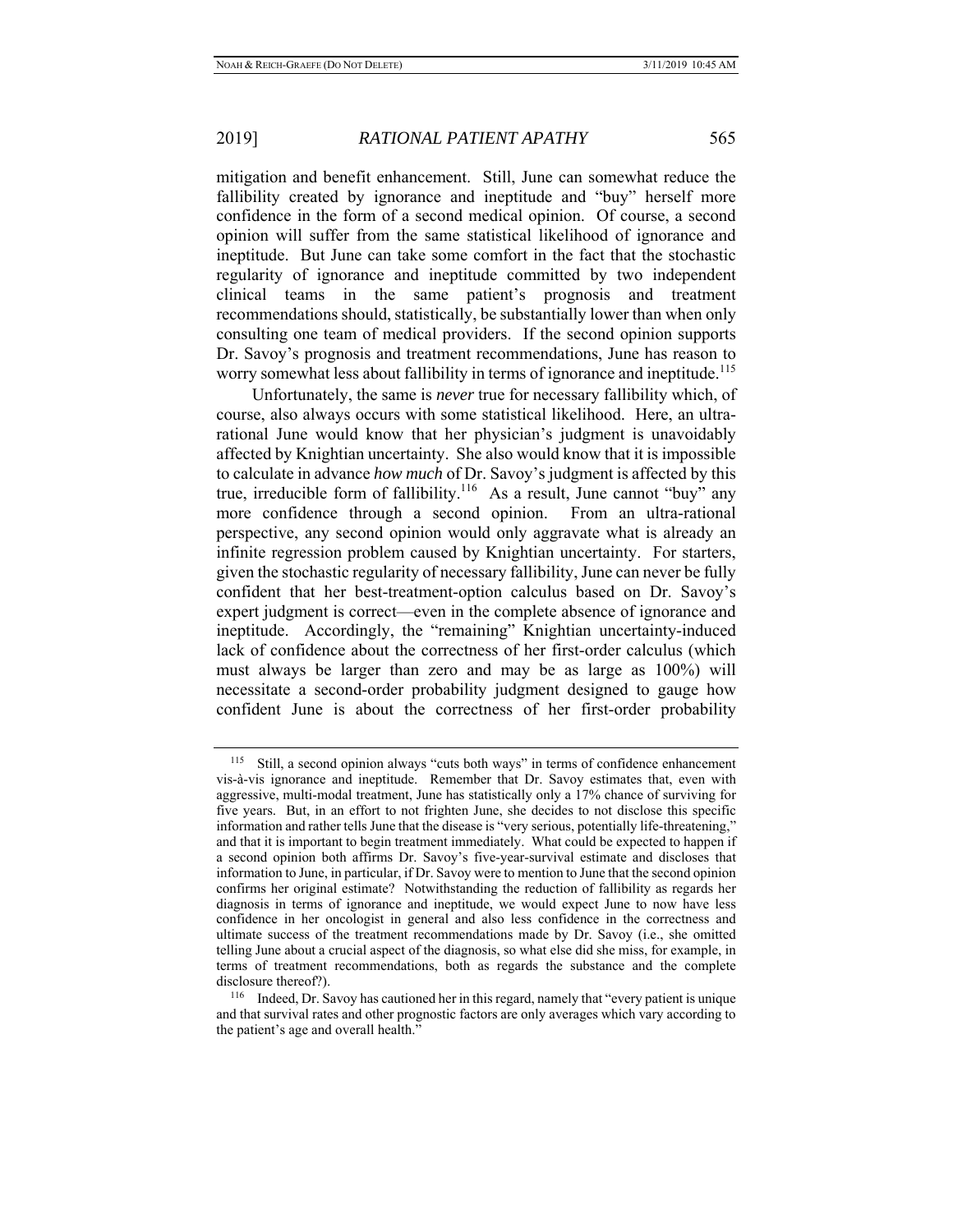calculus—namely, that Dr. Savoy's diagnosis and recommended treatment is "correct" and the "best" way forward for June. Obviously, June's secondorder probability judgment (possibly aided by a second opinion) will suffer from the same Knightian uncertainty cum necessary fallibility that has affected the first-order calculus,<sup>117</sup> thereby, logically, necessitating a thirdorder probability judgment and so on into infinity.<sup>118</sup> In other words, an ultra-rational June would now have to acknowledge to herself that neither patient nor doctor can ever predict how incorrect a given prognosis may turn out to be in a particular patient's case and how useless (or even harmful) an incorrect medical treatment may be if undertaken by the particular patient.

Most likely, however, June is not deciding and proceeding in an ultrarational manner. Rather, she is understandably shocked by the diagnosis. She also must be very scared given all of the uncertainty and change which the diagnosis and recommended treatment will bring to all aspects of her life. Most likely, among other minimally-rational decision-making strategies, she will resort to loss-aversion,<sup>119</sup> optimism-bias,<sup>120</sup> and confirmation-bias<sup>121</sup> behaviors, all of which would be common responses in critical-illness situations like hers.

<sup>&</sup>lt;sup>117</sup> Namely, that no number of skilled, careful, conscientious and rational physicians can correctly predict *with certainty* the correctness of a particular patient's prognosis or the patient's response to treatment.<br><sup>118</sup> *See generally* Reich-Graefe, *supra* note 32, at 69–70.<br><sup>119</sup> Here, June can be expected to prefer avoiding the chance of further loss of remaining

lifetime through opting for treatment intervention than acquiring the chance of gaining more remaining lifetime (or more quality of remaining lifetime) through opting for less aggressive medical treatment not recommended by her oncologist. In fact, Dr. Savoy urges her to undergo the recommended treatment. *See generally* Daniel Kahneman & Amos Tversky, *Prospect Theory: An Analysis of Decision Under Risk*, 47 ECONOMETRICA 263 (1979) (describing loss-aversion behavior).<br><sup>120</sup> Here, June can be expected to be over-optimistic in the sense that she will over-

emphasize the positive aspects about her treatment situation and will over-estimate the probability of positive outcomes. In fact, June has been told that, given her young age and otherwise good health, she should consider having more aggressive surgery and more aggressive chemotherapy, that there are multiple post-surgery treatment options available, and that some promising clinical trials of new chemotherapeutic agents (both standard and experimental targeted therapy, as well as immunotherapy) are all available in order to "fight" her cancer into submission. *See generally John Chapin & Grace Coleman, Optimistic Bias:* What You Think, What You Know, or Whom You Know?, 11 N. AM. J. PSYCHOL. 121 (2009).

<sup>&</sup>lt;sup>121</sup> Here, June can be expected to gather and remember information selectively in order to protect the confidence and optimistic outlook "bought" through her optimism-bias behavior. In fact, even though she is told that her cytoreductive surgery may involve removal of both ovaries, the uterus, and parts of the colon, bladder, gall bladder, and other affected organs, she can be expected to discount and ignore (i.e., to selectively remember) such information in an effort to preserve and entrench a belief that hers is, at worst, an average case in which no such "complications" will materialize. *See generally* Raymond S. Nickerson, *Confirmation Bias: A Ubiquitous Phenomenon in Many Guises*, 2 REV. GEN. PSYCHOL. 175 (1998).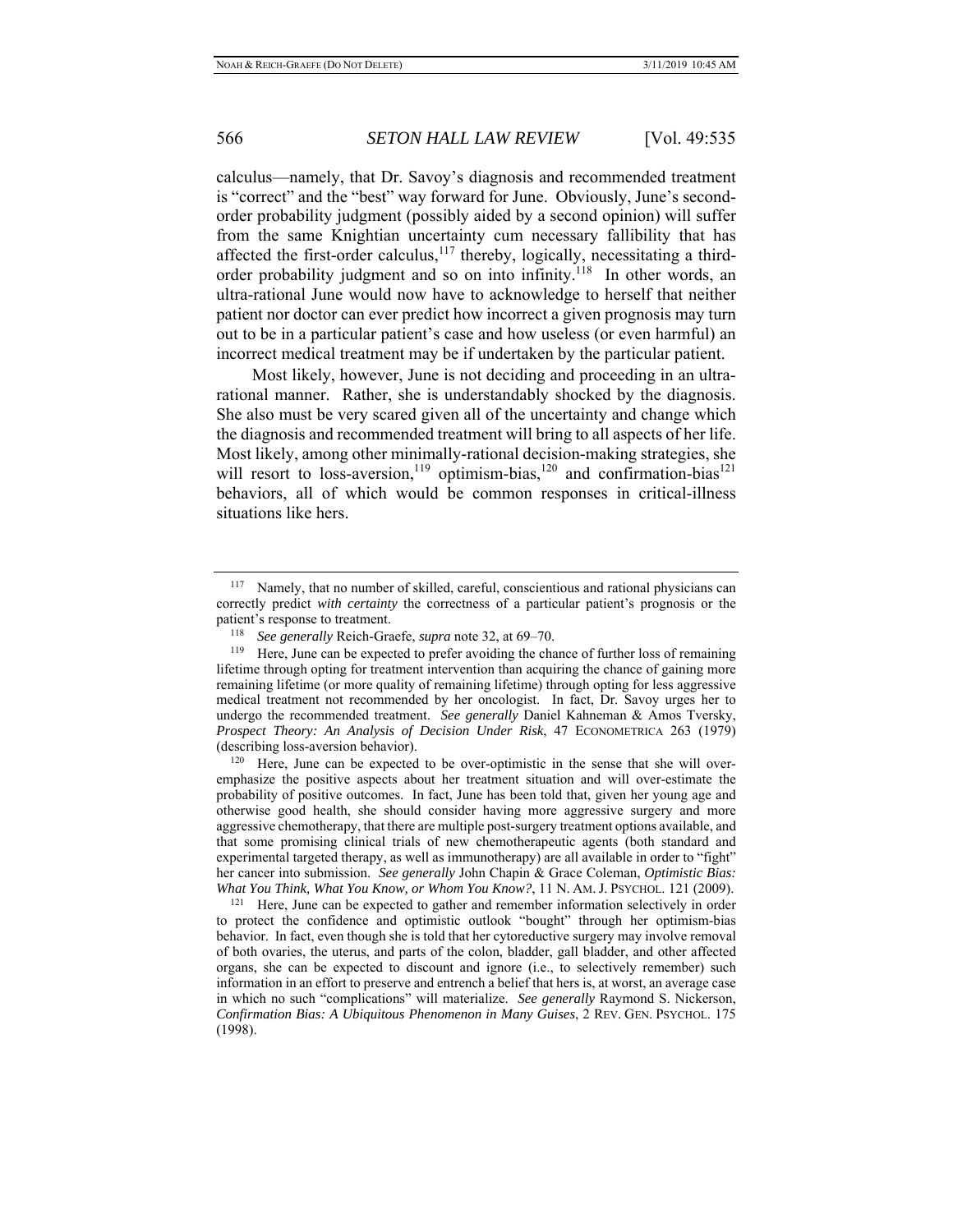*June has now had the debulking surgery with intraperitoneal chemotherapy and has endured a long recovery and missed eight weeks of work. She has residual pain from the surgery, digestive problems due to the removal of her gall bladder and a length of small bowel, and she has continuous nausea. She has also lost a good deal of weight due to the nausea and difficulty eating. Dr. Savoy informs June that now is the time to begin chemotherapy in order to try to kill as many of the remaining cancer cells in her body as possible. The chemotherapy proposed is proven to be effective in about 60% of patients (about 40% of patients with ovarian cancer do not respond to this particular chemotherapy drug) in reducing cancer cells and prolonging life, but its side effects are very toxic and will leave June exhausted and nauseated after each weekly infusion. There is no way to predict the likelihood or degree of response or the effects of toxicity with respect to any individual patient. June is distressed at the fact that, if she begins the chemotherapy, she will be unable to return to work and that she will have little energy to care for her teenage daughter. But June considers herself a "fighter" and believes that her cancer will respond well to the chemotherapy and that, because of her prior good health, the side effects will be manageable. At Dr. Savoy's urging, she agrees to the treatment.* 

When considering a decision with respect to a cancer treatment using chemotherapy like June's and assuming that the chemotherapy has a hypothetical 60% chance of "success" and a 40% chance of "no success" based on past application and experience—"success" in this context is simply defined as killing a significant number of cancer cells and, thus, theoretically contributing significantly to the prolongation of June's life. It is known that chemotherapy kills cancer cells—this is an example of a knowable fact that is also actually known—a "known known." It is also known that chemotherapy will do damage to other parts of the body and will cause severe side effects, but not known what or how bad the damage might be in a particular person like June—this is an example of a "known unknown" contingent outcome. Based on the known knowns and known unknowns, a patient must make a decision about chemotherapy treatment. The 60% chance of success only correlates with the known knowns and the known unknowns—and only as a statistical average for a homogenized group of past cancer patients that does not include June. These statistical averages are certainly useful information.<sup>122</sup> But they are only one piece of

<sup>&</sup>lt;sup>122</sup> As Lawrence Schneiderman has observed, "[m]ost of us probably would agree that if a treatment has not worked in the last 100 cases, almost certainly it is not going to work if it is tried again . . . . The experience of 100 cases is attainable in many areas of medicine. This proposal is . . . one that seeks reasonable consensus where absolute certainty is impossible and therapeutic benefit is the goal." Lawrence J. Schneiderman, *Defining Medical Futility and Improving Quality of Care*, 8 BIOETHICAL INQUIRY 123, 125 (2011) (adding that "in the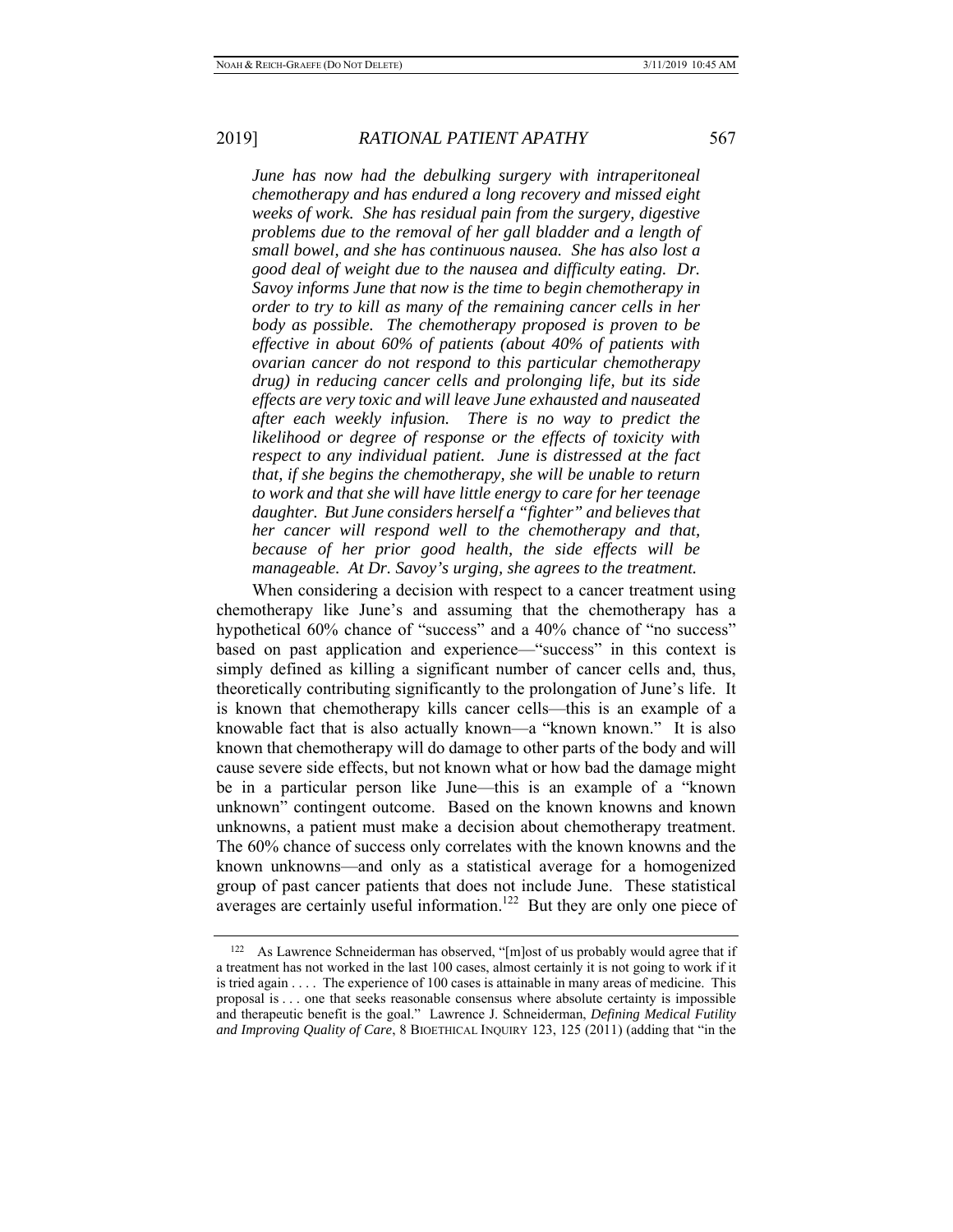salient information with regard to a significantly larger choice situation that must include different chemotherapy and non-chemotherapy options and that rarely, if ever, acknowledges the inevitable necessary fallibility and Knightian uncertainty that is attached to these statistical averages (as well as to any other pieces of information relevant to June's decision-making).<sup>123</sup>

Therefore, acknowledging the limited rational intelligibility of statistical averages is only a first step in accepting the full extent of true uncertainty in making medical decisions. A particular patient's decision based on a statistical 60% chance of benefit as described above must, by definition, entirely ignore the additional category of "unknown unknowns"—those contingent future variables impacting patient outcomes that are objectively unknowable at the time of decision-making.<sup>124</sup> To make as rational a decision as possible, physicians and patients must acknowledge that unknown unknowns always exist and that they may substantially impact the prognosis calculus (but in *ex ante* unknown and unknowable ways) so that they do not, and rationally cannot, know the extent of any unknown unknowns or how they might materialize in the particular patient's future course of treatment and treatment outcomes.<sup>125</sup> For example, the 60-40 success ratio might have only a 10% chance of being applicable to the particular patient (determinable only after the fact) due to unknown unknowns unique to the patient. In other words, this particular patient, because of unknown variables, is 90% likely not to fall into the average 60- 40 benefit-risk calculus that applies to the broader population of superficially like patients. Notwithstanding this non-quantifiable-in-advance Knightian uncertainty (of known unknowns and unknown unknowns), patients who desire to survive will form expectations<sup>126</sup> based on statistical averages,

end we all will have to accept some empirical notion of medical futility or else throw all

commonsense to the wind"). 123 *Cf.* Zeckhauser, *supra* note 97, at xvii–xviii. 124 *See, e.g.*, *id.* at xxii ("Unrecognized [ignorance] means that we are venturing forth, not anticipating that something we have not even conjectured might occur."). *Cf.* KARL R. POPPER, THE LOGIC OF SCIENTIFIC DISCOVERY 280 (1961), *cited in* Schneiderman, *supra* note 122, at 124 n.1 ("The old scientific ideal of *episteme—*of absolute certain, demonstrable knowledge—has proved to be an idol. The demand for scientific objectivity makes it inevitable that every scientific statement must remain *tentative forever*. It may indeed be corroborated, but every corroboration is relative to other statements which, again, are tentative. Only in our subjective experiences of conviction, in our subjective faith, can we be 'absolutely certain.'").

<sup>&</sup>lt;sup>125</sup> *Cf.* Zeckhauser, *supra* note 97, at xxii ("Ignorance, although it cannot be conquered, can be defended against. An attentive decision theorist cannot see into the future, but should always contemplate the possibility of consequential surprise. A decision maker should always be aware of the factor of Ignorance and should try to draw inferences about its nature from the lessons taught by history, from experiences recounted by others, from accounts given in the media, from possibilities developed in literature, etc. Decision makers who anticipate Ignorance in this fashion are in a situation of Recognized Ignorance."). 126 *See* Niklas Luhmann, *Familiarity, Confidence, Trust: Problems and Alternatives*, *in*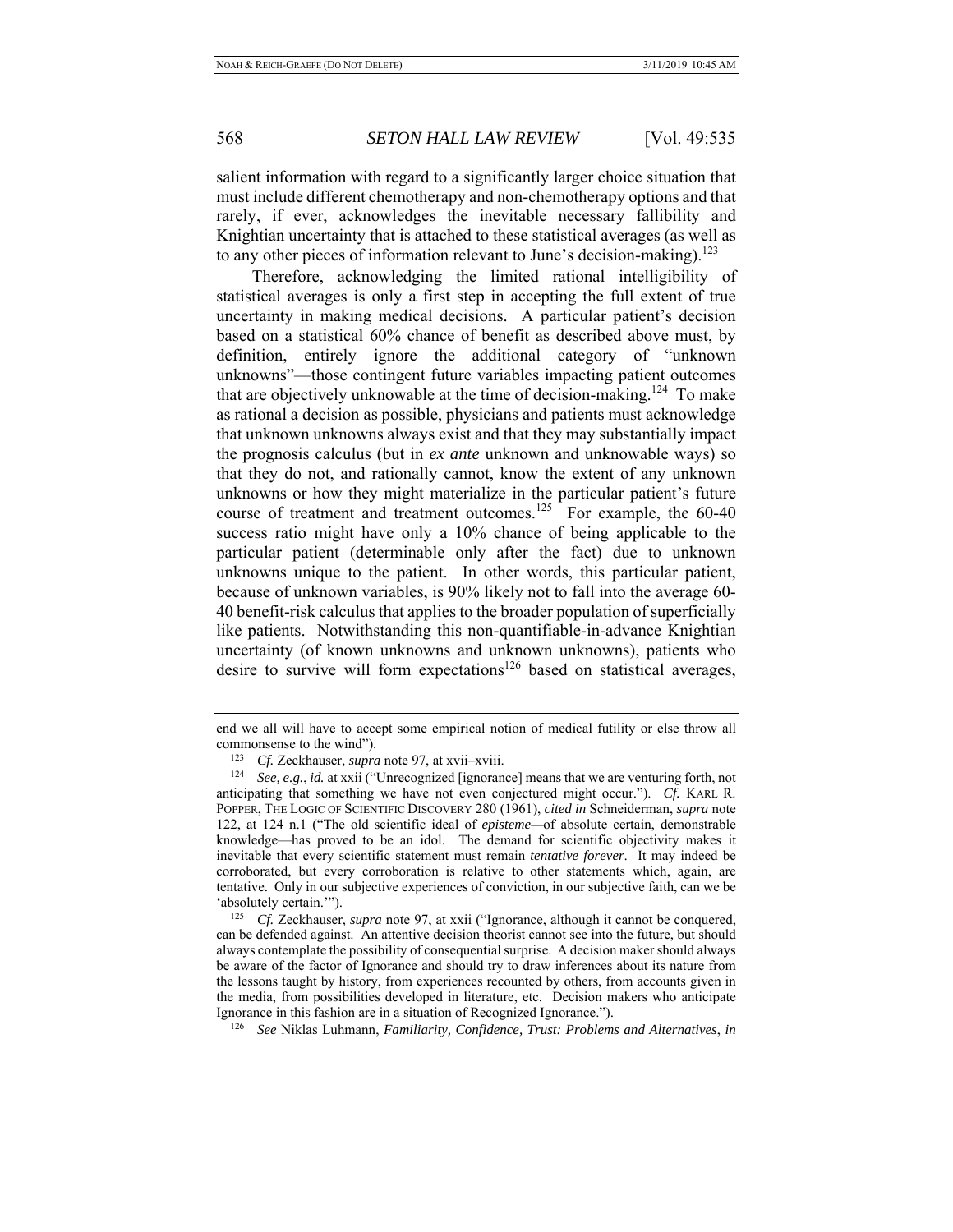although these expectations may be irrational (or more imperfectly rational than warranted). Physicians, when failing to acknowledge to themselves or disclose to patients this form of necessary fallibility, become complicit in the patients' demanding and receiving potentially ineffective and harmful care.

In the specific context of medical decision-making, the concept of "clinical uncertainty" is one form of necessary fallibility. The term clinical uncertainty refers to the idea that, despite growing bodies of evidence with respect to particular medical conditions, $127$  their prognoses, and the potential efficacy of treatments, there is no way for a clinician to be entirely sure that the relevant body of evidence applies to or will predict the outcomes for any individual patient. Patients facing terminal illness frequently want their treating physicians to advise them as to the "best" treatment for their illness or condition. The problem is that, for multiple reasons, there is many times no obvious, medically "best" approach for any particular patient at any particular time. As two commentators explained:

The existence of an information mountain provides a myth of certainty for the patient, the public and perhaps for health care policy-makers. Certainty is an illusion. In most professional spheres the expert is more critical of the available evidence, than is the lay person. Hopefully, clinicians are taught to be more critical than patients but they are faced with a dilemma. They appear to be very well informed yet are acutely aware of the fallibility of the information that is expected to guide their practice. How do clinicians respond to this dilemma? Their day consists of a succession of points at which decisions have to be made on the basis of incomplete and inadequate information and in a context in which risk, never mind error, is outlawed.<sup>128</sup>

First, patients must understand that what is "best" depends at least to some extent on the patient's own goals, values, and preferences. While one patient may be seeking maximal life extension no matter what the costs in terms of adverse effects, increased suffering, or medical dollars, another patient may prefer to focus on maintaining physical and intellectual functionality even at

TRUST: MAKING AND BREAKING COOPERATIVE RELATIONS 94, 97 (Diego Gambetta ed., 1988) ("You cannot live without forming expectations with respect to contingent events and you have to neglect . . . the possibility of disappointment . . . because it is a very rare possibility, but also because you do not know what else to do. The alternative is to live in a state of

permanent uncertainty  $\dots$ ").<br><sup>127</sup> For further discussion of the interrelationship between clinical uncertainty and evidence-based medicine, see generally Trisha Greenhalgh, *Uncertainty & Clinical Method*, *in* CLINICAL UNCERTAINTY IN PRIMARY CARE: THE CHALLENGE OF COLLABORATIVE ENGAGEMENT 23 (L.S. Sommers & J. Launer eds., Springer Science+Business Media 2013); Stefan Timmermans & Alison Angell, *Evidence-Based Medicine, Clinical Uncertainty, and Learning to Doctor*, 42 J. HEALTH & SOC. BEHAV. 342–59 (2001).<br><sup>128</sup> A.F. West & R.R. West, *Clinical Decision-Making: Coping with Uncertainty*, 78

POSTGRADUATE MED. J. 319, 319 (2002).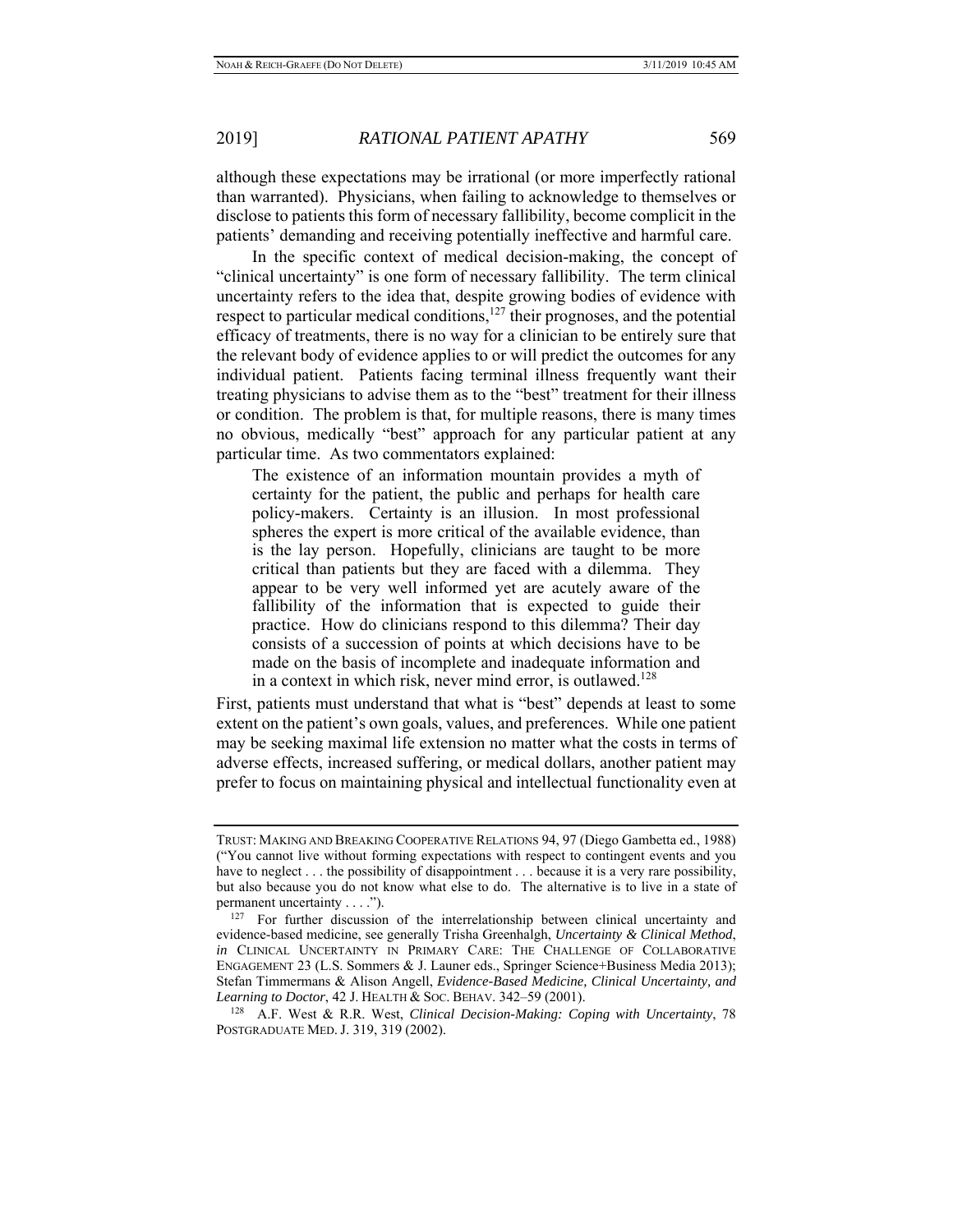the cost of a potentially shorter lifespan. For this latter group of patients, the prospect of loss of meaningful ability to interact with the world might drive decisions to focus more on palliation of symptoms than on (hypothetical) life prolongation. Second, clinical uncertainty means that the ability of physicians and patients to make rational calculations about the comparative desirability of various options within the context of the patient's subjective goals is always limited by the imperfections of predictive data on therapeutic response, adverse effects, and prognosis.<sup>129</sup>

It is, therefore, impossible to determine with any rational certainty a "best" or "optimal" treatment before the fact. Even after the fact, given the logical lack of any availability of a same-patient comparator treatment course of action and outcome, uncertainty will remain insurmountable—who is to say that a different treatment might not have been better or that *all* other available treatments would have been worse? Patients (and perhaps physicians) mistakenly view the "best" or "optimal" treatment recommendations and resultant decisions like forks in the road at which one can take a "right turn" or a "wrong turn" when they are in fact more like a river delta into which multiple rivers flow but all of which end up in the sea.<sup>130</sup> Choosing the best treatment is very different from a financial

<sup>129</sup> *See generally* JEROME GROOPMAN, HOW DOCTORS THINK (2007) (discussing clinical uncertainty in diagnosis and treatment recommendations); *see also* George A. Diamond, *Future Imperfect: The Limitations of Clinical Predictive Models and the Limits of Clinical Prediction*, 14 J. AM. C. CARDIOLOGY 12A (1989) (describing different ways in which statistical regressive models to predict clinical outcomes can go awry). Prognosis for meaningful recovery in many medical circumstances, such as for stroke patients, requires a discussion between physician and patient of complex variables such as the likelihood of regaining degrees of physical function and this, too, is difficult to predict as a scientific matter because there are so many variables. A meta-analysis of data from multiple studies on the recovery of stroke patients who were receiving mechanical ventilation found that prognosis was generally poor, with 58% of these patients dying within thirty days, but that a minority of patients survived without severe disability. *See* Robert G. Holloway et al., *Prognosis and Decision Making in Severe Stroke*, 294 JAMA 725, 725–27, tbl.1 (2005). The authors of this study caution that physicians can be unrealistically optimistic or pessimistic in various circumstances and argue that physicians should think carefully about how they convey prognostic evidence. *See id.* at 729, tbl.3 (offering the example of explaining to a patient a surgical intervention as giving a person "a 50% better chance of an improved outcome" versus that same intervention increasing the person's chance "of an improved outcome from 5% to 7.5%" (internal quotation marks omitted)). Prognosis and optimal treatment is similarly difficult to predict in the case of patients with cardiovascular disease. *See* Haider J. Warraich et al., *How Medicine Has Changed the End of Life for Patients with Cardiovascular Disease*, 70 J. AM. C. CARDIOLOGY 1276, 1276–77 (2017) (explaining how improvements in treatment of patients with heart failure have resulted in longer lives and fewer deaths from sudden cardiac death but less predictable end-of-life progressions and more time with disability, comorbidity and frailty for these patients).<br><sup>130</sup> For readers who are reminded of the tributaries-and-rivers metaphor in Judge

Andrews' dissent in the *Palsgraf* case*,* this is no coincidence. Just as discerning how one causal actor among several plays a role in an injury, it is similarly difficult to determine after the fact whether one chosen treatment among several was "the best." *See* Palsgraf v. Long Island R.R. Co., 162 N.E. 99, 103 (N.Y. 1928) (Andrews, J., dissenting) ("Should analogy be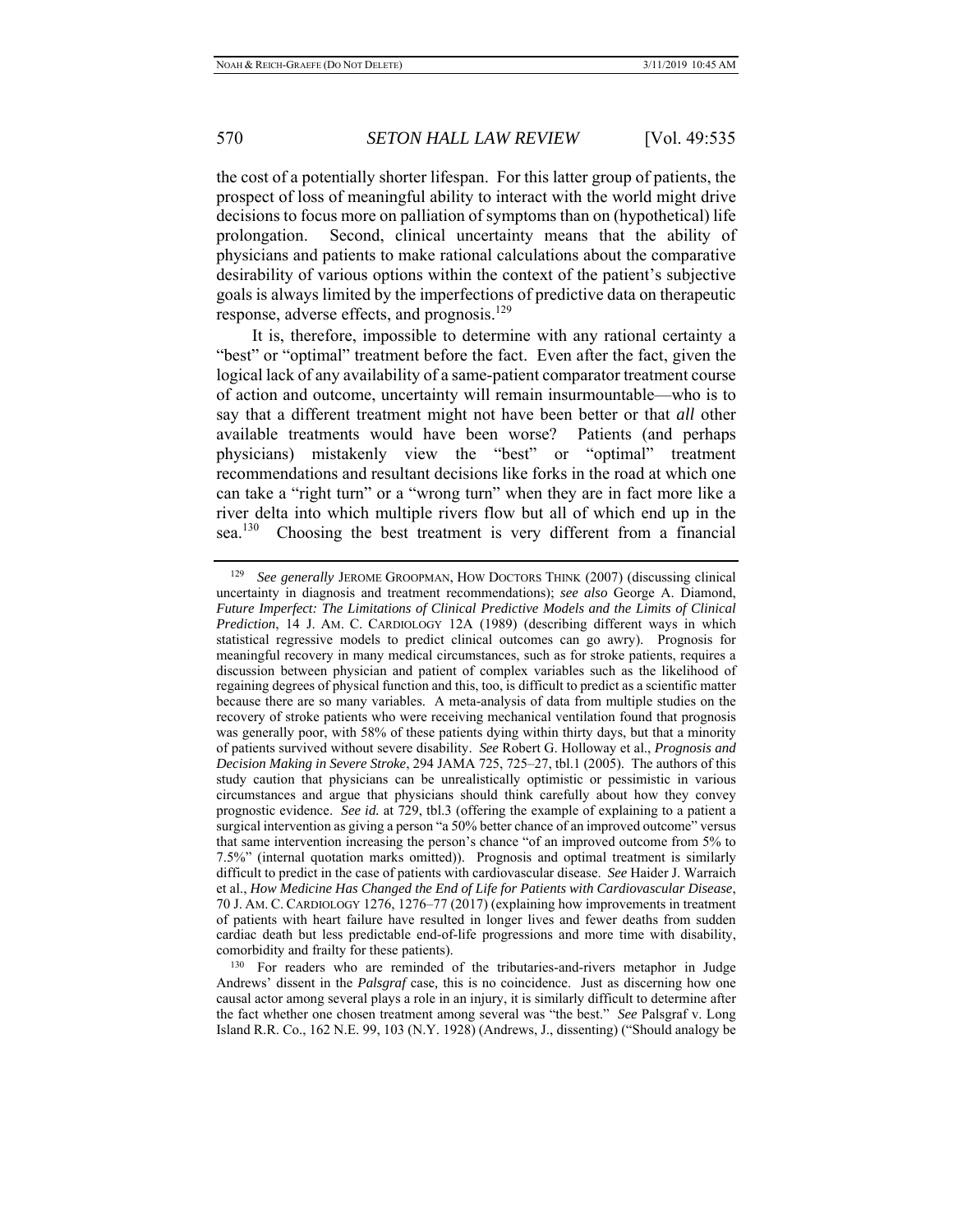investment in which one attempts to buy the "best" stock. With stock investing, one can look at past data and make a bet. If the initial money invested creates a return, one can assess retrospectively whether the chosen stock gave the best return on investment by comparing how the same amount of money would have performed if invested in a different stock. With humans and medical treatment, by contrast, one can never look back and assess with any certainty whether a different choice would have been "better"—because humans can only make the investment once and with no ability to compare alternative outcomes.<sup>131</sup> Moreover, as soon as a treatment decision has been made and implemented, biases will often continue to kick in in order to shore up confidence in the decision. In this case, June's belief that she is a "fighter" will support her confidence in the decision to proceed with chemotherapy despite its toxicity. At some point—if not at many points in the treatment of life-threatening illness—patients have to make a decision to begin (or forego) particular treatment, and they naturally crave reassurance that they are doing the "best," or at least, the "right" thing. These decisions are perhaps "informed" to the extent that physicians provide information about likelihood of success, but the concept of "informed," even in an optimally informed scenario, is greatly limited by the fallibility factors described above.

 *Six months have passed. Unfortunately, June has not responded well to the chemotherapy. Her various tumors continue to grow, and she has experienced very severe side effects including nausea, dizziness, and wasting. She is now extremely weak and has lost thirty pounds. The tumors in her lungs have continued to grow, making it more and more difficult to breath. She also cannot take in enough nutrition orally to maintain even her very diminished body weight. June has come to the emergency* 

thought helpful, however, I prefer that of a stream. The spring, starting on its journey, is joined by tributary after tributary. The river, reaching the ocean, comes from a hundred sources. No man may say whence any drop of water is derived. Yet for a time distinction may be possible. Into the clear creek, brown swamp water flows from the left. Later, from the right comes water stained by its clay bed. The three may remain for a space, sharply divided. But at last, inevitably no trace of separation remains. They are so commingled that all distinction is lost. As we have said, we cannot trace the effect of an act to the end, if end

there is.").<br> $131$  In addition, while modern portfolio theory would hold that a rational investor would invest in a diversified portfolio of stock in order to spread risk, *see, e.g.*, HARRY M. MARKOWITZ, PORTFOLIO SELECTION: EFFICIENT DIVERSIFICATION OF INVESTMENTS 6 (2d ed. 1991), a patient cannot invest into a "diversified portfolio of treatment" in order to minimize the "risk" of any future "underperforming" treatment. Similarly, a holder of stock in a publicly-held corporation enjoys limited liability—if, in the worst-case scenario, the entire investment is lost in the corporation's bankruptcy, no other personal assets of the stockholder would be affected. The stockholder enjoys limited-to-no-recourse liability. In contrast, a patient's "investment" in a particular treatment option that fails completely may, in the worstcase scenario, amount to a death sentence. Therefore, a patient always bears "full-recourse liability" for bad treatment choices.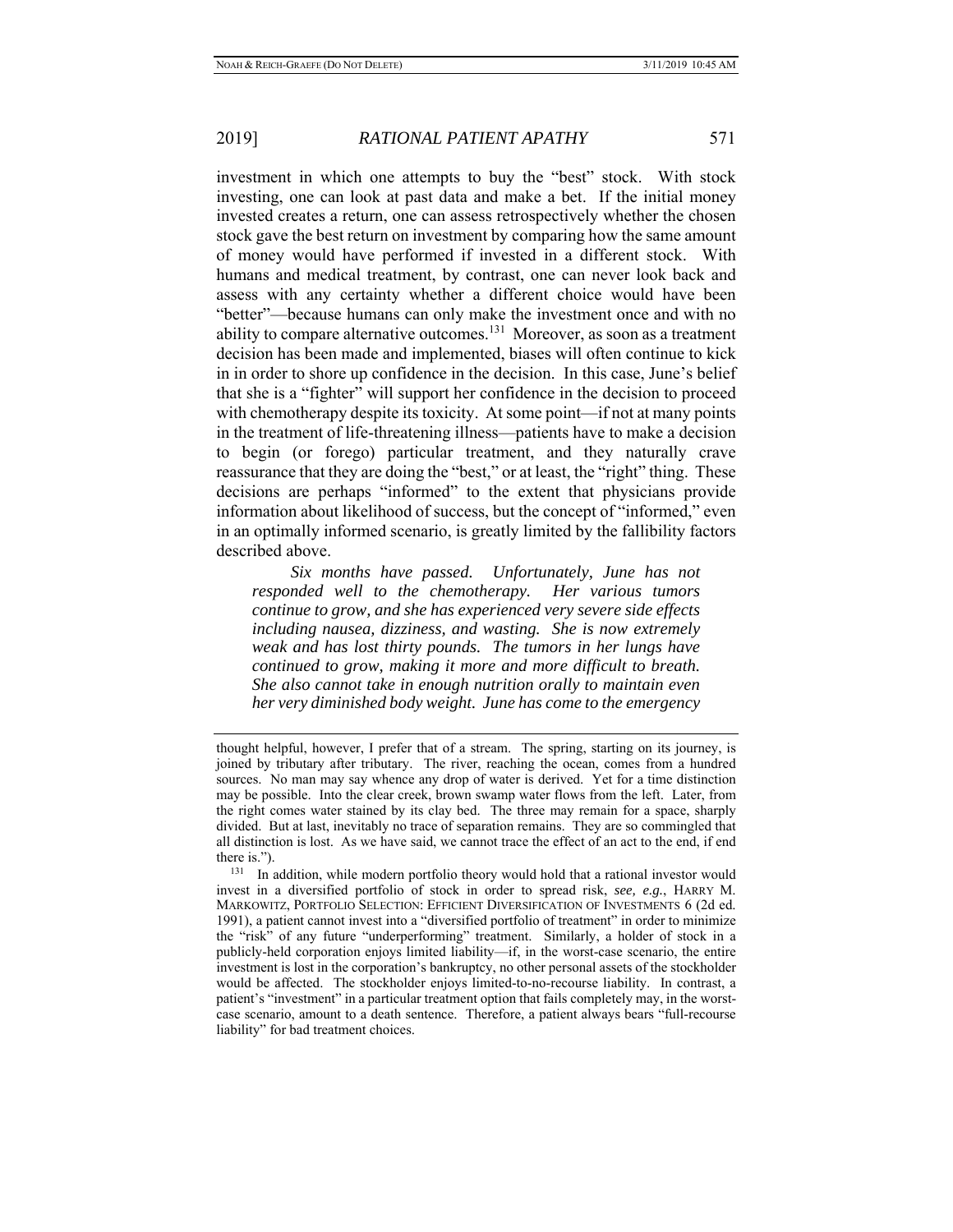*room at the hospital and has been admitted to the critical care unit. Dr. Savoy recommends that June have a feeding tube surgically implanted in order to supplement her nutrition and that June be intubated so that a ventilator can assist with her breathing. Dr. Savoy suggests that these measures will "buy time" so that they can pursue the possibility of enrolling June in a clinical trial to test an immunotherapy drug that has been approved to treat other cancers but has not been thoroughly tested for metastatic ovarian cancer. Dr. Savoy mentions that she is one of the principal investigators in the clinical trial, which June understands to mean that Dr. Savoy believes in the potential of the studied therapy. June agrees to the feeding tube and ventilator, hoping to live long enough to see both her children graduate from high school and university respectively. She also has heard good things about immunotherapy and hopes that it might make her tumors disappear or at least shrink significantly so that she can live some additional months or years feeling relatively healthy.* 

 *Unfortunately, further testing confirms that June has certain clinical manifestations of her disease that make her ineligible for the clinical trial. She is now in the CCU at the hospital, intubated and receiving nutrition through a feeding tube. Her pain is wellmanaged but she is not likely to experience any improvement to her condition. Although June is frightened and sad, she is stable for now and enjoys daily visits from her children and friends. Dr. Savoy explains that June can choose to cease the life-sustaining interventions at any time. She assures June that, if she chooses to stop these technologies, the palliative care staff will be able to manage any symptoms such as pain and shortness of breath. She also asks June whether she would like to sign a do-not-resuscitate order (DNR) so that, if she goes into cardiac arrest, she will be allowed to die.* 

The same effects of clinical uncertainty described with respect to the decision about whether June should consent to chemotherapy also applied when she consented to artificial nutrition and hydration. At the time that she consented, she had no idea whether she would be admitted to the immunotherapy clinical trial and no idea how long she would have to live either with the immunotherapy or without it. These are two examples of the known unknowns inherent in the choice situation. Even if Dr. Savoy had more explicitly described her potential conflict of interest as a principal investigator of the trial, it is likely that June would still have trusted that Dr. Savoy was acting in June's best medical interests in proposing the trial and the life-prolonging interventions that would be necessary for her to survive long enough to enroll in the trial. Now June must decide whether and, if so, when she should request that these life-sustaining technologies be withdrawn so that she can die peacefully. In these circumstances, many conscious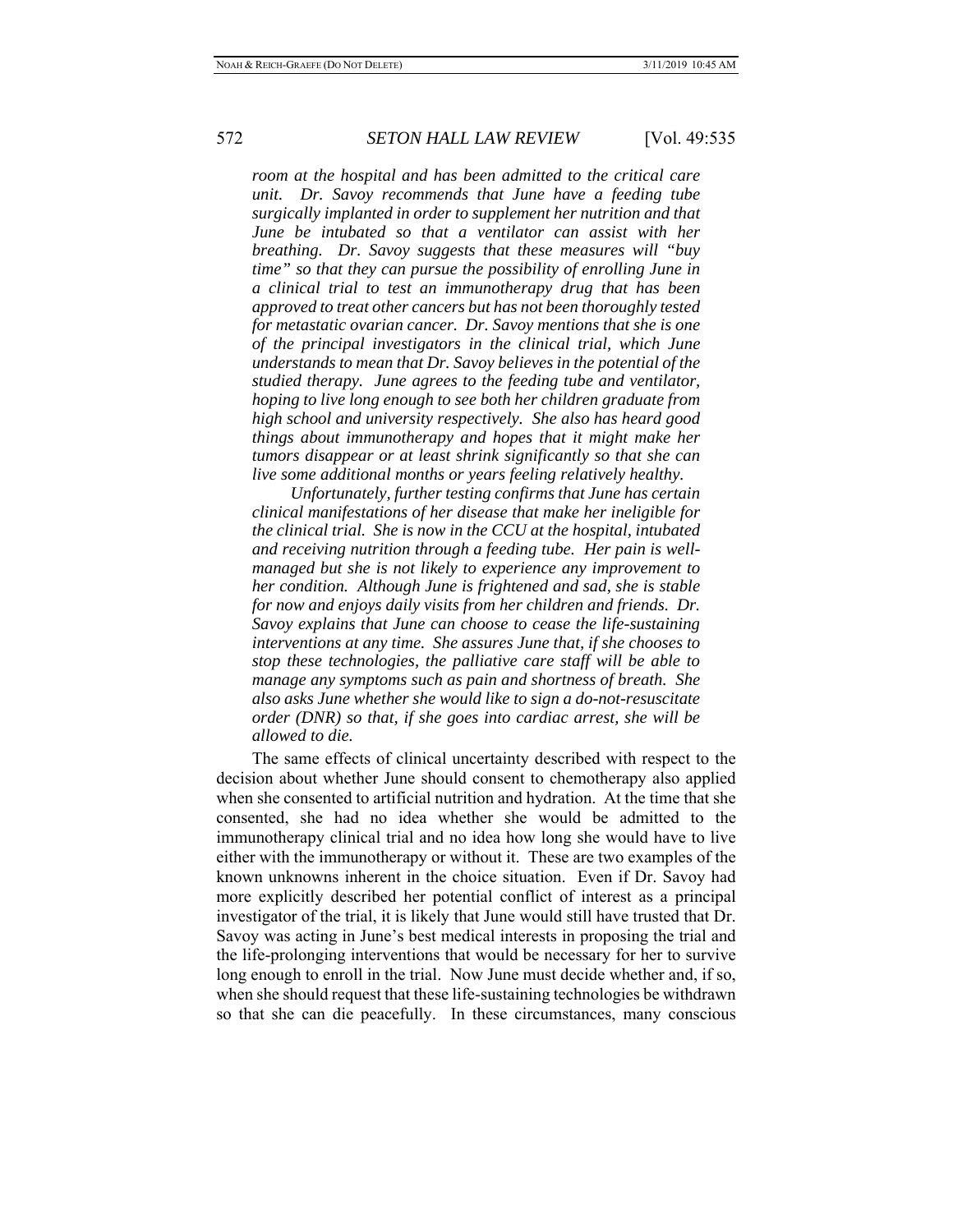patients will find it difficult to contemplate foregoing additional days or weeks of life but simultaneously fear "losing control" of the situation, i.e., lapsing into unconsciousness or losing decisional capacity and being "stuck" with a prolonged death due to the effects of the life-sustaining technologies. This series of events illustrates how clinical uncertainty can lead to the default choice of continuing existing therapy and adding more interventions (instead of perhaps scaling back some treatment)—even when this situation is not what June would have ultra-rationally chosen if well-informed in advance.<sup>132</sup>

### 2. Non-Clinical Uncertainty

In addition to clinical uncertainty, a separate layer of what we call "nonclinical uncertainty" adds complexity to the decision-making process, and it is useful to distinguish the two concepts in the context of medical decisionmaking. Non-clinical uncertainty can refer to, among other things, the *ex ante* uncertainty that every patient experiences with respect to what level of pain, disability, and physical and emotional distress (resulting from both the disease itself and the adverse effects of treatment) she can or is willing to tolerate. This tolerance level will, naturally, change with the experience of the disease and treatment over time and in the context of changes in the patient's life circumstances. Unforeseeable and unknowable-in-advance changes in personal circumstances might also impact treatment decisions and consequent patient tolerance for disability and suffering. With respect to June, for example, she might discover that her sixteen -year-old daughter is pregnant, and this discovery might substantially alter her surviving-thriving calculus, in terms of her willingness to now tolerate more severe adverse effects of treatment in a quest to prolong her survival, take care of her daughter and future grandchild, and therefore perhaps enjoy an additional period of thriving.

In addition to this non-clinical uncertainty inherent in June's own life, various aspects of health care delivery outside of the clinical realm also influence a patient's ability to make the "best" health care decisions. Imperfectly rational calculation in a Williamsonian world gets more complex because it is severely implicated by bounded rationality and accompanying strategic external uncertainty—in particular, with regard to global aspects of health care delivery and culture that make end-of-life decision-making occur<br>under suboptimal conditions.<sup>133</sup> These decisions therefore become These decisions therefore become

<sup>132</sup> Instead, June has ended up in a situation where her choice is between cutting her remaining life short (i.e., even less surviving of what is left of surviving) and continuing remaining life under the burden of life-sustaining technologies (i.e., even less thriving of what is left of thriving). 133 *See* Barry R. Furrow, *Smashing into Windows: Limits of Consumer Sovereignty in* 

*Health Care*, *in* TRANSPARENCY IN HEALTH AND HEALTH CARE IN THE UNITED STATES: LAW AND ETHICS (I. Glenn Cohen, Holly Fernandez Lynch, Barbara J. Evans & Carmel Shachar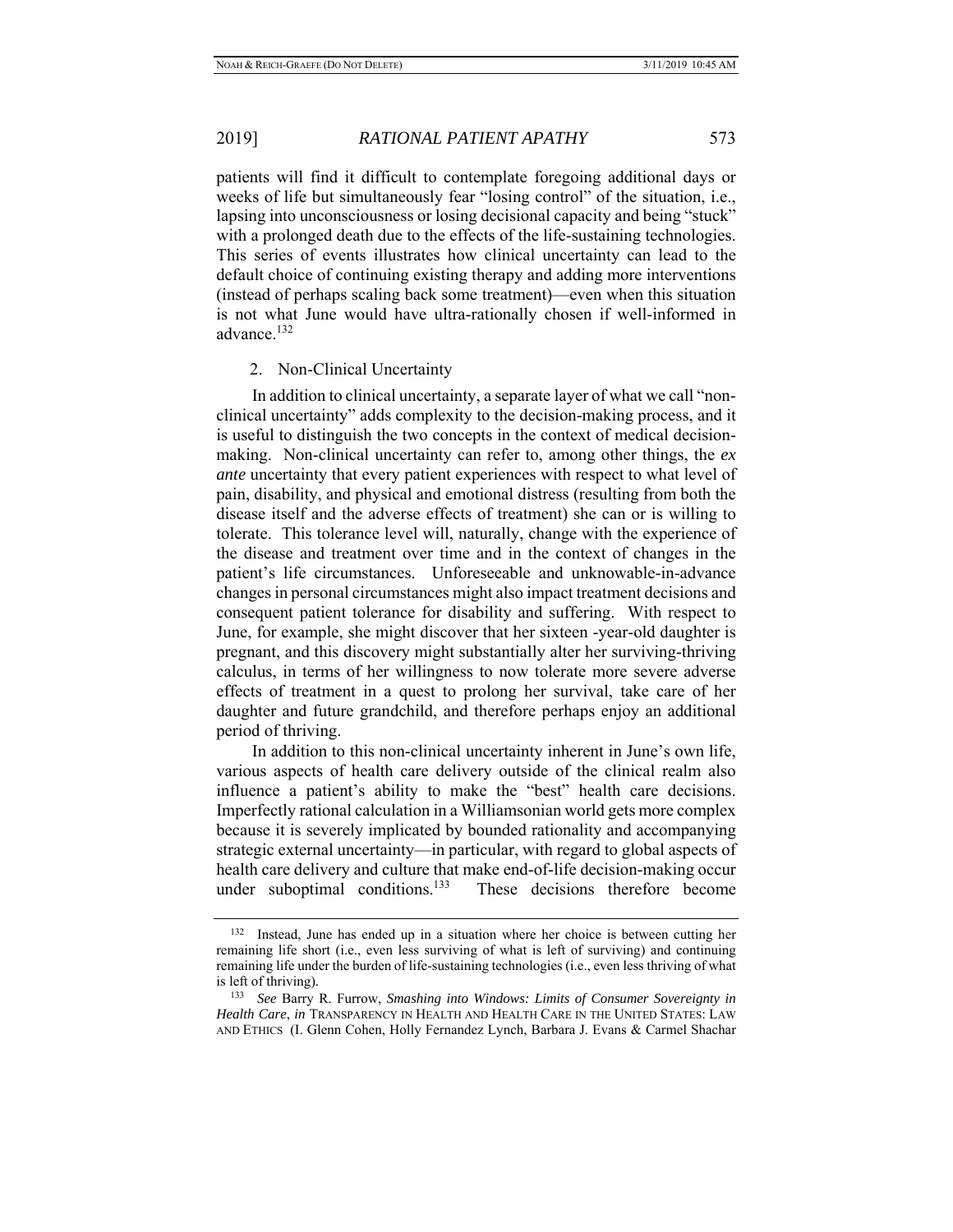significantly more "expensive" in terms of opportunity cost. A multiplicity of factors contribute to the earlier discussed overutilization of aggressive therapeutic care for potentially fatal illness and at the end of life. They aggravate the uncertainty (acknowledged or not) in which each and every treatment decision is necessarily embedded and create serious obstacles to a non-flawed, confident gathering and processing of decision-relevant information by both patients and health care providers. In response, patients and their physicians frequently—if not routinely and by default—shortcircuit the previously-described initiation and ratification segments of rational decision-making and revert, almost reflexively, to a quantity over quality approach.

Broadly speaking, the U.S. medical system operates within a culture of denial of death. A combination of trends provides evidence of denial. Longer average lifespans, together with the promise of new therapies, encourages individuals to avoid confronting mortality. Some researchers now promote the possibility of substantial life extension, even of a "cure for death," $134$  and speak of "[d]eath [a]s a series of preventable diseases" $135$ Although commentators have criticized this mindset, $136$  research into lifespan extension continues with little regard for the consequences of the distorted message it sends.<sup>137</sup> This quest for a fountain of youth denies the reality of mortality and also ignores the fact that more years of life do not necessarily translate into a better quality of remaining life. These cultural influences have played a significant role in transforming the natural process of dying into a technologically-driven and, often, illogically overzealous

<sup>135</sup> Daniel Callahan, *Death and the Research Imperative*, 342 NEW ENG. J. MED. 654, 654–55 (2000) (quoting William Haseltine, then CEO of Human Genome Sciences).

eds., Cambridge University Press 2018) (describing limits on patient capacity to make health care decisions and behavioral interventions designed to compensate for bounded rationality limits); Omri Ben-Shahar & Carl E. Schneider, *The Failure of Mandated Discourse*, 159 U. PA. L. REV. 647, 720–29 (2011) (describing the negative impact of various cognitive processes and deficiencies on medical (and other) decision-making); Wendy Netter Epstein, *Nudging Patient Decision-Making*, 92 WASH. L. REV. 1255, 1274–85 (2017) (describing the negative impact of various biases and heuristics on informed medical decision-making).

<sup>&</sup>lt;sup>134</sup> Closing in on the Cure for Death, FIGHT AGING! (Sept. 2, 2003), https://www.fightaging.org/archives/2003/09/closing-in-on-the-cure-for-death.php.

<sup>&</sup>lt;sup>136</sup> See id. at 655 (arguing that research "should not, even implicitly, have eradication of death as its goal" because it supplants emphasis on the importance of relieving suffering at the end of life and it "promotes the idea among the public and physicians that death represents a failure of medicine."); *see also* Penni Crabtree, *Fountain of Youth with Just a Shot in the Arm?*, SAN DIEGO UNION TRIB., July 25, 2004, at Al (explaining that mainstream science has debunked anti-aging claims as "hucksterism" that offers little or no benefit but poses

<sup>&</sup>lt;sup>137</sup> Recent news stories document the efforts of tech billionaires to fund research into lifespan extension. *See, e.g*., Ariana Eunjung Cha, *Tech Titans' Latest Project: Defy Death*, WASH. POST (Apr. 4, 2015), http://www.washingtonpost.com/sf/national/2015/04/04/techtitans-latest-project-defy-death/.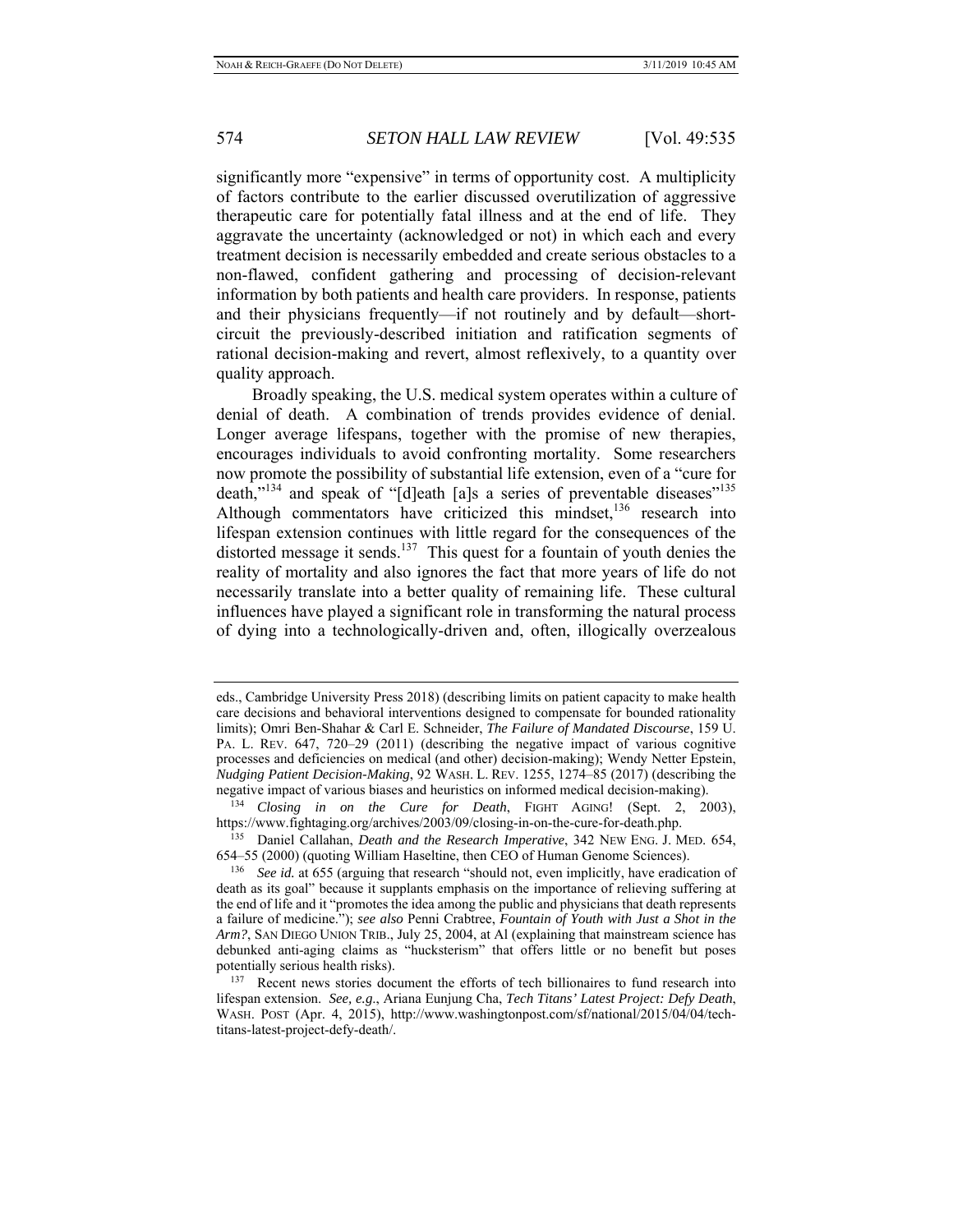prolongation of the lives of terminally ill patients—at all costs.<sup>138</sup>

Physicians' professional culture also contributes to the problem. Physicians themselves sometimes exhibit a striking reluctance to cease curative care for their patients, acknowledge that the patient is dying and turn to symptom management, and instead will continue to treat the illness aggressively or implement life-prolonging technologies such as artificial nutrition or ventilation. While physicians' attitudes towards these issues can vary according to their specialty,<sup>139</sup> some specialists, such as surgeons, tend to have more difficulty relinquishing control over post-surgical patients who are not faring well.<sup>140</sup> One physician tells a story of an oncologist who was upset about his patient's decision to stop chemotherapy and enroll in hospice care. The oncologist confronted the hospice physician and said, "We might as well just be walking away, and we might as well just shoot [the patient] now."<sup>141</sup> Interestingly, physicians themselves, when fatally ill, frequently refuse invasive treatment and life-prolonging technology, including CPR, preferring instead to accept the prognosis and spend their remaining time feeling as well as possible.<sup>142</sup> Although the data is limited, it suggests that

<sup>138</sup> *See* Noah, *supra* note 4, at 22–24 (describing and discussing longevity research and cultural denials of mortality). 139 *See* Soumitra R. Eachempati et al., *The Surgical Intensivist as Mediator of End-of-Life* 

*Issues in the Care of Critically Ill Patients*, 197 J. AM. C. SURGEONS 847, 849–51 (2003). <sup>140</sup> *See id.* at 850 (adding that surgeons may also wish to avoid appearing to lack

confidence in themselves or may worry that losing a surgical patient will ruin their statistical success numbers).<br><sup>141</sup> *See* Kevin B. O'Reilly, *End-of-Life Care: Pain Control Carries Risk of Being Called* 

*a Killer*, AM. MED. NEWS (Apr. 16, 2012), http://www.amednews.com/article/20120416/ profession/304169955/2/ (relating an anecdote from a physician who directs a hospice

program). 142 *See* Vyjeyanthi S. Periyakoil et al., *Do Unto Others: Doctors' Personal End-of-Life Resuscitation Preferences and Their Attitudes Toward Advance Directives*, PLOS ONE (May 28, 2014), https://journals.plos.org/plosone/article?id=10.1371/journal.pone.0098246 (finding that attitudes towards advance directives varied substantially by physician subspecialty, race and ethnicity, and gender and that physicians themselves strongly prefer to avoid high-intensity treatments for themselves at the end of life—over 88% of physicians in one of the studied groups stated that they would forego resuscitation); Teresa A. Hillier et al., *Physicians as Patients: Choices Regarding Their Own Resuscitation*, 155 ARCHIVES INTERNAL MED. 1289, 1289–92 (1995) (finding that, when physicians were asked whether they would want cardiopulmonary resuscitation if diagnosed with Alzheimer's Disease, or various other advanced chronic diseases at various ages, most physicians would not want CPR, particularly with advancing age); Gregory P. Gramelspacher et al., *Preferences of Physicians and Their Patients for End-of-Life Care*, 12 J. GEN. INTERNAL MED. 346, 349–50 (1997) (finding that physicians preferred significantly less care at end of life than patients usually receive); *cf*. Garrett M. Chinn et al., *Physicians' Preferences for Hospice if They Were Terminally Ill and the Timing of Hospice Discussions With Their Patients*, 174 JAMA INTERNAL MED. 466, E1, E1–E2 (2014) (finding that physicians who preferred hospice for themselves were more likely to discuss hospice with terminally ill cancer patients); Ken Murray, *How Doctors Die: It's Not Like the Rest of Us, But it Should Be*, ZOCALO PUB. SQUARE (Nov. 30, 2011), http://zocalopublicsquare.org/thepublicsquare/2011/11/30/howdoctors-die/read/nexus.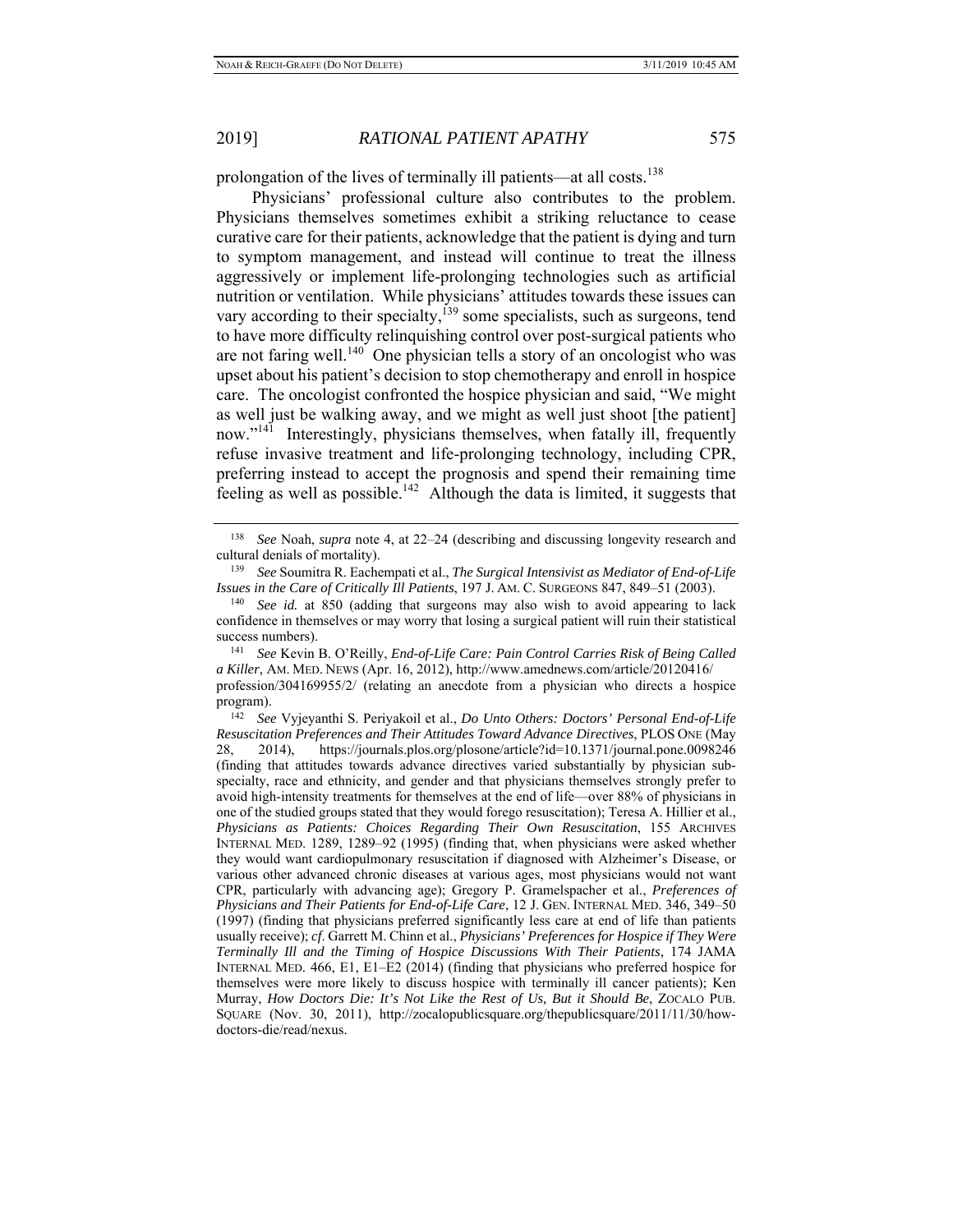some physicians may internally acknowledge impending death to themselves while avoiding discussing it with their patients.

Another cause of overutilization of medical tests and interventions is the fear of making a medical error or being accused of hastening death, with the accompanying prospect of malpractice litigation.<sup>143</sup> Fear of liability, and an understandable reluctance to deprive patients of hope, has created a culture in which physicians may hesitate to initiate a discussion about ceasing therapeutic care or withdrawal or withholding of life-sustaining medical technologies unless the patient or family broaches the subject. Research suggests that a significant number of physicians in the United States has been accused of, investigated for, and occasionally prosecuted for murder and euthanasia in circumstances in which physicians discontinued life-supportive measures, provided drugs for pain control, or sedated patients whose suffering they were unable to alleviate in other ways.<sup>144</sup> Even when a patient has a DNR order or other advance directive in place, physicians may override the directive out of concern for potential liability.<sup>145</sup> Nevertheless, court decisions penalizing physicians and hospitals for noncompliance with advance directives, along with administrative sanctions, are becoming more common.<sup>146</sup>

Pinpointing the drivers behind unnecessary care, particularly at the end of life, remains difficult, probably because the overall trend results from a

<sup>143</sup> *See* Alan Meisel et al., *Seven Legal Barriers to End-of-Life Care: Myths, Realities, and Grains of Truth*, 284 JAMA 2495, 2495 (2000) (explaining that physicians overestimate the risk of malpractice lawsuits and that poor communication by physicians about end-of-life issues increased the risk of litigation); Palfrey, *supra* note 19, at e(21)(1) ("Most doctors are intensely risk-averse. We don't tolerate uncertainty. Not wanting anything bad to happen, we reflexively overtest and overtreat in order to protect our patients—and ourselves."); Phillip Wickenden Bale, *Honoring Patients' Wishes for Less Health Care*, 171 ARCHIVES INTERNAL MED. 1200 (2011) (describing the repeated hospitalization of a very elderly patient in a long term care facility in contravention of surrogate decision-makers' request to provide only comfort care in apparent reaction to a government fine of the facility due to the accidental

death of another patient). 144 *See* Nathan E. Goldstein et al., *Prevalence of Formal Accusations of Murder and Euthanasia Against Physicians*, 15 J. PALLIATIVE MED. 334 (2012) (finding, based on survey data, that over half of respondents had been accused of euthanasia or murder by a patient or patient's family member within the previous five years and 4% of those surveyed had been formally investigated for hastening a patient's death); Lewis Cohen et al., *Accusations of Murder and Euthanasia in End-of-Life Care*, 8 J. PALLIATIVE MED. 1096, 1096–97, 1101 (2005) (describing examples of such accusations along with occasional prosecutions and providing data for rates of prosecution in end-of-life care cases).<br><sup>145</sup> INST. OF MED., DYING IN AMERICA: IMPROVING QUALITY AND HONORING INDIVIDUAL

PREFERENCES NEAR THE END OF LIFE 133 (2015), http://www.nationalacademies.org/hmd/ Reports/2014/Dying-In-America-Improving-Quality-and-Honoring-Individual-Preferences-Near-the-End-of-Life.aspx (finding that physicians worried that complying with advance directives could lead to malpractice liability). 146 *See* Thaddeus Mason Pope, *Legal Briefing: New Penalties for Ignoring Advance* 

*Directives and Do-Not-Resuscitate Orders*, 28 J. CLINICAL ETHICS 74, 75–76 (2017).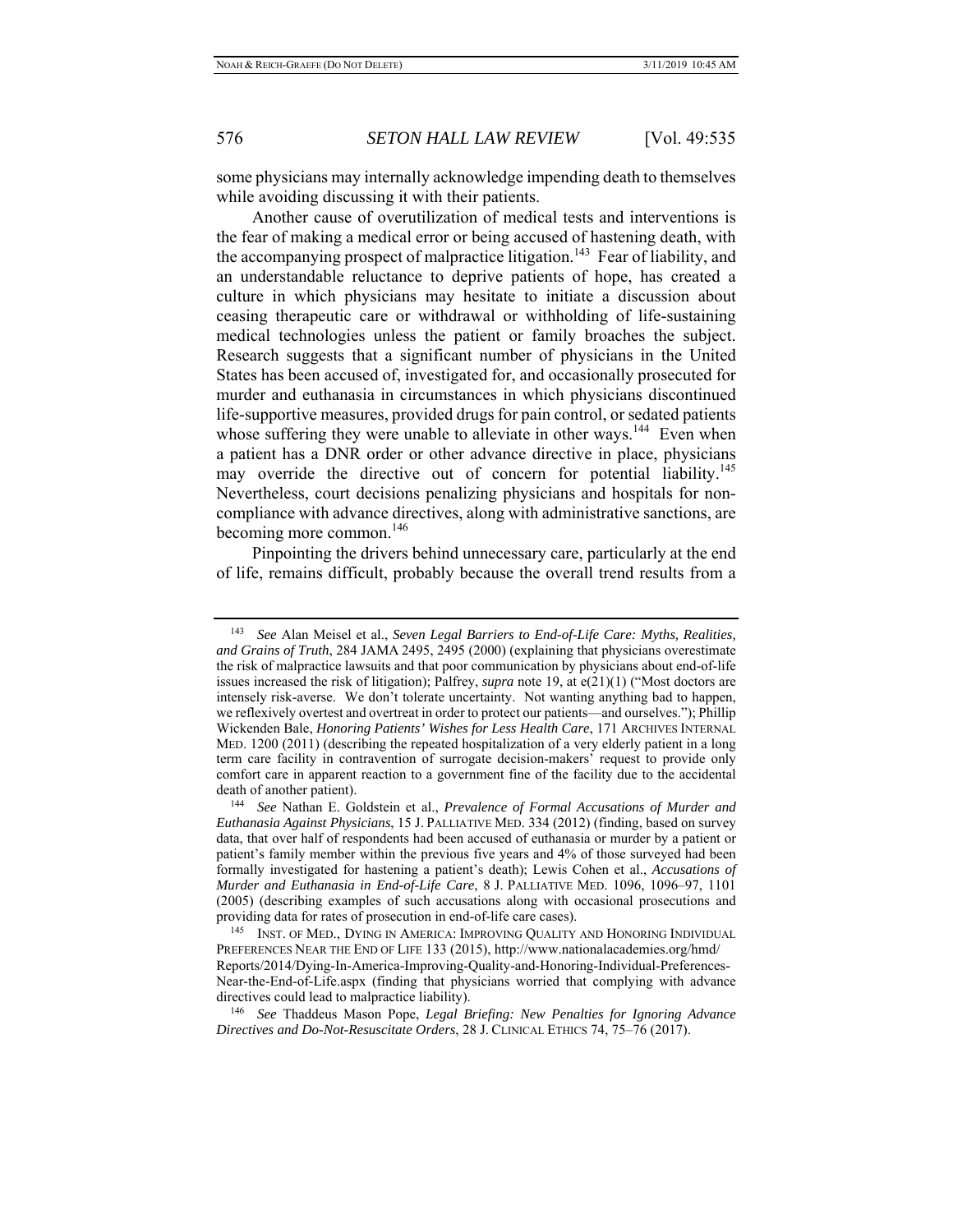combination of patient and family requests for such care and physicians' unwillingness to be candid about the likely ineffectiveness of the care in prolonging life or improving quality of life. There is, however, clearly a causal connection between overtreatment at the end of life and poor communication between physicians and patients. Research suggests that physicians avoid or delay disclosing details about patients' prognoses or spontaneously initiating discussions about ending therapeutic care and making the transition to hospice.<sup>147</sup> With respect to patients with likely incurable cancers, research demonstrates that, while two-thirds of physicians tell their patients at the initial visit that they have an incurable form of cancer, only one-third ever state the prognosis at any point in the treatment process.<sup>148</sup> Physicians also tend to overestimate the remaining life spans of seriously ill patients and to convey prognoses in overly optimistic terms.<sup>149</sup> Moreover, a remarkable number of physicians acknowledge deliberately deceiving patients when discussing prognoses. In a recent survey of physicians, one in ten physicians admitted to lying to a patient within the previous year, and over half acknowledged that they had been unreasonably optimistic about a patient's prognosis.<sup>150</sup> Physicians also report that even

*Cancer*, 38 SEMINARS ONCOLOGY 380, 380–81 (2011). 149 *See* Nicholas A. Christakis & Elizabeth B. Lamont, *Extent and Determinants of Error* 

*Open or Honest with Patients*, 31 HEALTH AFFAIRS 383, 383–88 (2012); Sandeep Jauhar, *The* 

<sup>147</sup> *See, e.g.*, Nancy L. Keating et al., *Physician Factors Associated with Discussions About End-of-Life Care*, 116 CANCER 998 (2010) (concluding that most physicians surveyed indicated that they would not discuss end-of-life decisions and choices with terminally ill patients until they exhibited symptoms or there were no remaining treatments available); Bethel Ann Powers et al., *Meaning and Practice of Palliative Care for Hospitalized Older Adults with Life Limiting Illnesses*, 2011 J. AGING RES. (2011) (discussing the distinctions between and intersection of palliative care and end-of-life care and recommending better training of health care providers to understand that "end-of-life" is not a "well-demarcated period of time before death"). 148 *See* Belinda E. Kiely et al., *Thinking and Talking About Life Expectancy in Incurable* 

*in Doctors' Prognoses in Terminally Ill Patients: Prospective Cohort Study*, 320 BRIT. MED. J. 469, 470–71 (2000) (finding that, in predicting patients' remaining life expectancies, physicians were correct only 20% of the time and were over-optimistic 63% of the time and concluding that a closer doctor-patient relationship was associated with over-optimistic predictions); Elizabeth B. Lamont & Nicholas A. Christakis, *Prognostic Disclosure to Patients with Cancer Near the End of Life*, 134 ANNALS INTERNAL MED. 1096 (2001) (finding that, in communicating expected survival times to patients with terminal cancer, physicians were frank with patients only 37% of the time, provided deliberately inaccurate survival estimates 40.3% of the time and preferred to offer no estimate for 22.7% of the patients studied). The authors concluded that "for all of these patients, physicians were able and willing to formulate objective prognoses, whether accurate or not, but had difficulty communicating them, even to insistent patients"; *cf.* Elisa J. Gordon & Christopher K. Daugherty, '*Hitting You Over the Head: Oncologists' Disclosure of Prognosis to Advanced Cancer Patients*, 17 BIOETHICS 142, 142–68 (2003) (describing the results of a small focus group discussion with physicians in which many expressed reluctance to convey statistical details about prognosis because they felt that the information would seem too abrupt and would interfere with patients' hope). 150 *See* Lisa I. Iezzoni et al., *Survey Shows That at Least Some Physicians Are Not Always*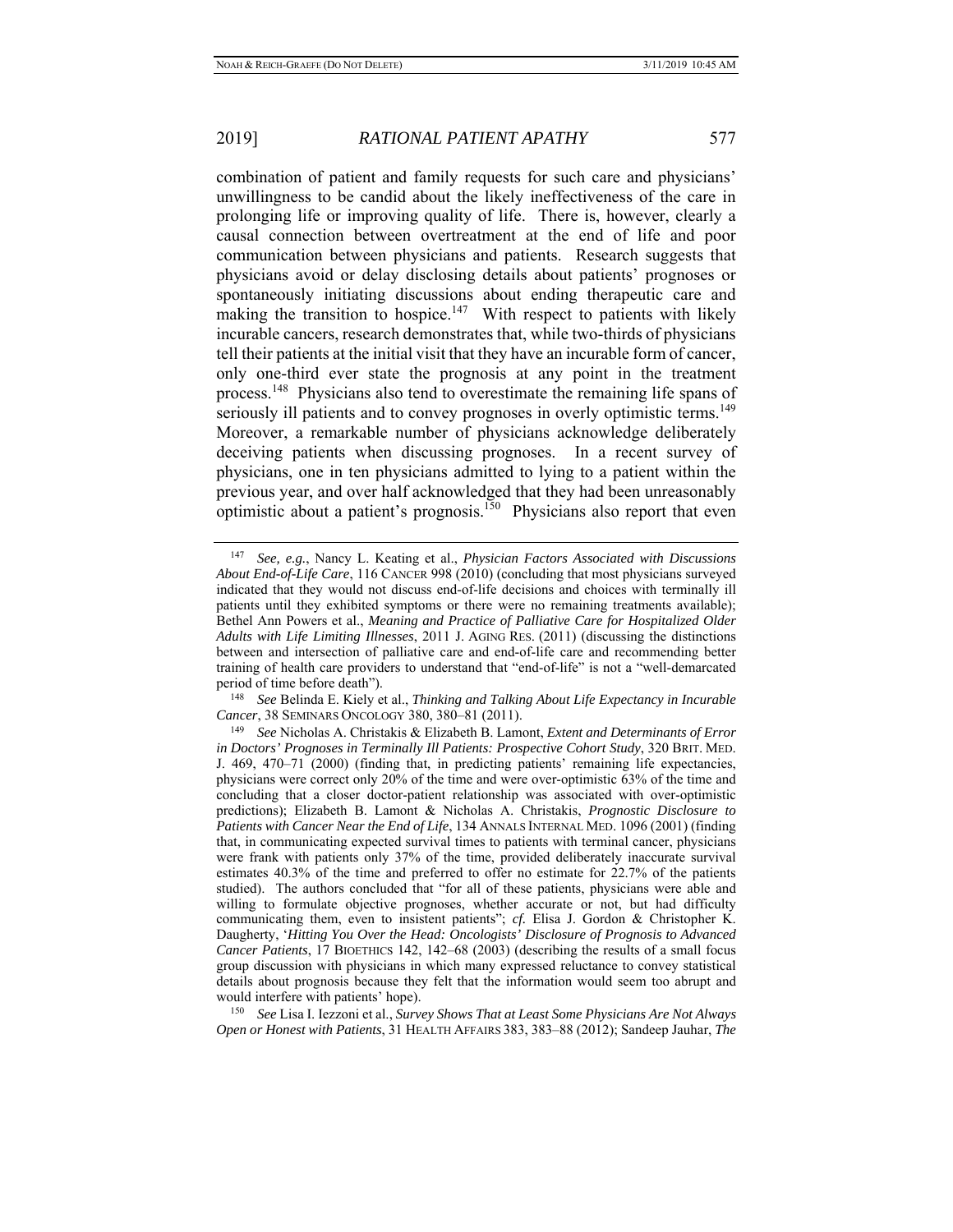when cancer patients specifically request prognostic estimates, they would either withhold their opinion or intentionally provide an inaccurate figure in almost two-thirds of cases.<sup>151</sup> The logical result is flawed decision-making by patients, creating an uncontrolled-for risk that patients will pursue aggressive and debilitating treatments in the misguided hope of prolonging life and without fully understanding (i) their respective choice situations and (ii) the potentially negative welfare implications of their choices.

All of these already suboptimal decisional contexts are exacerbated by the fact that the system of reimbursement for health care in the federal Medicare program often distorts the type and quantity of care offered, by incentivizing physicians to provide more treatments and tests than necessary. Although Medicare now reimburses physicians for having advance care planning discussions with patients,<sup>152</sup> this provision may do little to encourage the iterative conversations over the course of treatment for a serious illness that allow physicians to convey to patients changes in the calculus regarding continuing treatment. Moreover, the Medicare program still reimburses physicians and hospitals in some situations on a fee-forservice basis. Simply put, this means that the more treatments, tests, and procedures the patient receives, the more reimbursement the physician and/ or hospital will receive.<sup>153</sup> Many commentators have recognized the general

<sup>151</sup> *See* Lamont & Christakis, *supra* note 149, at 1096–98 (concluding that physicians would provide an honest estimate only 37% of the time and would provide no estimate, or a deliberate overestimate or underestimate 63% of the time).<br><sup>152</sup> *See* CTRS. FOR MEDICARE & MEDICAID SERVS., ADVANCE CARE PLANNING 2 (2018),

https://www.cms.gov/Outreach-and-Education/Medicare-Learning-Network-

*Lies That Doctors and Patients Tell*, N.Y. TIMES (Feb. 20, 2014, 10:21 AM), http://well.blogs.nytimes.com/2014/02/20/the-lies-that-doctors-and-patients-tell/? r=0

<sup>(</sup>explaining, with reference to his over-treatment of a very elderly and dying patient, that "[a]t their core, my actions were a kind of deception—convincing myself, despite all the evidence, that I could save her, stay the inexorable course of her disease. Perhaps I was afraid of failure, or embarrassed by my impotence. Those last few days of her life she almost ceased to be a person for me. She became an experiment, a puzzle—one that I desperately wanted to solve"); *cf.* Arato v. Avedon, 858 P.2d 598 (Cal. 1993) (involving a claim by a deceased patient's family that the physicians' failure to disclose specific information about survival rates and times with pancreatic cancer impaired the patient's ability to get his financial and business affairs in order). Of course, if the patient's preference is to avoid receiving explicit

MLN/MLNProducts/Downloads/AdvanceCarePlanning.pdf (explaining that "[e]ffective January 1, 2016, the Centers for Medicare & Medicaid Services (CMS) pays for voluntary Advance Care Planning (ACP) under the Medicare Physician Fee Schedule (PFS) and the Hospital Outpatient Prospective Payment System (OPPS)."). It remains to be seen whether this small change will have any measurable impact on the pattern of heavy utilization of therapeutic and life-prolonging care in patients with serious illness.

<sup>&</sup>lt;sup>153</sup> See, e.g., Stephen F. Jencks et al., *Rehospitalizations Among Patients in the Medicare Fee-for-Service Program*, 360 NEW ENG.J. MED. 1418, 1419 (2009) (discussing the Medicare fee-for-service reimbursement system in the context of rates of rehospitalization for Medicare beneficiaries); Robert Steinbrook, *The End of Fee-for-Service Medicine? Proposals for Payment Reform in Massachusetts*, 361 NEW ENG. J. MED 1036, 1036 (2009) (discussing the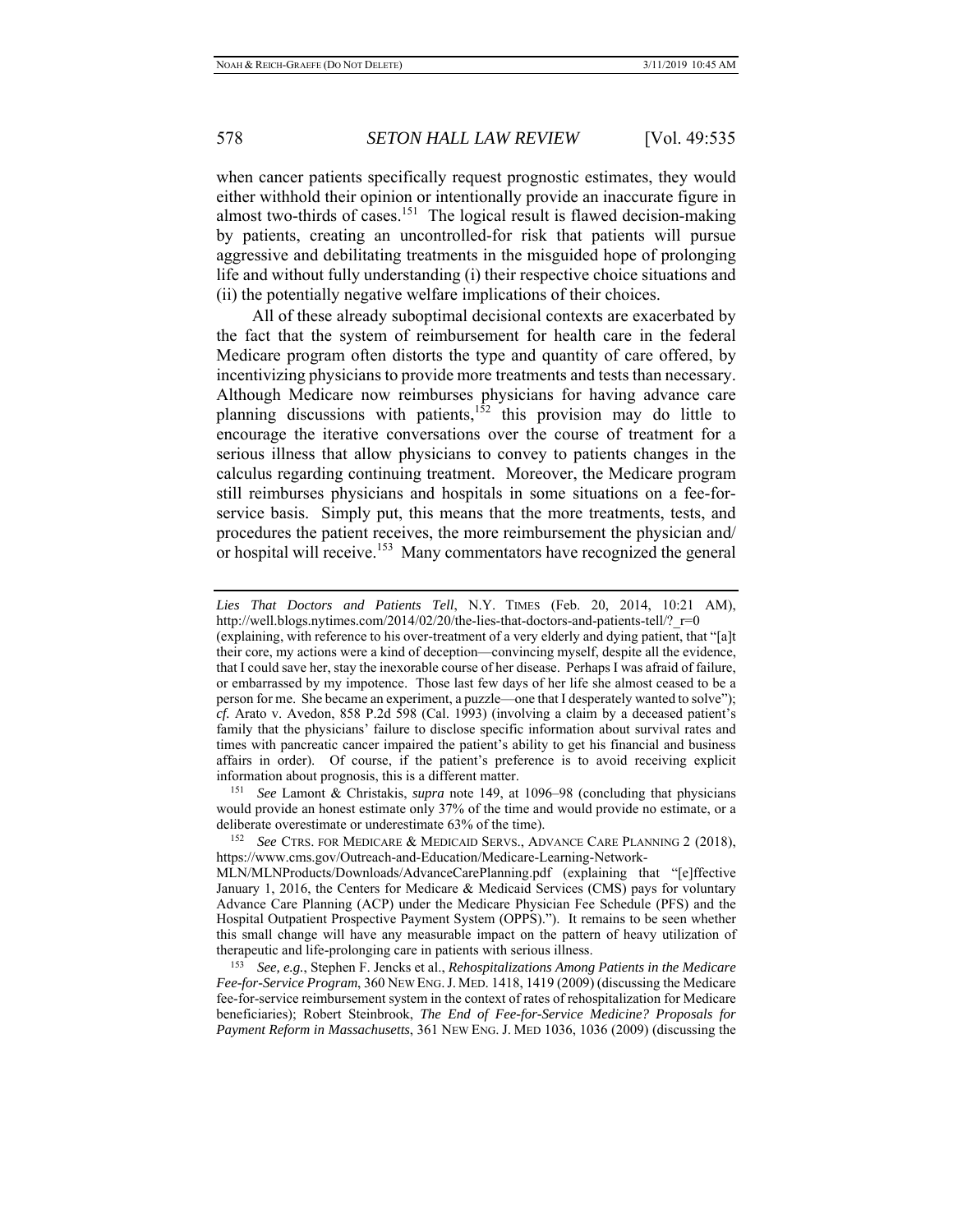problem of overutilization of health care resources and have recommended the implementation of various programs designed to target this problem.<sup>154</sup>

Physicians also must recognize that patients frequently fail to understand the likely efficacy of certain invasive treatments, either because this information is not included in the discussion or because it is impossible to predict with any accuracy the curative or palliative effects of the treatment on any particular patient. Patients accept treatment with the hope of a cure, but sometimes fail to understand that a proffered treatment may, at best, prolong life. With respect to chemotherapy for metastatic cancer, one study found that 69% of patients with lung cancer and 81% of patients with colorectal cancer mistakenly believed that the chemotherapy they were receiving was likely to cure their disease.<sup>155</sup> The problem with this unrealistic or inaccurate expectation of cure is that patients will be more likely to consent to treatment that, while it may possibly palliate symptoms or even extend life, is also likely to cause significant toxic effects that will impair quality of life. Patients who are fully apprised and, thus, at least in theory have the informational tools to understand that chemotherapy under these circumstances cannot cure their illness and will at best have a palliative effect on it may weigh the value of this treatment differently and may be more likely to decline it. Another study suggests that some physicians (and thus, their patients) misperceive certain types of care as palliative when the evidence suggests that they are not providing any benefit and may cause iatrogenic harm to dying patients. In this regard, this study indicates that many cancer patients are offered chemotherapy for palliative purposes when they are in the end stages of their disease, even though the evidence suggests that chemotherapy worsens quality of life near death for many patients.<sup>156</sup>

incentives for overutilization of medical services created by a fee-for-service payment system). There is some promising news on this front. The U.S. recently passed a bill that will attempt to remedy the worst effects of fee-for-service medicine in the Medicare Program. The revamped reimbursement system will pay physicians based on the quality of the care they deliver rather than the quantity of care. *See* Carol W. Cassella, *Keep Patients Healthy, and Doctors Sane*, N.Y. TIMES (Apr. 15, 2015), http://www.nytimes.com/2015/04/16/opinion/ keep-patients-healthy-and-doctors-sane.html?\_r=0; *see also* Siobhan Hughes, *House Passes Medicare 'Doc Fix' Bill*, WALL ST. J. (Mar. 26, 2015, 7:03 PM), http://www.wsj.com/articles/house-passes-medicare-doc-fix-bill-1427386278.

<sup>&</sup>lt;sup>154</sup> See, e.g., Christine K. Cassel & James A. Guest, *Choosing Wisely: Helping Physicians and Patients Make Smart Decisions About Their Care*, 307 JAMA 1801, 1801–02 (2012) (describing various programs such as Choosing Wisely, Less is More, and the Good Stewardship Working Group that aim to educate physicians about commonly overutilized tests and procedures). 155 *See* Jane C. Weeks et al., *Patients' Expectations About Effects of Chemotherapy for* 

*Advanced Cancer*, 367 NEW ENG. J. MED. 1616, 1620 (2012) (noting that, "[p]aradoxically, patients who reported higher scores for physician communication were also at higher risk for inaccurate expectations" regarding the curative potential of chemotherapy). 156 *See* Prigerson et al., *supra* note 10, at 778–84 (evaluating the effect of chemotherapy on

patients with end-stage cancer and varying functional statuses and concluding that chemotherapy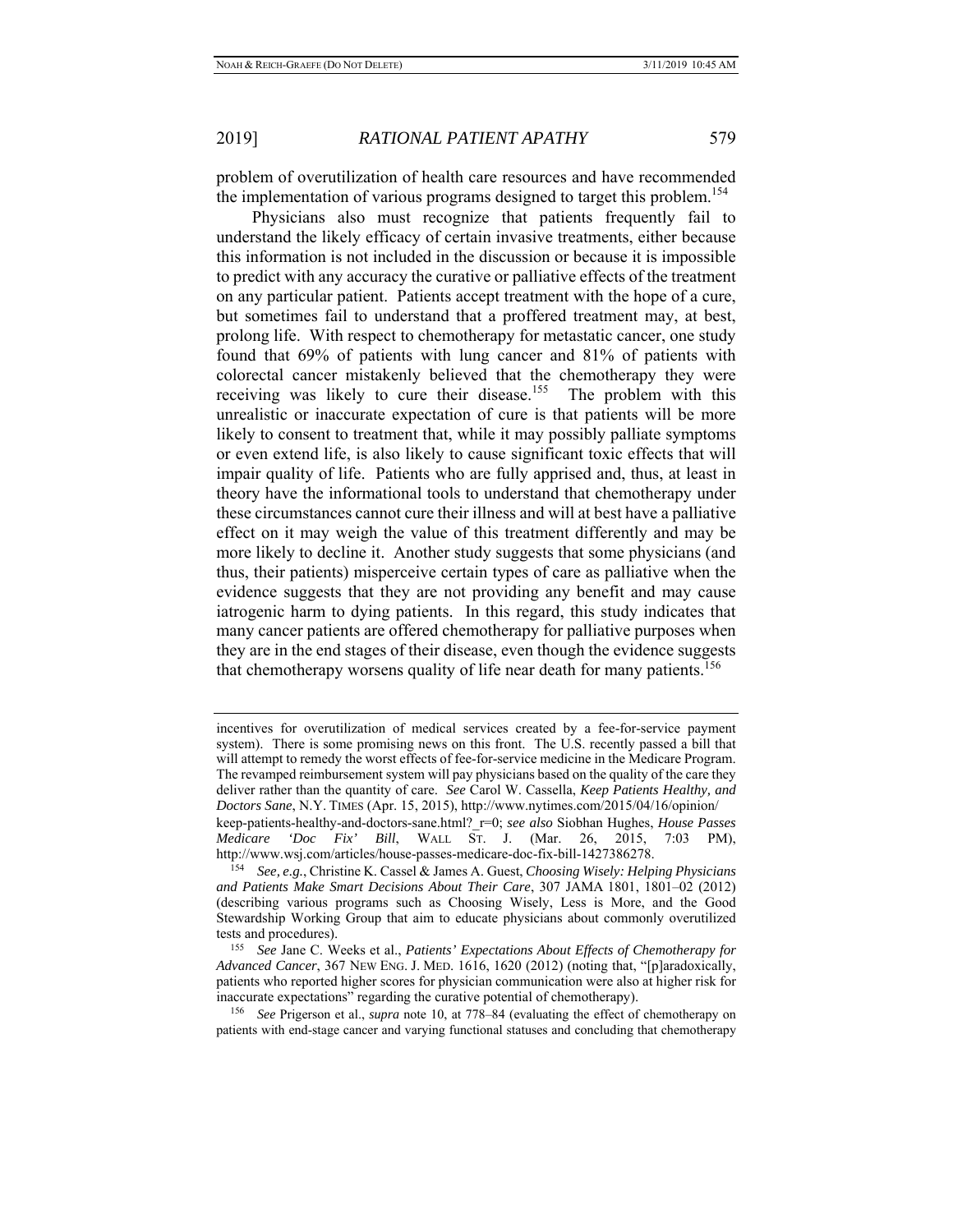All of these non-clinical, contextual problems surrounding the delivery of health care increase the uncertainty inherent in June's decision-making, even if she is unaware of them. Table 1 provides a systematic summary of the known knowns, known unknowns, and unknown unknowns, which an ultra-rational June would have to competently calculate for purposes of making a treatment decision with the highest attainable utility and the smallest remaining amount of clinical and non-clinical uncertainty:

*Table 1 June's World of Uncertainty* 

| <b>Clinical</b><br>Uncertainty     | <u>Known</u><br>Knowns | Chemotherapy kills cancer cells<br>٠<br>Chemotherapy causes toxic adverse effects<br>٠<br>Surgery and anesthesia have inherent risks for all patients<br>٠                                                                                                                                                                                                                                                 |
|------------------------------------|------------------------|------------------------------------------------------------------------------------------------------------------------------------------------------------------------------------------------------------------------------------------------------------------------------------------------------------------------------------------------------------------------------------------------------------|
|                                    | Known<br>Unknowns      | June's diagnosis and treatment prognosis may be incorrect<br>$\bullet$<br>June may not respond to the proposed chemotherapy<br>$\bullet$<br>June may have more or fewer complications and adverse<br>٠<br>effects than average                                                                                                                                                                             |
|                                    | Unknown<br>Unknowns    | June may be so atypical in her physiologic makeup that the<br>$\bullet$<br>statistics about potential response to chemotherapy simply<br>do not apply to her<br>June may, for example, have an allergic reaction to the<br>٠<br>chemotherapy drug that has never been encountered before<br>June may be "lucky" in that a "miracle" cure for Stage IV<br>$\bullet$<br>ovarian cancer is discovered in time |
| <b>Non-Clinical</b><br>Uncertainty | Known<br><b>Knowns</b> | June is a 46-year-old woman with two children<br>$\bullet$<br>June is mortal and will die eventually (although perhaps not<br>٠<br>from ovarian cancer)<br>June's insurance coverage contains limitations that will<br>٠<br>cause her to accrue uncovered medical costs which she will<br>find difficult to afford                                                                                         |

did not improve quality of life near death for patients with moderate and poor performance status and actually worsened quality of life near death for patients with good performance status).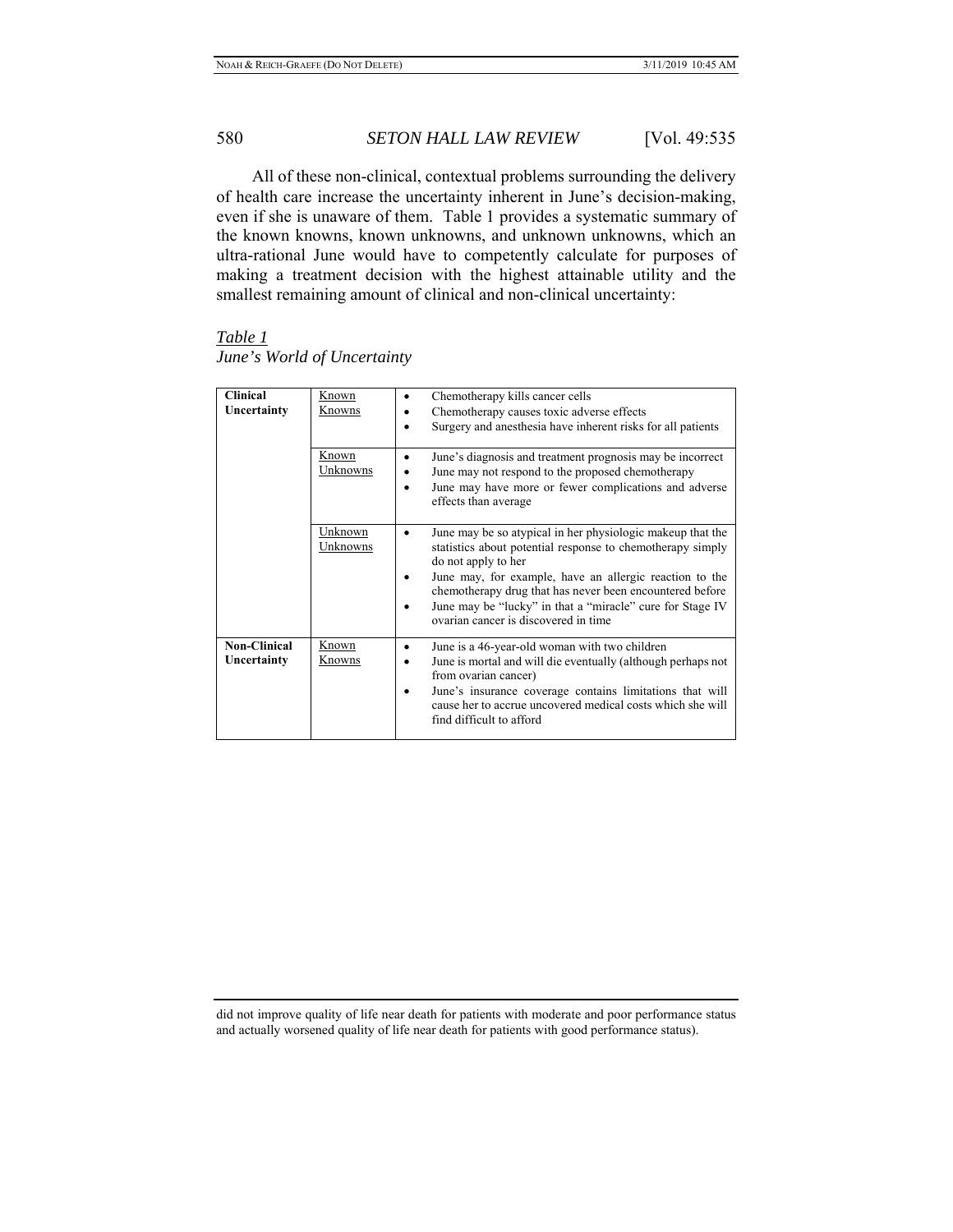2019] *RATIONAL PATIENT APATHY* 581

Known Unknowns June's physician may be unduly optimistic about treatment efficacy June herself may be unduly optimistic about her tolerance of treatment complications and adverse effects June's physician may have a financial conflict of interest in recommending the immunotherapy clinical trial Unknown **Unknowns**  June may die of something entirely unforeseeable and unrelated during treatment (e.g., being hit by a bus) June may (temporarily) lose decisional capacity in a manner not related to her treatment June may become unable to comply with her treatment regime because she is grieving the sudden loss of a loved one, loses her ability to drive herself to her treatment appointments, or is simply "giving up on herself"

3. Bayesian and Non-Bayesian Updating

The field of behavioral economics has critiqued the idealistic, utopian oversimplification of the Williamsonian-world rational choice model and has demonstrated how rational errors and cognitive flaws further affect and constrain—even within the bounds of bounded rationality and opportunism—rationally optimal human decision-making with principled and predictable regularity. Unlike bounded rationality and opportunism, these errors and flaws (heuristics and biases)<sup>157</sup> are alterable constraints to ultra-rational decision-making and therefore, in principle, can be remedied through more skilled, careful, and conscientious decision-making processes. In real life, however, decisional agents are, for good reason, pathdependent<sup>158</sup> and derive, from the vast, homogenized totality of all decisions

<sup>157</sup> *See, e.g.*, Thomas Gilovich & Dale Griffin, *Introduction—Heuristics and Biases: Then and Now*, *in* HEURISTICS AND BIASES: THE PSYCHOLOGY OF INTUITIVE JUDGMENT 1 (Thomas Gilovich et al. eds., Cambridge University Press 2002); Kahneman & Tversky, *supra* note 119. As used throughout this Article, the terminology of "heuristics and biases" is meant to include not only insights developed in behavioral economics as to alterable cognitive shortcuts and constraints to ultra-rational decision-making, but to also comprise other decisional constraints beyond bounded rationality and opportunism as pervasively discussed in non-traditional decision research, for example, the role of affect, emotion, motivation, and risk perception on decisional behavior and the function of naturalistic expert decision-making in dynamic, evolving choice environments. *See generally* Vimla L. Patel et al., *Emerging Paradigms of Cognition in Medical Decision-Making*, 35 J. BIOMEDICAL INFORMATICS 52 (2002).<br><sup>158</sup> "Path-dependency" is understood here in a non-pejorative, purely descriptive manner.

The same is true for "rational errors" and "cognitive flaws." *Cf.* Mousavi & Gigerenzer, *supra*  note 79, at 367 ("Heuristics per se are neither good nor bad."); Odette Wegwarth, *Smart Strategies for Doctors and Doctors-in-Training: Heuristics in Medicine*, 43 MED. EDUC. 721, 727 (2009) ("Today's medical students should learn and understand that heuristics are neither good nor bad *per se*, but that their reliability and usefulness interplays with environmental circumstances, such as the inherent uncertainty of a specific situation."). There is an entire spectrum of automatized and semi-automatized human behavior that has genetically evolved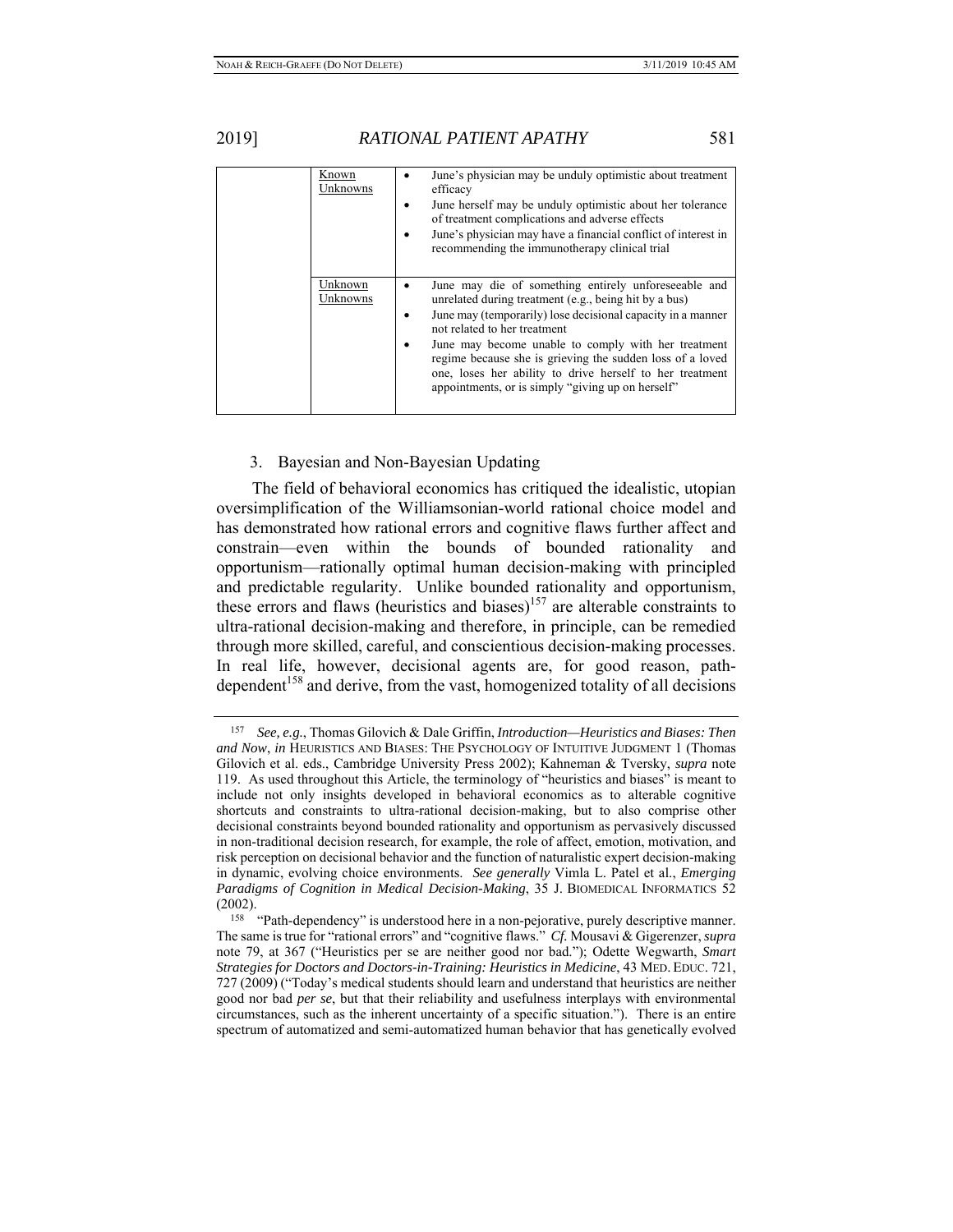made during their respective prior lifespans, some relatively accurate predictive utility—and, with it the meta-utility of an efficient orientation towards the future—by sticking to their learned "fast-and-frugal"<sup>159</sup> aversions, biases and similar heuristic decisional devices. In short, as *homo mortalis*, June is "*homo heuristicus*."<sup>160</sup>

Accordingly, in addition to necessary fallibility, patients and physicians also turn out to be bad Bayesians.<sup>161</sup> Their ability to investigate, evaluate courses of action, and properly calculate for purposes of informed, ultrarational decision-making about complex medical care is limited by heuristic flaws in collecting and processing information.<sup>162</sup> In other words, these regularly employed biases and heuristic shortcuts further interfere with

*Make Better Inferences*, 1 TOPICS COGNITIVE SCI. 107 (2009). 161 *See infra* notes 168–176 and accompanying text; *cf.* Zechhauser, *supra* note 97, at xviii

("Unfortunately, the way most [economists and decision theorists] would counsel people to make choices is not the way most individuals do make choices."). Throughout this Article, we also use the term "bad Bayesian" only in a descriptive rather than a normative manner.<br><sup>162</sup> *Cf.* Ubel, *supra* note 29, at 8 ("When people receive information about cancer risks,

they do not simply encode the numbers into a mathematical algorithm.").

over time as well as been honed through adaptive behavior in each human lifetime which, on aggregate, will serve human decision-making under conditions of scarcity and Knightian uncertainty in the vast majority of cases much better than prolonged information gathering, rational deliberation, evaluation and ranking of behavioral proposals and, finally, selection and ratification of a highest-utility behavioral mode. In this regard, reflexes (as, for example, the flight reflex) constitute automatized, involuntary human behavior that overrides rational decision-making and increases the survival rate of the human in question (in case of a real threat to survival) almost every time. Similarly, instincts qualify as semi-automatic behavior (as, for example, the instinct of being in danger triggered by a sudden release of adrenalin into the bloodstream which *may* lead to controlled, somewhat voluntary, thus, non-reflexive flight behavior) but a carefully self-aware rational decision-maker can, as part of informationgathering and -processing, realize that the instinct has been triggered "accidentally" (i.e., objectively, there is no lurking danger to the decision-maker), to the effect that the rational decisional behavior will override the instinctive behavioral mode. Still, instincts short-cut aspects of cognitive decision-making because they alert a rational decision-maker of an existing (and often pressing) choice situation *before* the rational decision-maker will have had enough time and will have mustered enough attention to fully and rationally apprehend the choice situation through rationally diligent and competent information-gathering and -processing. Accordingly, there may be many situations where reflexes and instincts (or, for that matter, aversions, biases, and similar heuristic "decisional shortcuts" described in behavioral economics) make human decision-makers choose less efficient options among those available in a given choice situation. When, however, fully aggregated over the statistical length of a human lifespan, they are highly efficient means of adaptive behavior in order to secure the *baselines* of human existence (i.e., continued survival, physical and emotional wellbeing, flourishing). *Cf.* Mousavi & Gigerenzer, *supra* note 79, at 368 ("Heuristics are adaptive tools that ignore information to make fast and frugal decisions that are accurate and robust under conditions of uncertainty. A heuristic is considered *ecologically rational* when it functionally matches the structure of environment."). *See also* Butkus, *supra*  note 65, at 80 ("Automaticity is a significant element of cognition—a variety of processes simply occur without volitional cueing.").<br><sup>159</sup> Mousavi & Gigerenzer, *supra* note 79, at 364.<br><sup>160</sup> *See, e.g.*, Gerd Gigerenzer & Henry Brighton, *Homo Heuristicus: Why Biased Minds*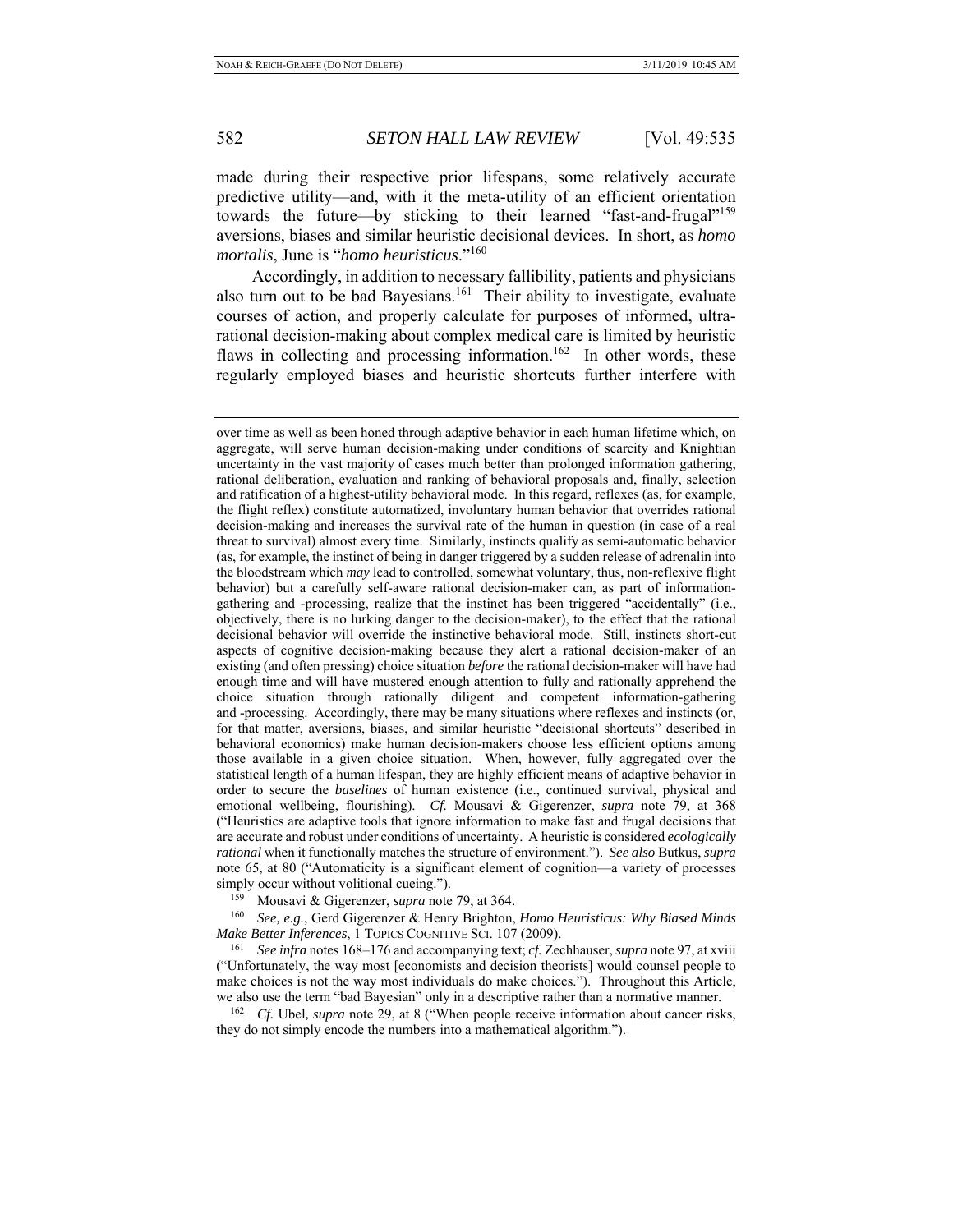boundedly-rational informed decision-making—rendering choices imperfectly irrational.<sup>163</sup> As mentioned earlier,<sup>164</sup> optimism bias constitutes one example of this class of alterable rational constraints within the context of decisions about treatment and life-prolonging technologies for those with life-threatening illness. Patients tend to think they will be among the fortunate 1% who greatly outlive the statistical prognosis for their disease or who respond unusually well to an otherwise non-curative therapy.<sup>165</sup> Understanding statistical predictions of survival time is challenging, even for physicians.166 Similarly, physicians have difficulty discussing uncertainty with patients.<sup>167</sup> In June's situation, it is almost inevitable that her optimistic outlook before commencing chemotherapy—considering herself a "fighter," believing that her cancer will respond well to chemotherapy, and that because of her prior good health, the side effects will be manageable—will make her not only count herself, *ex ante*, among the 60% chance-of-success cohort but will also cause her to unconsciously discount to zero the likelihood of any "mixed" relative outcomes (i.e., partial success/partial failure, or less success/more failure), which are statistically left entirely unaccounted for within this absolute, dyadic 60-40 success-failure classification.

Bayesian updating, as a concept, originated in probability theory, which itself is "the fundamental mathematical tool to quantify uncertainty."<sup>168</sup> Thus, as a statistical device, Bayes' Theorem<sup>169</sup> lies at the heart of a rational human belief updating process where beliefs (about what is "certain" in the world around us and within us) are continually confirmed or revised based

*Survival Times*, 343 BRIT. MED.J. d4890 (2011) (providing data on median survival times for patients with advanced colon cancer and posing a multiple-choice question about accurate characterization of the median survival time data, and concluding that "[i]t may be hard to find the balance between explaining statistical information accurately and using words or concepts that are unambiguous to the patient"). For a rare example of a patient with an excellent understanding of his own statistical prognosis, see Stephen Jay Gould, *The Median Isn't the Message*, CANCERGUIDE https://www.cancerguide.org/median\_not\_msg.html (last visited July 28, 2018). 167 *See* James A. Tulsky et al., *Opening the Black Box: How Do Physicians Communicate* 

<sup>163</sup> *See supra* Figure 1. *Cf.* Daniel Kahneman & Amos Tversky, *Subjective Probability: A Judgment of Representativeness*, 3 COGNITIVE PSYCHOL. 430, 450 (1972) ("In his evaluation of evidence, man is apparently not a conservative Bayesian: he is not Bayesian at all.").<br><sup>164</sup> *See supra* note 120.<br><sup>165</sup> *See* Lynn A. Jansen et al., *Unrealistic Optimism in Early-Phase Oncology Trials*, 33

IRB: ETHICS & HUMAN RES. 1 (2011) (finding that, although participants in an early phase trial understood that the treatment would not cure their cancer, a majority of those surveyed nevertheless exhibited an optimism bias in believing that the experimental drug would control their disease and that they would experience only benefits from the drug and no side effects). 166 *See* Philip Sedgwick & Katherine Joekes, *Survival (Time to Event) Data: Median* 

*about Advance Directives?*, 129 ANNALS INTERNAL MED. 441, 446 (1998).<br><sup>168</sup> LAURENT CONDAMIN ET AL., RISK QUANTIFICATION—MANAGEMENT, DIAGNOSIS AND

HEDGING 43 (Wiley 2006).<br><sup>169</sup> Or Bayes' Law as it is sometimes also called.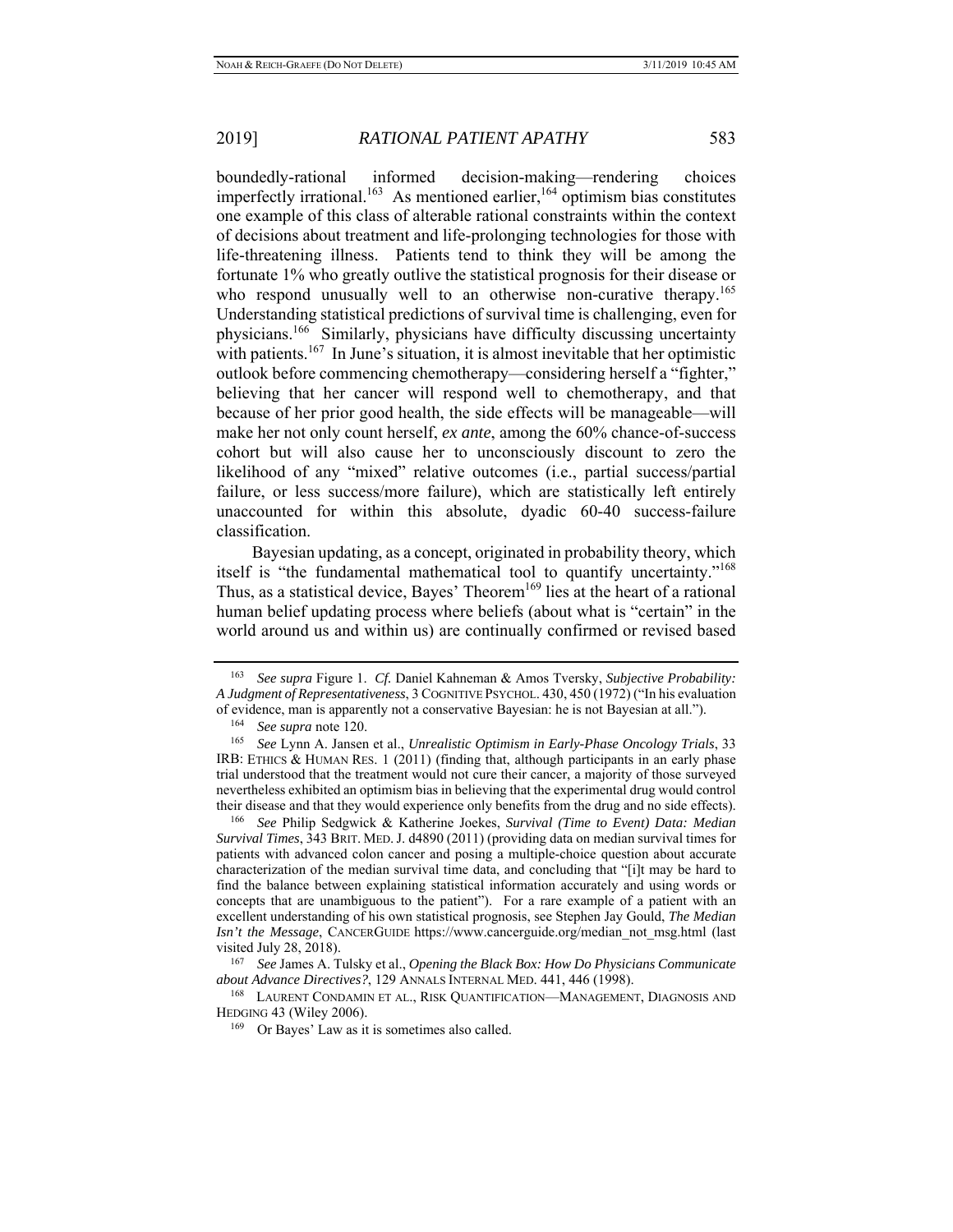on new pieces of information received. Often, a proper calculation of Bayesian probability will lead to counterintuitive statistical outcomes—i.e., ones that do not match or, at least, substantially confirm prior beliefs. Hence, ultra-rational, good-Bayesian decision-makers would revise their prior beliefs into more (statistically) accurate posterior beliefs.<sup>170</sup> Unfortunately, however, humans often fail to apply Bayes' Theorem correctly so that proper Bayesian updating to account for new evidence rarely happens in a consistent manner.<sup>171</sup> But notwithstanding the fact that humans are regularly bad at Bayesian updating, i.e., they are bad Bayesians, a minimally-rational version of updating of beliefs in the face of new information constantly and ineluctably happens. Here, humans engage in non-Bayesian (or biased) updating because it still provides probabilistic utility: as bad Bayesians, they "do not rely on precise calculations . . . [but] on the direction in which beliefs are updated [so that as] long as bad news shifts beliefs about ability downward and good news shifts them up, . . . the *spirit* of [their non-Bayesian calculative] models is preserved." $\frac{1}{12}$  In other words, non-Bayesian updating persists in human decision-making because, on a meta-probability level, it autopoietically confirms and thus validates its own utility as a prediction (and psychological sense-making) tool. When fully aggregated and correlated with recognized outcomes over the course of their respective entire cognitive lives, all new decision-making by humans updates their prior beliefs about the validity and utility of their non-Bayesian updating—i.e., how they think about probability and make probability judgments even though such "thinking" may not be a conscious process.<sup>173</sup> This updating, however, occurs *in only one direction*, namely, to formulate their posterior beliefs in only a non-revisionist manner so that the world around them

<sup>170</sup> *See, e.g.*, Benjamin E. Hermalin & Michael S. Weisbach, *Assessing Managerial Ability: Implications for Corporate Governance*, *in* 1 THE HANDBOOK OF THE ECONOMICS OF CORPORATE GOVERNANCE 93, 153 (Benjamin E. Hermalin & Michael S. Weisbach eds., 2017) ("A maintained assumption of most learning models is that individual incorporate new information rationally; that is, they update their beliefs according to Bayes Law."). 171 *Id.* (stating that humans "often hold beliefs or take actions that are inconsistent with

their having properly employed Bayes Law to account for new evidence"); *see also* Simon, *supra* note 38, at 9 (commenting on behavioral-economics research by Ward Edwards, Daniel Kahneman and Amos Tversky on anchoring and adjustment heuristics and availability biases as follows: "They describe experimental situations in which estimates formed [by human decision-makers] on the basis of initial information are not revised nearly as much by subsequent information as would be required by Bayes' Theorem"). 172 Hermalin & Weisbach, *supra* note 170, at 154 (emphasis added); *cf.* Kevin D. McCaul

et al., *Linking Decision-Making Research and Cancer Prevention and Control: Important Themes*, 24(4) HEALTH PSYCHOL. S106, S107 (Supp. 2005) (stating that the "direction of [predictive] mistakes is also biased; in particular, people underestimate their likely happiness when confronted with negative life conditions").<br><sup>173</sup> *Cf.* Butkus, *supra* note 65, at 83 ("The cognitive processes of which we *are* aware are

surface phenomena, and merely a subset of all the phenomena occurring when we consider choices and options.").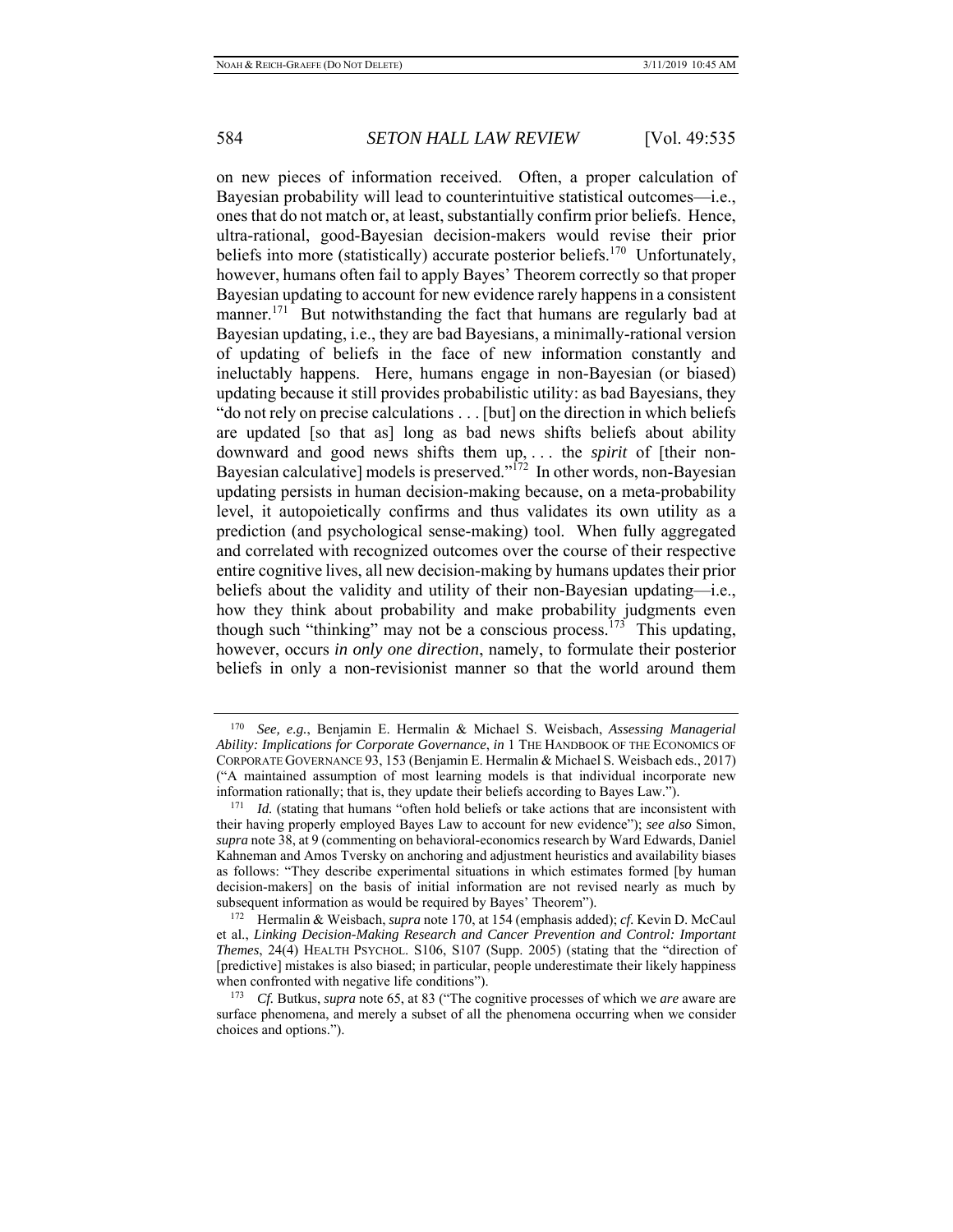remains moderately coherent, explainable, and predictable. Given this unidirectional, autopoietic tendency of non-Bayesian updating, humans also often tend to over-react to current, new information.<sup>174</sup> Any new information, by definition, has the potential to challenge (rather than confirm) the validity and value of prior beliefs—including the meta-belief that non-Bayesian updating provides predictive benefit. It may, therefore, trigger an unavoidable revision and updating of prior beliefs to such an extent that humans could (temporarily) no longer be able to form coherent posterior beliefs.<sup>175</sup> In this scenario, a severely reduced predictability of future events would ensue and immediately lead to an existential level of disorientation.<sup>176</sup> Accordingly, humans operate with a constant, heightened vigilance with regard to new information that disturbs prior-belief equilibria—irrespective of whether the news is good or bad.

To give a factually simplified and hypothetical example of Bayesian and non-Bayesian updating in this regard, Bayes' Theorem allows one to answer a question like this: *What is the probability that June is among the 60% chance-of-success cohort (rather than the 40% chance-of-no-success cohort) given that she has had one of her ovarian tumors biopsied, and that the biopsy result is positive for the types of ovarian cancer that occur predominantly in the 60% responder cohort, so that she also will likely respond to the proposed chemotherapy* (assuming that such a predictiveresponse test were to exist)? As a mathematical formula, Bayes' Theorem can be expressed as follows:

$$
P(R \mid S) = \frac{P(S \mid R)P(R)}{P(S \mid R)P(R) + P(S \mid \sim R)P(\sim R)}
$$

 In June's example, *P* stands for probability, *R* for the result of being among the  $60\%$  cohort, *S* for testing positive, and  $\sim R$  for the mutually exclusive, other result of being among the 40% cohort (i.e., not being among the 60% cohort), while the vertical line symbol (∣) is simply read as "given

<sup>174</sup> Hermalin & Weisbach, *supra* note 170, at 154 (stating that "people are likely reacting to current signals more than rational Bayesian updating would imply").<br><sup>175</sup> In other words, new information could shock and disrupt the entire learning and system

of prediction.<br><sup>176</sup> *Cf.* 2 G. STANLEY HALL, ADOLESCENCE: ITS PSYCHOLOGY AND ITS RELATIONS TO

PHYSIOLOGY, ANTHROPOLOGY, SOCIOLOGY, SEX, CRIME, RELIGION AND EDUCATION 562 (1904) ("She works by intuition and feeling; fear, anger, pity, love, and most of the emotions have a wider range and greater intensity. If she abandons her natural naïveté and takes up the burden of guiding and accounting for her life by consciousness, she is likely to lose more than she gains, according to the old saw that she who deliberates is lost."); *see also* Luhmann, *supra* note 126, at 97 ("You cannot live without forming expectations with respect to contingent events and you have to neglect . . . the possibility of disappointment . . . because it is a very rare possibility, but also because you do not know what else to do. The alternative is to live in a state of permanent uncertainty.").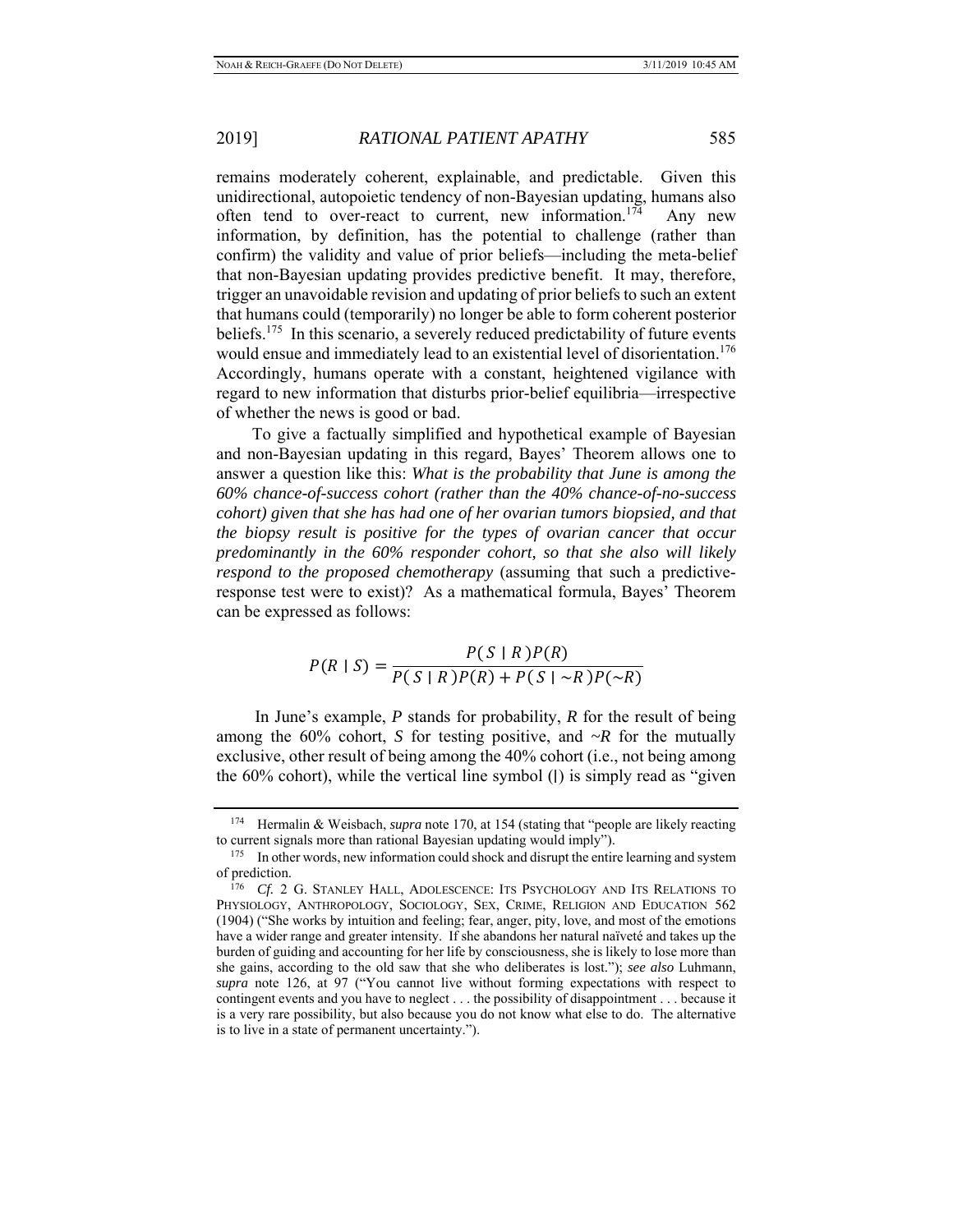that." Hence, in answering the above question, the formula now reads out as *"the probability of being among the 60% cohort given that June tested positive* equals *the probability of testing positive given that the patient is among the 60% cohort* times *the probability of being among the 60% cohort,*  divided *by that very same quantity* plus *the probability of testing positive given that the patient is not among the 60% cohort (i.e., that she rather is among the 40% cohort)* times *the probability that she is not among the 60% cohort (i.e., that she is rather among the 40% cohort)."* Bayesian updating is, thus, premised on two "mutually exclusive and exhaustive"<sup>177</sup> sets of patients to whom the new information (i.e., the positive test result) applies: those who, indeed, turn out to be among the 60% cohort (after going through treatment) and those who turn out to be *false positives*, thus, who are not among the 60% cohort of treatment success (but, given the positive test, *ex ante* look as if they would be).<sup>178</sup>

 In June's example, we know that out of every 100 women with her type of Stage IV ovarian cancer, sixty react "successfully"179 to chemotherapy. Let's further assume that, based on biopsy samples of patients' tumors, a predictive response test were available that would be 80% accurate among the 60% cohort. In other words, eight out of every ten (or forty-eight out of sixty) patients would accurately test positive as likely chemo responders prior to chemotherapy treatment. The test, however, is problematic in that it (for some yet unknown reason) is less accurate among the 40% cohort of patients who do not react successfully to chemotherapy treatment. Let's assume here that, out of those forty patients, 55% (or twenty-two patients) also test positive (i.e., falsely as being among the 60% cohort). Finally, let's assume that June's biopsy sample has tested positive. Accordingly, *what is the probability that June will respond successfully to her future chemotherapy treatment?* If you ask June, her intuitive non-Bayesian probability judgment will likely tell her that 80% of correct results as being among the 60% cohort "sounds really promising" and, assuming she literally calculates in this regard, that her original 1.5-to-1 odds (sixty over forty) of treatment success (her prior belief) have now significantly improved to 4 to 1 (eighty over twenty) in favor of chemotherapy success (her posterior belief). It is, indeed, correct that June has a bit of reason for statistically-

<sup>177</sup> Gerd Gigerenzer & Ulrich Hoffrage, *How to Improve Bayesian Reasoning Without Instruction: Frequency Formats*, 102 PSYCHOL. REV. 684, 685 (1995).<br><sup>178</sup> *See generally David M. Eddy, Probabilistic Reasoning in Clinical Medicine:* 

*Problems and Opportunities*, *in* JUDGMENT UNDER UNCERTAINTY: HEURISTICS AND BIASES 249, 253–54 (Daniel Kahneman, Paul Slovic & Amos Tversky eds., Cambridge University Press 1982); Gigerenzer & Hoffrage, *supra* note 177, at 685–86; Patel et al., *supra* note 157, at 56.<br><sup>179</sup> Again, "success" in this context is simply defined as killing a significant number of

cancer cells and, thus, *theoretically* contributing significantly to the prolongation of the patient's life. It does not take into account the potential magnitude of adverse effects and their consequent impact on the patient's quality of life.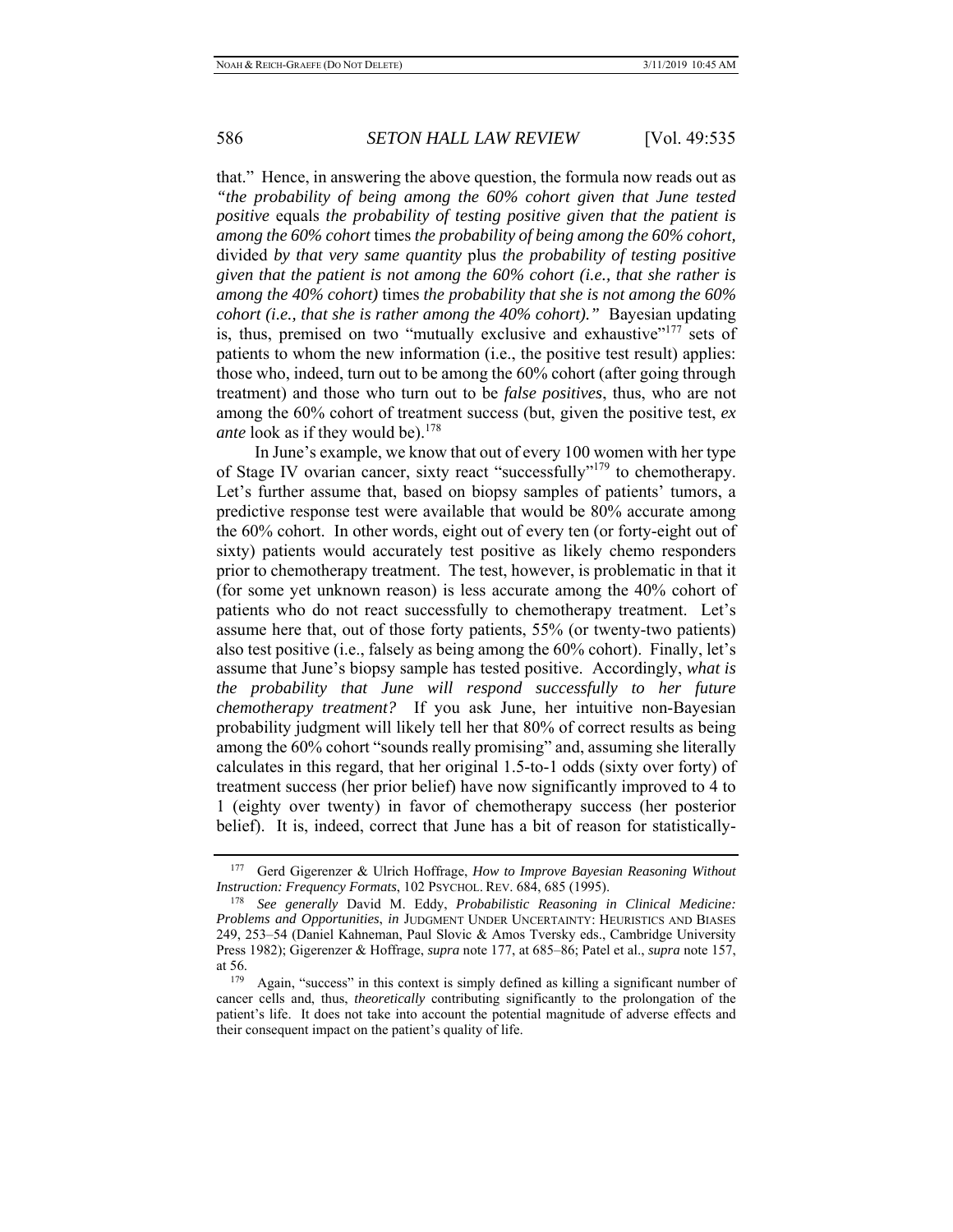driven optimism. Nevertheless, only about *half* the amount of improved odds which June may have intuitively calculated in her non-Bayesian way have actually occurred as a result of her positive test. By ignoring false positives among the 40% cohort, June is almost 100% more optimistic in her probability judgment and in updating her belief of treatment odds than, mathematically, she has reason for. Here is Bayes' Theorem applied to the above facts:

$$
P(R \mid S) = \frac{P(S \mid R)P(R)}{P(S \mid R)P(R) + P(S \mid \sim R)P(\sim R)} = \frac{\left(\frac{48}{60}\right)\left(\frac{60}{100}\right)}{\left(\frac{48}{60}\right)\left(\frac{60}{100}\right) + \left(\frac{22}{40}\right)\left(\frac{40}{100}\right)} = \frac{(.8)(.6)}{(.8)(.6) + (.55)(.4)} = \frac{.48}{.7} \approx 68.6\%
$$

The probability of being among the 60% cohort given that June tested positive rounds out to  $68.6\%$ .<sup>180</sup> Hence, the positive test result has, indeed, improved June's originally known (statistical) odds that she will turn out to be among the 60% cohort after her chemotherapy treatment. Nonetheless, what she believed to be her prior odds  $(1.5 \text{ to } 1)$  only improved statistically to approximately 2.18 to 1 (.48/.7 over .22/.7), not even close to the overoptimistic, false-positives-ignoring odds of 4 to 1. Rather, when confronted with the new evidence and current signal of an 80% accurate positive test, June may prefer, in a typical bad-Bayesian manner, to rely on the more optimistic direction in which her treatment-success beliefs are updating (80% accurate of 60% success, i.e., being among the forty-eight out of sixty women with true-positive tests) instead of also properly accounting for the less optimistic direction (55% inaccurate of 40% non-success, i.e., being among the twenty-two out of forty women with false-positive tests). Indeed, for purposes of psychological comfort (i.e., sustained bad-Bayesian metautility), she may additionally engage in confirmation-bias behavior<sup>181</sup> and

$$
P(\sim R \mid S) = \frac{P(S \mid \sim R)P(\sim R)}{P(S \mid \sim R)P(\sim R) + P(S \mid R)P(R)} = \frac{\left(\frac{22}{40}\right)\left(\frac{40}{100}\right)}{\left(\frac{22}{40}\right)\left(\frac{40}{100}\right) + \left(\frac{48}{60}\right)\left(\frac{60}{100}\right)} = \frac{(.55)(.4)}{(.55)(.4) + (.8)(.6)} = \frac{.22}{.7} \approx 31.4\%
$$

<sup>&</sup>lt;sup>180</sup> In order to proof this number, Bayes' Theorem can also be run in the opposite direction by answering the question: *What is the probability that June will, unfortunately, not respond successfully to her future chemotherapy treatment (i.e., be among the 40% cohort), notwithstanding the fact that she has tested positive for the 60% cohort?* Accordingly:

Thus, June's probability of being among the 40% cohort notwithstanding that June tested positive for the 60% cohort rounds out to 31.4%. In other words, if June were among 100 similarly situated women who *all* tested positive, statistically, close to a third of those 100 women would still *not* react "successfully" to chemotherapy. 181 *See supra* note 121.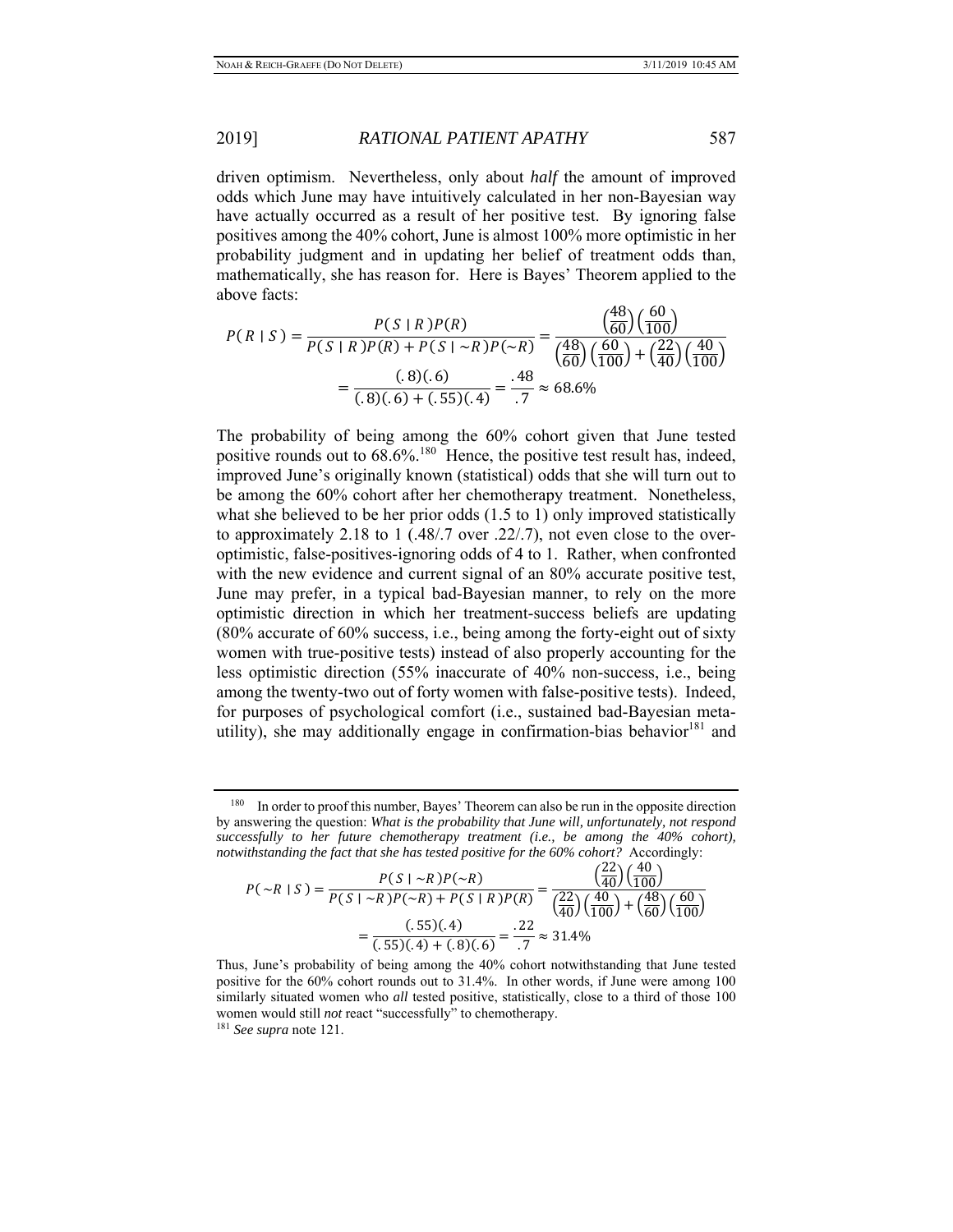"round up" her positive test that comes with an 80% accuracy<sup>182</sup> to *near certainty* (i.e.,  $100\%$  predictive test accuracy)<sup>183</sup> of future successful chemotherapy treatment, thus, crowding out all other possible (and, ultrarationally and wholistically, perhaps more beneficial) treatment options. As a result and by means of this calculative example only, June (and, to an empirically proven extent, also her attending oncologist)<sup>184</sup> can be expected to short-circuit her informed-consent decision in a bad-Bayesian manner because, in full alignment with her preferences, non-Bayesian updating allows her to (more) confidently believe that the immediate commencement of chemotherapy treatment, as urged by Dr. Savoy, is now a no-brainer and almost surefire solution given her positive predictive test result.<sup>185</sup>

### III. INFORMED CONSENT AND RATIONAL PATIENT APATHY

 Up to this point in the Article, we have mapped out how uncertainty implicates complex medical and end-of-life decision-making. We now turn in this part to how the aspirational world of law, specifically the law of informed consent, and the real world of actual patient and physician

 $182$  But only among the 60% responder cohort.<br> $183$  For example, June may also "add" the twelve patients with false-negative test results to her optimistic "calculus" by telling herself that there are even more women who will respond "successfully" to chemotherapy treatment in the 60% cohort than the test accurately predicts, namely, the women with false-negative test results. Statistically, however, there is not a single additional woman in June's predictive-test cohort, namely, a woman with a correct truepositive test result, that could also be among the twelve patients with an incorrect falsenegative test result within the 60% cohort. In other words, June may intuitively add the twelve false-negatives to the original total of sixty women who react "successfully" to chemotherapy, now arriving at seventy-two women overall, rather than correctly adding the twelve false negatives only to the forty-eight true positives within the 60% cohort. In other words, June will not understand that the forty-eight correct true-positive test results and the twelve incorrect false-negative ones are mutually exclusive.

<sup>184</sup> *See, e.g.*, Gerd Gigerenzer & Adrian Edwards, *Simple Tools for Understanding Risks: From Innumeracy to Insight*, 327 BRIT. MED. J. 741, 741 (2003) ("If patients knew about th[e] degree of variability and statistical innumeracy [of their attending doctors] they would be justly alarmed."); Patel et al., *supra* note 157, at 56 ("Clinicians often overestimate the impact of a positive test, failing to appreciate the importance of the base rate (prevalence) of the disease they are considering."); *see also* Eddy, *supra* note 178, at 253–59; Mirjam Annina Jenny, Niklas Keller & Gerd Gigerenzer, *Assessing Minimal Medical Statistical Literacy Using the Quick Risk Test: A Prospective Observational Study in Germany*, 8 BRIT. MED. J. OPEN (2018), https://bmjopen.bmj.com/content/bmjopen/8/8/e020847.full.pdf. 185 As a reminder, all of June's (and, likely, Dr. Savoy's) non-Bayesian updating also takes

place in the larger context of Knightian uncertainty that is fully, irrationally discounted. An ultra-rational, good-Bayesian decision-maker would be aware and would take into account that, when non-discounting, Knightian uncertainty could mean that there is some unknown unknown characteristic, unique to June, which renders her predictive response test results entirely false. Since the probability of this unknown unknown characteristic (or of any other Knightian uncertain clinical condition) remains immeasurable under all circumstances and therefore cannot be specified and inserted into a Bayesian formula, an even larger calculative dilemma would ensue. *See infra* text accompanying notes 207–210.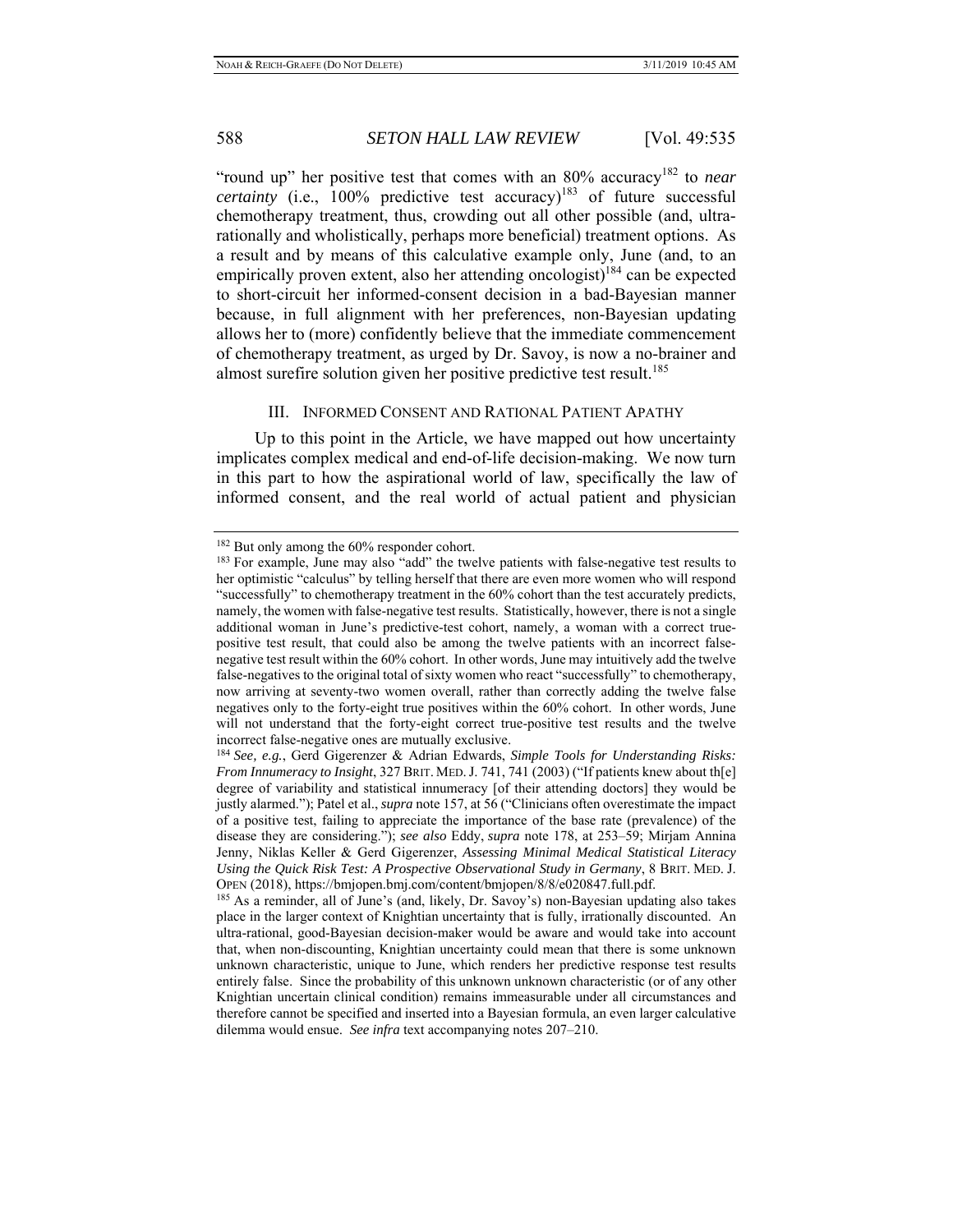decision-making, specifically the phenomenon of rational apathy, react to uncertainty. It is well- covered ground that informed consent law on the books compared to informed consent as it is actually practiced are very different—that the real life implementation of informed consent law is largely inefficient, disjunctive with reality, and even potentially harmful. As we will explain, the largest, common-denominator driver behind these suboptimal outcomes in real-world complex medical decision-making is rational patient (and, relatedly, rational physician) apathy. Decisional apathy as the default,<sup>186</sup> "satisficing"<sup>187</sup> herd-behavior of patients and health care professionals alike, relegates informed consent law to an ineffectual doctrine that deceptively signals an illusion of autonomy where there is little to none.

## A. *Informed Consent as Utopian Ideal*

 In the United States, according to both legal and ethical principles, medical care should accord with the individual patient's values and preferences. Patient autonomy, as implemented in law via the doctrines of informed consent and substituted judgment, is the primary principle that governs medical decisions, including those made on behalf of patients who have lost decisional capacity.<sup>188</sup> In ideal circumstances, patients can express their preferences directly to their physicians at the appropriate time. When a patient retains decisional capacity, the patient's choice may be irrational, unreasonable, or unwise, but the principle of autonomy, with limited exceptions, protects these choices.

 Ideally, the law of informed consent would always ensure that patients' decisions reflect their known individual preferences at the time of decisionmaking. Informed consent is ethically and legally required for virtually all medical procedures and treatment relationships. As to the information disclosed, in general, informed consent requires a discussion of the risks,  $^{189}$ 

their frequency should receive special emphasis. Also considered are alternative treatments and their benefits, risks, and measured utility, the likely results of no treatment; and the

<sup>186</sup> *See, e.g.*, Eric J. Johnson et al., *Making Better Decisions: From Measuring to Constructing Preferences*, 24(4) HEALTH PSYCHOL. S17, S18 (Supp. 2005) (defining default as "the option selected if no active decision is made").

<sup>187</sup> Herbert A. Simon, *Rational Choice and the Structure of the Environment*, 63 PSYCHOL.

REV. 129, 136 (1956) (introducing and explaining the concept of "satisficing"). 188 *See* Alan Meisel, *End-of-Life Care*, *in* FROM BIRTH TO DEATH AND BENCH TO CLINIC: THE HASTINGS CENTER BIOETHICS BRIEFING BOOK FOR JOURNALISTS, POLICYMAKERS, AND CAMPAIGNS 51, 51–52 (Mary Crowley ed., 2008) ("Autonomy is paramount for patients who possess decision making capacity, but it is also a major consideration for patients who lack this capacity. Their wishes must be respected by the relatives or other health care proxies who make decisions on their behalf.") The American Medical Association (AMA) has acknowledged that patients have a right of self-determination that includes the right to refuse unwanted medical treatment, and that this right is not lost when a patient loses decisional capacity. *See* Council on Ethical and Judicial Affairs, AMA, *Decisions Near the End of Life*, 267 JAMA 2229, 2229**–**33 (1992). 189 As commentators on medical consent have explained, "[t]he magnitude of the risks and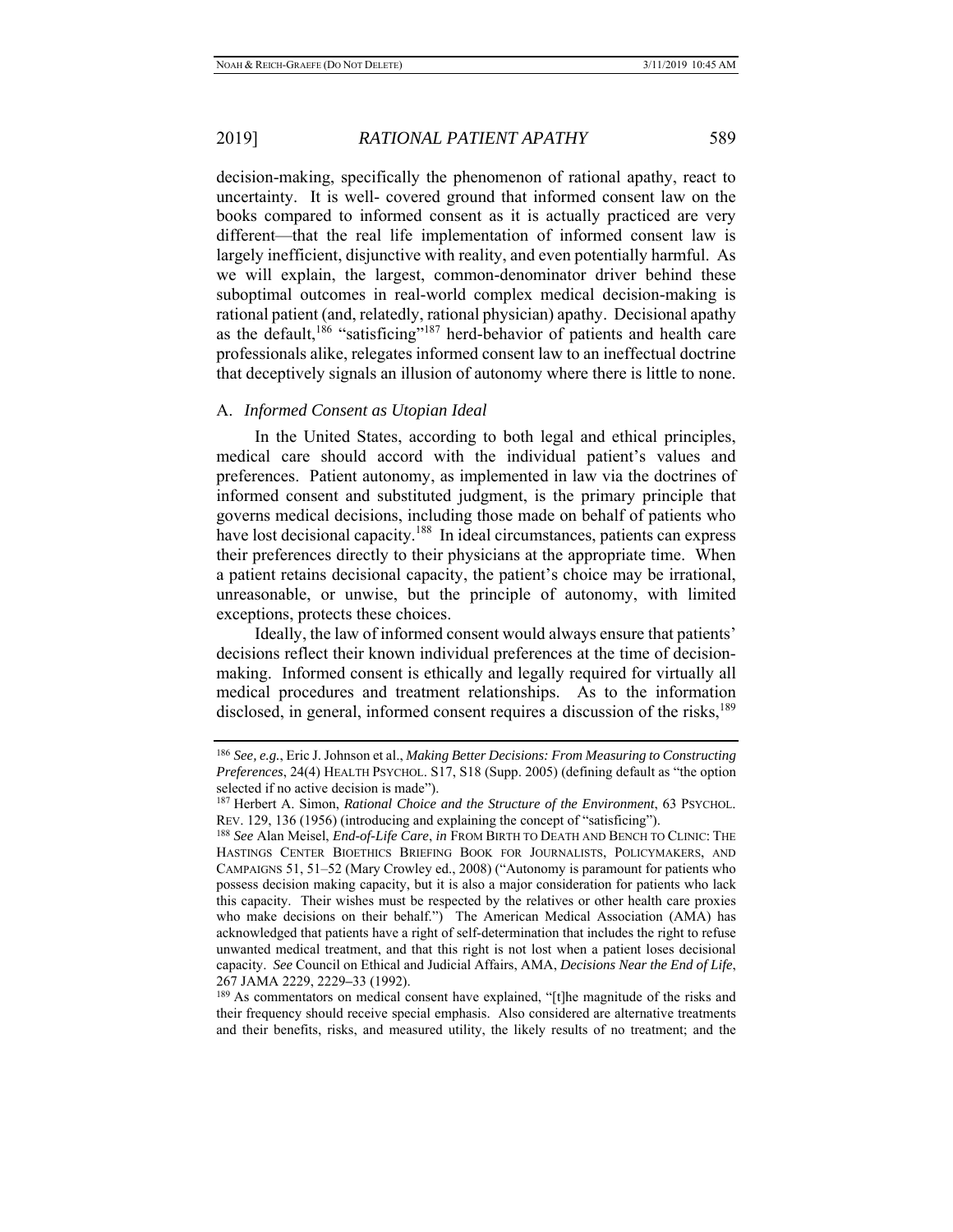benefits, and alternatives to the proposed medical intervention, including the option of doing nothing, or withholding or withdrawing care.<sup>190</sup> The protection of patient autonomy that informed consent law provides is, as we have seen, only as good as the quality and accuracy of the information on which the consent is based and the individual decision-maker's ability to comprehend and process that information.

 Numerous commentators have observed that this view of informed consent is, in fact, utopian or illusory.<sup>191</sup> As George Annas has observed, informed consent is "more accurately termed informed choice,"<sup>192</sup> and because of the doctrine's "implications for power and accountability"<sup>193</sup> critical evaluation of its limitations is essential. Annas argues that courts have not gone far enough in requiring physicians to discuss relevant information with patients.<sup>194</sup> And Peter Schuck, in discussing the "informed" consent gap" between what idealists such as judges and medical ethicists

probability of a good outcome with the proposed strategy." *See* Timothy J. Paterick et al., *Medical Informed Consent: General Considerations for Physicians*, 83 MAYO CLINIC PROC. 313, 316 (2008).

<sup>190</sup> *See generally* BARRY R. FURROW ET AL., HEALTH LAW § 3-11 (3d ed. 2015) (explaining that factors to be disclosed include diagnosis, nature and purpose of treatment, risks of treatment and, in some circumstances comparative data on the treating physician's skills, alternatives to the proposed treatment, prognosis with and without the treatment, and conflicts of interest). The scope of required disclosure varies by jurisdiction, but typically follows one of two models, with states about evenly divided between the two. *See* BARRY R. FURROW ET AL., LAW AND HEALTH CARE QUALITY, PATIENT SAFETY, AND MEDICAL LIABILITY 195 (7th ed. 2013). In states that have adopted the *professional* standard of disclosure, physicians must disclose all information that a reasonable physician would disclose under the circumstances. *See, e.g.*, Tashman v. Gibbs, 556 S.E.2d 772, 777 (Va. 2002) ( "A physician has a duty in the exercise of ordinary care to inform a patient of the dangers of, possible negative consequences of, and alternatives to a proposed medical treatment or procedure. To recover against a physician for failure to provide such information, the patient generally is required to establish by expert testimony whether and to what extent any information should have been disclosed."); *see also* FURROW ET AL., *supra*, at § 3-10(a) (describing the physician-based standard of disclosure). In jurisdictions that follow the *patient-oriented* standard, the physician must disclose what a reasonable patient would want to know under the circumstances. *See, e.g.*, Canterbury v. Spence, 464 F.2d 772, 787 (D.C. Cir. 1972); Cobbs v. Grant, 502 P.2d 1 (Cal. 1972); *see also* FURROW ET AL., *supra*, at § 3-10(b) (describing the reasonable patient standard of disclosure). 191 *See generally* CARL E. SCHNEIDER, THE PRACTICE OF AUTONOMY: PATIENTS, DOCTORS,

AND MEDICAL DECISIONS (1998) (critiquing the operation of informed consent in practice but not advocating that it be abandoned); Carl E. Schneider, *After Autonomy*, 41 WAKE FOREST L. REV. 411 (2006); Peter H. Schuck, *Rethinking Informed Consent*, 103 YALE L.J. 899 (1994); Angela Fagerlin et al., *An Informed Decision? Breast Cancer Patients and Their* 

<sup>&</sup>lt;sup>192</sup> GEORGE J. ANNAS, THE RIGHTS OF PATIENTS: THE AUTHORITATIVE ACLU GUIDE TO THE RIGHTS OF PATIENTS 113 (2004).<br><sup>193</sup> *Id.* at 113.<br><sup>194</sup> *Id.* at 119 (noting that most courts, for example, do not require that a physician disclose

the patient's prognosis unless the patient asks and conclude that prognosis need only be disclosed if it was material in the patient's particular case).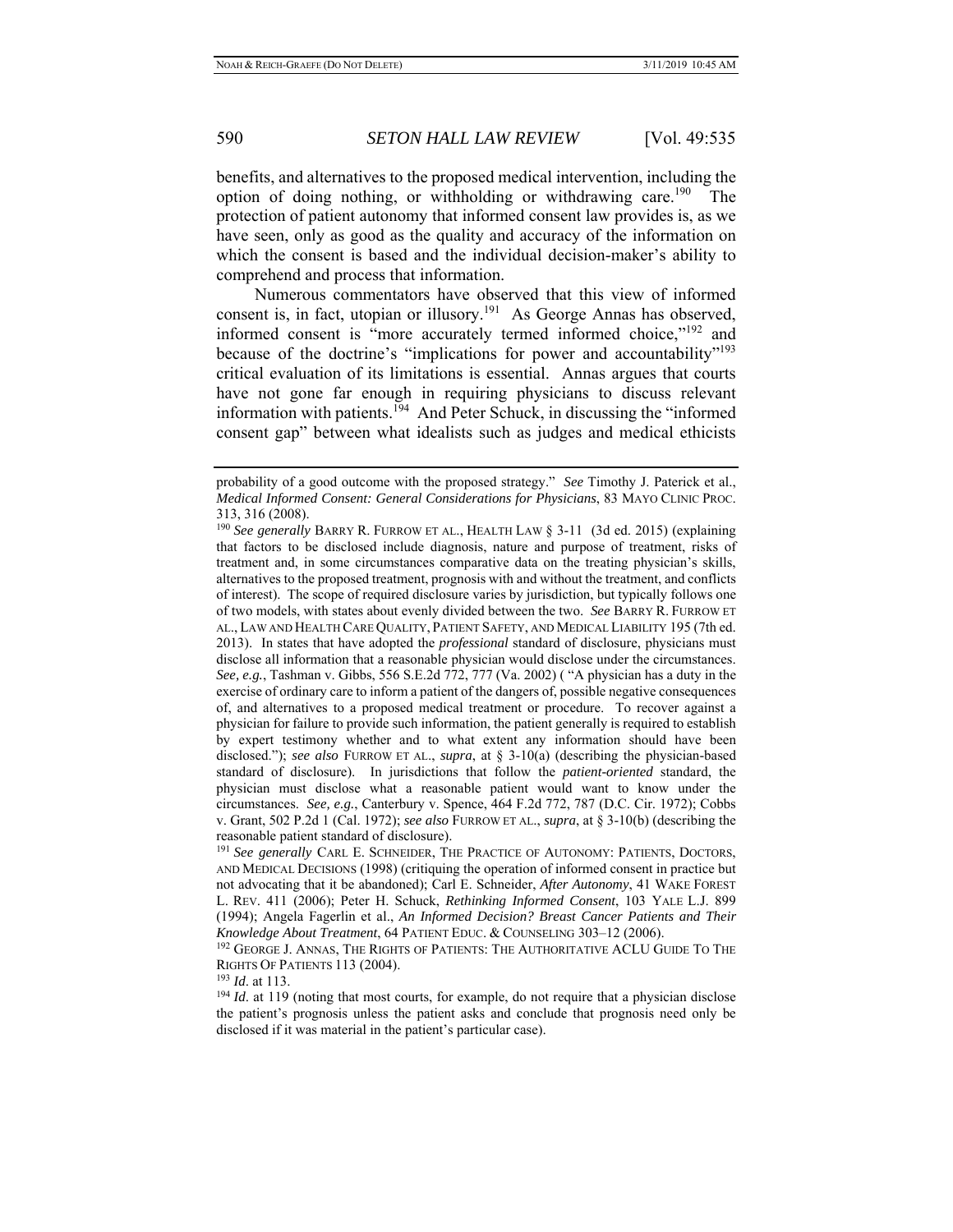envision and what realists such as physicians know to be true, argues that the gap is essentially structural and "reflects the constraints imposed by human psychology, the physician-patient relationship, the tort law system, and an increasingly cost conscious health care delivery system."<sup>195</sup> He concludes that informed consent as envisioned by the idealists is mostly unachievable and that attempting to close the consent gap by imposing more onerous obligations via tort law would fail and might further widen the gap.<sup>196</sup> Most of the critiques of informed consent doctrine agree that there is no practical, cost-effective way to narrow the gap between the ideal of disclosure, comprehension, and fully-informed, authentic choice and the actual practice of consent between physicians and patients.

 When a patient is asked to make an informed decision to consent to, for example, a surgical procedure to remove his gall bladder, the physician will describe the purpose of the surgery, its risks and benefits, and alternatives to the procedure, if any, and the patient then will sign a consent form indicating a willingness to undergo the surgery. Assuming that the surgery is successful, the patient anticipates that he will return to his previous, healthy life. In the context of decisions about whether to consent to a potentially debilitating chemotherapeutic regime with limited likelihood of effectiveness for patients in general and for any one patient in particular however, the consent process becomes more complicated because of various aspects of bounded rationality, including clinical uncertainty as to prognosis and response to treatment. In the face of this clinical uncertainty (and the unknown impact of various forms of non-clinical uncertainty), June may rationally abandon the attempt to balance risks, benefits, and alternatives and simply consent to the proposed treatment. To decline treatment in these circumstances is to leave a potential path to cure or at least life-prolongation untaken; despite inherent uncertainty, June may—almost unavoidably must—consent.

 This sort of "informed consent" which often results in provision of what turns out *ex post* to be unsuccessful treatment (and also in utilization of life-prolonging technologies at the end of life in ways that may be inconsistent with patient preferences), may seem to follow from the autonomy principle, but in fact it results from an overly mechanistic view of the physician's role in guiding end-of-life decision-making. Physicians are rarely called upon to make the actual decision about whether to withdraw life-sustaining medical treatment and, even when the patient or surrogate requests that the physician decide,<sup>197</sup> the physician has an ethical obligation

<sup>195</sup> *See* Schuck, *supra* note 191, at 905. 196 *Id.* at 938–39. 197 *See generally* Arthur S. Elstein, Gretchen B. Chatman & Sara J. Knight, *Patients' Values and Clinical Substituted Judgments: The Case of Localized Prostate Cancer*, 24(4) HEALTH PSYCHOL. S85 (Supp. 2005).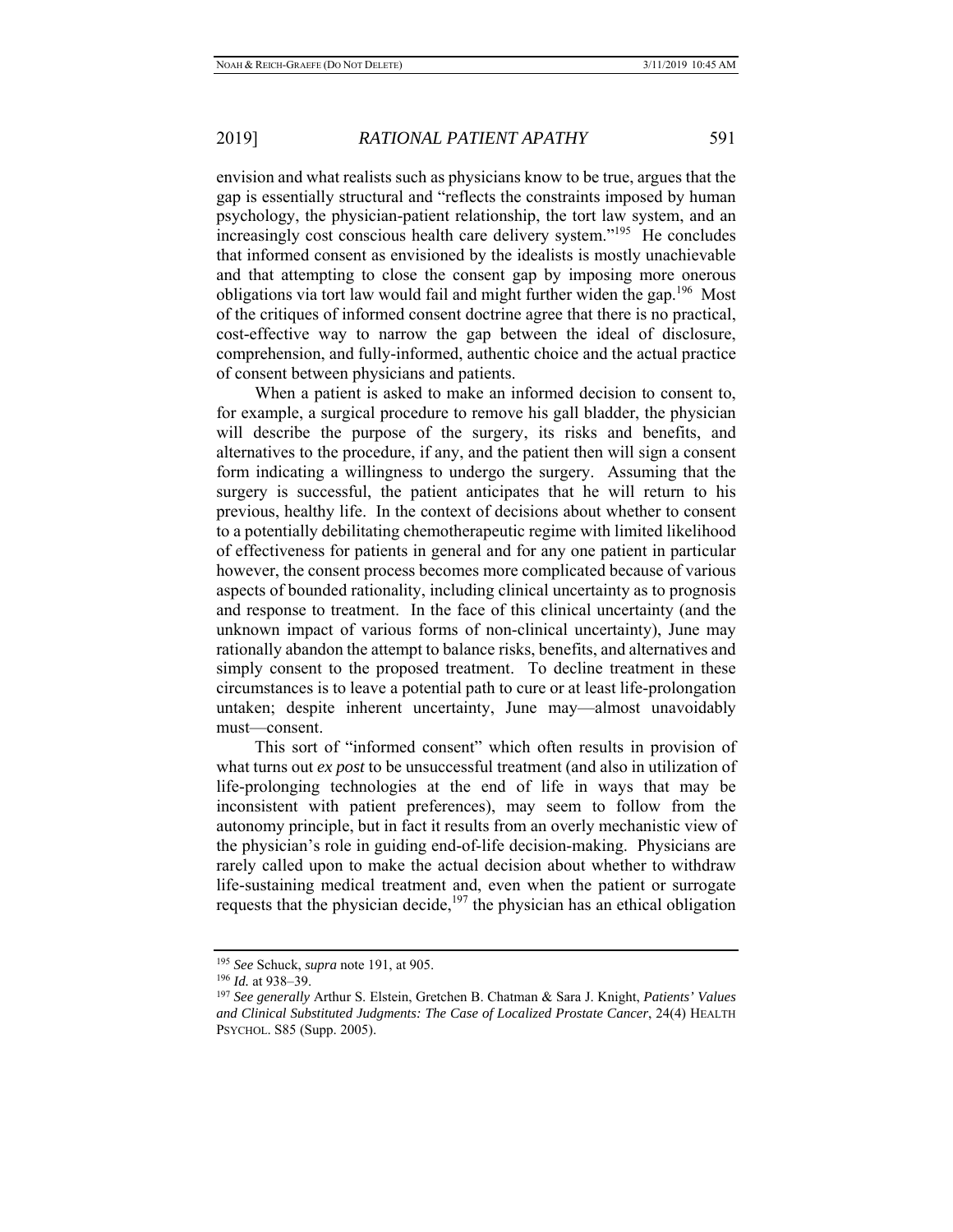to do so based on an understanding of the particular patient's values and goals of care.198 Physicians instead usually are asked to implement decisions made by patients (or their agents), after offering one or more treatment options. Because the autonomy principle focuses on the patient's preferences, the physician can, if she chooses, avoid the more complex discussion of whether initiating or continuing treatment serves the patient's best interests as a medical matter, even if the patient consents to that treatment.

 Consider, in this context, the advance-directive question regarding preferences for cardiopulmonary resuscitation in the case of cardiac arrest in terminally-ill patients such as June. There are at least three scenarios in which a decision may occur, including a decision to postpone the decision. First, a patient may be asked, *"Would you like to fill out a DNR form?"* Second, the patient may be presented with the form and asked whether she would like the health care team to attempt resuscitation or not, and the patient may make a choice. Finally, the patient may say that she prefers to answer this question later (because, in her mind, the question is not "ripe") and may therefore, by default, leave the question to her physician or family because she may experience cardiac arrest without having confronted and answered the question. Studies indicate that many patients prefer to leave the resuscitation question open and let their physicians or family members decide, should the occasion arise.<sup>199</sup>

 More generally, the implications of the informed consent doctrine's limitations for June are now obvious and, in some dimensions, unavoidable. June's "informed" consent to the various steps in her treatment and life prolongation (debulking surgery with intraperitoneal chemotherapy, postsurgery chemotherapy, ventilation and feeding tube) was never, except in the most limited sense, informed. At the outset, her oncologist withheld detailed

<sup>&</sup>lt;sup>198</sup> For an interesting case study of a situation in which the patient delegated the decision about whether to have coronary artery bypass graft (CABG) surgery to his physician, see Alan W. Cross & Larry R. Churchill, *Ethical and Cultural Dimensions of Informed Consent: A Case Study and Analysis*, 96 ANNALS INTERNAL MED. 110, 110–12 (1982) (explaining that in this "paternalism with permission" situation, consent is not invalidated but rather requires the physician to "gain as complete an understanding as possible of the patient's values, culture, and life-style . . . [to] appreciate the larger significance of the treatment choice for the patient"). On general choice delegation behavior, i.e., deciding "whether to make a choice on [one's] own or to delegate choice-making authority to someone else," see, for example, Sebastian Bobadilla-Suarez et al., *The Intrinsic Value of Choice: The Propensity to Under-Delegate in the Face of Potential Gains and Losses*, 54 J.RISK UNCERTAINTY 187, 188 (2017). 199 Evidence also suggests that patients regularly delegate the particular decision about whether to attempt resuscitation in the case of cardiac arrest to their physicians or family members. *See* C. Puchalski et al., *Patients Who Want Their Family and Physician to Make Resuscitation Decisions for Them: Observations from SUPPORT and HELP*, 48 J. AM. GERIATRICS SOC'Y S84–S90 (Supp. 2000) (concluding that most patients prefer to leave resuscitation decisions to their family and physicians rather than asserting their own preferences—70.8% in HELP and 78% in SUPPORT).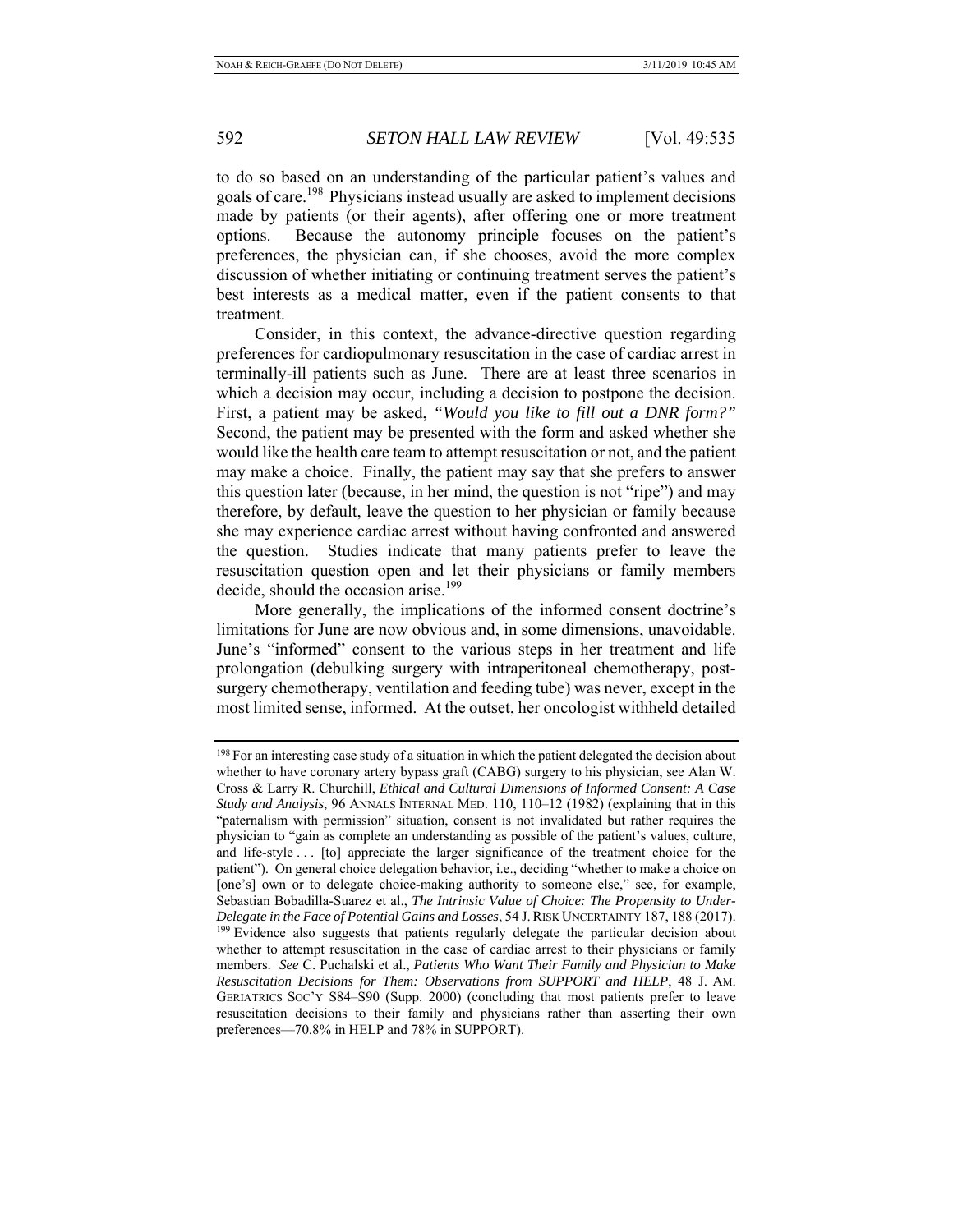information about her prognosis, which meant that even the very first step of consent to surgery was made by June without any real understanding of her statistical life expectancy with and without surgery, the details of risks versus benefits to surgery, and the overall impact of surgery on her short-term health and well-being. If she had received and ultra-rationally understood more detailed statistical information about prognosis with and without surgery, it is possible that she might have elected to forego surgery, or follow-up chemotherapy and focus on palliation of her symptoms. She might have chosen thriving over surviving. Of course, it is impossible to know whether, in one of these latter scenarios, she would have lived longer overall, or for less time, and with what extent of avoidable treatment side effects compared with the effects of the disease process itself on her quality of life.

 Finally, there is an additional layer of decisional complexity that, for purposes of keeping this discussion relatively simple, we exclude. One estimate suggests that, in the final weeks of life, approximately 42% of dying patients aged sixty or older require assistance with decision-making and, of that 42%, about 70% of these patients eventually lose decisional capacity entirely.<sup>200</sup> Another couple of studies place these numbers even higher in the context of decisions about life-sustaining treatment, concluding that 75% of patients with life-threatening illnesses and 96% of patients in intensive care units have lost decisional capacity at the point of decision.<sup>201</sup> For these individuals, a surrogate decision-maker, typically a family member or a legally-appointed proxy who often also is a family member, must make difficult choices on behalf of the patient about how much therapeutic and life-prolonging medical care to request or accept. For patients who have lost decisional capacity, an autonomy-based model of medical decision-making does not work well unless the patients were previously willing to discuss their preferences with family and physicians in advance. Often, however, when a patient loses decisional capacity, insufficient evidence of the patient's wishes will leave physicians and family members in a dilemma as to whether to implement, or to continue, providing therapeutic treatment or life-sustaining care. Uncertainty about prognosis in the case of terminal illness adds to the complexity of decisions about withholding or withdrawing treatment or life-supportive measures. $202$ 

<sup>200</sup> *See* Maria J. Silveira et al., *Advance Directives and Outcomes of Surrogate Decision* 

<sup>&</sup>lt;sup>201</sup> See N.G. Smedira et al., *Withholding and Withdrawal of Life Support from the Critically Ill*, 322 NEW ENG. J. MED. 309–15 (1990); Annette Rid & David Wendler, *Can We Improve Treatment Decision-Making for Incapacitated Patients?*, 40(5) HASTINGS CTR. REP. 36–45 (2010).

<sup>&</sup>lt;sup>202</sup> For a more detailed discussion of how surrogate decision-making adds complexity to endof-life choices, see Noah & Feigenson, *supra* note 3, at 758–66.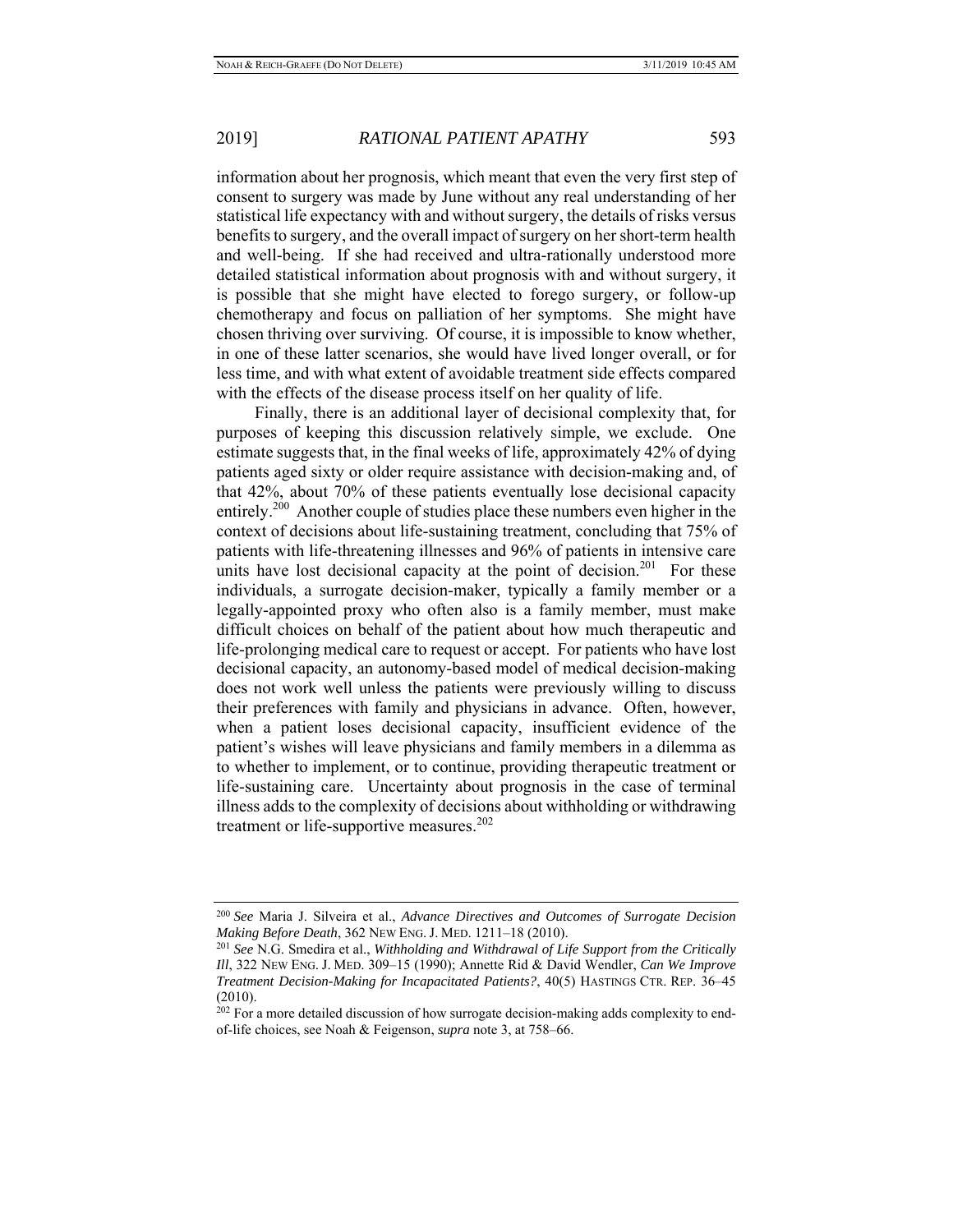### B. *Rational Apathy in General*

 In addition to the fact that most physicians are not trained in discussing end-of-life decision-making,<sup>203</sup> and therefore may avoid the discussion or even misrepresent facts in order to dampen the emotional impact of what they believe to be the clinical reality, informed consent as a process also fails because of the limiting effects of bounded rationality, opportunism, Knightian uncertainty and non-Bayesian updating. Although the ideal of informed consent suggests that June, even though in real life she is not an ultra-rationalist, will receive and be able to "correctly" process at the best of her abilities the latest evidence-based information and counseling about the relative merits of choosing among different therapeutic options, the reality is that this course of joint action is highly unlikely. Based on the data and trends described above, it is more likely that June will sign badly drafted consent forms after lack of adequate explanation from her physicians who, like her, have multiple incentives to avoid thorough and careful discussion and to allow the default mechanism of maximal care utilization to drive her future treatment. Accordingly, the current law and resultant practice of informed consent are likely to fail June on multiple levels and at multiple decision points during her illness because the ideal of informed consent—an ultra-rational, "hyper-autonomous"<sup>204</sup> decision based solely on scientific evidence and evaluation of risks, benefits, alternatives, best practices, and personal preferences—remains both illusive and elusive in end-of-life medical practice.

 Moreover, the underlying causes that drive systemically suboptimal complex medical decision-making go much deeper: The logical result of ambivalence<sup>205</sup> and ambiguity<sup>206</sup> affecting the rationality of *all* human decision-making is an infinite regression dilemma, i.e., an infinite calculative quest for a confident utility equilibrium.<sup>207</sup> What starts out in the Williamsonian formula<sup>208</sup> as confident calculation, upon introduction of

<sup>203</sup> *See* Shannon Griffin et al., *JAMA Infographic Visualizing Health Policy: Medicare and End-of-Life Care*, 316 JAMA 1754 (2016) (illustrating that, in 2016, 68% of physicians reported not being trained to discuss end-of-life care).<br><sup>204</sup> *See infra* Part IV.B.1.<br><sup>205</sup> As accompanied by the opportunistic dissonance of the patient- and/or physician-

decisionmaker; *see* Cooper, *supra* note 75 and accompanying text. 206 Similarly accompanied by rational vacuity. *See* Reich-Graefe, *supra* note 32, at 69, and

text accompanying note 82.

<sup>207</sup> *See supra* notes 116–118 and accompanying text. *Cf.* LEONARD J. SAVAGE, THE FOUNDATIONS OF STATISTICS 3 (2d rev. ed. 1972) ("Personalistic views [of probability] hold that probability measures the confidence that a particular individual has in the truth of a particular proposition, for example, the proposition that it will rain tomorrow. These views postulate that the individual concerned is in some ways 'reasonable,' but they do not deny the possibility that two reasonable individuals faced with the same evidence may have different degrees of confidence in the truth of the same proposition."). 208 *See* Williamson, *supra* note 47, at 467, and text accompanying note 59.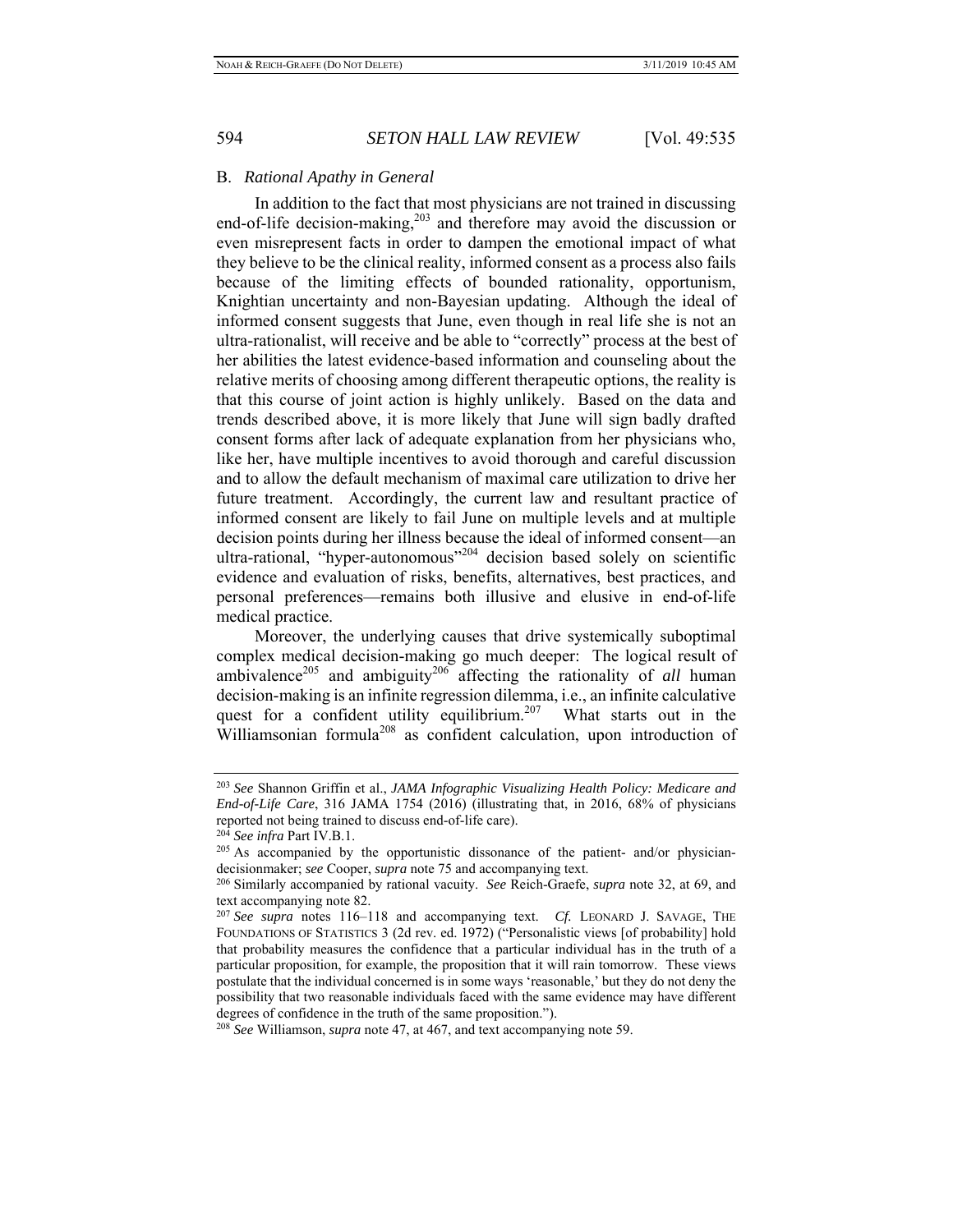Knightian uncertainty and decisional ultra-rationality, becomes complete, unsuppressed awareness that there always remains an unknown and rationally unknowable probability<sup>209</sup> that estimated utility projections may turn out to be 100% incorrect. In other words, human decision-makers may be completely misled by their own ultra-rational calculations. Any consciously known lack of knowledge in relative terms (i.e., known and knowable unknowns) affirms the impact of *strategic* uncertainty on rational decision-making. Any consciously known lack of knowledge in absolute terms (i.e., unknown and unknowable unknowns) affirms the impact of *Knightian* uncertainty on rational decision-making. In addition, the degree of both impacts on any decision to be made is—at least, *ex ante*—also unknowable in absolute, calculatively immutable terms.

 Furthermore, when both strategic and Knightian uncertainty are fully aggregated over all past and future decisions during an entire human lifespan, there is now 100% certainty—and a concomitant 100% cognitive awareness—of zero ultra-rational *confidence* for any prospective decisions aimed at positioning oneself towards a Knightian uncertain (and therefore possibly unattainable) future. As a logical endpoint, ultra-rational human decision-makers would now have to remain in a state of rational stasis—not mere rational apathy with regard to some aspects of their utility calculations and decision-making, but broad, all-encompassing paralysis given their inability to confidently calculate and predict any and all future events and their accompanying hypothetical utility effects. Accordingly, it may be posited that an ultra-rational person, consciously and completely aware of this constantly recurring and inescapable choice situation, would make only one rational decision over and over again—namely, to rationally resign herself from making any decision, i.e., to not just wait things out, but to *never decide anything ever again* (other than to reiteratively "decide" to never change her only safe-haven and zero-cognitive-load default of not deciding anything on its merits). $^{210}$  In other words, a fully ultra-rational person would decide, once and for all, to never opt out of perfect irrationality.<sup>211</sup>

<sup>&</sup>lt;sup>209</sup> Based on the limited aspects of human existence positively known and knowable to human actors, for example, in June's scenario, the limited prospective knowability of both clinically and non-clinically uncertain variables unique to her personal situation.<br><sup>210</sup> The quotation marks on "decide" indicate that this "decision"—similar to decision-making

in the Coasean world, but this time on the opposite end of the decisional spectrum—is not a genuine decision. See supra notes  $36-37$  and accompanying text.

<sup>&</sup>lt;sup>211</sup> See supra Figure 1. Taken to its logical extreme, an alternative in this realm of perfectly irrational decision-making, without the constraints of time, space and therefore, mortality, would be to only make completely random decisions for eternity, that is, to rationally resign from predicting future outcomes, calculating utilities and monitoring performance (as rational decision-making preparation and validation modes) but to still ratify and implement choices, albeit *entirely random* ones. In eternity, all choices are equal in that they are of identical utility in terms of substantive rationality given the logical absence of any scarcity-induced need for value judgments. Arguably then, choosing randomly always carries the lowest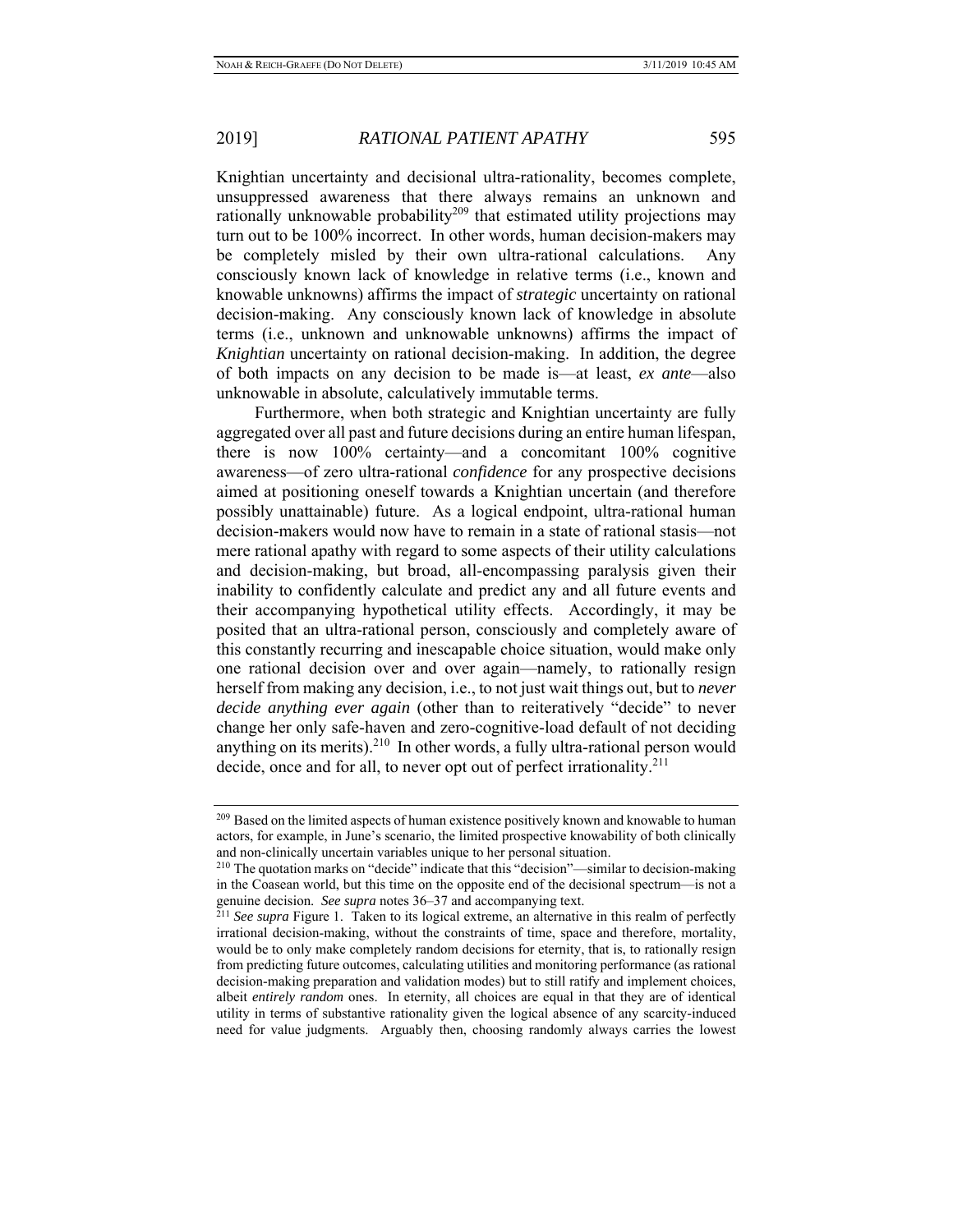In "a real world that is both bounded and perceptually laden"<sup>212</sup> and that introduces the certainty of human mortality into all human decisionmaking processes aimed at orienting time-limited human lives towards a scarce future, neither decisional paralysis nor complete decisional randomness is genuinely available to humans endowed with some rationality. As sentient beings, humans always have some self-awareness and capability to reflect on their mortality, and so recognize their captivity in a relentlessly progressing linear time and space continuum that constantly reduces their individual future lives. In this real world of constant opportunity cost, it may be posited that most people ultimately will rationally resign from attempting to make as informed a decision as possible—given its impossibility due to the impacts of strategic and Knightian uncertainty, fully aggregated. In other words, people will opt for the minimally-rational choice to remain rationally apathetic—to not acknowledge and therefore to not know what is otherwise positively knowable within the realm of their bounded rationality. Rational apathy, as another rationally delusional form of blinding oneself against what otherwise one could know, often, but not always, turns out to be the decision-making mode with the highest remaining utility, including the lowest cognitive load. People will "not be induced to take action . . . because [they] do[ ] not know *ex ante* whether investigating any particular proposed  $\ldots$  action will pay off."<sup>213</sup>

 A starting point for purposes of describing rational apathy globally in terms that apply to all subject-matter contexts of human rational decisionmaking—is to organize decision-making into separate, consecutive parts. "In broad terms," $^{214}$  four sequential segments of decision-making can be distinguished:

- 1. *initiation*—generation of proposals for resource utilization and structuring of contracts;
- 2. *ratification*—choice of the decision initiatives to be implemented;
- 3. *implementation*—execution of ratified decisions; and
- 4. *monitoring*—measurement of the performance of decision agents and implementation of rewards.<sup>215</sup>

 Rational apathy particularly applies to the contemplative stages of decision-making (initiation, ratification, and monitoring). First, it deliberately reduces the rational "payload" that good Bayesians would have to carry in order to arrive at a highest-utility choice during the ratification

decisional cost—but only in terms of procedural rationality (the need for which does also not exist in eternity).

<sup>212</sup> MATTHEW B. MILES, MICHAEL A. HUBERMAN & JOHNNY SALDAÑA, QUALITATIVE DATA ANALYSIS: <sup>A</sup> METHODS SOURCEBOOK 7 (3d ed. 2014). 213 Clark, *supra* note 68, at 782. 214 Fama & Jensen, *supra* note 36, at 303. 215 *Id*.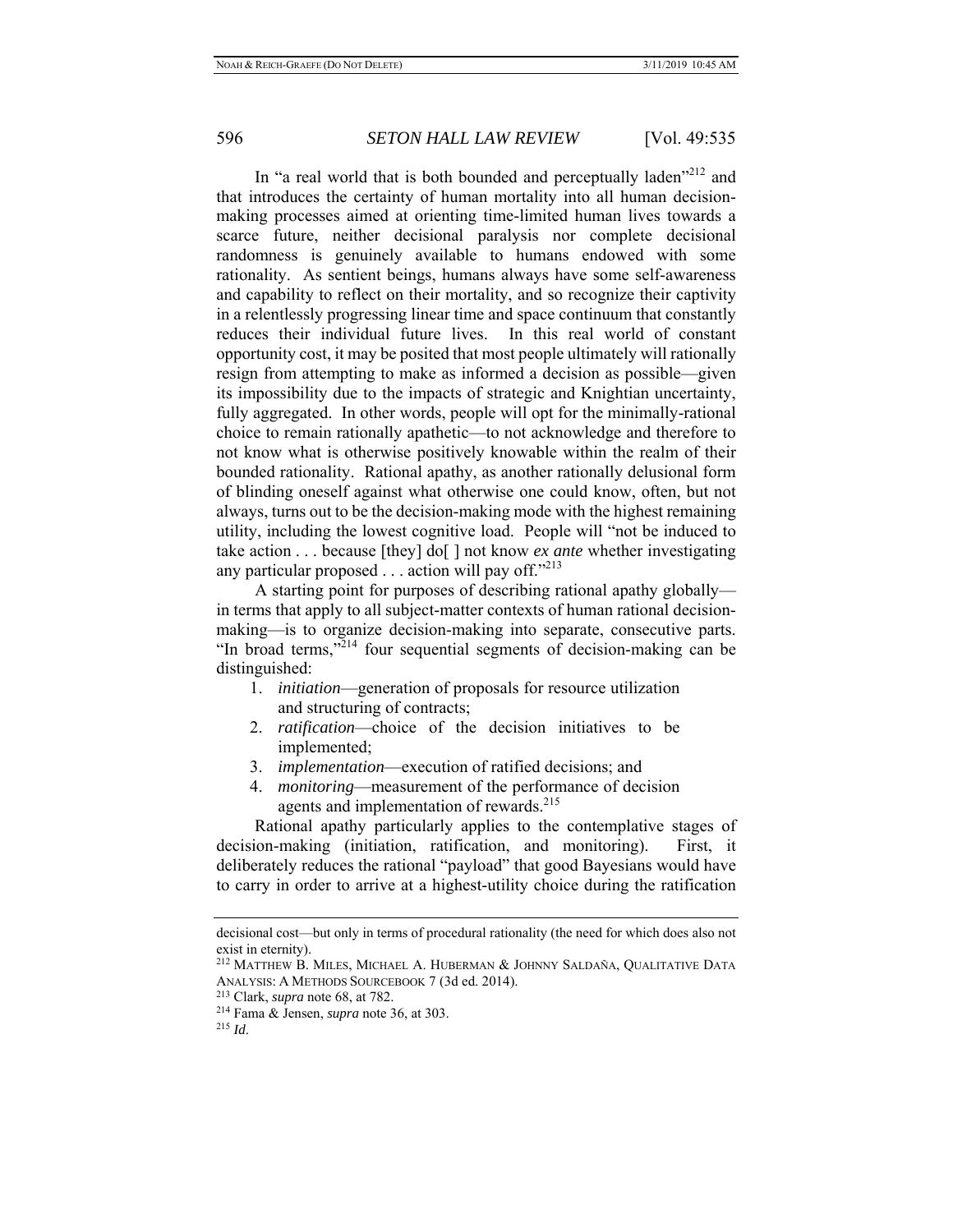stage. Second, it also reduces rational payload otherwise necessary to achieve a highest-utility outcome at the ultimate conclusion of the decisional process by refusing to acknowledge that this outcome may require further decisional revision and course correction during the implementation and monitoring stages. Without rational apathy, the procedural rationality of decision-making alone will regularly constitute a daunting task for any good Bayesian.<sup>216</sup> If one adds both start and end points to the above four-stage procedural sequence of initiation, ratification, implementation and monitoring, $2^{17}$  there is now a plethora of procedural challenges and constraints, which June as a good-Bayesian, ultra-rational decision-maker<sup>218</sup> would have to acknowledge and diligently overcome in order to arrive at both an optimal decision *and* an optimal decisional outcome. A good-Bayesian, ultra-rational decision-making process can be summarized as  $follows: <sup>219</sup>$ 

<sup>&</sup>lt;sup>216</sup> *See infra* Figure 2.<br><sup>217</sup> I.e., the initial choice situation necessitating the decision-making process as well as the eventual choice outcome once a decision made has been fully implemented (and is therefore, chronologically speaking, no longer subject to revision or correction).

<sup>&</sup>lt;sup>218</sup> Cf. BRUNO DE FINETTI, THEORY OF PROBABILITY: A CRITICAL INTRODUCTORY TREATMENT 470–71 (Wiley 2017) (1974) ("A decision must . . . be based on probabilities; that is the posterior probabilities as evaluated on the basis of all information so far available. This is the main point to note. In order to make decisions, we first require a statistical theory which provides conclusions in the form of posterior probabilities. The Bayesian approach does this: other approaches explicitly refuse to do this.").

<sup>&</sup>lt;sup>219</sup> See generally THOMAS GRISSO & PAUL S. APPELBAUM, ASSESSING COMPETENCE TO CONSENT TO TREATMENT: A GUIDE FOR PHYSICIANS AND OTHER HEALTH PROFESSIONALS (1998); Baruch Fischhoff, *Decision Research Strategies*, 24(4) HEALTH PSYCHOL. S9 (Supp. 2005). *See also* Butkus, *supra* note 65, at 93 ("First, it is necessary that the moral agent be able to express a choice—this is not tied to any particular medium of communication (for example, the patient does not need to be able to speak to do so), but rather, the patient must possess the ability to make his or her choices known. Second, the patient must be able to understand the information germane to the health care decision. If the patient cannot understand the information at hand, there is no way to act upon it or to voice a preference for one intervention over another. Third, the patient must appreciate the significance of the information and the expected outcomes. If there is no way for the patient to gauge risk or to weigh outcomes, there is no way for the patient to take ownership of the decision—there is a fundamental disconnect between the decision and the outcome. Fourth, the patient must be able to reason with the germane information in a manner that allows him or her to logically weigh treatment options.").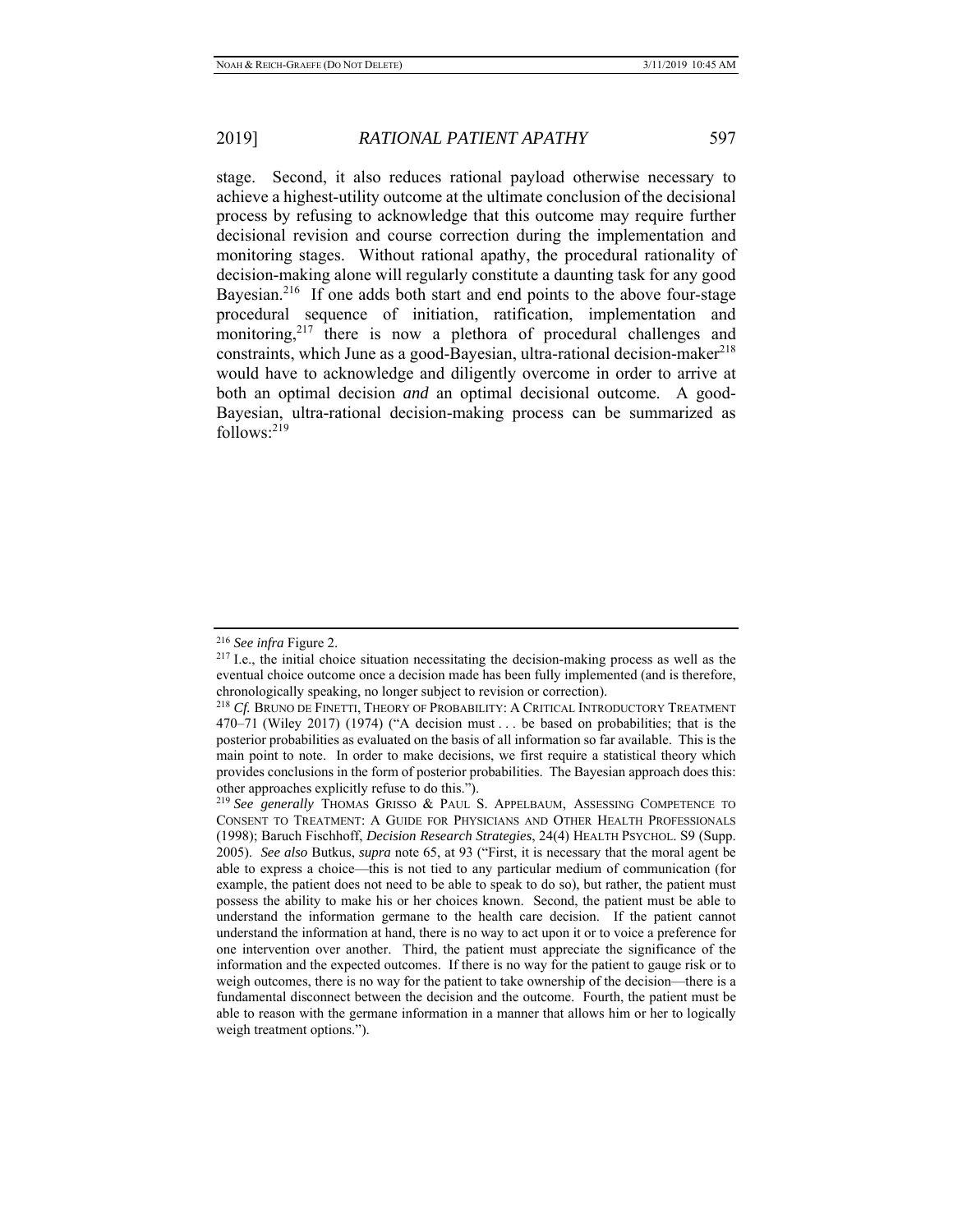# *Figure 2*

*Decisional Stages and Procedural Rationality* 



 Accordingly, rational apathy behavior directly correlates with and reduces or even eliminates the information, evaluation and monitoring work to be done during the process of decision-making as outlined in Figure 2 above. As a behavioral default of decisional "laziness," rational apathy either refuses to perform this choice work at all or performs the task in only a perfunctory fashion. Rational apathy may therefore be defined globally as the iterative rational decision (i) to not become (fully) informed within the objectively available and subjectively reachable bounds of uncertainty and scarcity; (ii) to not (fully) evaluate the current choice situation in the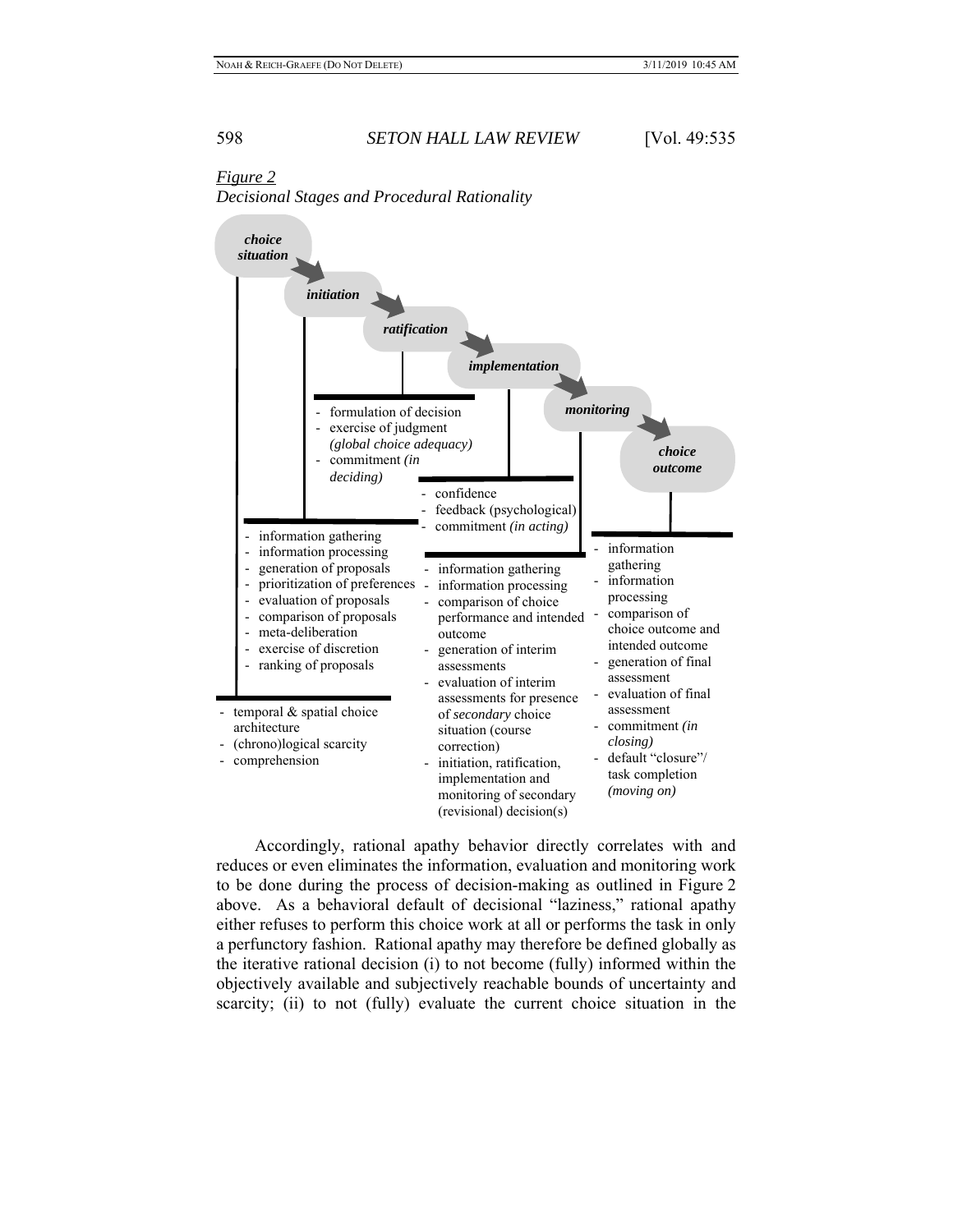present;<sup>220</sup> (iii) to not (fully) formulate utility judgments on the merits (other than the reiterative utility judgment that engagement in judging matters on their respective merits is suboptimal behavior compared to not making utility judgments); $^{221}$  and (iv) to not (fully) monitor and, where necessary, initiate, ratify and implement revisional decisions with regard to the utility of actual outcomes resulting from the refusal decisions made in steps (i) through  $(iii)$ .<sup>222</sup> As a result, a rationally-apathetic decision-maker will arrive at a current-low-cost<sup>223</sup> default decision that is a negative decision<sup>224</sup> as well as a non-active decision.<sup>225</sup> Prior to being confronted with complex and timesensitive medical decision-making, rational apathy will discourage decisionmakers from even attempting actively-involved, contemplative decisions. Rather, with minimal decisional effort, the decision-maker opts into the default: to "stay the course," to not make a change in position as regards the status quo and its trajectory, to wait and *not*  $\sec^{226}$  and to only revisit the issue in the future when unavoidably dire or noticeably fortunate circumstances will pierce through the rationally-apathetic "default armor."227

 $220$  Thus, aspects (i) and (ii) of rational apathy relate to the initiation stage of rational decisionmaking.<br><sup>221</sup> Accordingly, this aspect (iii) of rational apathy relates to the decisional ratification stage.

<sup>&</sup>lt;sup>222</sup> Correspondingly, this aspect (iv) of rational apathy relates to the implementation and

monitoring stages of rational decision-making.<br><sup>223</sup> As distinguished from the long-term, "existentially-heavy" costs accruing from rationallyapathetic choice behavior. See infra notes 282–289 and accompanying text.<br><sup>224</sup> Namely, a decision not to decide on the merits.<br><sup>225</sup> Since the default decision is to remain passive and to not cognitively engage with the

merits. *See, e.g.*, Johnson et al., *supra* note 186, at S19.<br><sup>226</sup> Wait-and-see decisional behavior requires a contemplative, engaged-with-the-merits

decisional stance because it involves a low-payload judgment that the time is not yet ripe for making a final decision on the merits. As a result, this decisional behavior will continue to monitor the evolving choice situation. Rationally-apathetic wait-and-not-see behavior is decisional *avoidance* behavior aimed at not having to confront the same, modified or worse choice situation ever again. Its goal is to permanently (if only, reiteratively) disengage with having to make any (final) decision on *any* merits. 227 Such point in time will arrive when the decisional *laziness* and *lethargy* induced by rational

apathy loses the meta-utility of non-Bayesian updating. At that time, the strategy of "staying the course" and following the same procedure of yesterdays and yesteryears (which helped insulate and sustain one's belief system as a bad Bayesian) will come to an abrupt end. For example, a diagnosis of terminal illness will bring to an end the non-Bayesian utility of a lifelong denial of mortality—as in the general belief (or attitude) that there will always be more time later to do something that one actually wants or needs to do now (but does not feel "ready" to make an affirmative decision on now).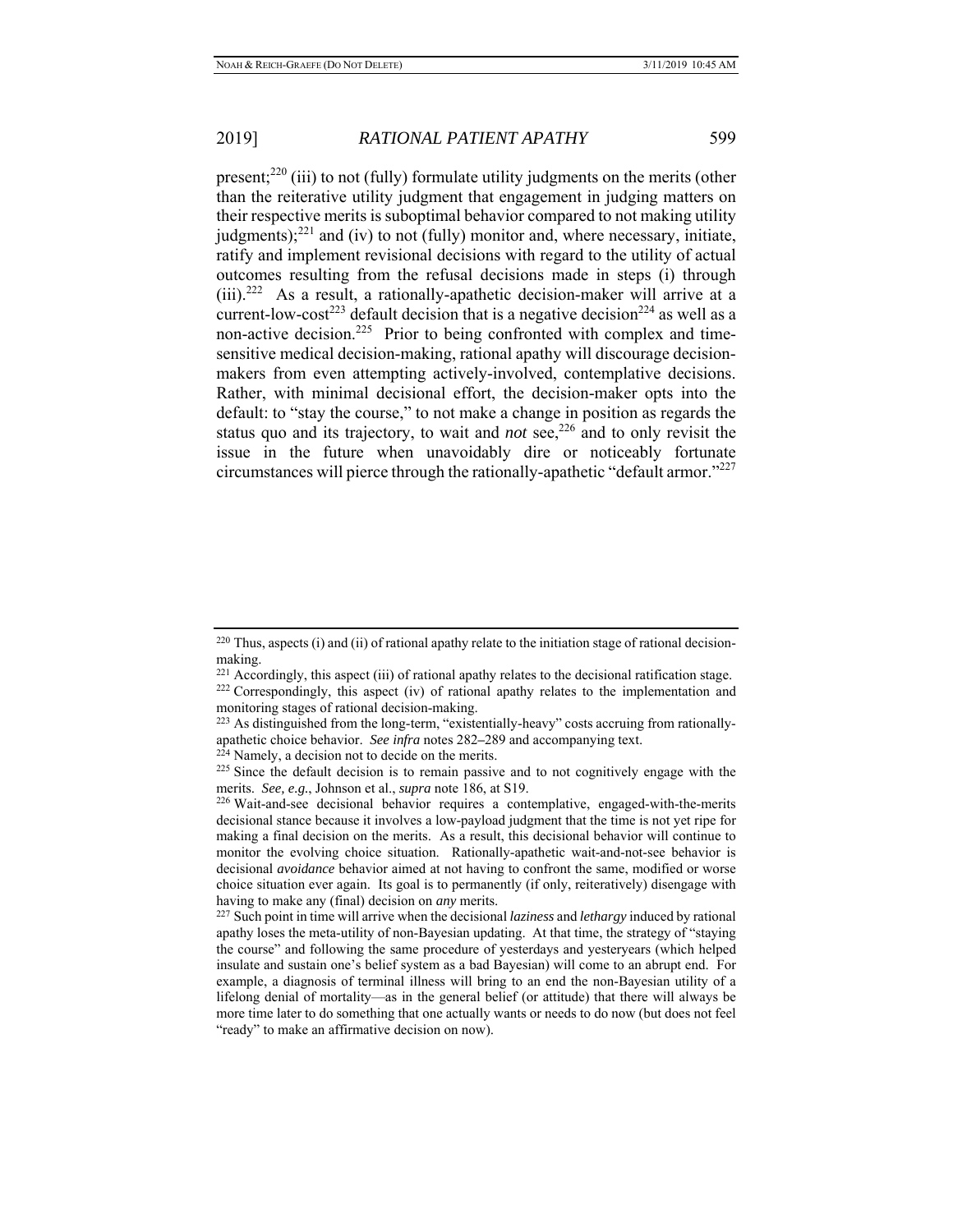### C. *Rational Patient Apathy*

*If you do not know where you are going, it does not matter how you get there.*—Anonymous<sup>228</sup>

 Separate from the description of rational apathy as a general decisional phenomenon, rational apathy theory, "of critical importance in corporate law analysis  $\ldots$  and corporate governance,"<sup>229</sup> also can be utilized in the current context to discuss more specifically (i) the behavior of rationally-apathetic patients in their individual, bad-Bayesian decision-making and (ii) the collective impact of this behavior—when fully aggregated among the totality of rationally-apathetic patient decision-making—on the delivery of health care, particularly at the end of life. In the broader sense, rational patient apathy applies (and is generated and reinforced) within four discrete dimensions:

- 1. the default, minimally-rational informed-consent decisionmaking of individual patients (*rational patient apathy* in the narrower sense);
- 2. the minimally-rational decisional support of, and influence  $over^{230}$  patient decision-making by individual doctors (*rational physician apathy*);

<sup>228</sup> *See* ASWATH DAMODARAN, APPLIED CORPORATE FINANCE 9 (4th ed. 2014). 229 Ige Omotayo Bolodeoku, *Corporate Governance in the New Information and Communication Age: An Interrogation of Rational Apathy Theory*, 7 J. CORP. L. STUD. 109, 109 (2007). *See also* ADOLF A. BERLE, JR. & GARDINER C. MEANS, THE MODERN CORPORATION AND PRIVATE PROPERTY 81 (1933) (being the first to describe rational shareholder apathy as "the normal apathy of the small stockholder . . . such that he will either fail to return his proxy vote, or will sign on the dotted line, returning his proxy to the [managers] of the corporation"); ROBERT CHARLES CLARK,CORPORATE LAW 390**–**400 (1986); Clark, *supra* note 68, at 779**–**80*;* Frank H. Easterbrook & Daniel R. Fischel, *Voting in Corporate Law*, 26 J.L. & ECON. 395 (1983).<br><sup>230</sup> Even though the legally-relevant decision-making, i.e., the act of consenting, is performed

by the patient, the patient's treatment choice, in most situations, is ultimately as much causally connected with the physician's decision-making as it is with the patient's. *See, e.g.*, Richard G. Frank, *Behavioral Economics and Health Economics* 19 (NBER, Working Paper No. 10881, 2004) ("Physicians commonly must choose from among many competing approaches to treating a particular condition and trusting patients rely centrally on the recommendations of the physician. This makes the physician largely responsible for the consequences of the complex choice."). Accordingly, from a social-ontology perspective, informed consent is not the individual act of a patient at all; it is an instance of "joint agency," i.e., "a single action performed by many individuals," namely, patient, physician and, possibly, additional healthservices providers. Philip Pettit, *Corporate Agency: The Lesson of the Discursive Dilemma*, *in* THE ROUTLEDGE HANDBOOK OF COLLECTIVE INTENTIONALITY 249, 249 (Marija Jankovic & Kirk Ludwig eds., 2018); *see also* Wendy Nelson et al., *Basic and Applied Decision Making in Cancer Control*, 24(4) HEALTH PSYCHOL. S3, S8 (Supp. 2005) ("In theory, the physician and patient construct the decision tree together, thereby making it a shared decision process.").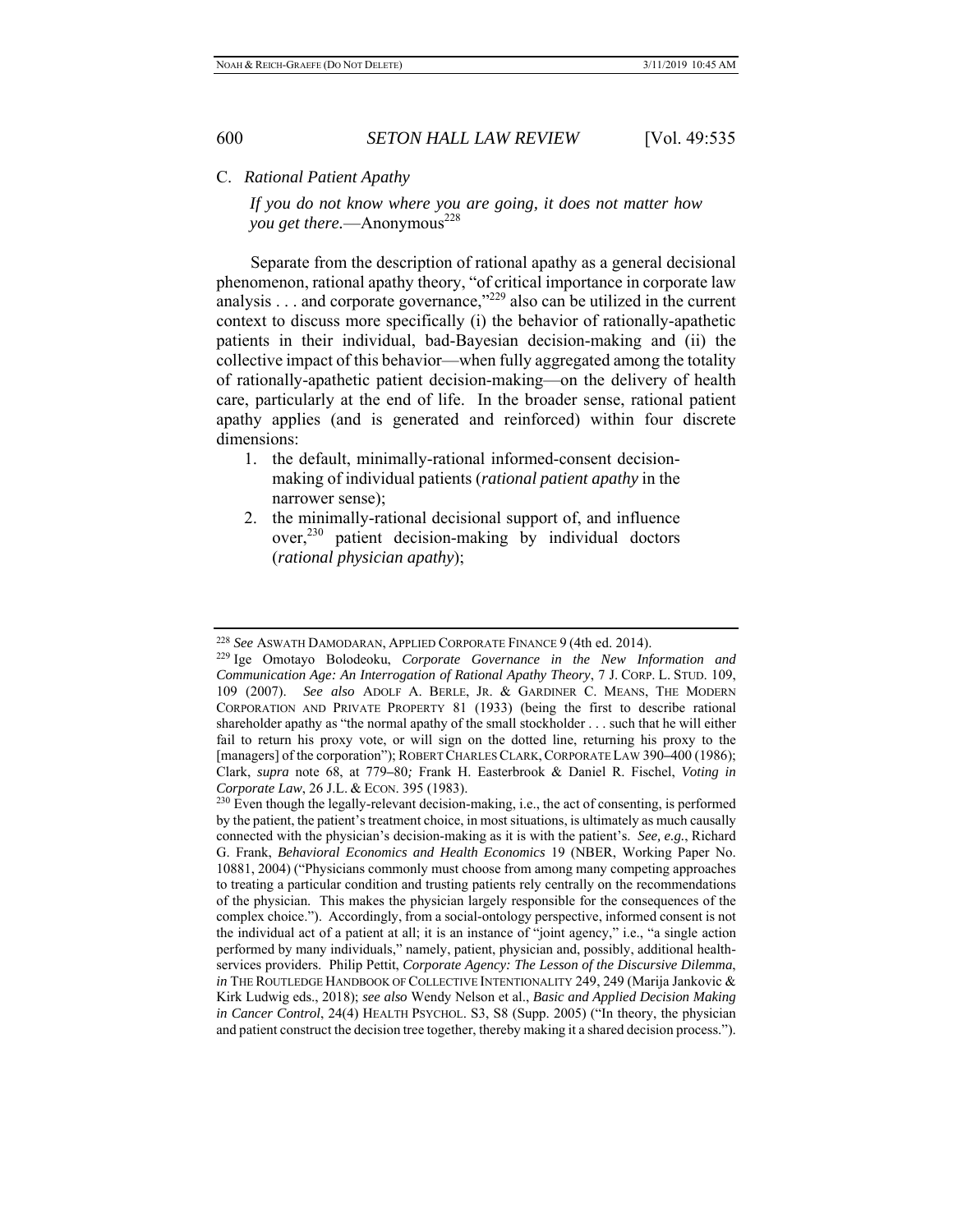- 3. in terms of agency  $costs<sub>1</sub><sup>231</sup>$  the merger and mutual enforcement of rational patient apathy and rational physician apathy within the patient-physician relationship (*vertical rational patient-physician apathy*); and
- 4. in terms of social  $\cos^{232}$  the un(der)informed overutilization of medical care across the entire health care delivery system as a result of the totality of vertical rational patient-physician apathy occurring system-wide in a large majority of all patient-physician relationships (*horizontal rational patient-physician apathy*).

 In the individual-efficiency dimension of single-patient decisionmaking, rational apathy theory models and predicts that patients will not attempt to fully inform themselves of all material, reasonably available information regarding their prospective medical treatment requiring consent—because the opportunity cost of good-Bayesian information gathering and processing will substantially outweigh the default-choice expected utility of rational patient apathy.<sup>233</sup> In other words, personal investments (of time, physical and emotional energy, and money) in diligently and systematically comprehending, selecting and monitoring options and courses of medical treatment are deemed *irrational*. As a default, the minimally-rational patient will want to stay away as much as feasible from the costly, never-ending calculative morass of applied procedural rationality<sup>234</sup> and non-biased, ultra-rational Bayesian updating. Rational patient apathy, on an individual patient basis, is therefore efficient—most of the time—for both decisional utility (by making cheap decisions in terms of transaction costs) and overall welfare utility (by arriving at a large majority of beneficial outcomes over the fully aggregated number of rationally-apathetic medical decisions).<sup>235</sup> Rational apathy,

<sup>&</sup>lt;sup>231</sup> I.e., as transaction costs that (i) are opportunistically caused by the physician and materialize in the patient's suboptimal decision-making, and (ii) are opportunistically caused by the patient and materialize in the physician's suboptimal support of the patient's decisionmaking.

<sup>&</sup>lt;sup>232</sup> I.e., as negative externalities borne by the overall health care delivery system and by the totality of patients and physicians in it, caused by both patients and physicians as a result of their suboptimal, opportunistic decision-making and decisional support, respectively. 233 *Cf.* Johnson et al., *supra* note 186, at S18 (stating that "people may wish to avoid the effort

and cost of changing from a default, preferring to accept a default to making an active, effortful choice").

<sup>&</sup>lt;sup>234</sup> As outlined in Figure 2, *supra*.<br><sup>235</sup> As discussed below (*see infra* Part IV.A), this efficiency clearly ends at the end of life and the decisional costs of a lifetime of rationally-apathetic decision-making will then become payable. Additionally, not every rationally-apathetic decision during one's lifetime is efficient in terms of its own overall utility. Thus, more activist patients can be expected to be better in "selective bad-Bayesian" choice behavior (*see infra* note 293 and accompanying text)—namely, to be able to discriminate more competently between choice situations that warrant rationally-apathetic responses and those that require more ultra-rational choice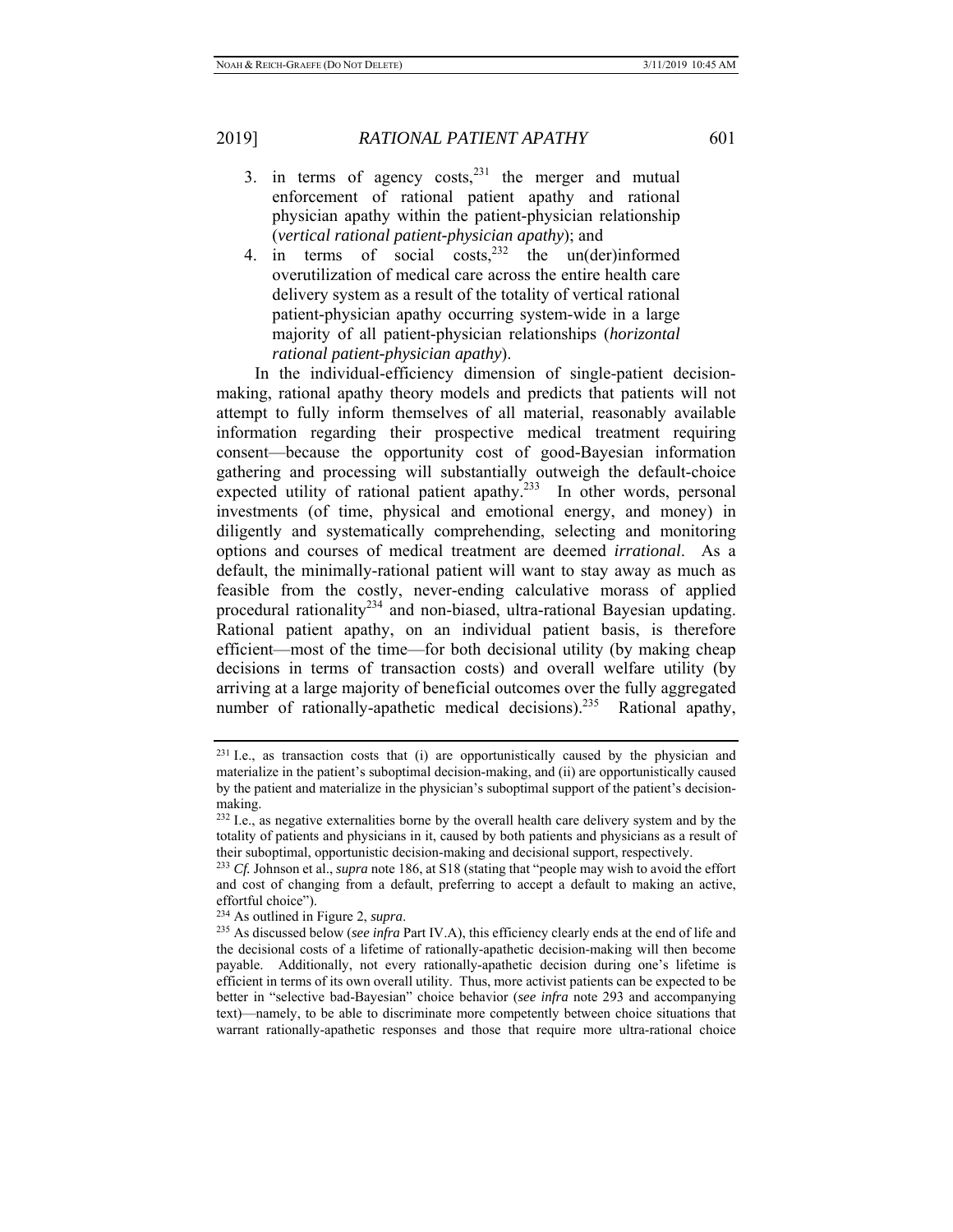however, inevitably inhibits *individual* decisional systematicity as well as any future preference for systematic decision-making.

 Rational patient apathy is also supported by *rational patient ignorance*. In general, the notion of "rational ignorance," introduced in the social sciences by Anthony Downs,<sup>236</sup> posits that "when the expected benefits of information are small  $\ldots$  people buy little information."<sup>237</sup> As an active and deliberate form of ignorance, rational patient ignorance will, accordingly, deny that a choice situation requiring rational engagement on the merits and triggering a need for information gathering even exists. Rational ignorance prescribes the decisional and tactical default that the "same procedure as last time" (i.e., not affirmatively deciding or even investigating anything) is sufficient absent clear new evidence to the contrary. Rational ignorance, therefore, shuts down any inquiry into the evidence presented by the choice situation so that, in principle, "clear new evidence to the contrary" never reaches the decision-maker's unobstructed awareness.<sup>238</sup> Accordingly, the rationally-ignorant patient embraces whatever is offered as the default (in June's example, even "urgently" offered by Dr. Savoy) and will actively refrain from ever (i) becoming genuinely (partially) informed with regard to the original choice situation, (ii) genuinely monitoring (at least, not routinely) the performance of her default choice vis-à-vis expected utility, and, thus, (iii) becoming genuinely informed with regard to any subsequent choice situation(s) that would allow her to revise and perhaps improve the performance of her original default choice. Yesterday's default decision to choose rational apathy over any and all other decisional courses of action will, ideally, never have to be monitored or revised. Rational patient ignorance is, therefore, the deliberate non-generation of plausible badoutcome probabilities and expectations.239 In effect, it is the convenient denial of statistically possible, but personally non-preferred rival futures.<sup>240</sup>

behavior for purposes of maximizing outcome utility. In other words, rational patient apathy is never efficient all of the time on a per-decision basis and is always inefficient on an aggregated-decision basis.

<sup>236</sup> ANTHONY DOWNS, AN ECONOMIC THEORY OF DEMOCRACY 244**–**46, 266**–**71(1957). *See, e.g.*, Peter H. Aranson, *Rational Ignorance in Politics, Economics and Law*, 1 J. DES ÉCONOMISTES ET DES ÉTUDES HUMAINES 25, 25 (1990).

<sup>237</sup> Bryan Caplan, *Rational Ignorance Versus Rational Irrationality*, 54 KYKLOS 3, 3 (2001). *Cf.* Zeckhauser, *supra* note 97, at xxi**–**xxii ("Ignorance arises in a situation where some potential states of the world cannot be identified.").

<sup>&</sup>lt;sup>238</sup> As a result, the choice situation and its merits, at best, remain "hovering on the fringes of ... consciousness." SOLOMON ET AL., *supra* note 6, at 34.

<sup>&</sup>lt;sup>239</sup> The rationally-ignorant decision-maker selectively decides to look the other way. Even as learned behavior, conducted on auto-pilot and reflexively, it requires the decision-maker to take active evasive measures in order to avoid fuller confrontation with the merits of the choice situation.

<sup>&</sup>lt;sup>240</sup> *Cf.* C. NORTHCOTE PARKINSON, PARKINSON'S LAW OR THE PURSUIT OF PROGRESS 96 (1958) ("To travel hopefully is better than to arrive."); Carol Blue, *Afterword*, *in* CHRISTOPHER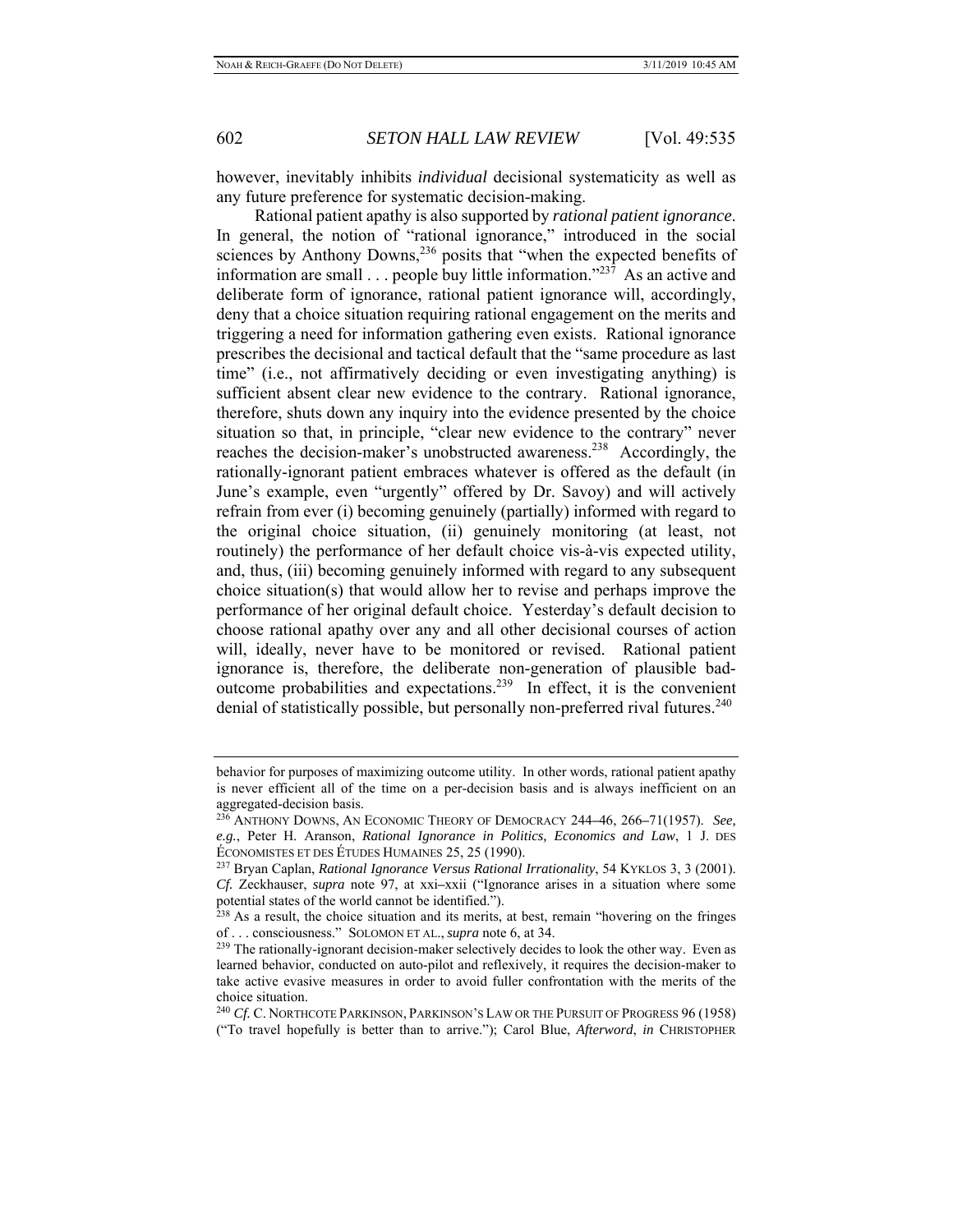In the collective-efficiency dimension—constituting the largest possible,241 "latent group"242 of patient-decisionmakers—rational apathy theory models and predicts that the benefits of rationally non-apathetic patients (or *activist patients*) 243 will create social benefits (i.e., collective/ public goods) for all patients, including all *passivist patients*, 244 in terms of incrementally yet globally optimizing the provision of medical care. In other words, when assuming that (i) activist patients challenge and improve the decision-support performance of medical providers generally, (ii) those providers are long-term repeat players, and (iii) they train next-generation providers based on their experience and improved decisional competence, activist patients will, through their rationally non-apathetic individual decision-making, generate positive spillover effects (or positive externalities) for complex medical and end-of-life care globally—namely, by improving care on a per-patient level and across all present and future patients.<sup>245</sup> Only activist patients, however, will bear the private  $costs<sup>246</sup>$  of this generation of social benefits.<sup>247</sup> Therefore, since these "benefits are nonexcludable group goods, most  $[patients]^{248}$  will see free-riding as the best

HITCHENS, MORTALITY 95, 103**–**04 (2012) ("When he was admitted to the hospital for the last time, we thought it would be for a brief stay . . . The end was unexpected."). 241 Namely, *all* humans at the respective ends of their lives to the extent that (i) they receive

medical care prior to death and (ii) they can consent to such care.<br><sup>242</sup> MANCUR OLSON, THE LOGIC OF COLLECTIVE ACTION: PUBLIC GOODS AND THE THEORY OF

GROUPS 50**–**51 (2d ed. 1971). "Large groups are . . . called 'latent' groups because they have a latent power or capacity for action, but that potential power can be realized or 'mobilized' only with the aid of 'selective incentives.'" *Id.* at 51.<br><sup>243</sup> Those patients making (or attempting to make) boundedly-rational, yet more ultra-rational,

good-Bayesian personal investments in comprehending, selecting, monitoring and, therefore, optimizing their respective medical decisions, treatments and outcomes. 244 Those patients remaining rationally apathetic to protect their prior beliefs and the meta-

utility of their non-Bayesian updating.

 $^{245}$  In other words, rational apathy theory here predicts that the totality of suboptimal, intrasystem decision-making by individual patients will translate negatively into the overall performance and efficiency of the system (and vice versa).

<sup>&</sup>lt;sup>246</sup> In particular, ultimately, the cost of facing mortality and of recognizing the futility of all end-of-life care in fending off death, and to rationally account for the certainty of their impending death in their informed-consent decision-making. 247 *Cf.* Clark, *supra* note 68, at 779 ("Whenever shareholders of a publicly held company vote

upon matters affecting the corporation, they engage in a collective action that suffers from many systemic difficulties. Such difficulties include 'rational apathy' of shareholders, the temptation of individual shareholders to take a 'free ride,' and unfairness to certain shareholders even where collective action is successful .... Often the aggregate cost to shareholders of informing themselves of potential corporate actions, independently assessing the wisdom of such actions, and casting their votes will greatly exceed the expected or actual benefits garnered from informed voting.").

<sup>&</sup>lt;sup>248</sup> Who are already heavily disinclined to reverse their rational-apathy defaults in order to avoid private bads, namely, costly activist, yet, ultimately inefficient decision-making, particularly, at the end of life (i.e., with no or not much difference to the outcome, namely death).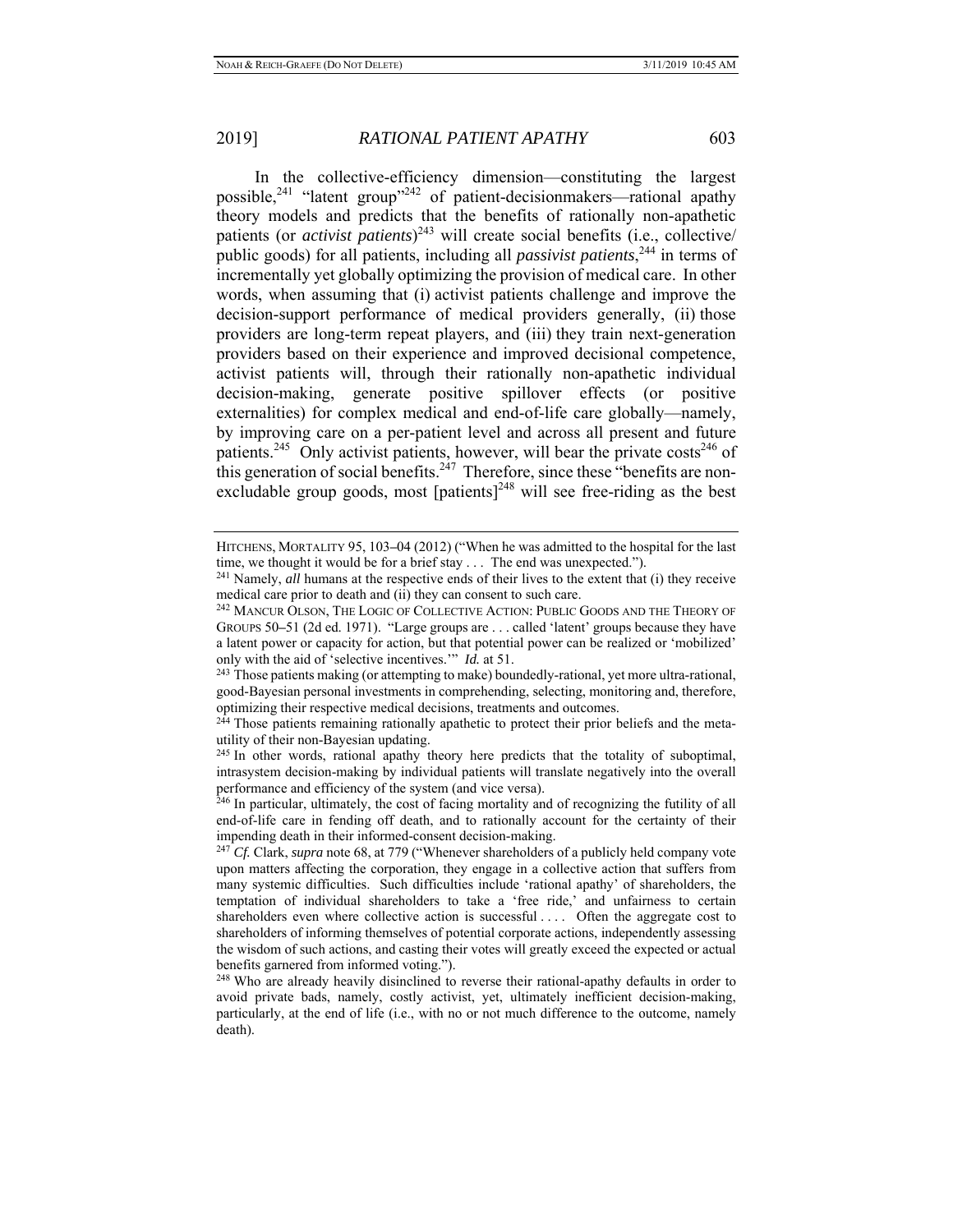strategic behaviour."<sup>249</sup> "By doing so, [passivist patients] can reap all of the benefits of [more activist] decision [behavior] without sharing in any of the  $costs." <sup>250</sup>$  In the collective realm, rational apathy theory therefore also models and predicts that "no collective action [will] be taken, and everyone [will] lose the chance of reaping [any] benefits"<sup>251</sup> from the spillover effects of more ultra-rational, good-Bayesian end-of-life decisional behavior.<sup>252</sup> Accordingly, passivist patients, preferring to maximize short-term utility, can be expected to default even further towards suboptimal but "satisficing"<sup>253</sup> rational apathy given that passivists regard the returns that accrue from costly activist decisional investment in the collective realm as the generation of team-production assets<sup>254</sup> and public goods.<sup>255</sup> In their view, those returns can never be specifically identified and paired only with their individual (more activist) investment, (cheaply) separated from the benefits that will accrue to all other patients (and the system as a whole)<sup>256</sup> and, therefore, made to exclusively benefit only their own decisional investment and private wealth-generation.<sup>257</sup> Accordingly, rational apathy inevitably inhibits *collective* decisional systematicity as well as any future preferences for systematic decision-making.

 As a result, rational patient apathy, even when efficient (some of the time) on an individual-patient basis, is never costless (or efficient) for society as a whole. In the collective realm, rational patient apathy practiced by

<sup>&</sup>lt;sup>249</sup> Bolodeoku, *supra* note 229, at 110.<br><sup>250</sup> Jonathan J. Katz, *Barbarians at the Ballot Box: The Use of Hedging to Acquire Low Cost Corporate Influence and Its Effect on Shareholder Apathy*, 28 CARDOZO L. REV. 1483, 1491 (2006).<br><sup>251</sup> Robert Charles Clark, Corporate Law 392 (1986).

 $252$  In other words, passivists would only become more activist if they were to "be compensated for the risk of engaging in such behavior"; see Clark, supra note 68, at 779, 882.<br><sup>253</sup> Simon, supra note 187, at 136.<br><sup>254</sup> See, e.e., Armen A. Alchian & Harold Demsetz, *Production, Information Costs, and* 

*Economic Organization*, 62 AM. ECON. REV. 777, 779**–**81, 794**–**95 (1972) (describing team production and intrafirm competition as characteristics of specific investment). 255 *See, e.g.*, Paul A. Samuelson, *The Pure Theory of Public Expenditure*, 36 REV. ECON. &

STAT. 387 (1954) (describing public, i.e., "collective consumption goods" as those "which all enjoy in common in the sense that each individual's consumption of such a good leads to no subtraction from any other individual's consumption of that good"). 256 *See, e.g.*, Katz, *supra* note 250, at 1490**–**91 ("The division of benefits problem stands for

the proposition that voters in the corporate context will reap only a small percentage of the benefit of their vote to influence the corporation."). Arguably, in many situations there is no percentage of benefit since their individual vote does not influence the outcome at all (i.e., without counting their vote, the majority-vote outcome is still identical in result). *See, e.g.*, Easterbrook & Fischel, *supra* note 229, at 395 (stating that "[s]hareholders are apathetic in the best of times because it is so unlikely that their votes would make a difference"); *id.* at 397 ("No shareholder has the right incentives to participate in governance, because none could influence the outcome of the election.").

<sup>&</sup>lt;sup>257</sup> In other words, the collective goods generated by the activists cannot be manipulated into private goods that only accrue to the activists' welfare.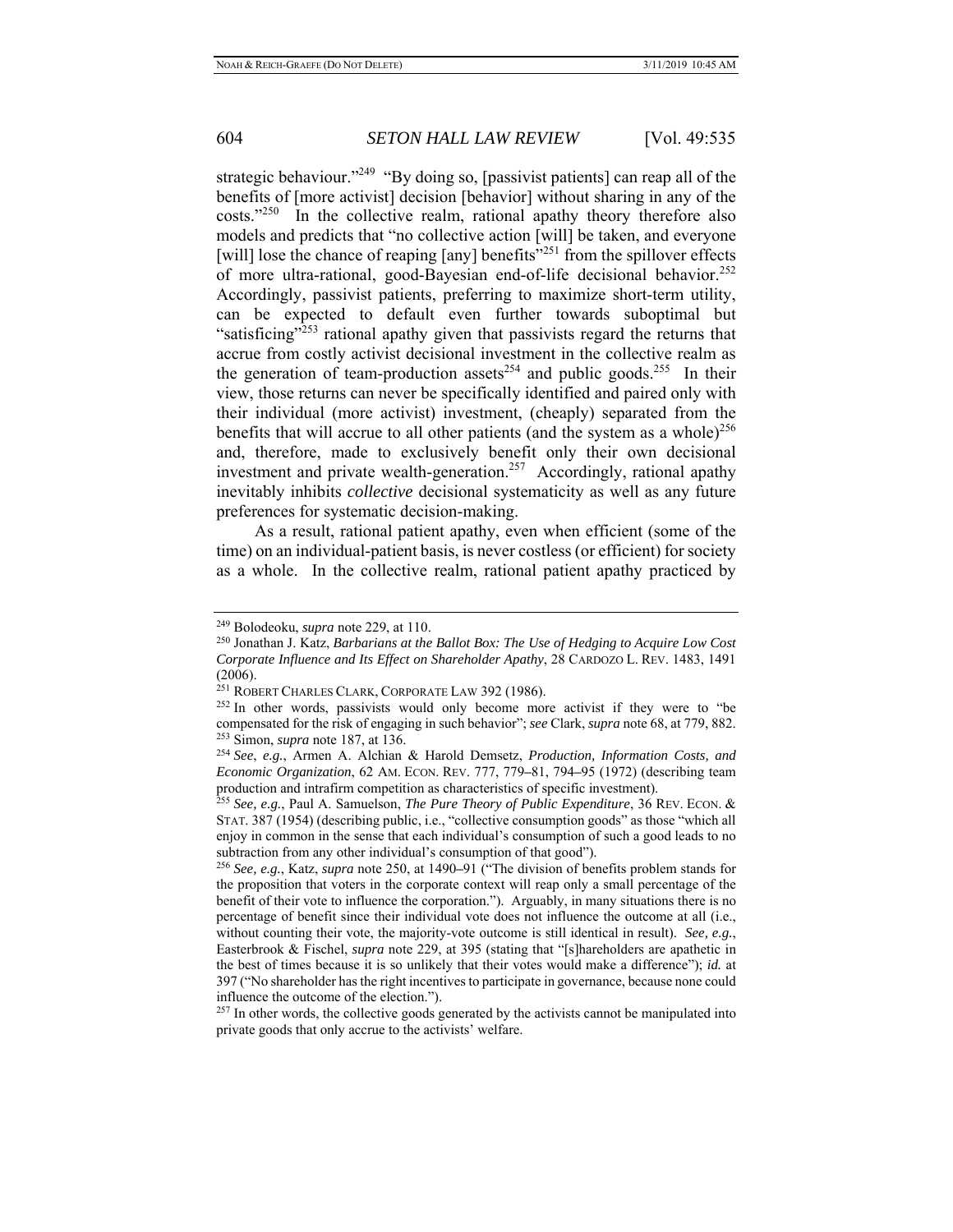passivist patients and physicians wrongly assumes "that if our actions are individually blameless, then the sum of our actions will be good for society."<sup>258</sup> Accordingly, when aggregating the modelling and prediction of rational apathy theory in both its individual and collective patient dimensions, rationally-apathetic patients and physicians incentivize a health care system to feature the following trends (as negative spillover effects of their suboptimal complex medical and end-of-life decisional behavior):

- 1. to further orient the provision of medical care towards unmitigated overutilization of care that may be either medically inappropriate, or contrary to patient wishes if better informed, or both;
- 2. to further increase the complexity and transaction costs of future activist-patient investments in rationally optimal health care decision-making;
- 3. to further amplify the transaction-cost-avoiding value of rational apathy and the decisional efficiency of rational ignorance in an autopoietic manner;
- 4. to reinforce the isolation and atomistic competition<sup>259</sup> prevalent in the market for rational-patient decisionmaking (often under the guise of patient autonomy) for purposes of inhibiting the formation of patient coalitions

<sup>258</sup> Matthew Stewart, *The Birth of a New American Aristocracy*, ATLANTIC, June 2018, at 48, 53. *Cf.* Katz, *supra* note 250, at 1491 ("The free rider problem causes a shareholder to 'sit back' and let his fellow shareholders invest the time and energy in casting ballots."). 259 Atomistic competition prevails in "a market characterized by numerous individual actors

on both sides, all without market power." DICTIONARY OF SOCIAL SCIENCES (Craig Calhoun ed., 2002). In the current context, atomistic competition means that the prevailing number of passivist patients, through an enormous daily multitude of individual patient-physician "transactions," co-generate rational patient apathy (in the broad sense) and, with it, suboptimal medical decision-making considerably below total (agency and social) costs—all without much or any power held by individual (and more activist) patients to change these "market" conditions. Thus, due to atomistic competition, the activist patient competes independently (for less apathetic decision-making) and without much, if any, ability to distinguish herself from the passivists or to offer physicians a better "product" (i.e., joint informed-consent outcome). As a highly sporadic and irregular informed consenter, she cannot reach economies of scale in terms of setting good-Bayesian updating as a more prevalent condition in the marketplace for informed consent. Thus, her share of this market is so small that in practice she cannot, by changing her decisional output to more good-Bayesian, less rationallyapathetic choice behavior, influence the market share or "income" derived from sub-optimal medical decision-making by passivist patients. To counteract these system-wide distortions of the atomistic competitive process on patients themselves and to incentivize "better bad-Bayesian" medical decision-making overall, cooperation (if not, cooperatives) among activist patients, as well as between activist patients and activist doctors, would be necessary. This would allow activist patients to formulate and bundle their patient interests in matters of informed consent and, thus, as collective "buyers" of informed consent, to bring rational patient apathy into conformity with actual supply- and demand-side preferences for informed consent.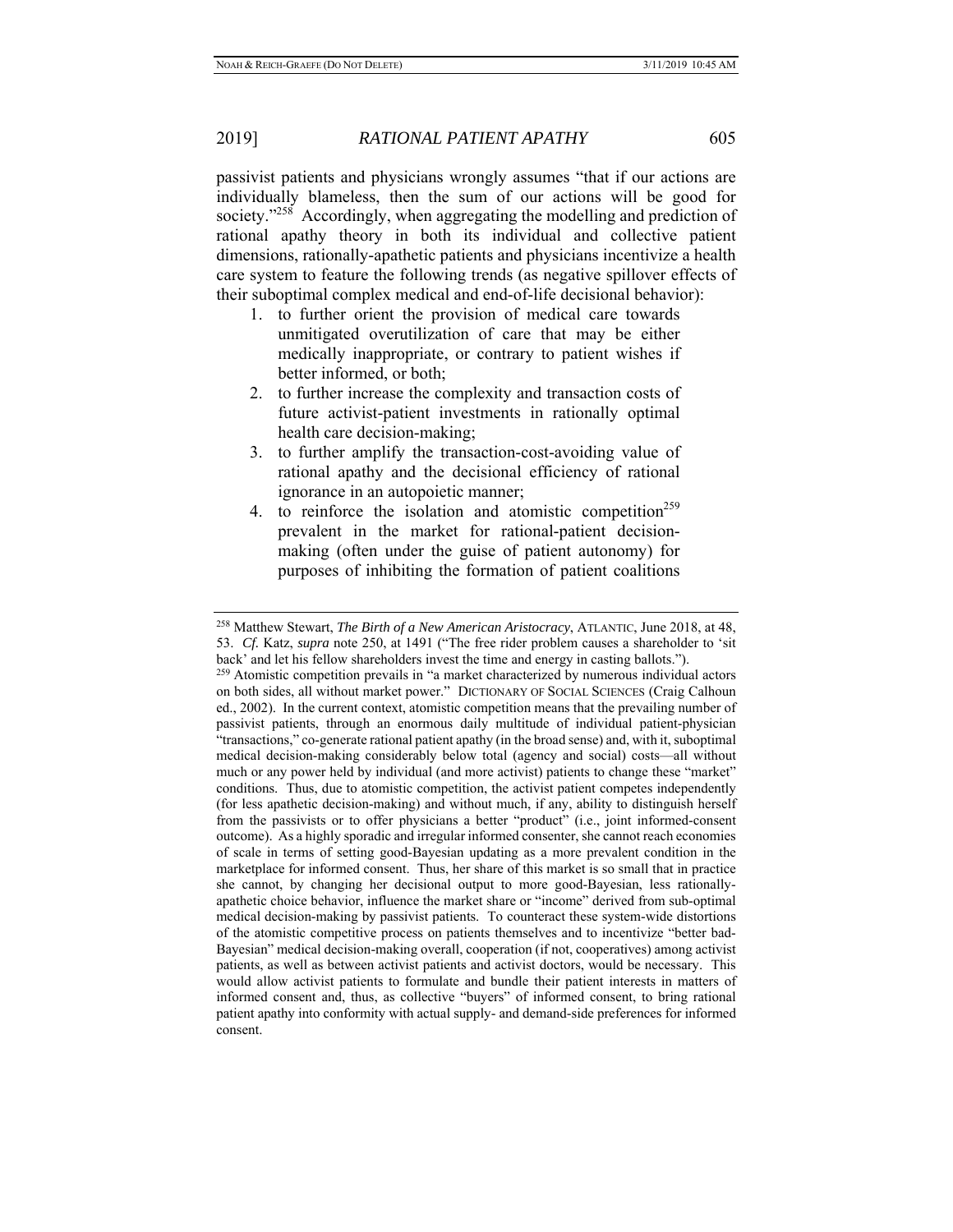and the collective-activist participation of patients in a more global, patient-oriented optimization of health care (decisional) systems; $^{260}$  and

5. to further aggravate, rather than mitigate, the average vertical agency  $costs^{261}$  and horizontal social costs<sup>262</sup> generated within the physician-patient relationship, especially in complex medical and end-of-life care.

In other words, the aggregate result of this cascade of effects of rational patient apathy perpetuates a race to the bottom with respect to making "best" choices for therapeutic and end-of-life care of seriously ill patients. The vicious cycle of rational apathy and rational ignorance—coupled with the various internal and external incentives that physicians have to minimize and avoid robust, time-consuming decisional support as to treatment options, individual patient preferences and the potential benefits of less care—will be difficult to disrupt and to partially reverse for those individual patients and physicians with activist decisional preferences.

### IV. PRACTICAL AND LEGAL EFFECTS

 The practical and legal effects of rational patient and physician apathy, fully-aggregated, on the experience of health care and informed consent for seriously ill and terminally ill patients are both insidious in process and deleterious in result. Together, they operate as a massive obstacle to activist patient and physician participation in and improvement to the delivery of complex medical care and its system-wide decisional governance.<sup>263</sup>

## A. *Practical Effects: The Death of Rational Patient Apathy*

In each of its four dimensions,  $264$  rational patient apathy reinforces four fundamental fallacies and majoritarian beliefs shared among large parts of U.S. end-of-life care stakeholders (patients, doctors, hospitals, insurers, long-term care facilities, etc.)—namely:

1. the fallacy that, on an individual-patient basis, optimal medical treatment is, or (with sufficient effort and evidence base) should be, *identifiable* and therefore that optimal medical decision-making is possible in absolute terms

<sup>&</sup>lt;sup>260</sup> The collective-action problem for patients, in particular, end-of-life patients makes it hard, if not impossible, for patients to comprehend, select and monitor the quality of their care specifically, and the quality of their overall health care access globally.<br><sup>261</sup> I.e., as between patient-beneficiary-principal and physician-fiduciary-agent.<br><sup>262</sup> I.e., as among all patients.<br><sup>263</sup> Cf. Katz, *supra* no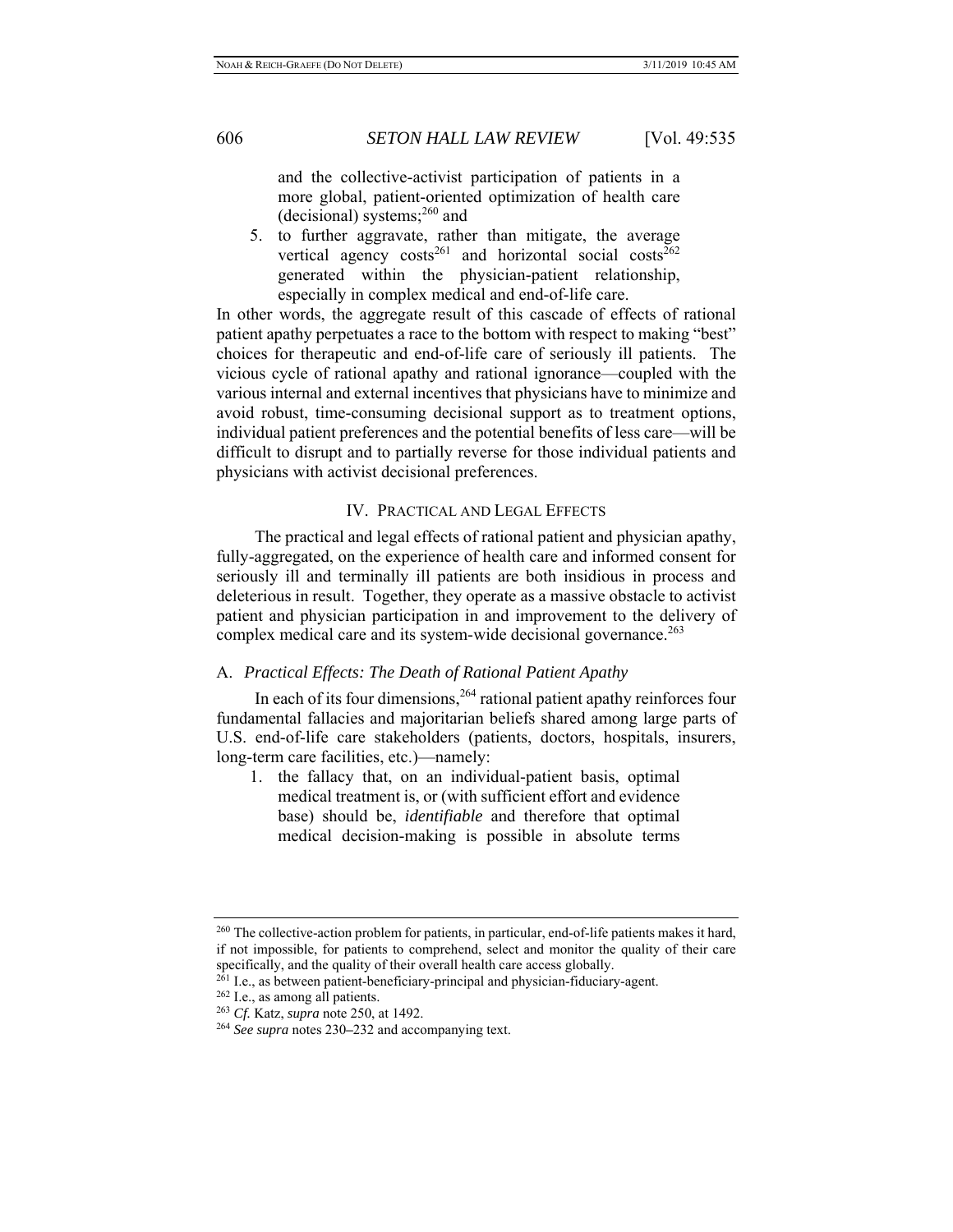through prospective knowledge since outcomes are sufficiently predictable;<sup>265</sup>

- 2. the fallacy that, on an individual-patient basis, optimal medical treatment is, or (with sufficient effort and evidence base) should be, *verifiable* and therefore that optimal medical decision-making can be validated in absolute terms through retrospective knowledge since outcomes are sufficiently ascertainable; $^{266}$
- 3. the fallacy that medical decision-making (informed or otherwise), on an individual-patient basis, is wholistically optimal *only* when choosing prospectively-identified optimal medical treatment;<sup>267</sup> and
- 4. the fallacy that suboptimal medical decision-making (informed or otherwise) can, on a system-wide basis, be "nudged"<sup>268</sup> prospectively into optimal medical treatment

<sup>265</sup> *Cf.* Stiles & So, *supra* note 34, at 284 (discussing, as a first general assumption in the context for health care delivery, "that for any care-giving scenario, there exists the equivalent of a medical bull's eye, a scientifically ideal treatment known to yield the best clinical outcome").

<sup>&</sup>lt;sup>266</sup> *Id.* (discussing, as a second general assumption in the context for health care delivery, "that the treatment administered, whatever form it takes (e.g., medication, procedure or device) causes specific outcomes [obviating] the need to consider variations in outcomes introduced by events occurring beyond the confines of the healthcare system and leav[ing] the decisionmaker with a far more computable problem").

<sup>&</sup>lt;sup>267</sup> *Id.* (discussing how the "analytic power gained from this [second] assumption is the ability to model the care-giving process such that the scientifically ideal treatment yields the optimum clinical outcome and anything other than the scientific ideal produces a suboptimal result"). *See also* Schlesinger, *supra* note 28, at 369 (discussing how "most choice-enhancing policies are predicated on a simple, but intuitive, model of decision-making [which] presumes that (a) consumers have well defined expectations (i.e. they know what they want from their medical care or health insurance), (b) they can coherently evaluate their current health care experiences in light of these expectations and (c) if dissatisfied, will learn about alternatives to their current circumstances").

<sup>268</sup> *See, e.g.*, RICHARD H. THALER & CASS R. SUNSTEIN, NUDGE: IMPROVING DECISIONS ABOUT HEALTH, WEALTH, AND HAPPINESS (2009); NUDGING HEALTH: HEALTH LAW AND BEHAVIORAL ECONOMICS (I. Glenn Cohen et al. eds., 2016); Epstein, *supra* note 133; Megan S. Wright, *End of Life and Autonomy: The Case for Relational Nudges in End-of-Life Decision-Making Law and Policy*, 77 MD. L. REV. 1062 (2018). At heart, nudging inescapably counts on rational inertia (*see infra* note 289). Accordingly, nudging takes advantage of and encourages rationally-apathetic decisional behavior rather than to promote less apathetic decision-making on both an individual and a collective basis. Nudging is about changing defaults and herding people into more "correct" decisional *outcomes* (with the "correctness" of outcomes being determined by some objective, inevitably normative and, usually, benign paternalistic standard) rather than allowing people to make decisions more "correctly" based on their subjective preferences. "Correctness" here only means that patients choose with more procedural rationality (i.e., as "better bad-Bayesians;" *see infra* note 291 and accompanying text) at their respective, personal level of decisional ability, guided by their own values and preferences.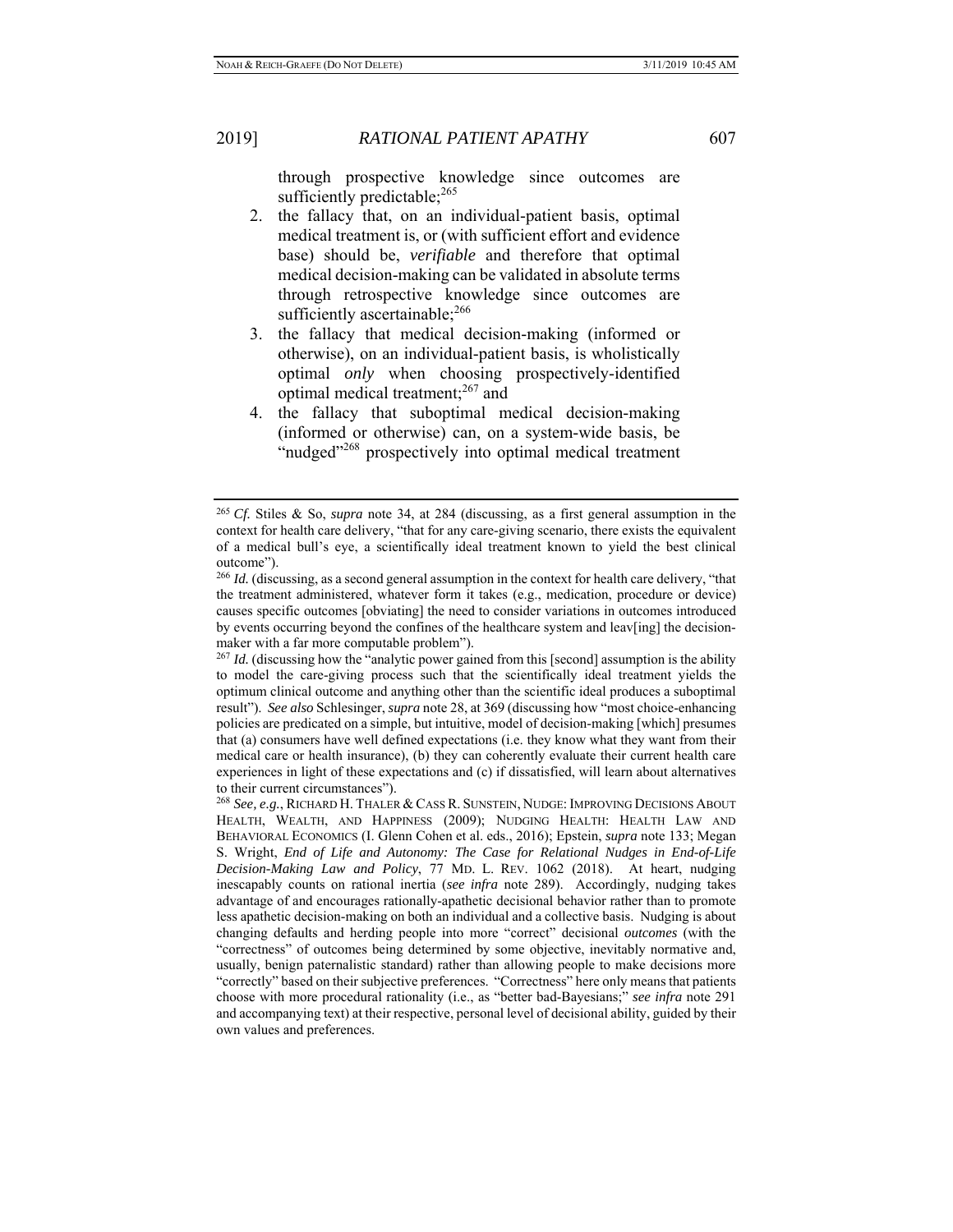decisions and outcomes—both system-wide and on an individual-patient basis.

 As a result, all medical decision-making subject to rational patient apathy is rationally suboptimal given apathy's deleterious effects. Unfortunately, the end-of-life decision-making context further aggravates this suboptimality. In general, rational patient apathy suppresses rational awareness of mortality (and with it, Knightian uncertainty of the conditions of one's future) in order to make an uncertain future imaginable, expectable, and predictable.<sup>269</sup> It is the cognitively convenient, apathetic decision to not decide—not at this time, maybe later, if ever—and to create an existentially necessary illusion of a foreseeably unlimited remainder of life. At the end of life,<sup>270</sup> however, this meta-utility abruptly ceases.<sup>271</sup> And because of its insidious nature, the meta-utility of rational apathy ceases without forewarning. Now, there is suddenly and unexpectedly little quantity and livable quality of future left. Now, mortality becomes virtually impossible to suppress rationally via decisional apathy. "Later, if ever" morphs "forever" into "now, or never." In other words, the meta-utility of rational patient apathy as an "affect meta-heuristic"<sup>272</sup> is what expires and "dies" first

<sup>269</sup> *Cf.* SOLOMON ET AL., *supra* note 6, at 66 ("[Modern humans'] capacity to strategize, to make decisions, to design and to plan based on an imagined future represented by words and symbols, is something no other creature on earth was then, or is now, able to do."). The imagination of one's personal future, therefore, requires awareness of a different future than may be preferred, including, a non-future for the one doing the imagining.<br><sup>270</sup> "End of life" can mean different things in different contexts. Here, we use it to refer to

that point where the patient understands that she will eventually die from her disease no matter what additional medical interventions she accepts in the meantime. 271 *Compare* Easterbrook & Fischel, *supra* note 229, at 420 ("Because of the easy availability

of the exit option through the stock market, the rational strategy for dissatisfied shareholders in most cases, given the collective action problem, is to disinvest rather than incur costs in attempting to bring about change through the voting process."), *with* Arthur R. Pinto, *Corporate Governance: Monitoring the Board of Directors in American Corporations*, 46 AM. J. COMP. L. 317, 326 (1998) (pointing out that "shareholders in publicly traded corporations are viewed as passive with a preference to exit by selling rather than using their voice to challenge management"). Passivist patients cannot exit and rectify their prior investment in bad-Bayesian decision-making. Similarly, they have not practiced earlier the use of their voice to challenge their own bad-Bayesian life management for purposes of "better bad-Bayesian" decision-making and control. Now that their investment is sunk, i.e., irretrievable, in absolute terms, their rationally-apathetic/ignorant investment horizon arrives at its inevitable and final end point. While Easterbrook and Fischel find it "difficult to imagine a more effective exit option than the market in shares," passivist patients find it difficult to imagine a less effective exit option than the death that is staring them into the face.

Easterbrook & Fischel, *supra* note 229, at 420 n.70. 272 Whereas an "affect heuristic" (McCaul et al., *supra* note 172, at S107) constitutes a "decision-making strategy that bases decisions on the rapidly experienced good and bad feelings attached to decision alternatives" (Slovic et al., *supra* note 29), i.e., in terms of substantive, on-the-merits rationality, rational patient apathy is what we call an "affect metaheuristic" in that it is a decision-making strategy that bases and reiterates substantive nondecision on the rapidly experienced bad feeling of engaging in the procedurally-rational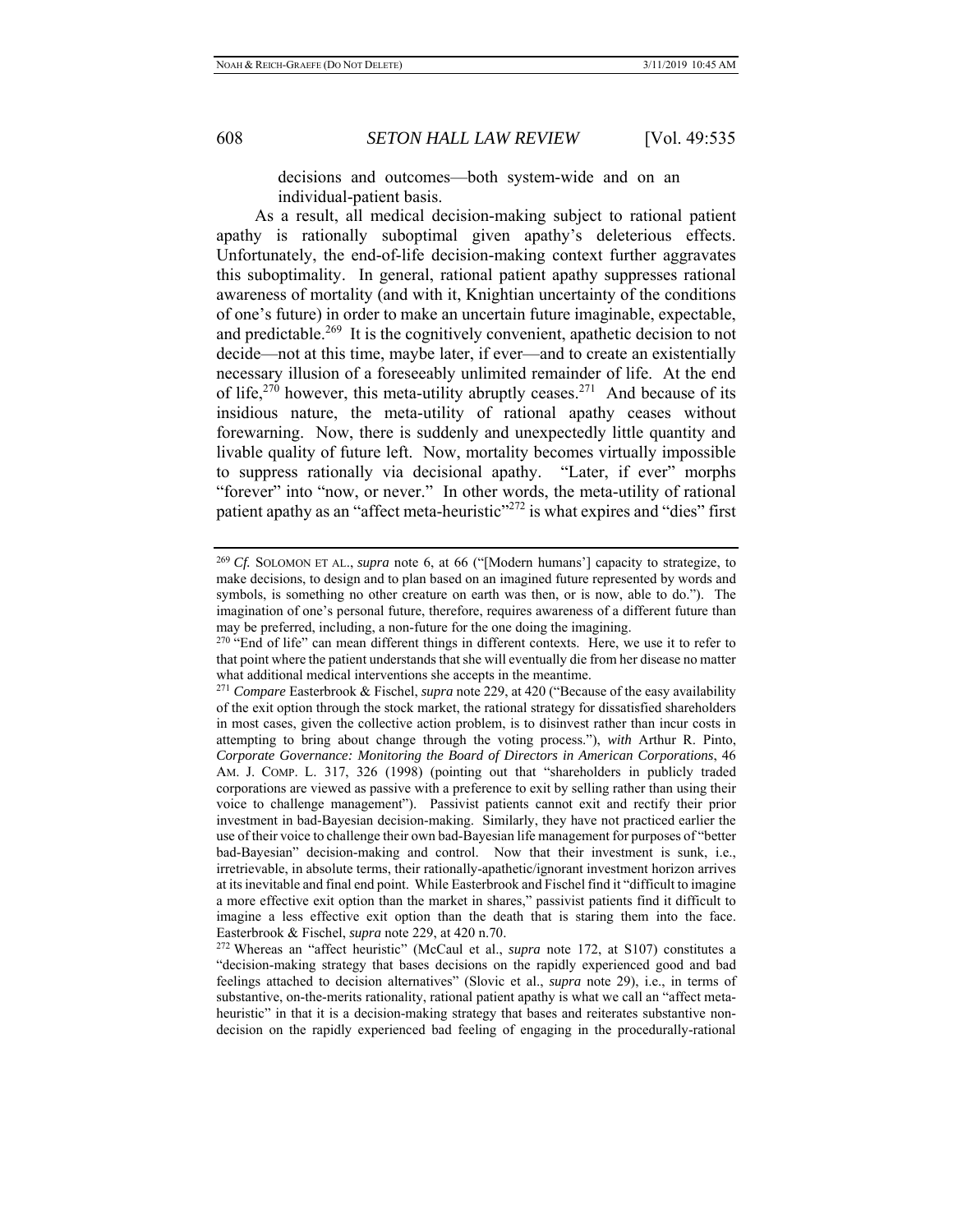at the end of life (assuming a patient like June with, at least, some sentient awareness of her situation). Like overall human mortality, this eventual termination of rational patient apathy is logically predictable because it is always certain.273

Since apathy no longer "buys" the patient anything<sup>274</sup> in terms of a long-term future outlook at the end of life (and therefore, is no longer minimally rational),<sup>275</sup> all of the patient's earlier, life-long utility "purchases" via the "currency" of rational apathy also, retrospectively, become suspect as to their true overall value.<sup>276</sup> The added burden of this suspicion may, in general, make dying even more difficult from an emotional and cognitiveload perspective. As brutal as it may sound, we would expect and posit that those more activist patients who can look back over their lives and can recognize and abandon their prior apathetic decision-making (not only with regard to health care but also other major life decisions) and become more ultra-rational with their choice behavior going forward, even for the bit of time left at the end of their respective lives, will be "better off" as they

management strategy or (ii) an "adaptive toolbox" coping-with-uncertainty strategy, it is a terribly inefficient strategy in either case: in any life-long "battle" of apathy versus *timor mortis*, we posit that the latter will always win. *See* SOLOMON ET AL.,*supra* note 6, at 210**–**15 (discussing terror management theory); *see also* Gerd Gigerenzer, *The Adaptive Toolbox*, *in* BOUNDED RATIONALITY: THE ADAPTIVE TOOLBOX 37 (Gerd Gigerenzer & Reinhard Selten eds., 2001).

decision alternative of more ultra-rational, good-Bayesian updating (and of the resultant loss of apathetic meta-utility).

 $^{273}$  End-of-life patients can, of course, pretend to remain outwardly apathetic and ignorant. We posit, however, that in an at least minimally-rational sphere of decisional awareness, *timor mortis* will always "pierce through" any such pretense. Thus, no further utility derives from the prior belief that rational apathy pays better. Accordingly, any continued bad-Bayesian updating of this prior belief is now perfectly-irrational calculative behavior.<br><sup>274</sup> If rational apathy is part of the human condition and can be regarded as either (i) a terror

 $275$  Rational apathy is a long-term strategic tool aimed at attaining life-long decisional utility through the cumulative effect of small everyday decisional increments and accretions of apathy. At the doorstep of nonexistence, any long-term strategic decision-making for one's own future ends.

<sup>&</sup>lt;sup>276</sup> In other words, we hypothesize that the certitude of a given patient's convictions vis-à-vis the general utility of rational apathy may be severely waning at the end of life. Indeed, the patient might recognize her life-long, ultimately futile investment in what Bryan Caplan has modelled as "rational irrationality": "If the most pleasant belief for an individual differs from the belief dictated by [more ultra-]rational expectations, agents implicitly weigh the hedonic benefits of deviating from [more ultra-]rational expectations against the expected material costs of self-delusion [assuming that these] kinds of errors are privately costless." Caplan, *supra* note 237, at 4. Accordingly, the end-of-life patient may now not only realize the social inefficiency of rational patient apathy across the entire health care delivery system caused by prior "private irrationality," *id.*, of both herself and similar passivist patients, but she may also begin to question the assumed costlessness to herself of her private-irrationality decisionmaking and thus begin to painfully ascertain the compounded personal opportunity costs of having forgone the benefits of second-best, "better bad-Bayesian" choice behavior for most of her adult life.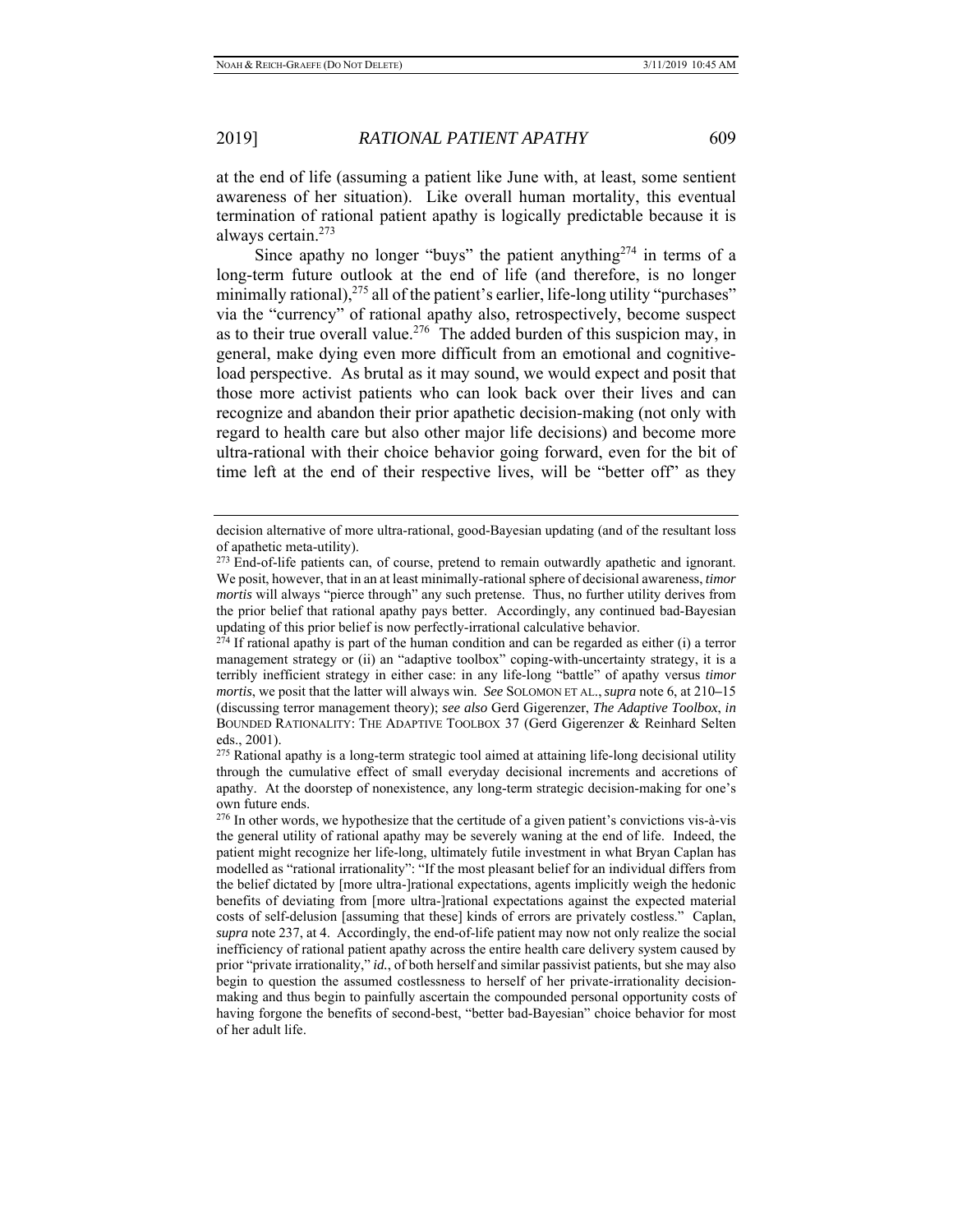prepare to die. Accordingly, we hypothesize that rational patient apathy has to "die" first, be abandoned, or otherwise not be present at the very end of life in order for the individual rationally-apathetic patient to "die well."

 Unfortunately, when already *in extremis* or close to it, good-Bayesian decision-making constitutes an impossibly tall order—psychologically, emotionally, and cognitively.<sup>277</sup> Even worse, there is one's life-long decisional momentum against good-Bayesian decision-making. First, any awareness of the private costs of Bayesian error—i.e., the cumulative decisional-utility costs of rational apathy and rational ignorance practiced over the course of an entire lifetime—is virtually non-existent in a mindset that conveniently discounts these costs by "counting" on a continued life of indeterminable duration (and, with it, costless course correction, if absolutely necessary). Second, discounting does not mean that rational apathy is indeed costless. Any exercise of decisional apathy creates more personal preference and moral hazard for additional minimally-rational decision-making in a future deemed open-ended and foreseeably neverending.<sup>278</sup> When the actual future becomes tangibly scarce at the end of life, the "intangible loss-producing propensities of the [rationally-apathetic] individual"<sup>279</sup> over the course of her lifetime will suddenly materialize and reveal themselves. In this regard, we also hypothesize that—not only system-wide but also on an individual-patient basis—the decisional-utility cost of rational apathy and ignorance compounds over time, namely, in tiny sediments and accretions of per-decision "apathy fees,"<sup>280</sup> and that the deferred payments of those apathy fees, fully compounded, will become due on demand in a sudden "balloon payment" at the end of life. Thus, not only does prospective meta-utility "unexpectedly" end towards the end of life, but the total trading costs of one's prior apathy-financed meta-utility become "unexpectedly" due.<sup>281</sup>

<sup>277</sup> *Cf.* Schlesinger, *supra* note 28, at 367 ("[C]hoice itself is never simple from the patient's perspective. The stakes are too high, making the choices fraught with anxiety. The consequences are impossible to fully anticipate, rendering judgments at best semi-informed guesses. And the circumstances are never really amenable: either the patients are healthy and therefore cannot be bothered to dwell much on medical matters—or they are sick, which often limits their capacity to process a lot of complicated information.").<br><sup>278</sup> *Cf.* Pauly, *supra* note 58, at 535.<br><sup>279</sup> *Id.* at 535 (quoting OLIVER D. DICKERSON, HEALTH INSURANCE 463 (rev. ed. 1963)).<br><sup>280</sup> Each fe

heuristic, rationally-apathetic behavior as compared to a single decision produced through algorithmic, Bayesian behavior. Research suggests that even moderate attempts at the latter decisional mode may lead to reductions in post-choice satisfaction—a type of decisional cost saved, on a single-decision basis, through rationally-apathetic behavior. *See, e.g.*, Timothy D. Wilson et al., *Introspecting About Reasons Can Reduce Post-Choice Satisfaction*, 19 PERSONALITY & SOC. PSYCHOL. BULL. 331 (1993).<br><sup>281</sup> In other words, life-long engagements in rational patient apathy are "buy-now-pay-later"

transactions gone wrong. Passivist patients "finance" the cost of ultra-rationality through apathy (thus, every time they "finance," they avoid the personal expense of producing by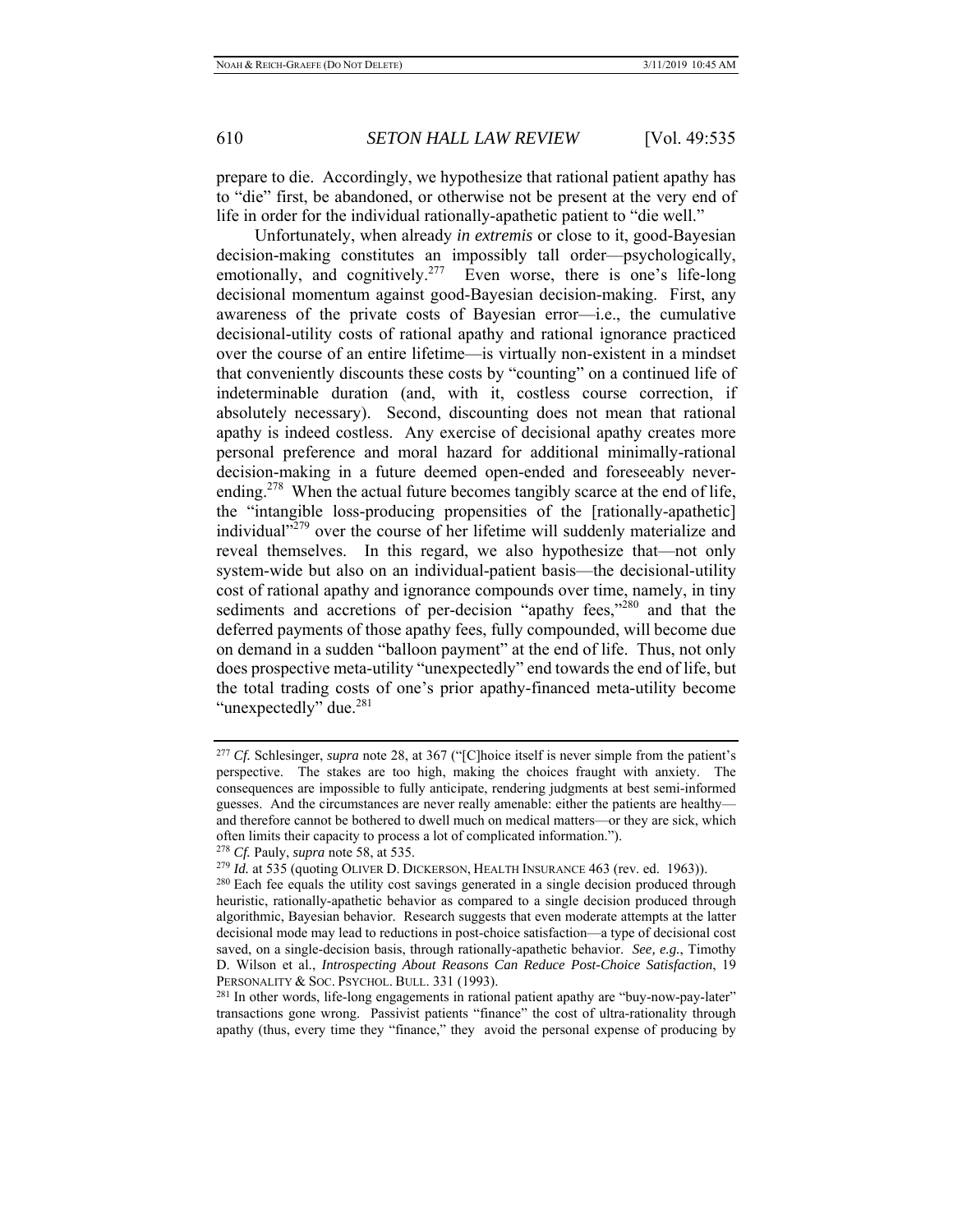And we are talking existentially heavy apathy costs materializing and revealing themselves here: assuming, at the end of life, that (i) patients have self-awareness of prior suboptimal choices—which with the benefit of hindsight can be recognized as suboptimal $282$  and therefore will lead to the awareness of regret, $^{283}$  and (ii) patients have self-awareness of suboptimal prior decisional task completion<sup>284</sup>—which with the benefit of hindsight can be recognized as suboptimally done and will lead to the awareness of unfulfilled decisional potential,  $285$  patients are now openly burdened with the following costs:

- 1. the compounded opportunity cost of all rationally-apathetic and regret-inducing choices made over their entire cognitive lives (in terms of current awareness of once available but now permanently lost choice opportunities *apathy costs of earlier choice-initiation avoidance*),
- 2. the psychological cost of facing an absolute bar to complete all earlier decisional tasks that were accomplished suboptimally (in terms of current decisional impotence notwithstanding current awareness of what the better choices would have been—*apathy costs of earlier choiceratification avoidance*),
- 3. the psychological cost of regret awareness itself as a result of the inability to revise prior suboptimal decisions (in terms of current disappointment with one's own past decisional performance—*apathy costs of earlier choicemonitoring avoidance*), and

themselves more ultra-rational decisional behavior and outcomes) and now, at the end of life, they lack both "revenues" and "savings" to repay earlier financings and, at the same time, produce "better bad-Bayesian" end-of-life choice behavior (*see infra* note 291 and accompanying text)—in particular, given that they never learned to produce their own ultrarational decisional "income" and "resilience."

<sup>&</sup>lt;sup>282</sup> "Suboptimal" here means not achieving "subjective ultra-rationality"—that is, the maximum of "better bad-Bayesian" choice (*see infra* note 291 and accompanying text) at the maximum of a given human's current rational capabilities at the respective time(s) of her choice.

<sup>283</sup> *See generally* David E. Bell, *Regret in Decision Making Under Uncertainty*, 30 OPERATIONS RES. 961 (1982); Terry Connolly & Jochen Reb, *Regret in Cancer-Related Decisions*, 24(4) HEALTH PSYCHOL. S29 (Supp. 2005); Benjamin Djulbegovic et al., *Eliciting Regret Improves Decision Making at the End of Life*, 68 EUR. J. CANCER 27 (2016); Athanasios Tsalatsanis et al., *Extensions to Regret-Based Decision Curve Analysis: An Application to Hospice Referral for Terminal Patients*, 11 BMC MED. INFORMATICS & DECISION MAKING 77 (2011).<br><sup>284</sup> The task here being the ratification, implementation and completion of "better bad-

Bayesian" choice (*see infra* note 291 and accompanying text) at the maximum of their current rational abilities at the respective time(s) of choice.

<sup>285</sup> I.e., awareness of lost-opportunity cost.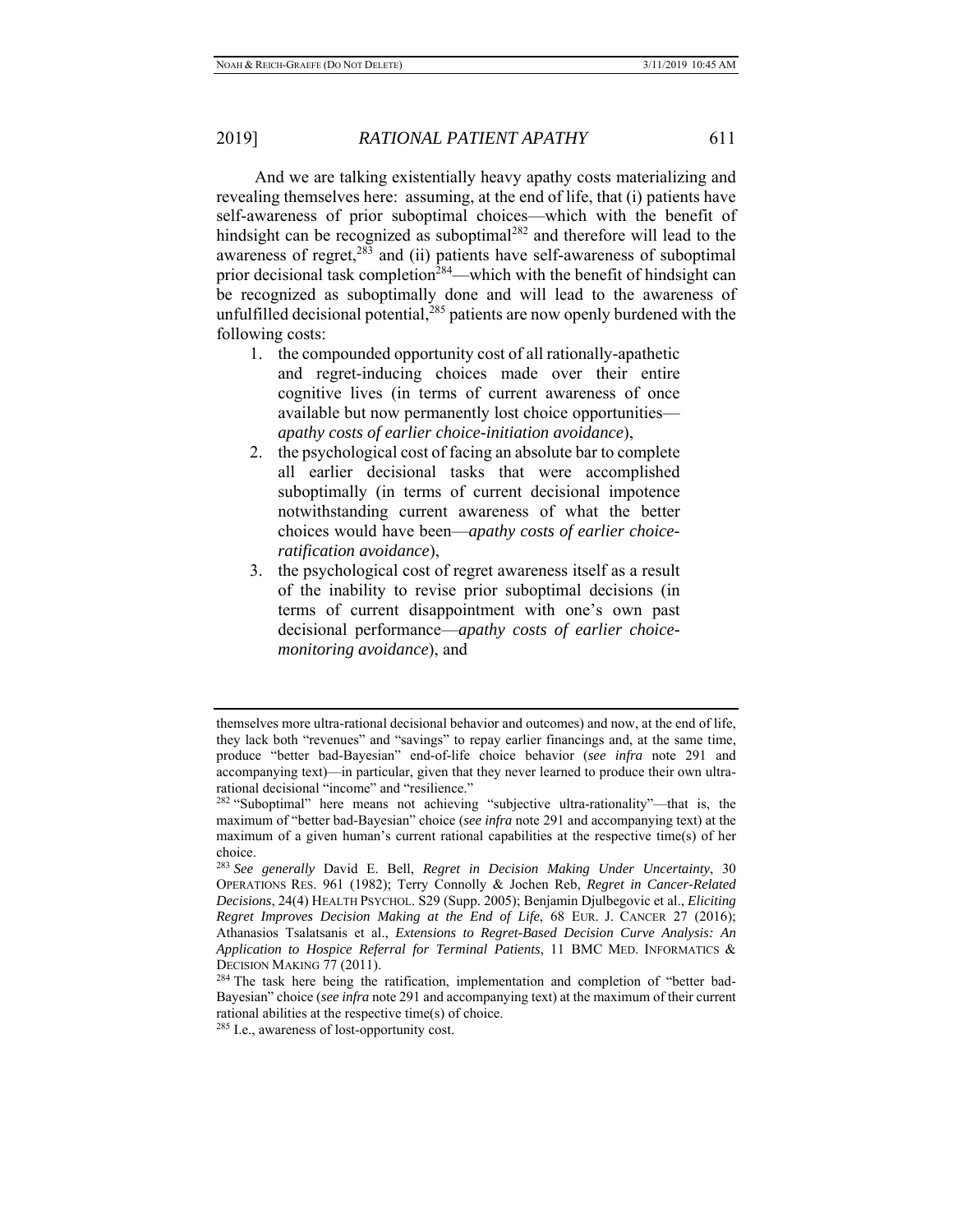4. the psychological cost of completing one outstanding and specific decisional task which is both unwanted and unreceptive to rationally-apathetic behavior (in terms of attempting, through a few remaining, time-sensitive choices, to "die well"—*apathy costs of earlier better-badchoice-rehearsal avoidance*).<sup>286</sup>

In other words, all of the dying patient's earlier-life apathy utility in terms of "hedonic tax"<sup>287</sup> avoidance and "regret avoidance"<sup>288</sup> comes to an abrupt and complete end in end-of-life decision-making. Fully aggregated, we therefore also posit that there is no such thing as "rational inertia."<sup>289</sup> Eventually, every human life runs out of time. Accordingly, decisional inertia—as the meta-utility and sum total of all rationally-apathetic and rationally-ignorant choice behavior accruing over one's entire decisional lifetime—is never costless, nor optimally cost-reducing, nor even minimally-rational in the long-term view of human life. At the end, the "meta-utility balance" of costs and benefits of decisional inertia is always a negative sum. Decisional intuition will always evaporate into thin air as any remaining time for decisional systematicity rapidly disappears.

 As with every human endeavor and skill, there seems to be at least one clear solution for making better choices: practice makes perfect.<sup>290</sup> Good decisions in dying are practiced and modelled by good decisions in living. Patients, before becoming patients, while still in good health, should work to robustly develop, through life-long practice, two fundamental qualities of their complex medical and non-medical decision-making:

1. the quality of *"better bad-Bayesian" choice behavior* i.e., patients should develop good habits of more ultra-

<sup>&</sup>lt;sup>286</sup> *See also infra* notes 348–349 and accompanying text. The costs under 1. through 4. can also be aggregated into the apathy cost of decisional-systematicity avoidance.

<sup>&</sup>lt;sup>287</sup> Bobadilla-Suarez et al., *supra* note 198, at 188.<br><sup>288</sup> Id. at 189.<br><sup>289</sup> See, e.g., Hugh H. Kim et al., *Time is Money: Life Cycle Rational Inertia and Delegation of Investment Management* 1 (Pension Res. Council, Working Paper No. WP2013-33, 2013) (describing "[i]ndividuals' tendency to maintain their [financial] portfolio allocations for long periods of time [as] investor inertia" and demonstrating that by "incorporat[ing] time costs associated with investment management . . . such inertia can be consistent with optimal behavior"). Alas, if one incorporates time cost in one direction (i.e., in terms of savings of current time not spent for purposes of short-term optimal, rationally-apathetic behavior), one also needs to incorporate time cost in the other direction (i.e., in terms of losses of later time spent as a result of prior rationally-apathetic behavior). We posit that the long-term cost of time losses eventually always catches up with the short-term benefit of time savings. In short, time always catches up *as lost*—it can never be saved.<br><sup>290</sup> "Good decisions come from experience. Experience comes from making bad decisions."

Schlesinger et al., *supra* note 83, at 38S (quoting Mark Twain); *see also* REID HASTIE & ROBYN M. DAWES, RATIONAL CHOICE IN AN UNCERTAIN WORLD: THE PSYCHOLOGY OF JUDGEMENT AND DECISION MAKING 2 (2d ed. 2010) ("Choosing wisely is a learned *skill*, which, like any other skill, can be improved with experience.") (emphasis in original).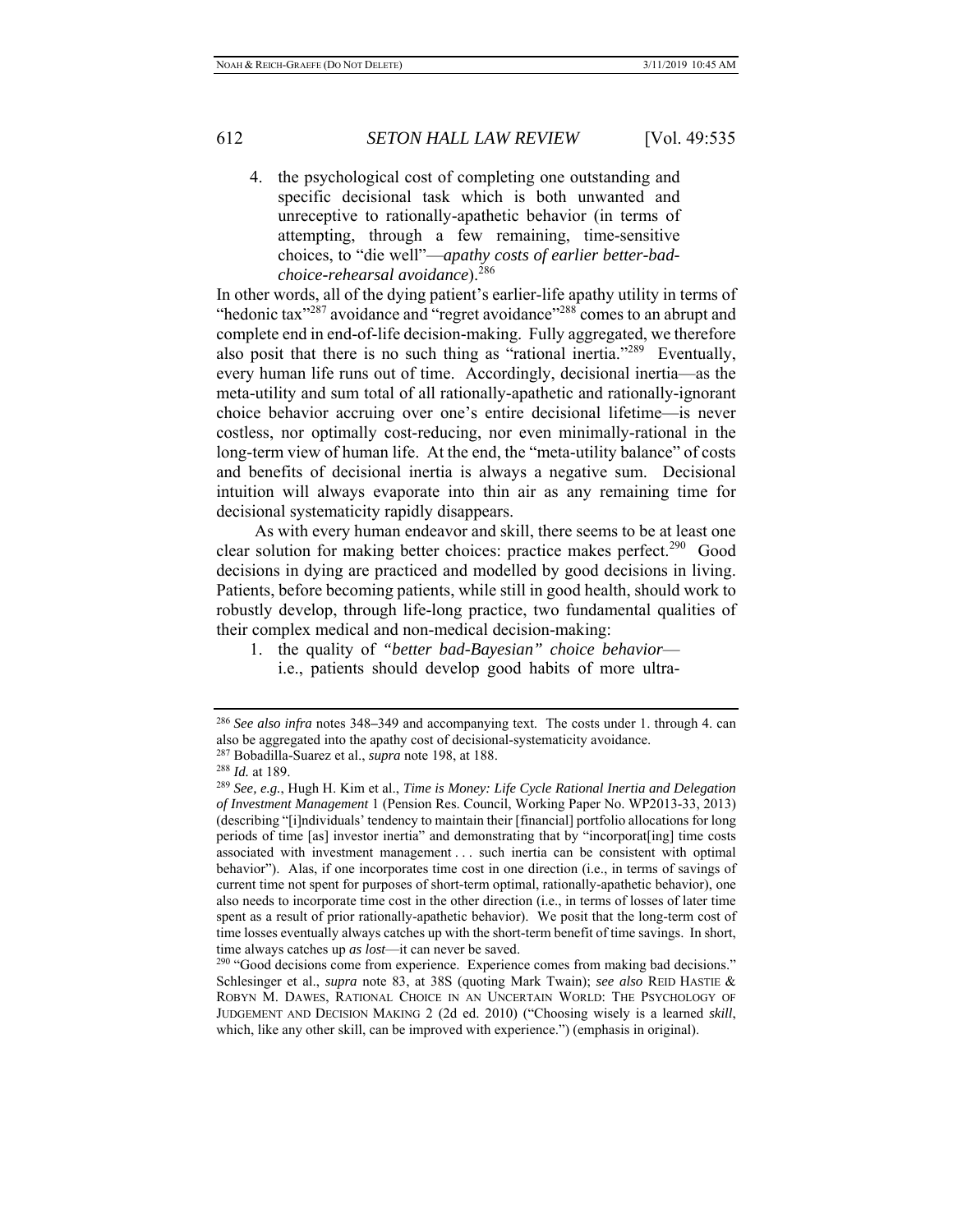rational and less biased choice behavior in order to maximize their utility of decisional outcomes; $^{291}$  and

2. the quality of *"selective bad-Bayesian" choice behavior* i.e., patients should develop an activist decisional ability to discriminate between choice situations warranting only default rational apathy<sup>292</sup> and choice situations requiring "better bad-Bayesian" choice behavior.<sup>293</sup>

## B. *Legal Effects: The Infra-Marginality of Informed Consent*

 Informed consent law is idealistic and flawed because it assumes the prevalence of Williamsonian ultra-rationality where (i) patients and physicians make decisions with only bounded rationality and opportunism

<sup>291</sup> What we call "better bad-Bayesianism" is not a *normative* decisional theory. It is neither aimed at making correct decisions nor at making decisions correctly. *Cf.* Beach & Lipshitz, *supra* note 38, at 28 ("[C]lassical decision theory does not address the question of making correct decisions, it merely addresses the question of making decisions correctly."). And it is only a *prescriptive* decisional theory to the extent that it assumes humans to be capable of decisional systematicity as a result of which they strive to optimize the value of their choices. Accordingly, "better bad-Bayesianism" accepts a given patient's ability to strive for a lessminimally-rational decisional process and outcome, therefore, to attempt attaining a personal decisional optimum. This optimum will rarely, if ever, be perfect, will often be less "better bad-Bayesian" than would be possible for similarly-situated others or even possible for the patient herself at a different time of deciding, but the "best bad-Bayesian" choice that this particular patient in her particular choice situation and under the particular conditions of the overall choice architecture at the time of deciding is personally capable of.<br><sup>292</sup> Or other cognitive heuristics and biases.<br><sup>293</sup> Accordingly, what we call "selective bad-Bayesianism" applies to the threshold decision

of whether or not to engage in "better bad-Bayesian" choice behavior. Thus, overall, "selective bad-Bayesianism" is a procedural-rationality subset of "better bad-Bayesianism." *Cf.* SOLOMON ET AL., *supra* note 6, at 53 ("Navigating through the ups and downs of life requires a delicate balance between self-deception and honest objectivity."). We all, at least intuitively, understand the prevalence and efficiency of "selective forgetfulness" in order to avoid cognitive overload. In terms of learning, the ease of short-term memory loss (as the default) and the difficulty of long-term memory gain (as a learned behavior, either by choice or circumstance) are, depending on task environment and utility preferences, either a benefit or a detriment. Thus, if rational apathy (as the default) is an autopoietic decisional behavior aimed at the ex-post suppression of cognitive awareness and current memory of earlier choice situations (in terms of "deciding not to decide and then forgetting" or "waiting to decide and then not seeing"), we also must, at least intuitively, understand that, as learned behavior, we need to exert more effort to overcome the default (short-term memory loss/rational apathy) and opt into the exception (long-term memory gain/"better bad-Bayesian" choice behavior). In terms of rational apathy, this opt-in behavior is, by necessity, both decisional and active i.e., there is no secondary passivist default overwriting and correcting the primary passivist default of apathy in case the primary default choice would lead to the prediction of suboptimal choice outcomes. Hence, "selective bad-Bayesian" choice behavior is a probabilistic utility judgment and, as with all decisional judgment, can be learned, regularly practiced (to avoid loss of "selective bad-Bayesian" memory and technique) and, accordingly, optimized. Good habits of decision-making are, in and of themselves, of immense (meta-)value and (meta-)utility.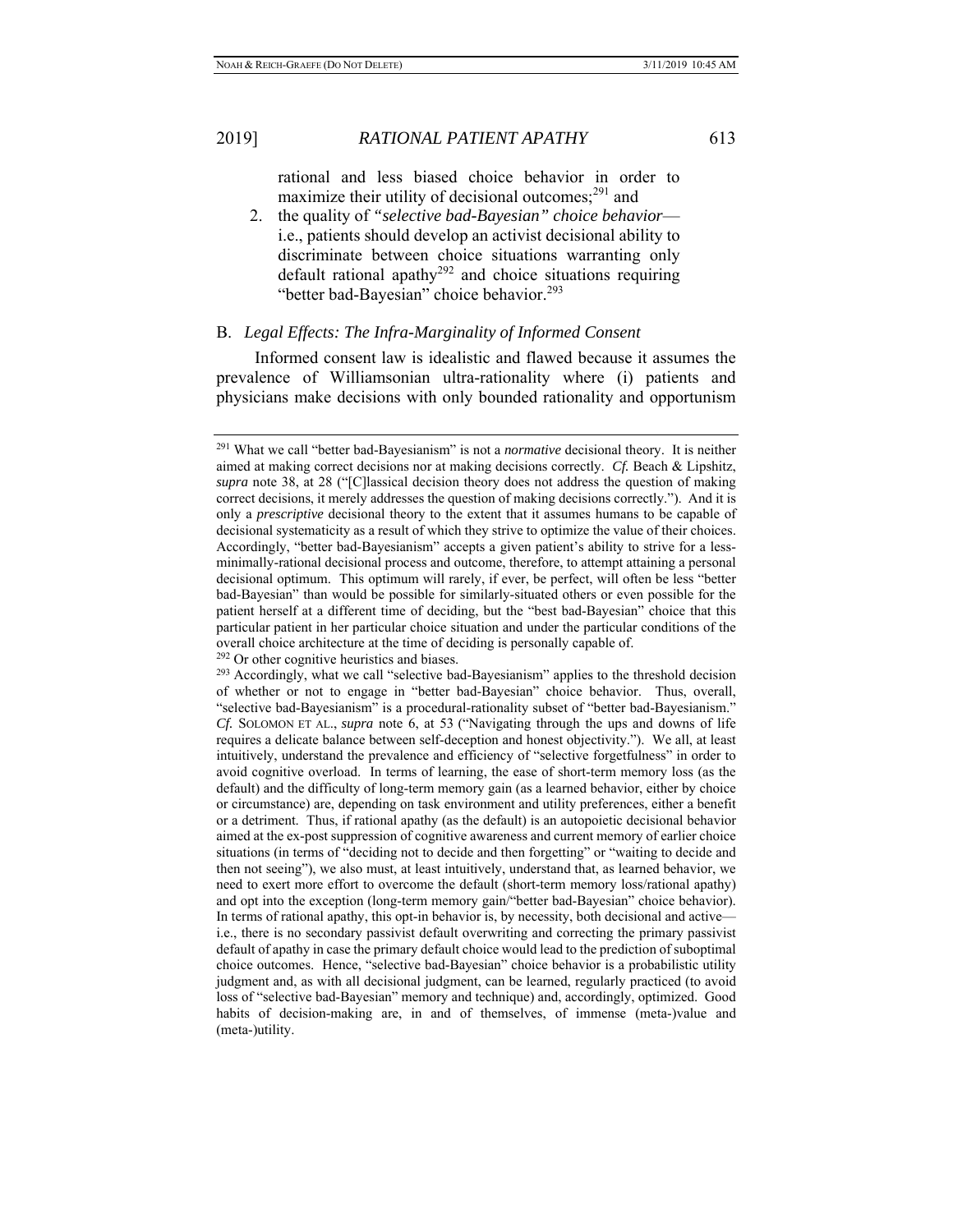as constraints, (ii) Knightian uncertainty is either absent or can be overcome by confident calculation, (iii) cognitive heuristics and biases are inapplicable, and (iv) "ultra-autonomy"<sup>294</sup> prevails across a vast spectrum of end-of-life patient populations.<sup>295</sup> In short, informed consent law "has substituted an ideal moral agent for a practical one." $296$  Dying patients, however, are rarely superheroes.<sup>297</sup> Recent developments such as decisionsupport aids, shared decision-making and nudging<sup>298</sup> may help improve the quality of end-of-life decision-making so that it comports somewhat more with the utopian ideal of informed consent.<sup>299</sup> Physicians and ethicists are now more actively advocating strategies for responding to requests for potentially inappropriate medical care.<sup>300</sup> These functional and legal rationality augmentations<sup>301</sup> and palliatives,<sup>302</sup> can, however, only make a small dent in rational patient apathy because of (i) the inherent limiting effects of various types of clinical uncertainty, including Knightian uncertainty, on an individual-patient basis, and (ii) the limitation of those mechanisms to point-of-care improvements only (i.e., when serious illness already has arisen and complex medical decisions have to be made). $303$ Although commentators have recognized that classical theories of decisionmaking do not adequately describe the realities of the process, they

<sup>&</sup>lt;sup>294</sup> *See infra* Part IV.B.1.<br><sup>295</sup> I.e., excluding only patients without current decisional capacity irrespective of the cause(s) thereof.<br><sup>296</sup> Butkus, *supra* note 65, at 76.

<sup>&</sup>lt;sup>297</sup> As in all human affairs, there are notable exceptions. *See, e.g.*, SOLOMON ET AL., *supra* note 6, at vii**–**viii ("On a rainy, gray day in December 1973, philosopher Sam Keen, writing for *Psychology Today*, trundled down the halls of a hospital in Burnaby, British Columbia, to interview a terminally ill cancer patient who doctors said had just days to live. When Keen entered the room, the dying man told him, with a touch of mortal irony: 'You are catching me *in extremis*. This is a test of everything I've written about death. And I've got a chance to show how one dies . . . how one accepts his death.' The man in the hospital bed was cultural anthropologist Ernest Becker . . . . Ernest Becker died on March 6, 1974, at the age of fortynine."). Becker's *magnum opus* is ERNEST BECKER, THE DENIAL OF DEATH (1973).<br><sup>298</sup> See, e.g., Epstein, *supra* note 133; Wright, *supra* note 268.<br><sup>299</sup> See generally Noah & Feigenson, *supra* note 3.<br><sup>300</sup> See, e.g., Gab

*Treatments in Intensive Care Units*, 191 AM. J. RESPIRATORY & CRITICAL CARE MED. 1318, 1319**–**28 (2015) (recommending use of the term "potentially inappropriate" rather than "futile" in these situations and suggesting that physicians should seek dispute resolution and, if necessary, decline to provide the requested care).

<sup>&</sup>lt;sup>301</sup> *Cf.* Patel et al., *supra* note 157, at 66–68.<br><sup>302</sup> *Cf.* Clark, *supra* note 68, at 779; Easterbrook & Fischel, *supra* note 229, at 396–97.<br><sup>303</sup> Either in actuality (i.e., the patient has been diagnosed with a hypothetically (i.e., the patient engages in advance planning for possible future situations of serious illness).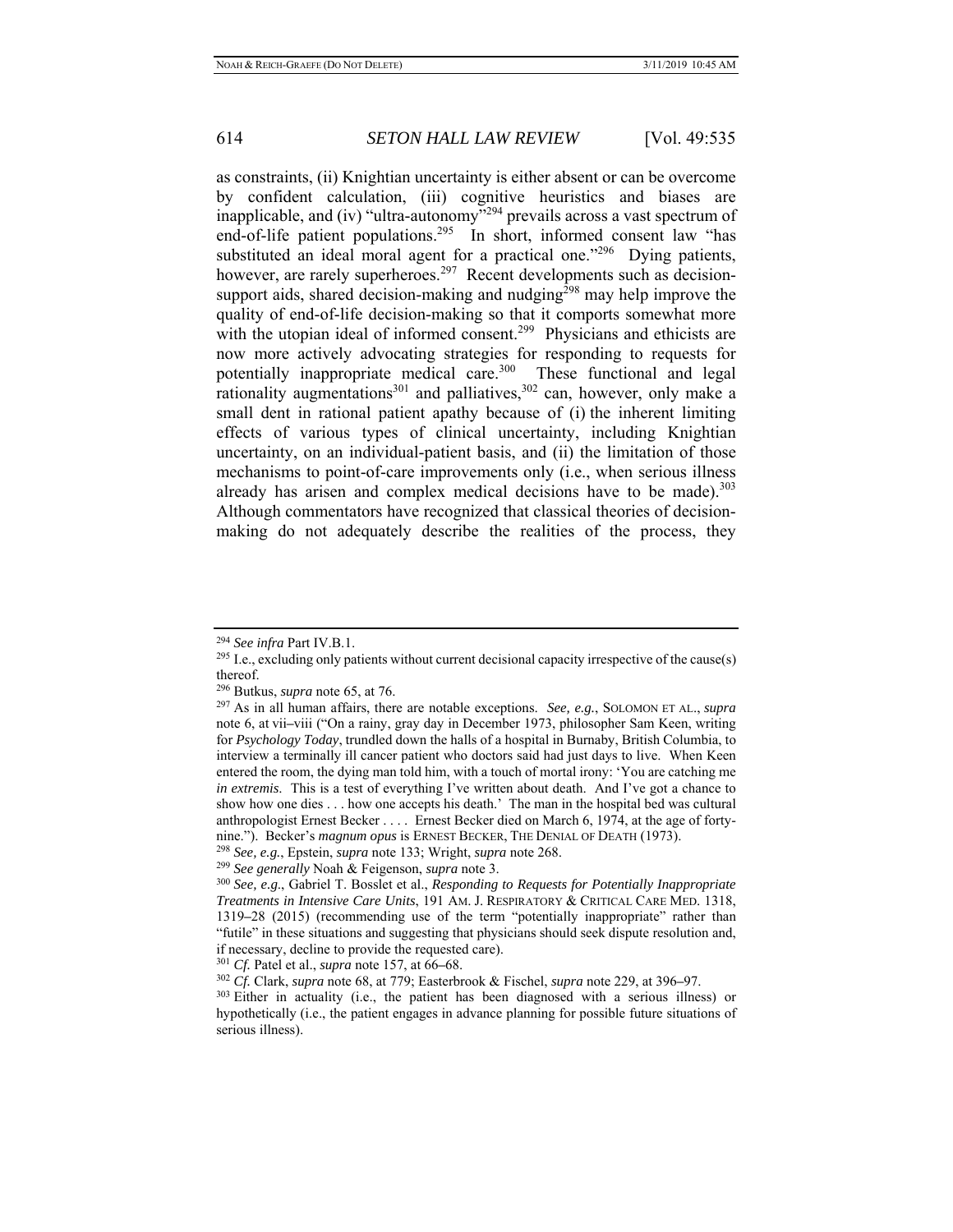nevertheless assume that a "best" decision is achievable under the right circumstances.<sup>304</sup>

 Ideally, an ultra-rational patient would not only have a deep awareness and appreciation of the impact of uncertainty on all aspects of her life (including, but not limited to, her health and mortality), but would also have practiced rational choice, with full awareness and appreciation of these limiting conditions, through a multitude of different choice contexts and iterations of similar choice situations during most of her adult life.<sup>305</sup> In other words, the ultra-rational patient would be good at making rationally competent, "better bad-Bayesian" decisions.<sup>306</sup> She would also be good at spotting her individual inclinations towards rational apathy and, in each instance, at making good, "selective bad-Bayesian" meta-utility judgments between either avoiding or engaging with apathy. Furthermore, as a highlyskilled repeat player, she would fully appreciate the cognitive "bandwidth tax" which every engagement with serious illness and the resultant involuntary exposure to a complex health care system will bring.<sup>307</sup> As a result, any treatment decision would normally come with such a high burden of calculative complexity and uncertainty that the good-Bayesian patient would simply not be able, and so would rationally refuse, to resolve and reduce the complexity and uncertainty at the point of care.<sup>308</sup>

 Notwithstanding its idealistic conception, in the context of rational patient apathy, informed consent law principally operates within the individual realm (between individual doctors and patients) as a means of avoiding litigation risk.<sup>309</sup> In the collective realm, the superficial compliance with the legal requirements of informed-consent process among doctors and patients as a group has the effect of cementing suboptimal consent outcomes.

<sup>304</sup> *See, e.g.*, McCaul et al., *supra* note 172, at S106 (noting the effects of bounded rationality and heuristics on patient decision-making but suggesting that, when decision-makers consider the probability of various outcomes for each possible choice, it is still possible to select the "best" option).<br><sup>305</sup> *Cf.* Schlesinger, *supra* note 28, at 380 ("[M]uch health care involves repeat business.").

<sup>&</sup>lt;sup>306</sup> *Cf.* John Harris, *Consent and End of Life Decisions*, 29 J. MED. ETHICS 10, 12 (2003) ("It is not people who are competent but decisions."). 307 *See, e.g.*, Ada C. Stefanescu Schmidt et al., *Boundedly Rational Patients? Part 2: Health* 

*and Patient Mistakes in a Behavioral Framework*, 1 J. BEHAV. ECON. POL'Y. 17, 19**–**20 (2017).

<sup>&</sup>lt;sup>308</sup> I.e., while still at the hospital or in the doctor's office or in any other circumstance of temporarily reduced cognitive bandwidth. Accordingly, and unless it were a situation of dire emergency, she would impose on herself a "cooling-off period" after which she would be able to reflect and decide (more) ultra-rationally. Cf. id. at 21.

<sup>&</sup>lt;sup>309</sup> See generally RUTH R. FADEN & TOM L. BEAUCHAMP, A HISTORY AND THEORY OF INFORMED CONSENT (1986). In this regard, rational patient apathy has a meta-utility similar to malpractice insurance. Insurance allows both patient and physician to minimize (if not, avoid) complementary financial risk—thus, to "un-bear" and (mostly) forget the residual risk of suboptimal choice. Unlike the patient, however, the physician will continue to bear reputational risk of malpractice (litigation).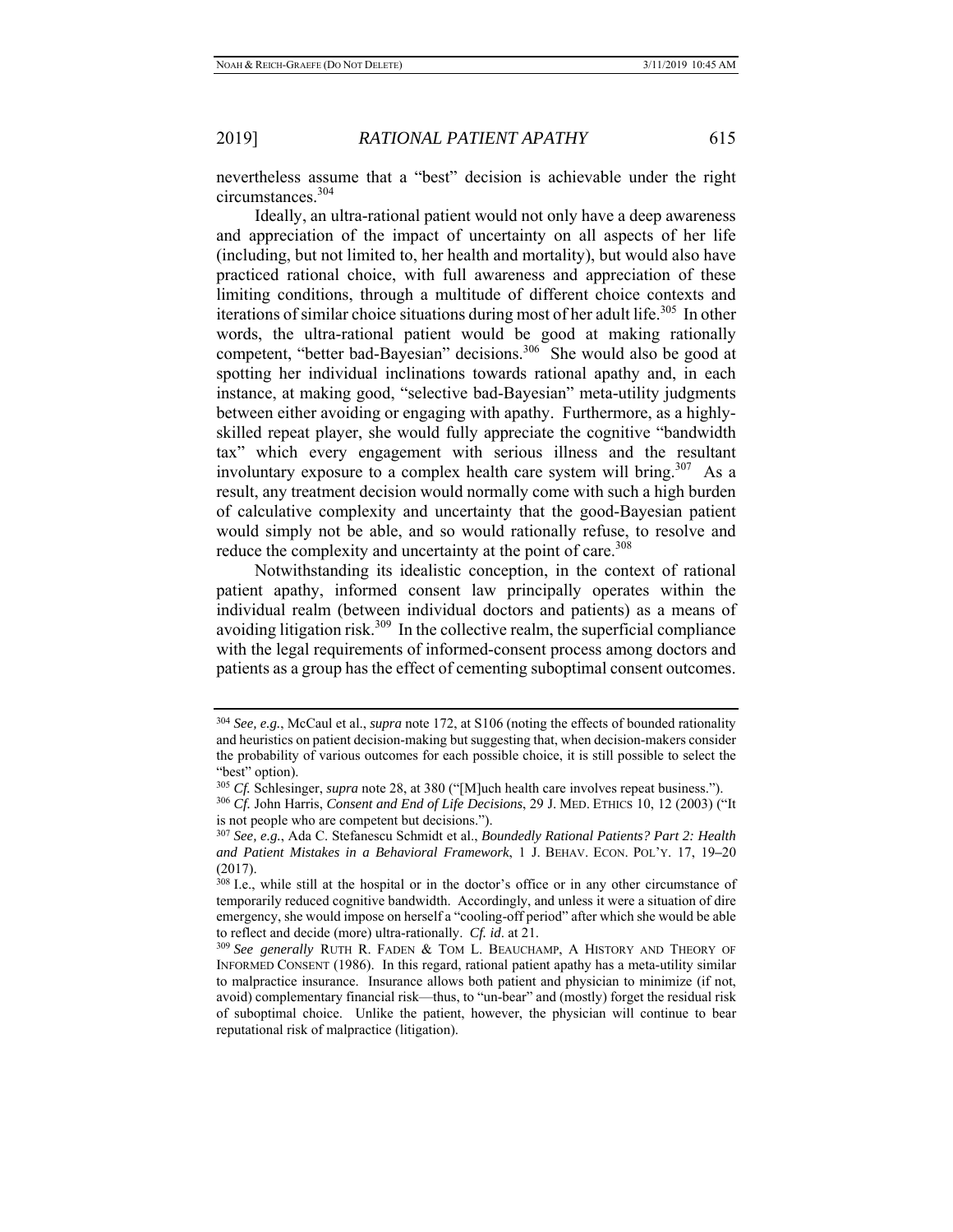Large numbers of passivist patients working on an iterative basis with large numbers of passivist physicians reinforce mediocrity in complex medical and end-of-life decision-making. Because suboptimal but superficiallyacceptable informed-consent practices usually "work" to protect (i) the patient against rational-apathy meta-utility losses and (ii) the physician against potential legal liability, there is no urgent incentive for the collective of patients and health care providers to do better. Superficial compliance with informed consent law allows the passivists to free-ride on the *en banc* legal compliance of the "herd" with little to no incentive to attempt a discussion that aims higher—namely, to a level of ultra-rational understanding and decisional autonomy that would be achievable within the limits of bounded rationality, residual opportunism and Knightian uncertainty.

 To be clear, we are by no means advocating the abandonment of informed consent law or a return to the "bad old days" of physician paternalism. At a minimum, the law still serves a hortatory function within every physician-patient relationship. For those activist patients and physicians who wish to optimize the quality of decision-making, informed consent law can still provide the legal framework in which to evaluate what information to provide and discuss.<sup>310</sup> If informed consent law, however, were more than just half-heartedly idealistic and utopian, it would also prescribe an understanding that "reasonable" scope of disclosure would mean "reasonable to a good Bayesian." Accordingly, genuinely utopian law would further require that competent medical decision-making, particularly at the end of life, would be a collective, shared agency<sup>311</sup> and responsibility of patient *and* doctor<sup>312</sup> and that it should be guided by algorithmic rather than heuristic thinking and deciding, unaffected by either rational patient apathy or rational physician apathy. In contrast, pursuant to the prevalence and exploitation of rational apathy in non-utopian decision-making, actual informed consent law, both on the books and in application, is not about "obtaining consent or respecting [patient] autonomy [but rather about] securing acquiescence—quite another thing."<sup>313</sup>

<sup>310</sup> I.e., depending on jurisdiction, what a reasonable physician would disclose or what a reasonable patient would find material. *See supra* note 190.<br><sup>311</sup> *See supra* note 230.<br><sup>312</sup> I.e., not simply a shared responsibility for complementary decisional components (e.g.,

physician provides the information, patient ratifies the choice), but a "joint and several" responsibility for an indivisible, team-produced outcome which would be the ultimate shared choice and understanding between patient and physician, only memorialized in terms of an actual informed consent.

<sup>313</sup> Harris, *supra* note 306, at 12.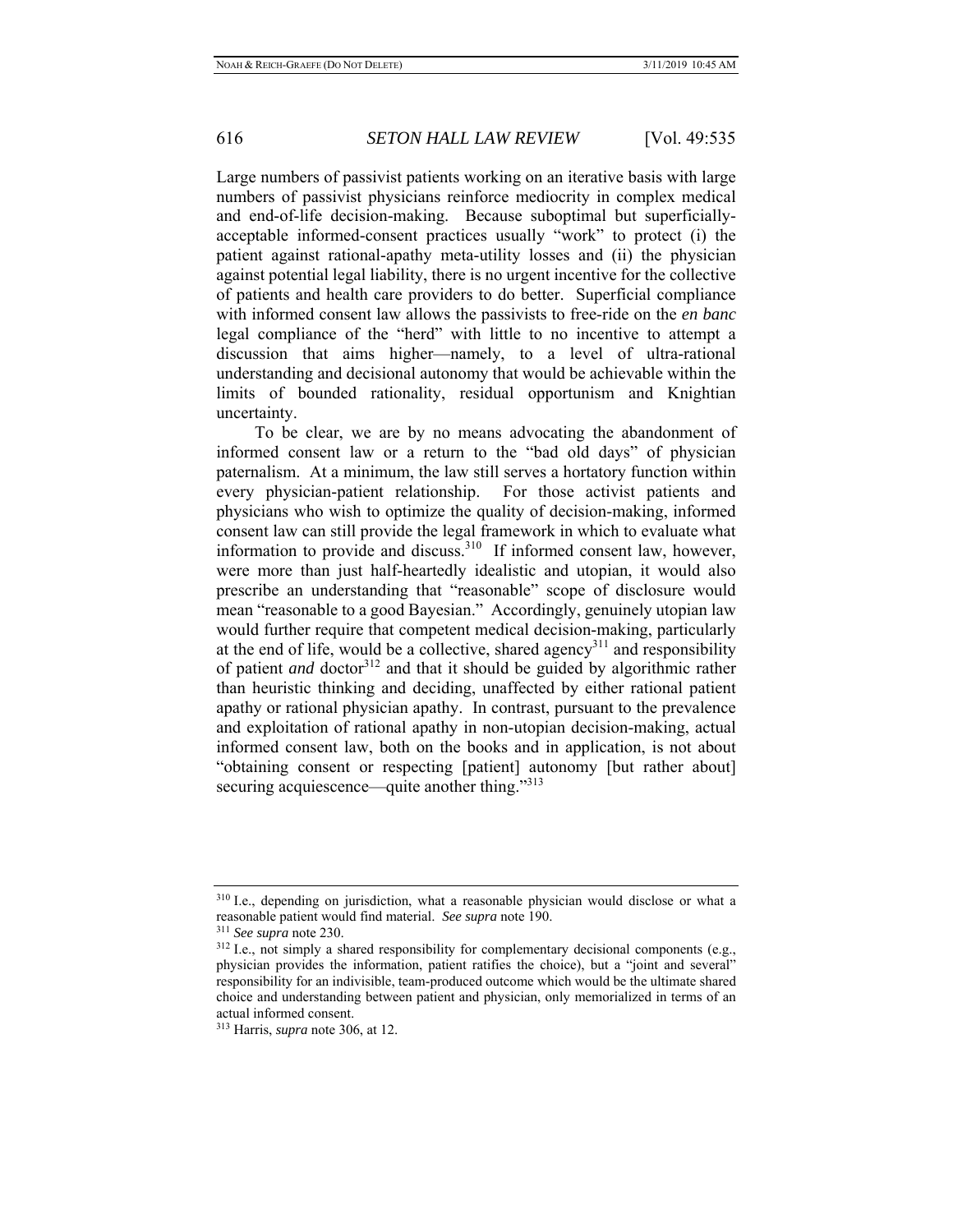### 1. Patient Infra-Marginality

 Autonomy, in the context of informed consent, is "the value expressed as the ability to choose and have the freedom to choose between competing conceptions of how to live and indeed of why we do so."<sup>314</sup> In order to competently choose between those rival conceptions and to single out and consent to a single 'best" conception on an informed basis, patient autonomy and the law of informed consent assume that patients are what we call "ultraautonomous" decisional experts. They enjoy "freedom from [all] controlling influences."315

 In a Coasean utopia of hyper-rationality, patients would also be "*hyper*autonomous" informational and decisional experts—with regard to every one of the above competing conceptions. They would require no input from medical experts or other forms of (informational) assistance by anyone in making perfectly autonomous decisions. They would have absolute freedom (and subject-matter competence) to choose because, as perfectly independent agents, they would know everything there is to know (including all of their future utility preferences) and would rely on no one other than themselves in order to make a perfect choice—which, while still giving the inevitable nod to their mortality, would pair the exact maximum of surviving with the exact maximum of thriving available under the circumstances.

 Notwithstanding its idealistic conception, the law of informed consent rejects the utopia of hyper-autonomy. But it still erroneously embraces *ultra*autonomy in that it presumes that patients are not only aware of, and can factor into their decision-making, the rationality limitations of the Knightian world<sup>316</sup> in order to provide informed consent, but are also always able to autonomously factor the autonomy limitations of the real world into their decision-making.<sup>317</sup> It is true that humans, in general, can ultraautonomously breath and supply oxygen to their bodies because (i) air is usually freely available; (ii) their bodies can usually process air perfectly; and (iii) they are generally aware of both their need for air and their ability to meet that need because they can test for both of these attributes by simply holding their breath for a short period of time. Patients, however, unless they are physicians and have the relevant specialty expertise, can *never* ultraautonomously choose and consent to complex medical treatment because (i) knowledge is not freely available; (ii) they cannot perfectly find, filter and process relevant knowledge by themselves; and (iii) they are generally unaware of their need for more relevant knowledge and of their inability to

<sup>314</sup> *Id.* at 10**–**11. 315 George, *supra* note 60, at 140.

<sup>&</sup>lt;sup>317</sup> For example, they would be aware of any and all "decision frames" impacting their choices, thus, unavoidably limiting their ability to "mak[e] truly autonomous decisions in the sense of effectuating their own preferences." Epstein, *supra* note 133, at 1286.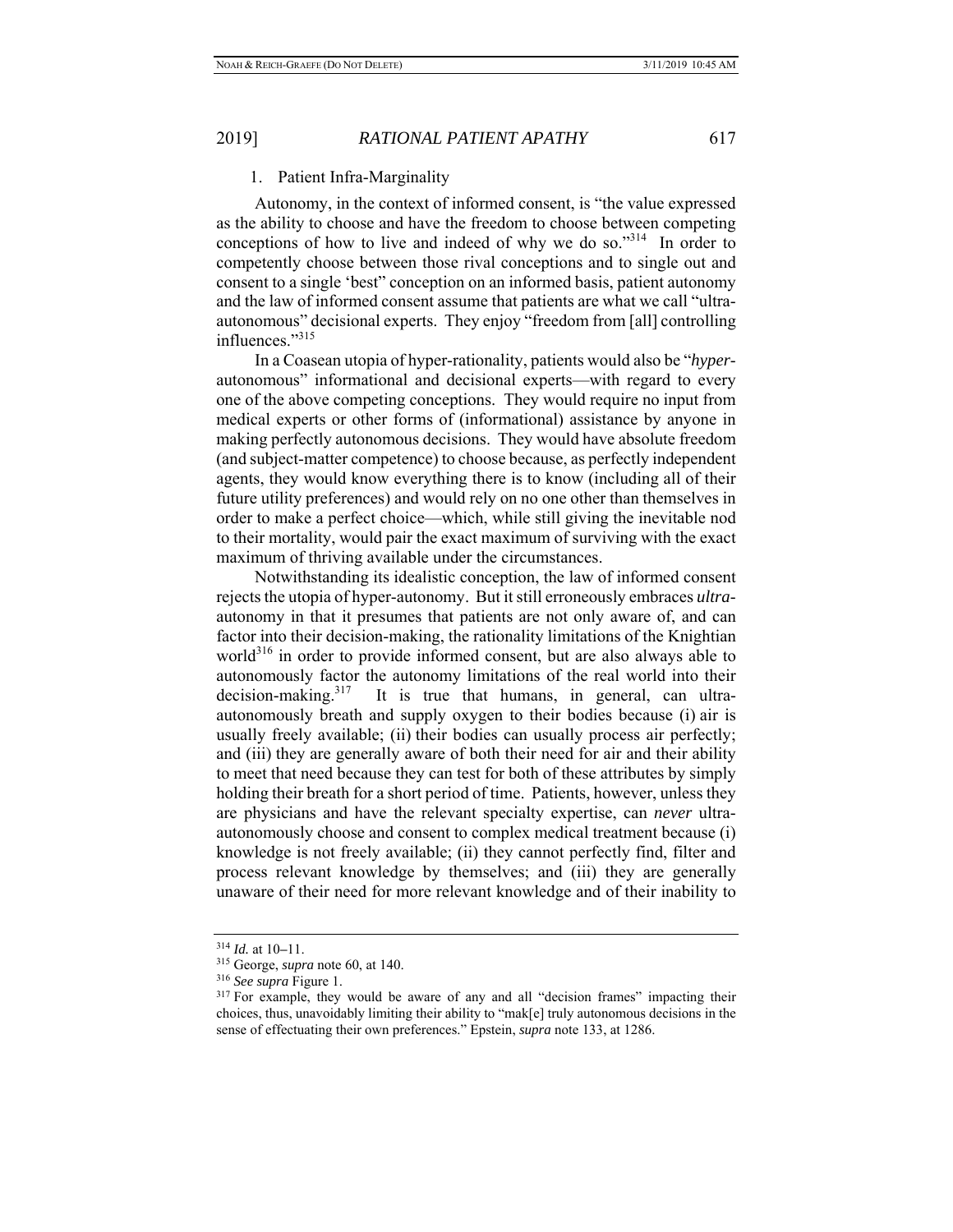meet that need because they have no means to test for this dual lack of awareness. Accordingly, an ultra-autonomous patient would, through logical reasoning, "know<sup>[]</sup> one thing, that he knows nothing."<sup>318</sup>

 Again, rational patient apathy here works as a principal mechanism to shield passivist patients' awareness of their lack of ultra-autonomy and decisional control. This rational-apathy shield allows for minimallyautonomous decision-making but without even the awareness that the minimally-autonomous choice is, at best, limited to a better bad choice. As a result, the vast majority of patients is *infra-marginal* to improvements in informed consent law, particularly at the end of life, when whatever one is consenting to is not going to be preferred and can never amount to a "best" or even a "good" choice. Patients simply do not know—and usually do not want to know—what they are missing. Thus, whatever we do in terms of improving informed consent law in order to nudge and engage passivists at the point of contact with serious illness and the health care system, it does not matter—not even *marginally*. The majoritarian apathetic default set by infra-marginal, passivist patients means that overall decisional behavior is normally beyond the reach of any improvement in the rules. Infra-marginal apathetic patients are *excellent Bayesian* updaters in terms of protecting prior beliefs of rational apathy and its utility. Accordingly, the design and provision of more and better decisional aids, more and better advance-care planning tools, etc.—all aimed at improving the experience of patients as well as the quality of clinical outcomes—only marginally increase patients' cognitive payloads for rationally-apathetic and ignorant non-Bayesian updating. In fact, these efforts at improvement will continue to allow passivist patients to escape any awareness of self-deception in terms of their imagined decisional ultra-autonomy and rationality.

 To be clear, we do not in any way criticize passivist patients for their rational apathy. *All* of us are passivist patients and decision-makers at least *some* of the time.<sup>319</sup> *All* of us "have neither the willingness nor the ability to [rationally] manage<sup>"320</sup> our lives *all* of the time. Being decisionallyapathetic is a reasonable option when well-chosen (i.e., in a "selective bad-Bayesian" manner).<sup>321</sup> We only here posit that patients who, irrespective of

<sup>318</sup> *See supra* note 2 and accompanying text. *See also* Wright, *supra* note 268, at 1093 (discussing how patients "understand the exercise of autonomy to be relational in two distinct dimensions: deciding with others and deciding, in part, based on others' interests").<br><sup>319</sup> Given that (i) Bayesian updating is always immediately (i.e., non-deferredly) costly and

often inefficient and (ii) non-Bayesian updating is often only costly on a deferred (thus, not immediate) basis and often works well (enough), we all, over a lifetime of "experiential learning," have developed a "meta-preference" for non-Bayesian updating and with it, for passivist decision-making.

<sup>320</sup> Easterbrook & Fischel, *supra* note 229, at 397. 321 Thus, "ecologically rational." *See, e.g.*, Mousavi & Gigerenzer, *supra* note 79, at 368. ("A heuristic is considered *ecologically rational* when it functionally matches the structure of environment."); *see also* Revenson & Pranikoff, *supra* note 107.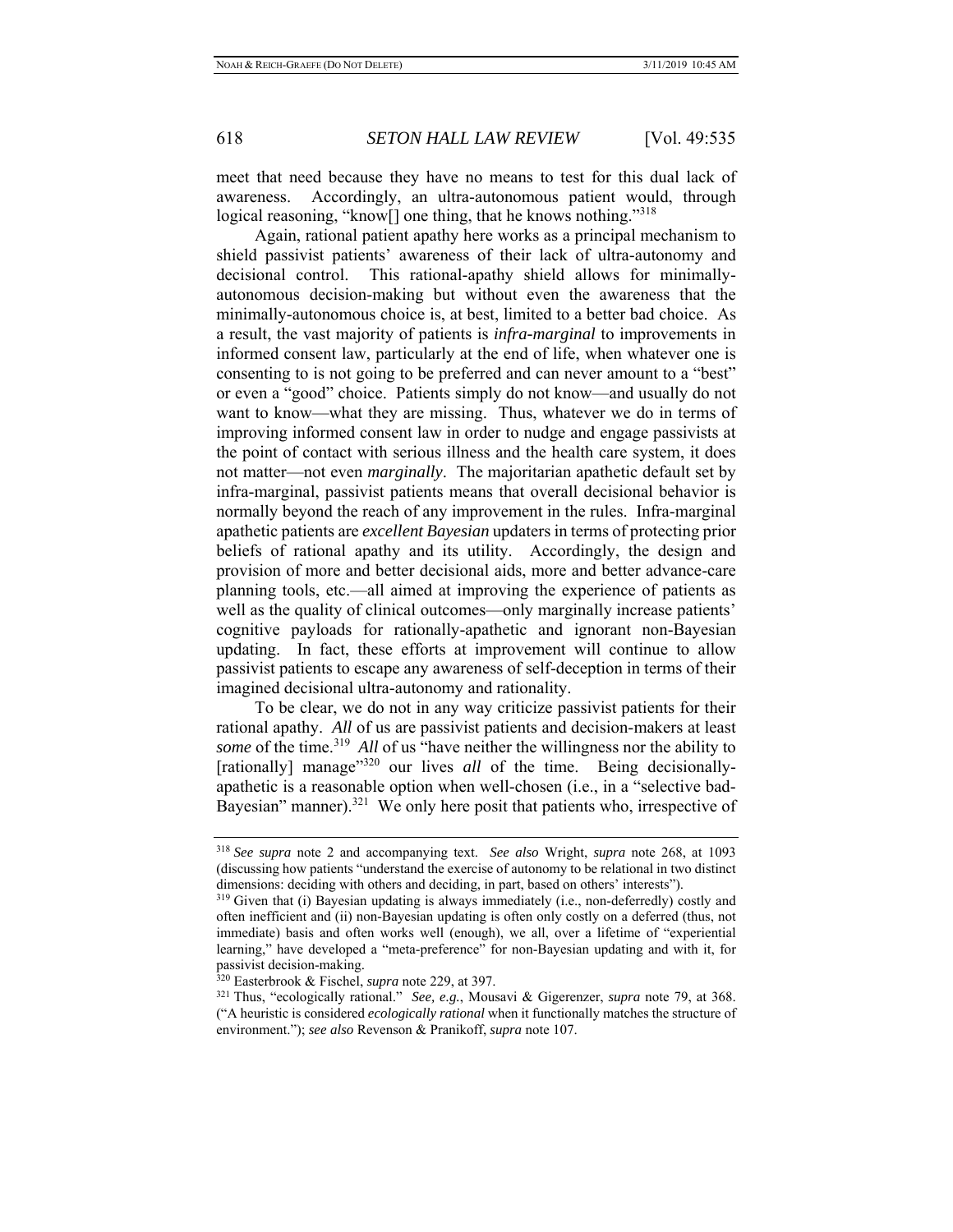preset legal structures and choice architectures, prefer to be more activist cognitively, emotionally, and with a willingness to embrace uncertainty could have better tools for doing so, particularly at the end of life. Accordingly, the "legal approach toward improving the efficiency of collective [patient] action [should be] to make it cheaper for each [activist patient] to act in an informed way."322 At present, however, activist patients fend for themselves. They are functionally orphaned by the scope and practice of informed consent law.<sup>323</sup>

### 2. Physician Infra-Marginality

 Rational physician apathy, i.e., the minimally-rational decisional support of, and influence over, patient decision-making by individual doctors, is similarly infra-marginal to improvements in informed consent law. In the individual physician-patient realm, the practical application of informed consent law is more about avoiding litigation risk than about supporting patients in making robust, high-quality health decisions. Thus, in the limited context of informed consent law compliance, an efficient passivist physician can be rationally apathetic to all outcomes of patient choice other than the reduction of litigation risk. As explained above, "[p]hysicians are [also] imperfect agents in that they will recommend treatment beyond the 'patient's optimum level' in order to gain income."<sup>324</sup> In the current context, this income includes both financial gains and metautility gains. There is strong evidence of this meta-utility: "Physicians have been shown to be creatures of habit in making medical choices, and are slow to adopt new practices and technologies that would improve the quality of care and in turn their patients' health."<sup>325</sup> Again, to be clear, there are many activist physicians who seek to help their patients make good choices and so optimize care at the end of life, to the benefit of the individual patient and the collective. And even passivist physicians no doubt care about achieving good health outcomes. Even the best activist physician, however, will be a bad Bayesian at least some of the time, and activist physicians will always constitute a minority of "better bad-Bayesians" in a system skewed towards passivist apathy.

 Within the collective realm of informed consent law as lived by patients and doctors, the baseline legal process of simply providing the patient with required material information and asking the patient to agree or "choose" constitutes the most competitive transaction with the lowest

<sup>322</sup> Clark, *supra* note 68, at 783. 323 Thus, at a minimum, raising "an issue of fairness;" *cf.* Pinto, *supra* note 271, at 326*. See also* Butkus, *supra* note 65, at 77 ("If we genuinely care for our patients, we ought to help them reach meaningful choices, instead of fiating an empty and ill-defined autonomy.").<br><sup>324</sup> Frank, *supra* note 230, at 7.<br><sup>325</sup> *Id.* at 8.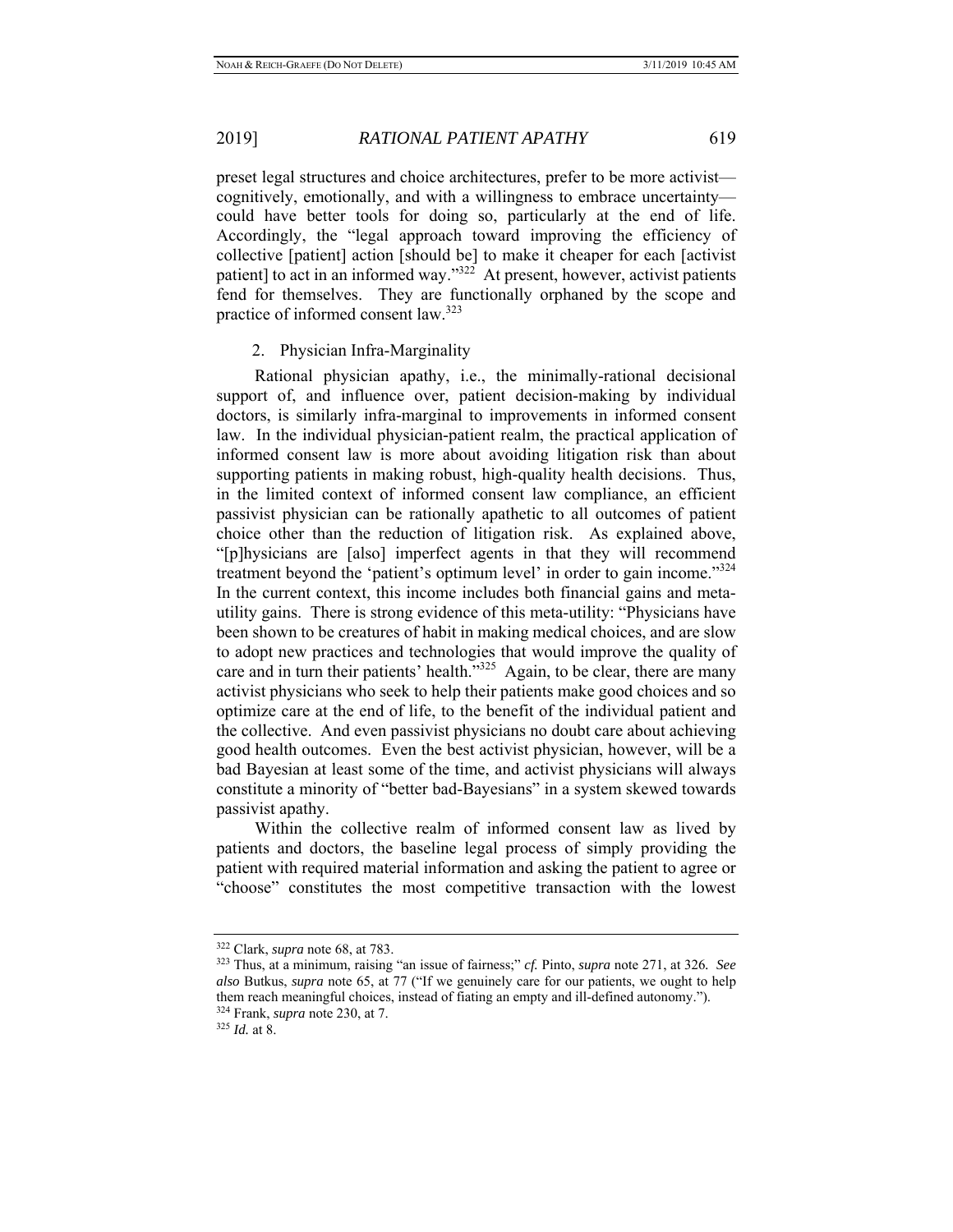transaction cost. Those physicians who adopt this *pro forma* approach to the legal duty of informed consent are free-riding on activist physicians' efforts to make consent more robust. Fully aggregated, they negatively affect patients' overall quality of life but win the race to the bottom in terms of physician labor-cost savings and meta-utility benefits. All of their supplyside actions are in concordance with the demand-side behavior for rational apathy by infra-marginal passivist patients. Thus, the demand from passivist patients and supply from passivist physicians for rational-apathy utility meet and control the market for suboptimal end-of-life decision-making.

 Finally, the limitations on physicians' time and the impact of payment structures play a role here. In light of the general assumption made by health economists and health care market participants that patient "outcomes are 'non-contractible', that is it is impractical to pay doctors on outcome" and, instead, that doctors paid on a fee-for-service basis should be "rewarded for having a higher volume of patients seeking his or her services,"<sup>326</sup> how would we expect passivist doctors to respond to marginal legal or financial incentives aimed at improving informed consent? $327$  Given that (i) the incentive (i.e., price change) will increase physician labor; (ii) physician labor is a scarce resource; (iii) physician labor will generally have higherpriced uses (in terms of serving other patients at higher fees for service than spending the same physician labor on lower-fee informed-consent services); and (iv) more physician labor spent on "better bad-Bayesianism" will decrease the utility of rational physician apathy, the marginal cost of physician labor will be significantly higher for "better bad-Bayesian" informed consent labor than for bad-Bayesian informed consent labor. As a result, the passivist default for many physicians will be to remain inframarginal, to consistently offer subpar quality on all aspects of informed consent, and to be rewarded by "[b]ecoming a bad doctor."<sup>328</sup> Moreover, as this passivist physician behavior also promotes horizontal rational patientphysician apathy, it will help turn the information-asymmetric market for complex medical decision-making into a "market for lemons."<sup>329</sup>

<sup>&</sup>lt;sup>326</sup> *Id.* at 10.<br><sup>327</sup> For example, in the form of a Medicare reimbursement rule change that allows doctors to earn an extra fee for the service of having an advance-planning conversation with a Medicare patient. *See supra* notes 152**–**153 and accompanying text (discussing this rule). 328 Szech, *supra* note 90, at 244. 329 Akerlof, *supra* note 54.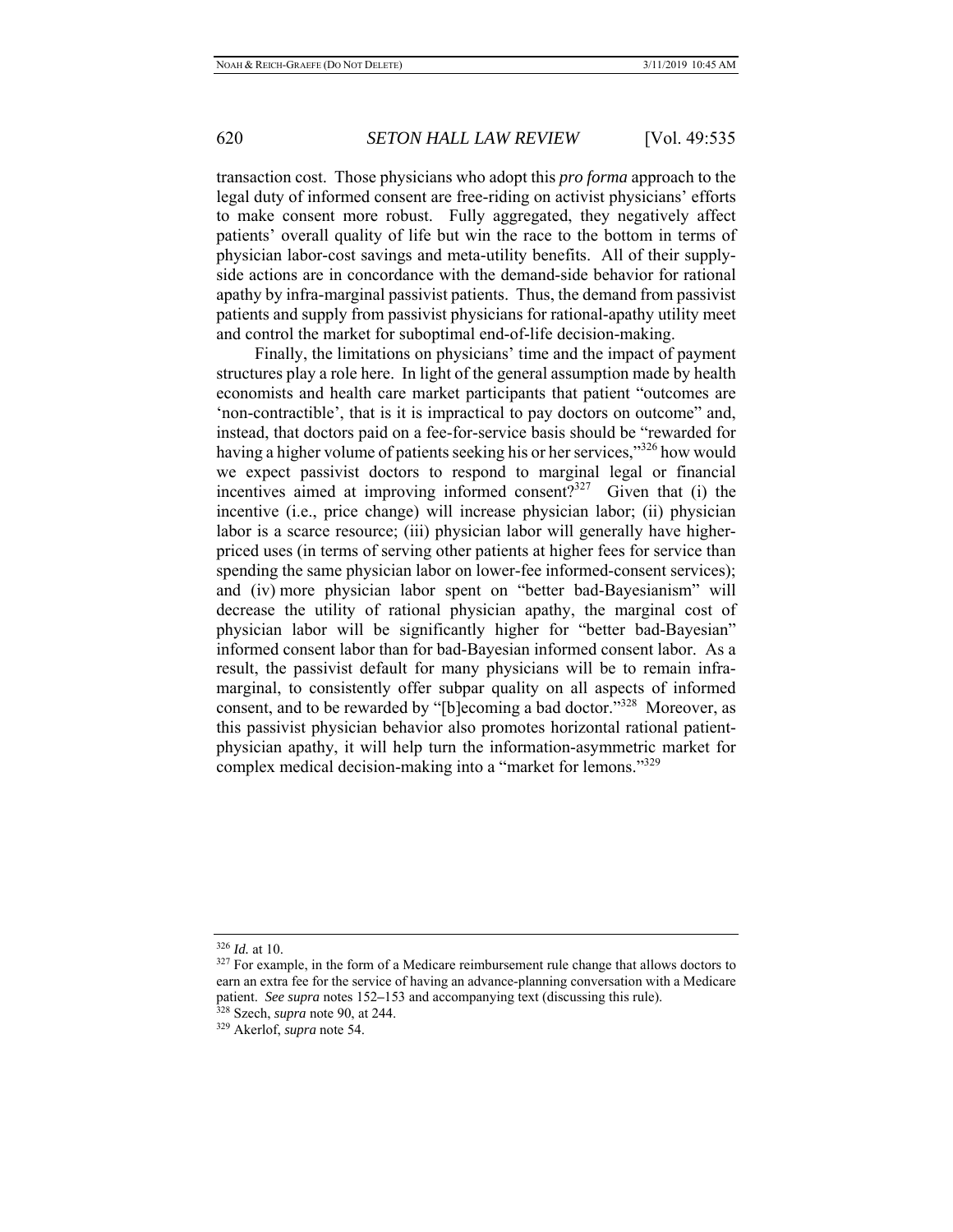V. CONCLUSION AND FUTURE RESEARCH IMPLICATIONS

*If the disease does not respond to the medicine, the explanation lies not in flaws in the medicament but in insufficient dosage, in want of time, in want of "commitment" to the treatment.*—Frank Easterbrook & Daniel Fischel<sup>330</sup>

## *Start where you are.*—Pema Chödrön<sup>331</sup>

 Rational patient apathy refuses to formulate concrete and realistic patient-outcome preferences. It refuses to decide on the merits of an optimal "pathway" between the patient's decisional situation and her most-preferred health outcome. Rational patient ignorance refuses to recognize that a particular choice situation may have arisen, i.e., that choice uncertainty and a need for evidence even exist. In combination, rational patient apathy and ignorance refuse to recognize that anything has to be decided which may have a bearing on a patient's outcome preferences and their attendant probabilities—other than, by reiterative default, to "decide not to decide." As a result, and assuming that we want to improve both patient experiences within the informed-consent system and wholistic clinical outcomes for patients based on better informed-consent practice, we need to develop concrete, intervening methods and practices that educate patients and physicians to bypass the non-outcome centeredness that rational patient apathy promotes.

 This reform process should include what we call "non-utopian practical pathways" aimed at developing viable incentives and solutions for improved choice behavior at the end of life. Put simply, we have to design meaningful ways for current and future patients to learn to actively participate in their complex medical treatment decisions.<sup>332</sup> As mentioned above,<sup>333</sup> the focus here is to develop no-nonsense, cost-effective and otherwise sufficiently "appealing" avenues to support and nurture "better bad-Bayesian" and "selective bad-Bayesian" choice behavior—both on a per-patient/perphysician basis and systemically. In the individual realm, the objective is to move beyond the atomistic competition<sup>334</sup> faced by two groups of

<sup>&</sup>lt;sup>330</sup> Easterbrook & Fischel, *supra* note 229, at 396.<br><sup>331</sup> PEMA CHÖDRÖN, START WHERE YOU ARE—A GUIDE TO COMPASSIONATE LIVING (2001).<br><sup>332</sup> In other words, if rationally-apathetic indifference towards informed consent is to a lack of meaningful ways for patients to participate more actively in their complex medical treatment decisions, it is a self-reinforcing frustration given the relative powerlessness encountered in end-of-life decision-making. This frustration could be somewhat overcome if patients believed and understood that their decisions, passive or active, will inevitably have some direct effect on, and correlation with, treatment outcomes and the generation of

individual and collective welfare benefits. 333 *See supra* notes 292**–**293 and accompanying text. 334 *See supra* note 259.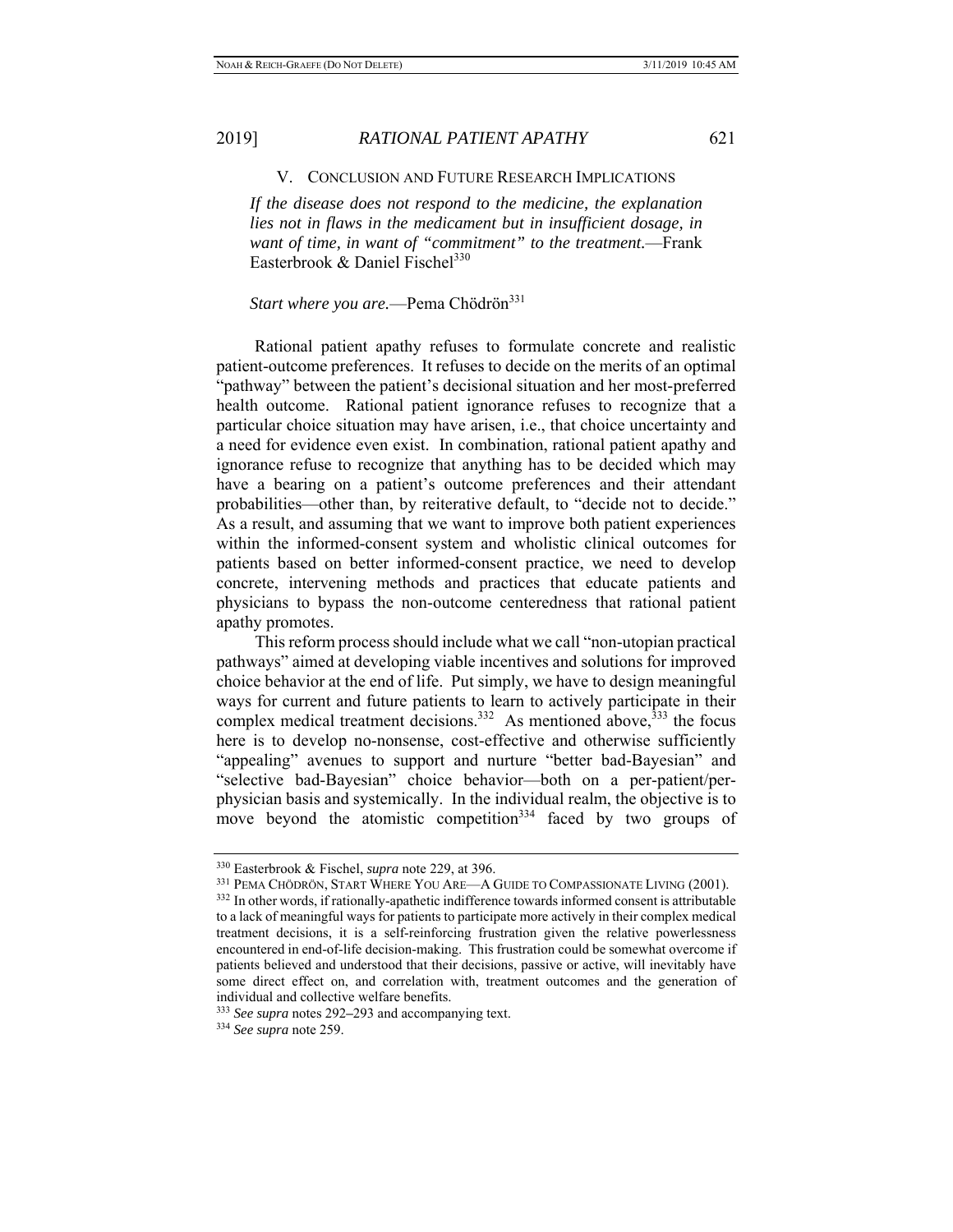participants in the "market for rational apathy:" (i) patients and doctors who are already activist-inclined; and (ii) passivist patients and doctors who are at least minimally inclined to question the one-size-fits-all meta-utility of their respective rational-apathy defenses. In other words, we are realists who do not presume that even a majority of passivist patients and physicians would want to become more rationally activist. We also fully acknowledge that a large majority of complex medical decisions at the end of life can never be made in a good-Bayesian, ultra-rational manner. Rather, in the individual realm, practical pathways should be designed to provide opportunities to *all* end-of-life patients—which most of us will eventually become—to be less bad-Bayesian in their decision-making *some* of the time. Accordingly, the teleological design of pathways should not be remedial and normativistic i.e., in terms of busting or solving rational patient apathy and returning or nudging patient decision-making to where it should be in the first place.<sup>335</sup> As we hope our discussion has made clear, rational patient apathy and ignorance are both "rational" in that they serve valid, efficient and important private and public goals  $336$ —but never indiscriminately across the entire board of all possible choice behavior, never all of the time, and certainly rarely, if ever,  $337$  at the end of life. As a result, the design of individual pathways should be supportive and, at most, prescriptive. The design should provide enabling mechanisms and structures aimed at helping interested patients and physicians to improve their individual choice behavior.<sup>338</sup>

 In the collective realm of patients and medical providers, similar enabling mechanisms and structures should support the totality of their choice behavior. In other words, here we should try to bring patients and physicians together—ideally, outside of their actual point-of-care interactions—in order to collaboratively improve their team-produced<sup>339</sup> choice behavior at the end of life. The objective here is to move beyond the rational-apathy-inducing free-rider problem<sup>340</sup> of latent-group patientdecisionmakers and physician-decisionmakers. Each of these two large groups has "latent power or capacity for action, but that potential power can

<sup>335</sup> *See, e.g.*, Benjamin Djulbegovic et al., *Rational Decision Making in Medicine: Implications for Overuse and Underuse*, 24 J. EVALUATION CLINICAL PRAC. 655, 656 (2018) (discussing differences between descriptive, normative and prescriptive theories of normativity).

<sup>&</sup>lt;sup>336</sup> In addition, we would also claim that humans are unable to ever entirely transcend the rational-apathy boundary shown in Figure 1, and, thus, to transfer their complex medical decision-making completely from a bad-Bayesian into a good-Bayesian choice architecture. Hence, our focus on "*better* bad-Bayesian" choice behavior.<br><sup>337</sup> Particularly, for the reasons discussed in Part IV.A *supra*.<br><sup>338</sup> Cf. Pauly, *supra* note 58, at 537 ("No single ... policy is 'best' or 'most efficient'

whole population of diverse tastes.").

<sup>339</sup> *See supra* note 312. 340 *See supra* notes 242**–**251 and accompanying text.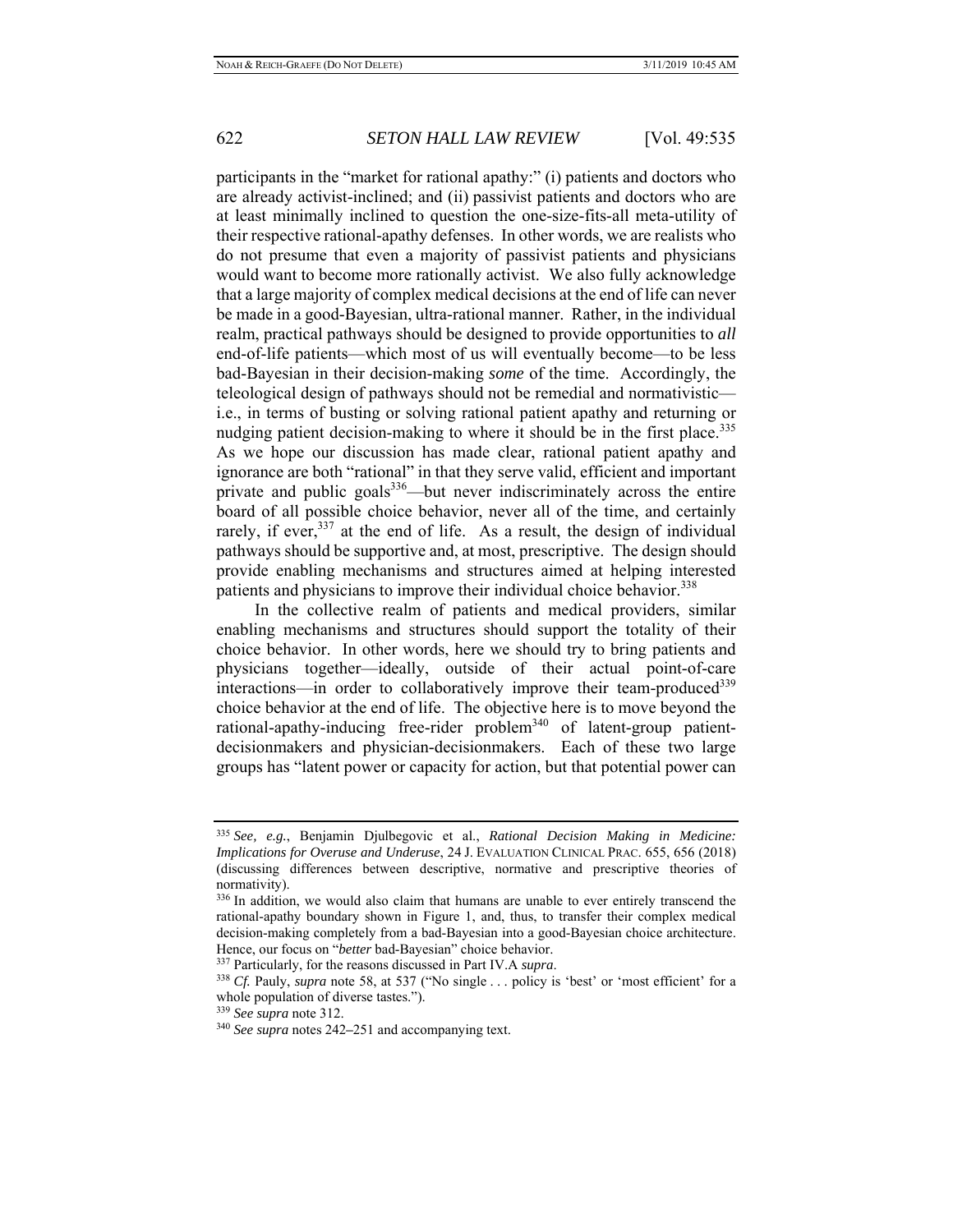be realized or 'mobilized' only with the aid of 'selective incentives.'"<sup>341</sup> In addition, the latent group of physician-decisionmakers must largely overlap with the latent group of patient-decisionmakers given that most physicians will also become end-of-life patients at some time. This presents an opportunity to capitalize on the concordance<sup>342</sup> that already functionally exists between patients and physicians as part of their joint decision-making as well as on the empathy-based concordance that should accrue from the fact that physicians are also future patients. $343$  Therefore, in the collective realm, we should attempt to design pathways to move far beyond the standard response for improving or remedying the quality of complex medical decision-making such as calls to improve medical training of physicians for better point-of-care patient interaction.<sup>344</sup>

 Instead, we should consider two very different changes: first, because the race to the bottom is produced through the joint agency of physicians and patients, practical pathways should attempt to selectively slow down and possibly reverse the race by bridging the relational distance that commonly exists between patient and physician cohorts. The practical implications of rational patient apathy and its effects on the delivery of health care for seriously ill and dying patients require not only education of the stakeholders, but also ways for patients and physicians to jointly and systematically disrupt some of their co-generated rational apathy and its consequent effects. These efforts can realistically focus only on those physicians and patients (in our opinion, a minority of both populations) who are open to change and not already rationally apathetic towards rational apathy. Accordingly, we are fully aware that these "concordance" approaches based on commonality, affinity and joint responsibility will at best appeal to only *some* patients and doctors *some* of the time.

 Second, because most of the race to the bottom is the result of only structurally-limited point-of-care engagements between patients and physicians, namely, where a diagnosis of serious illness triggers complex choices for wholistically optimal health care delivery, collective pathways should provide supports for complex medical decision-making *well before* end-of-life points of care. In other words, we believe that, collectively,

<sup>341</sup> OLSON, *supra* note 242, at 51. 342 *See, e.g.*, Schmidt et al., *supra* note 307, at 20 (discussing "a concordance between frame of mind of the physician and patient"); *see also* Harris, *supra* note 306, at 11 ("Informed consent is a dimension of respect for persons in that it is through consenting to things that affect us that we make those things consistent with our own values. When we consent to what others propose we make their ends and objectives part of our own plans . . . ."). 343 *See supra* note 142 and accompanying text (discussing physicians' preferences respecting

their own end-of-life care).

<sup>344</sup> For a critical assessment of those standard calls, see, for example, Hall, *supra* note 69, at 1135**–**36 ("In the inner sanctum of the treatment relationship, the concern is that trust may be too high, not too low, creating impossible demands on physicians and institutions to meet such unrealistic expectations.").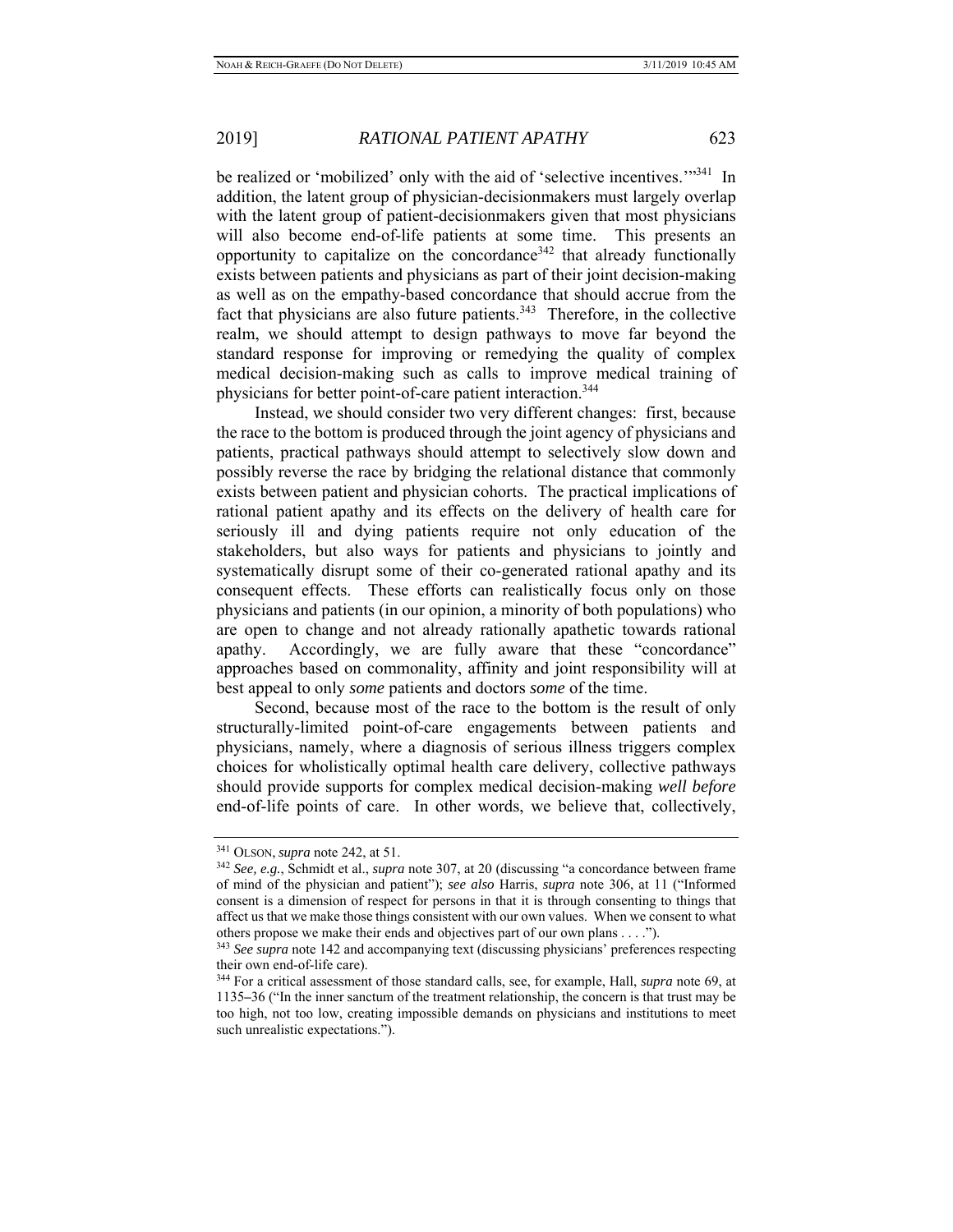patients cannot wait until a diagnosis of serious illness "eats up" even more bandwidth than they will normally have and be willing to commit in order to critically engage with rational patient apathy and "better bad-Bayesian" updating. Optimizing end-of-life decision-making needs to be practiced well before the crisis eventually occurs, namely much earlier in life and much more pervasively.<sup>345</sup> As a result, the design of collective pathways should aim to increase both awareness and practice of better choice behavior, including in end-of-life decision-making. Being realists, we acknowledge that practical pathways must be feasible and effective notwithstanding the large burden of external pressures on physicians (such as fear about liability, payment-system incentives to provide more than necessary care, and the broader challenges of the complex, multi-institutional payor/provider system of health care finance and delivery in the United States) which will always limit their potential efficacy.

 Finally, we acknowledge that less-apathetic, more ultra-rational decision-making, to the extent that it is feasible in a given choice situation, always remains unalterably constrained by Knightian uncertainty, bounded rationality and opportunism.<sup>346</sup> The value of transcending the rationalapathy boundary in a single choice "transaction" may be minimal-tononexistent in terms of concrete benefits (i.e., marginal costs of bad-Bayesian decision-making compared to those of "better bad-Bayesian" decision-making on a per-choice basis).<sup>347</sup> We suggest, however, that (i) *similar to* the meta-utility of rational patient apathy, "better bad-Bayesian" decision-making, practiced over the long-term, also offers compounding meta-utility returns—but in terms of more competent and confident decision-

<sup>345</sup> *Cf.* SOLOMON ET AL.,*supra* note 6, at 7 ("And here's the really tragic part of our condition: only we humans, due to our enlarged and sophisticated neocortex, can experience [the] terror [of feeling mortally threatened] in the *absence* of looming danger.") (emphasis in original); *id.* at 10 ("Socrates defined the task of philosophy as 'learning how to die.""). For a perhaps mundane but certainly outside-of-the-box practical "tool" to promote this practice, see, for example, Bianca Bosker, *The App That Reminds You You're Going to Die*, ATLANTIC (Jan./Feb. 2018), https://www.theatlantic.com/magazine/archive/2018/01/when-deathpings/546587/ (describing an App called "WeCroak" which sends five daily reminders, at random times, that users of the app are mortal, based on a Bhutanese folk saying that "to be a truly happy person, one must contemplate death five times daily").<br><sup>346</sup> *See supra* Figure 1.<br><sup>347</sup> Particularly, given the existence of uncertainties that cannot be quantified probabilistically.

*See, e.g.*, ITZHAK GILBOA, THEORY OF DECISION UNDER UNCERTAINTY 130**–**31 (2009) ("The main difficulty with . . . the entire Bayesian approach is, in my mind, the following: for many problems of interest, there is no sufficient information based on which one can define probabilities. Referring to probabilities as subjective rather than objective is another symptom of the problem, not a solution thereof. It is a symptom, because, were one capable of reasoning one's way to probabilistic assessments, one could have also convinced others of that reasoning and result in a more objective notion of probability. Subjective probabilities are not a solution to the problem: subjectivity . . . does not give us a reason to choose one probability over another.").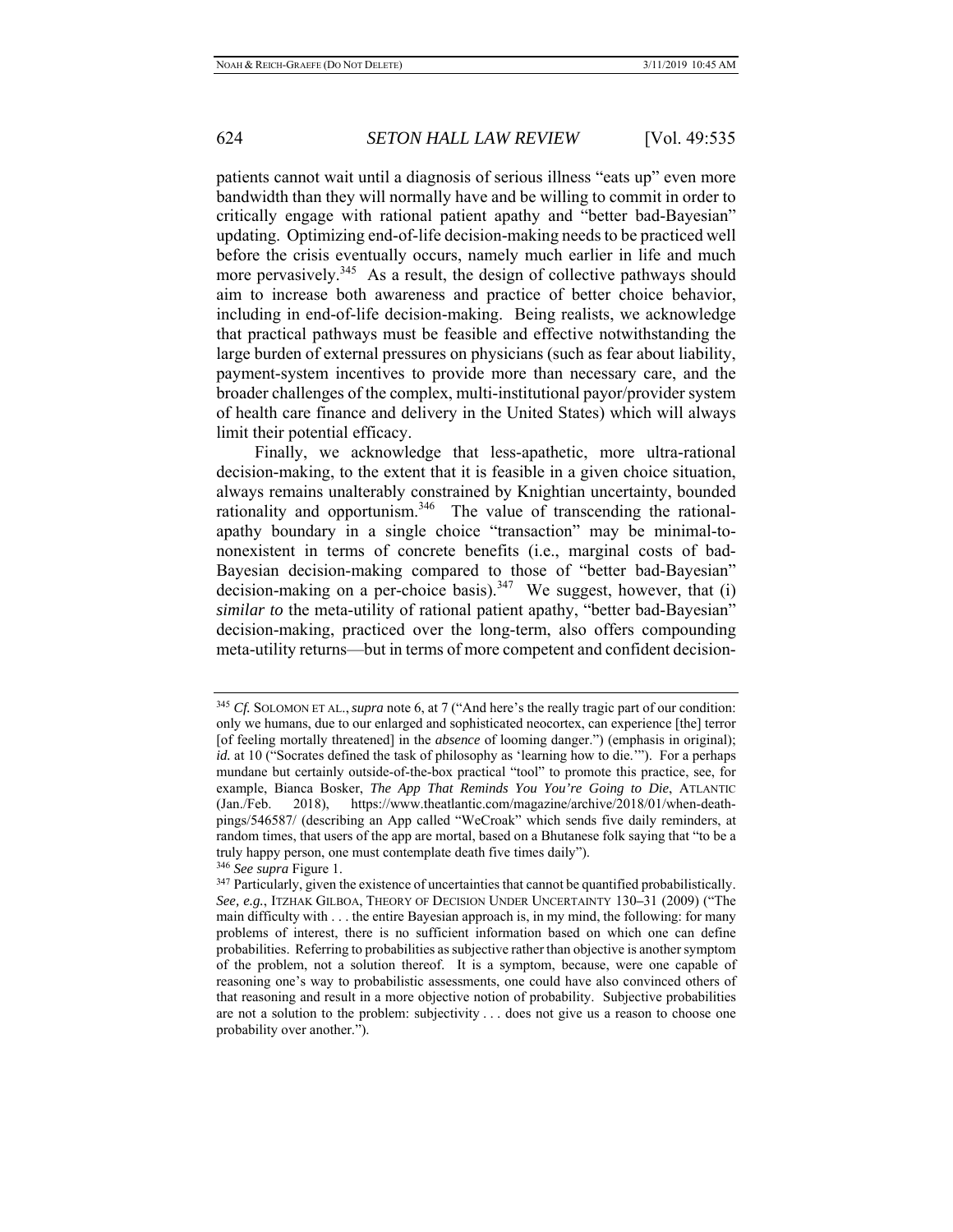making rather than decision-avoidance; and (ii) *unlike* the meta-utility of rational patient apathy, this "better bad-Bayesian meta-utility" will generate significantly better psychosocial and medical dividends over the long run and, in particular, at the end of life. Patients and physicians who have a preference to systematically practice more ultra-rational and wholistically authentic decision-making, in principle, will reap significant "utility rewards" at the end of life:

- 1. reduced opportunity cost as well as increased psychological benefit—because of their past choice behavior that resulted in improved completion of important decisional tasks and their current awareness thereof;
- 2. reduced psychological cost—because of their past ability to avoid regret through more competent decision-making generally<sup>348</sup>—as well as further increased psychological benefit—because of their current "awareness of regretavoidance;"
- 3. further reduced psychological cost—because, in now attempting, through a few remaining choices, to "die well," they have long learned to accept and embrace limited choice and limited autonomy; and
- 4. the eventual psychological benefit of dying with less fear and being more at peace.<sup>349</sup>

Accordingly, it seems reasonable to expect that, on average, these patients will also be more likely to refuse highly-invasive, life-prolonging technologies at the end of life because they are more content with their earlier decisions. They may more easily accept impending death as they look back over their lives as decision-makers who opted to step away from rational apathy and practiced better rational choice at key points throughout life.

 The overall practical impact of rational patient and physician apathy on informed consent law and the delivery of end-of-life care also prompts a need for further theoretical and empirical study and testing. As examples, areas for further research should include the following:

1. basic and applied decision research<sup>350</sup> of rational patient apathy in each of its four dimensions as well as in various combinations—for example, co-individual intersections of rational patient apathy and rational physician apathy, cocollective intersections of vertical and horizontal rational patient-physician apathy,<sup>351</sup> intersections of individual and

<sup>&</sup>lt;sup>348</sup> Frank, *supra* note 230, at 7.<br><sup>349</sup> See also supra notes 282–289 and accompanying text.<br><sup>350</sup> See, e.g., Nelson et al., *supra* note 230, at S3.<br><sup>351</sup> For example, the specialization and resultant fragmentation of and patients' reliance on multiple medical experts as part of a "single" treatment (as over the course of June's treatment for Stage IV ovarian cancer) should normally bring with it a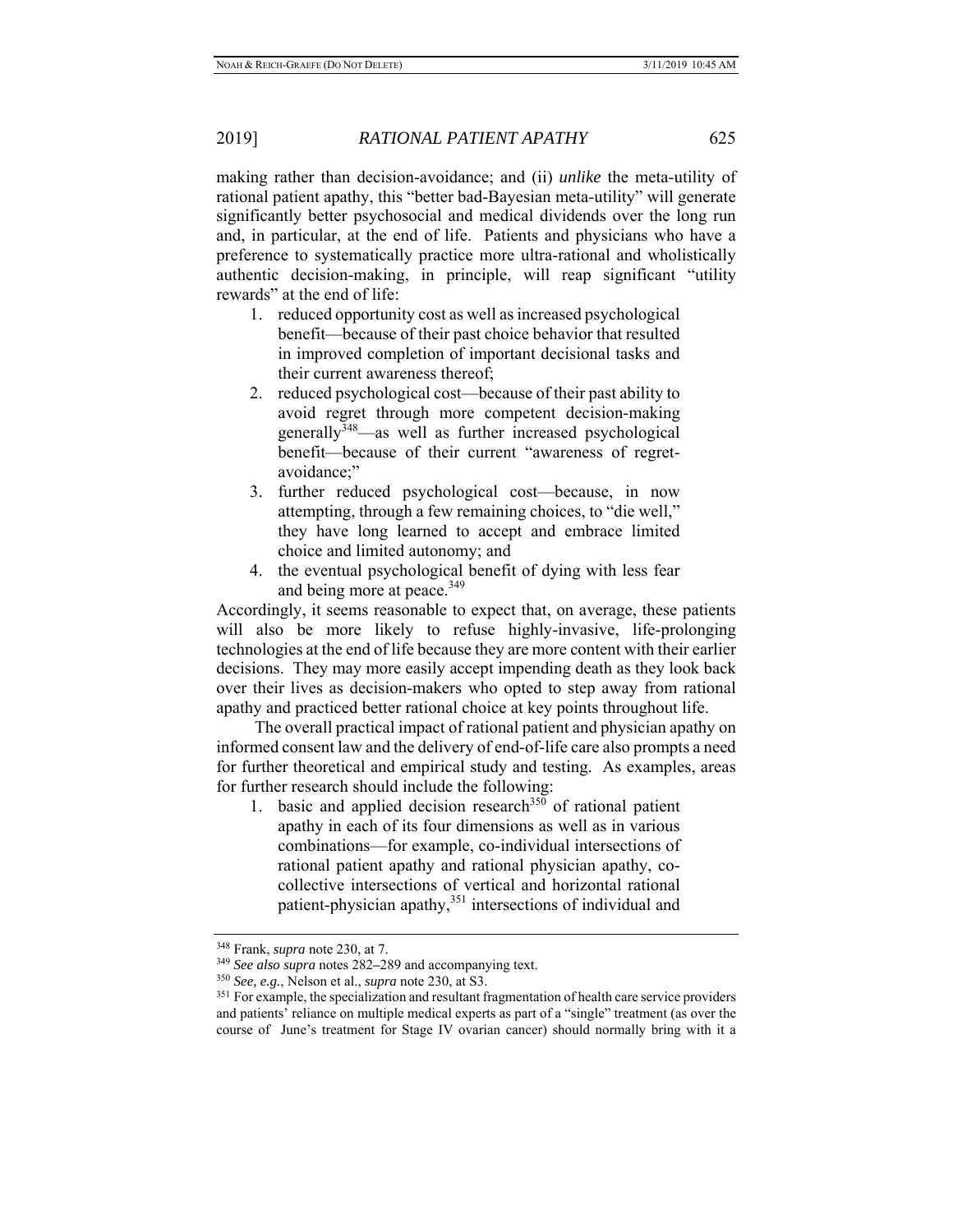collective realms, and interdependencies among all four realms;

- 2. theoretical and empirical research situating rational patient apathy, similar to other heuristics, within "ecological rationality"352—for example, if "selective bad-Bayesianism" may be understood as decision-making which adheres to "an ecological notion of rationality that is achieved through a functional match between the heuristic strategy and the task environment,"<sup>353</sup> how does this environment fundamentally change at the end of life and what are the consequences of this change on the metautility of rational patient apathy on the one hand and the meta-utility of "better bad-Bayesian" patient choice on the other hand;
- 3. theoretical research on the presumed meta-utility of ultrarational decision-making—for example, to what extent may a reduction of rational patient apathy have unintended consequences for the overall system;<sup>354</sup>
- 4. empirical research on the role of physicians as "better bad-Bayesian decisional intermediaries"—for example, given that physicians have a competitive advantage as repeat players with more experience in complex medical decisionmaking under uncertainty, qualitative research interviewing physicians in relevant specialties (such as oncology, cardiology, critical care medicine, and palliative care) could provide better insight on rational patient apathy and its implications for informed medical decision-making as well as on how physicians would, if freed from external pressures, envision a better informed-consent process, including practical pathways in promoting that process;

diverse network of rational patient apathy because (i) the same patient will interact with differently-positioned physicians in terms of rational physician apathy and (ii) those differently-positioned physicians also have to coordinate the patient's diagnosis and treatment amongst themselves. Thus, in both these realms, there could be "rational apathy asymmetry," "rational apathy noise" and other "rational apathy distortions" observable within these collective point-of-care interactions.

<sup>352</sup> Mousavi & Gigerenzer, *supra* note 79, at 368 ("Heuristics are adaptive tools that ignore information to make fast and frugal decisions that are accurate and robust under conditions of uncertainty. A heuristic is considered *ecologically rational* when it functionally matches the structure of environment.") (emphasis in original).<br><sup>353</sup> Mousavi & Gigerenzer, *supra* note 79, at 367.<br><sup>354</sup> *Cf.* DAVID COLANDER, BEYOND MICROFOUNDATIONS: POST WALRASIAN ECONOMICS 116

<sup>(1996) (&</sup>quot;In the Walrasian conception the ultra-rational economic actor drives the system to equilibrium and serves a useful purpose. In the Marshallian system such ultra-rational economic actors can destroy the system by destroying the institutions that give it stability.").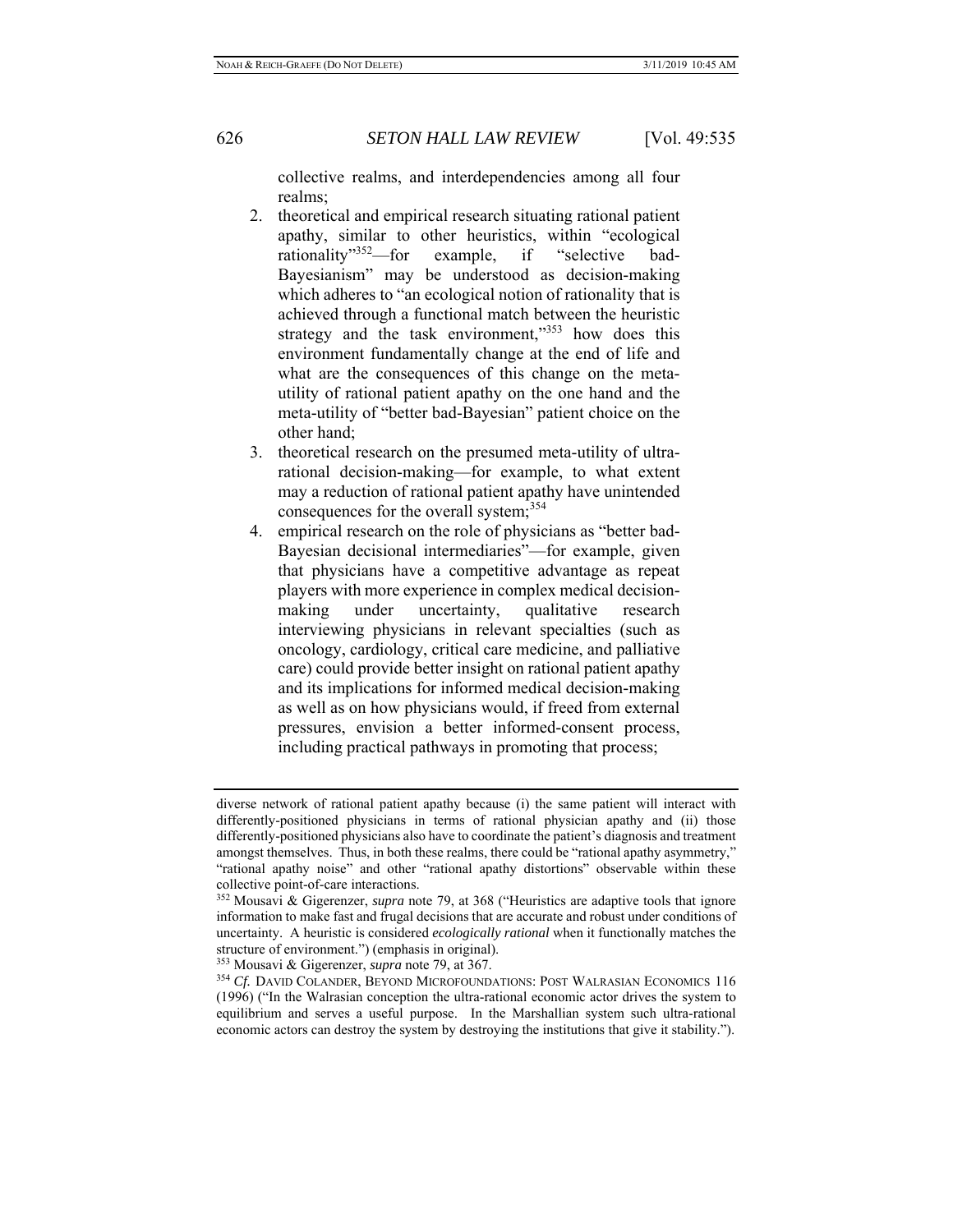- 5. "translational research"<sup>355</sup> of patient infra-marginality and its impact on specific reform measures within informed consent law—for example, empirical correlation studies on the utilization of specific decisional aids, tracking utilization distribution between activist and passivist physicians, and patient treatment choices;
- 6. theoretical institutional research on collectivized modes of activist patient and physician organization and team decision-making—for example, to what extent might "activist-patient cooperatives" allow the bundling of patient interests in matters of informed consent and, thus, counteract the atomistic competition<sup>356</sup> in the market for informed consent;
- 7. theoretical and empirical research on the impact of rational apathy on health care agents (what we call "rational agent apathy") $357$ —for example, qualitative empirical research as to how rational apathy affects the procedural and substantive rationality of surrogate decision-making given that agents frequently must decide for incapacitated patients while under the burden of extra levels of nonclinical uncertainty;
- 8. theoretical and empirical studies on the intersection of rational patient apathy, physician-patient trust and end-oflife care—for example, does a reduction of rationallyapathetic patient behavior also correlate with either reduction or increase of physician-patient trust, particularly, when the credence good of health care is "buying" the patient "relatively little" at the end of life, thus, when continued "credence" and "apathetic belief" in

<sup>355</sup> Nelson et al., *supra* note 230, at S4 ("[T]ranslational research is a reciprocal process whereby basic scientists provide applied/clinical researchers with new tools to test and potentially use in the clinical arena, and applied/clinical researchers make observations about patients and diseases that stimulate basic investigations."). 356 See supra note 259.

<sup>&</sup>lt;sup>357</sup> As explained above, many seriously ill patients lose decisional capacity at the end of life and so must rely on health care agents (often family members) to make decisions on their behalf. Agents are tasked with choosing what the patient would choose if able to decide herself. *See supra* notes 200**–**202 and accompanying text (briefly describing the common need for surrogate decision-making when patients lose decisional capacity). All of the arguments concerning the effects of rational patient apathy on patients similarly apply to the health care agents of incapacitated patients. In fact, agents often labor under the additional burden of extra levels of non-clinical uncertainty, including questions about how family members might react to their choices, whether they are "doing the right thing" in consenting to or declining additional care, and whether declining additional care makes them somehow responsible for the patient's death.